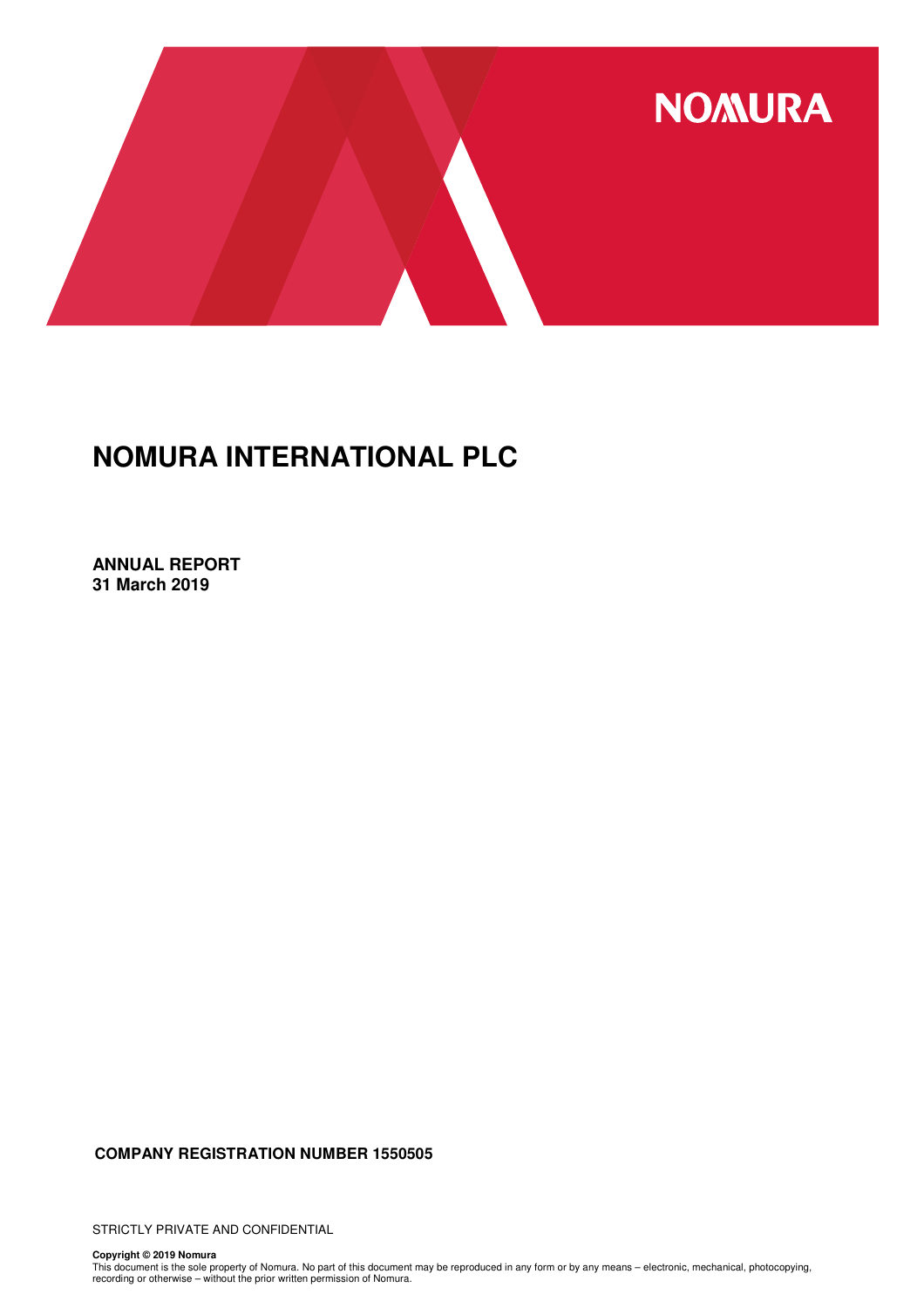

## **YEAR ENDED 31 MARCH 2019**

## **STRATEGIC REPORT**

The Directors of Nomura International plc (the "Company") present their Strategic Report, Directors' Report and the Financial Statements for the year ended 31 March 2019. The Company is incorporated in England and Wales and its registered office is at 1 Angel Lane, London, EC4R 3AB.

These financial statements have been prepared on a company-only basis and do not include the results and net assets of the Company's subsidiary undertakings.

#### **REVIEW OF THE COMPANY'S BUSINESS, FINANCIAL PERFORMANCE AND FINANCIAL POSITION, DESCRIPTION OF PRINCIPAL RISKS AND INFORMATION REGARDING BRANCHES**

#### **Principal Activities**

The Company is a London-based securities broker-dealer operating company and is a wholly owned subsidiary of Nomura Europe Holdings plc ("NEHS"). The Company's ultimate parent undertaking and controlling entity is Nomura Holdings, Inc. ("NHI"), which together with the Company, NEHS, and NHI's other subsidiary undertakings, form the "Nomura Group". The Company has branches in Dubai, Doha and Cape Town. The Company's core activities include:

- trading and sales in fixed income and equity products, including related derivatives;
- investment banking services;
- asset and principal finance business; and
- corporate finance.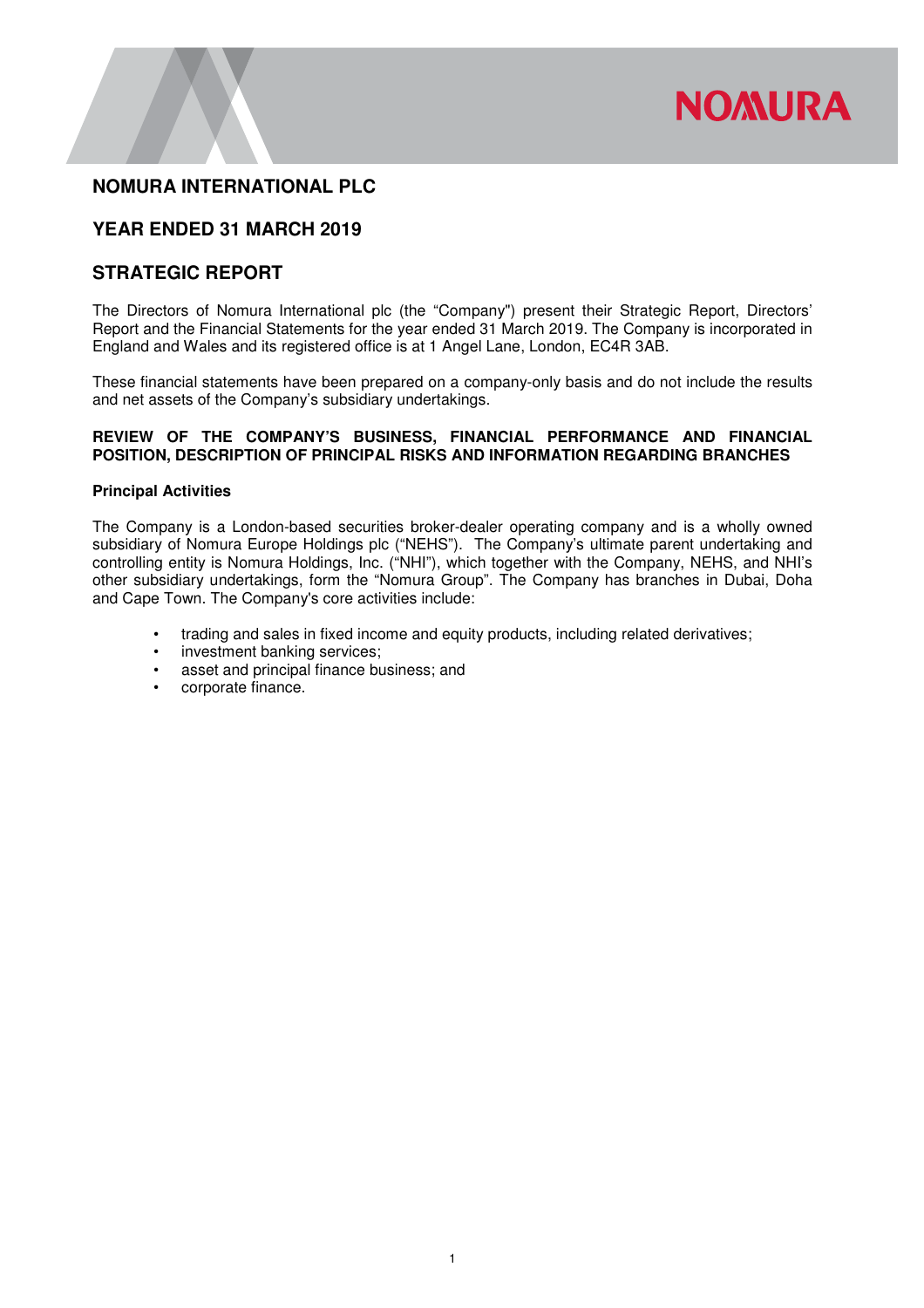## **NOMURA INTERNATIONAL PLC**

## **YEAR ENDED 31 MARCH 2019**

## **STRATEGIC REPORT (CONTINUED)**

The Company's key financial indicators during the year were as follows:

|                                     | Year ended           | Year ended    |
|-------------------------------------|----------------------|---------------|
|                                     | <b>31 March 2019</b> | 31 March 2018 |
|                                     | \$'000               | \$'000        |
| Trading profit                      | 1,361,906            | 1,510,860     |
| Net interest payable                | (105,798)            | (227,076)     |
| General and administrative expenses | (1,582,413)          | (1,467,715)   |
| Credit impairment charge            | (1,434)              | (491)         |
| Operating loss                      | (327,739)            | (184, 422)    |
| Loss before taxation                | (387, 309)           | (230, 370)    |
| Loss for the financial year         | (383.555)            | (231, 483)    |
| Total assets                        | 256,017,541          | 267,651,434   |
| <b>Total liabilities</b>            | 251,244,233          | 262,551,626   |
| Shareholders' funds                 | 4.773.308            | 5.099.808     |

#### *Financial Performance:*

The Company reported a loss before tax for the year of \$387,309,000 (2018: \$230,370,000), driven mainly by lower trading profit and a new litigation provision raised during the year.

The year ended March 2019 was a particularly challenging year in global financial markets, characterised by geopolitical uncertainty and persistent low volatility which lead to reduced client volumes. These conditions prevailed for much of the current year, and resulted in a 10% decline in trading profits against 2018.

General and administrative expenses increased against 31 March 2018 following a new litigation provision of \$109,919,000. Further details with respect to the litigation and related contingencies are presented in note 29 of the Financial Statements.

#### *Financial Position:*

The Company's total assets of \$ 256,017,541,000 reduced by \$11,633,893,000 against 2018, primarily driven by the Nomura Group's legal entity strategy, which aims to enhance the focus on clients by matching local expertise, trading activities and risk management to the needs of clients in each respective region. The Company continues to participate in a multi-year programme to align clients to their respective regions where possible, either through novation or other initiatives.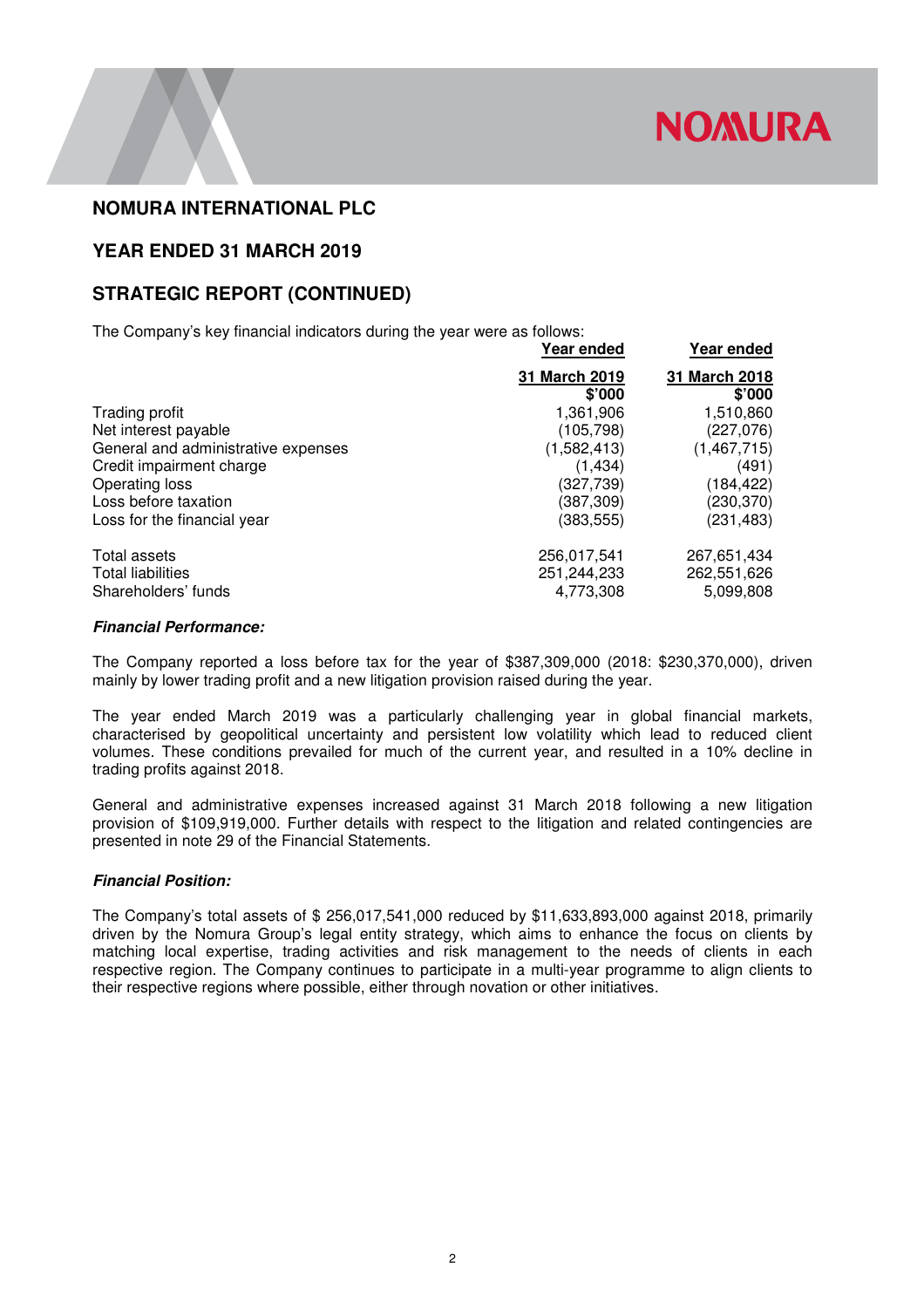## **NOMURA INTERNATIONAL PLC**

## **YEAR ENDED 31 MARCH 2019**

## **STRATEGIC REPORT (CONTINUED)**

## **BUSINESS ENVIRONMENT**

The global economy grew in both industrialised and emerging-market nations, but notably the pace of growth slowed in comparison to 2018. Major central banks largely postponed efforts to tighten monetary policy and financial markets were destabilised by political uncertainties, including the trade tensions between the United States ("US") and China. Specifically within Europe, the economy slowed between July to September 2018 following:

- lower exports due to US and China trade tensions;
- reduced demand for cars in Eurozone countries; and
- uncertainty around the departure of the United Kingdom ("UK") from the European Union ("EU").

In addition to the macro-economic uncertainties above, the Company continues to proactively manage business model challenges arising from digital transformation across the Financial Services industry, which serve to compress historical Capital Markets and Investment Banking revenue pools. The Company aims to strategically address these challenges by investing in alternative areas of growth, primarily within Client Financing and Advisory Services.

The Company anticipates that market volatility, along with the business model challenges above will continue, and consequently intends to focus on delivering innovative and flexible solutions to its clients over the next financial year.

#### **FUTURE DEVELOPMENTS**

#### **Nomura Group Restructuring**

The Nomura Group and the Company's financial performance has been impacted by the referenced macro-economic uncertainties and compressed revenue pools. On 4 April 2019, the Nomura Group announced plans to restructure its Wholesale business platform with the aim of simplifying its operating model, transforming business portfolios and pivoting towards client businesses and growth areas.

The Company was also part of this restructuring plan across Global Markets, Investment Banking and Corporate Functions. As a consequence, the Company took appropriate actions to support the Nomura Group's restructuring plans by:

- rightsizing the Global Markets businesses;
- further investment in Origination businesses including Advisory, Solutions and Financing; and
- simplification of the Corporate Functions to support the Global Operating Model.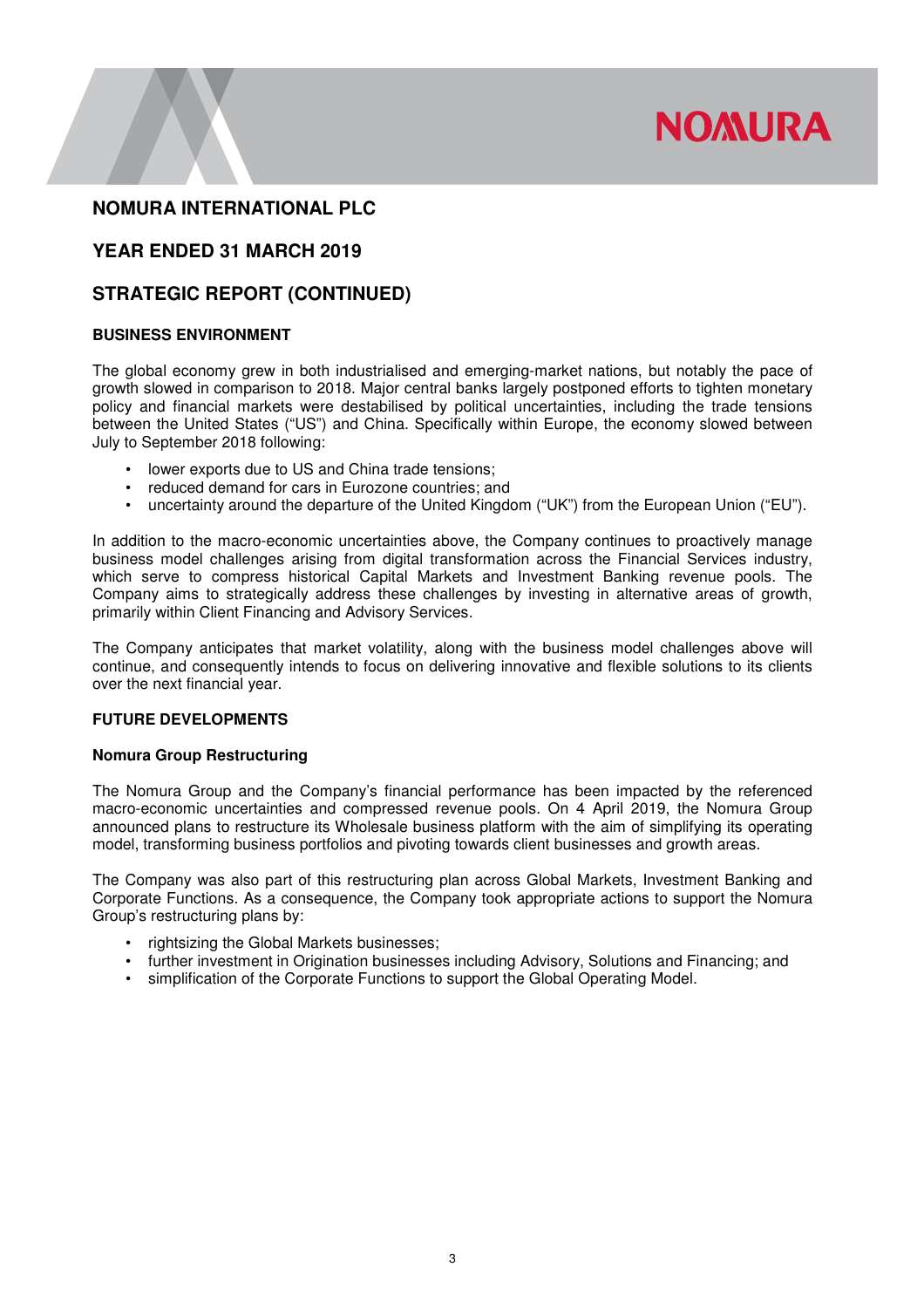## **NOMURA INTERNATIONAL PLC**

## **YEAR ENDED 31 MARCH 2019**

## **STRATEGIC REPORT (CONTINUED)**

## **FUTURE DEVELOPMENTS (CONTINUED)**

## **UK Referendum (BREXIT)**

As a result of the national Brexit referendum, which took place on 23 June 2016, the UK is due to leave the EU. Under the current agreement between the UK and the EU in accordance with the Article 50(3) of the Treaty on the European Union, Brexit is required to occur before the end of October 2019. However, the timing of Brexit, along with its final form and substance, remains uncertain at this time.

The Company conducts a substantial level of business throughout Europe with London as its regional hub. The Company has access to the entire European Economic Area ("EEA") through providing crossborder services under the relevant EU single market legislation known as "passporting rights". If Brexit were to occur without any agreement between the UK and the EU in respect of continuation of access for financial services, the Company may lose access to the EEA, adversely affecting the both the Company's and the Group's revenue and profitability from business in the European region.

In response to the impacts of Brexit on both the Nomura Group and the Company and to provide continued services to clients both regionally and globally, a new broker-dealer entity, Nomura Financial Products Europe GmbH (NFPE) in the Federal Republic of Germany was established. NFPE is a subsidiary of NEHS and is eligible for passporting rights after Brexit, if it occurs. During the year, the Company's business operations in Madrid, Milan, Helsinki, Stockholm and Frankfurt branches were sold to NFPE. More details in relation to this can be found in note 14 of the Financial Statements.

## **RISK MANAGEMENT**

The Company's risk management framework is closely aligned to the Nomura Group's risk management framework. However through its local governance framework, the Company does apply specific risk management controls and defines its risk appetite, which is the maximum level and types of risk that the Company is willing to assume in pursuit of its strategic objectives and business plan.

The Company's activities involve the assumption and transfer of certain risks, including market risk, credit risk, operational risk, cross-border risk, model risk, liquidity and funding risks, and business risk. These risks are managed through sub-committees of the Board of NEHS, which include:

- the Prudential Risk Committee ("PRC"), which has oversight over the NEHS Group's risk profile, financial risk appetite, future risk strategy and maintenance of an appropriate risk control framework.
- cross-border risk committees in relation to non-Europe, Middle East and Africa ("non-EMEA") business booked into the Company.

Further information on the management of these risks is provided in note 18 of the Financial Statements.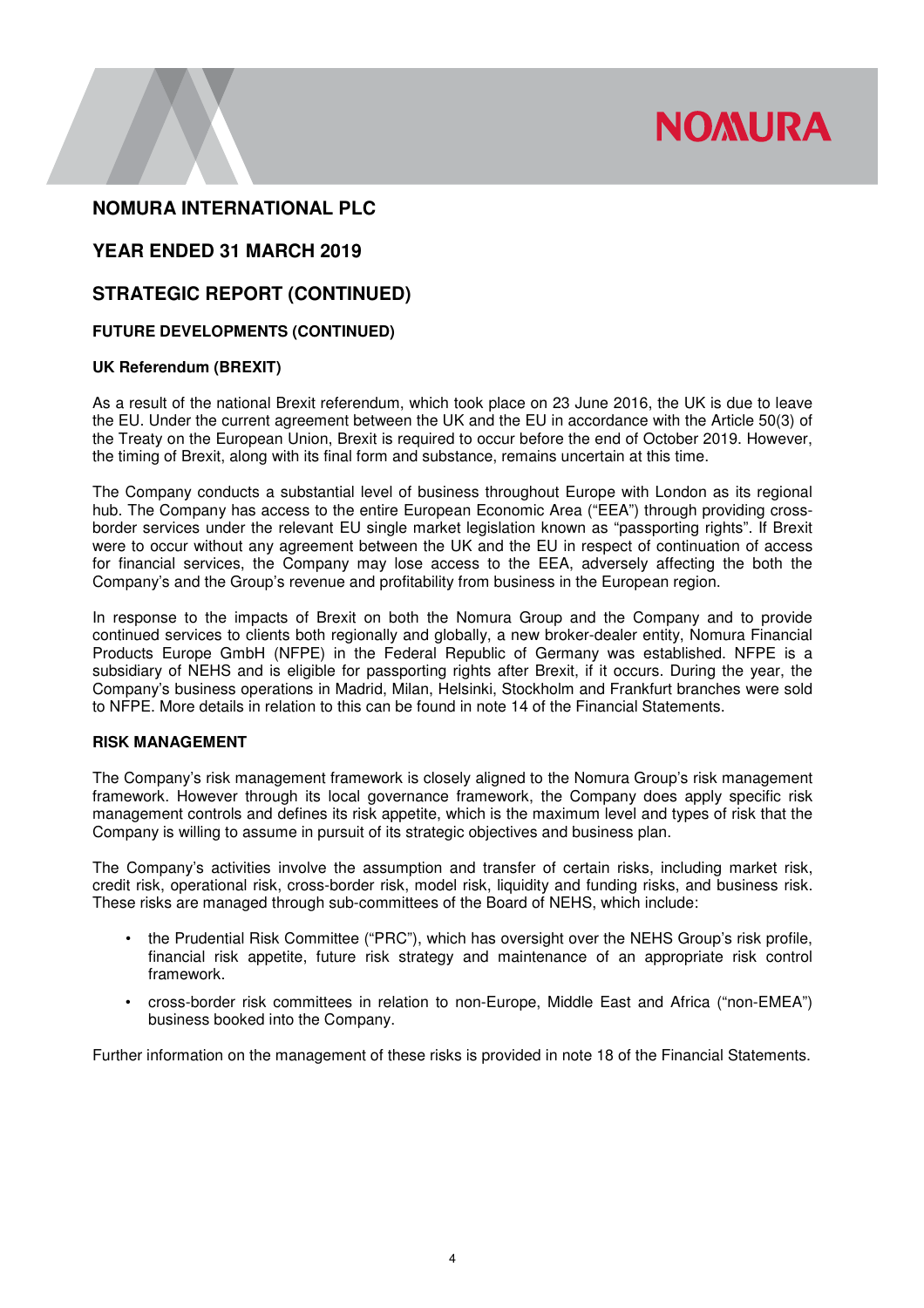## **YEAR ENDED 31 MARCH 2019**

## **STRATEGIC REPORT (CONTINUED)**

## **REGULATION AND REGULATORY CHANGES**

## **Regulations**

The Company is authorised by the Prudential Regulation Authority ("PRA") and regulated by the Financial Conduct Authority ("FCA") and the PRA. The Company is regulated and has minimum capital adequacy requirements imposed on it on a standalone basis by the PRA. The Company is in compliance with these requirements.

**NOMURA** 

#### **European Financial Regulation Reform**

On 23 November 2016, the European Commission published a comprehensive package of reforms to further strengthen the resilience of EU banking sector. The reforms implement many of the remaining parts of Basel III in the EU, as well as addressing issues identified with current prudential requirements. The European Commission introduced amendments to existing legislation in the form of the Capital Requirements Directive ("CRD V"), Capital Requirements Regulation ("CRR II"), Bank Recovery and Resolution Directive ("BRRD II") and Single Resolution Mechanism Regulation ("SRMR").

The proposals have been introduced in the EU from June 2019 with the majority of changes becoming effective two years later in June 2021. However, given the pending decisions in respect of Brexit, there remains some uncertainty as to which regulations may apply to the Company post 2019. Irrespective of these uncertainties, the Company will be in a position to comply with its regulatory requirements.

## **IBOR Reform**

On 27 July 2017, the FCA announced it would no longer persuade or compel banks to submit rates for the calculation of LIBOR after 2021. This announcement indicates that the continuation of LIBOR on the current basis cannot and will not be guaranteed after 2021. Participants in the major global financial markets are discussing the development of alternatives to IBORs ("Interbank Offered Rates") and how to transfer existing contracts and products to the alternative rates. The Nomura Group has established an IBOR program to manage the transition.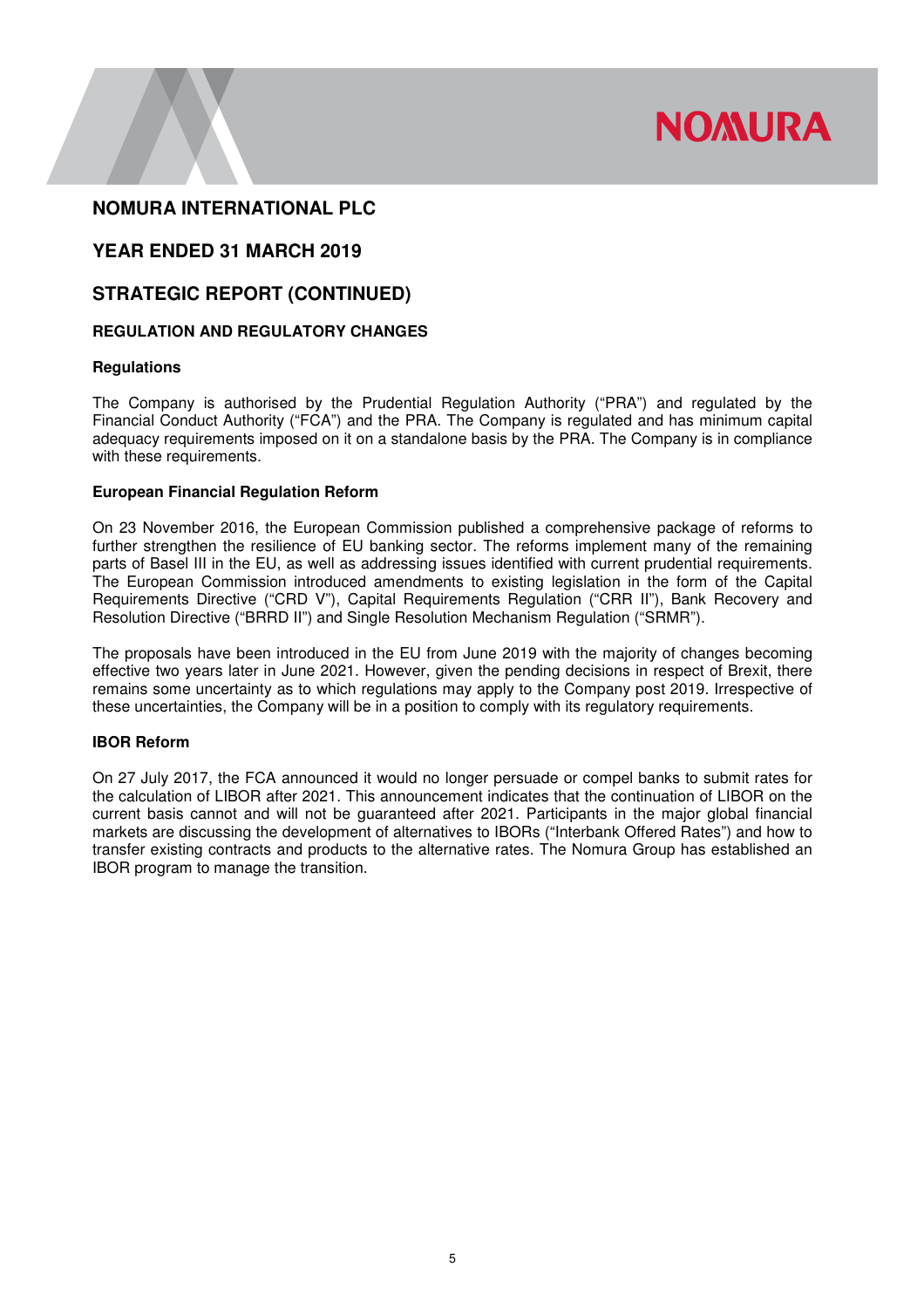## **NOMURA INTERNATIONAL PLC**

## **YEAR ENDED 31 MARCH 2019**

## **STRATEGIC REPORT (CONTINUED)**

## **EMPLOYEE MATTERS**

The Company operates an equal opportunities policy. We have taken steps to ensure all employees are aware of their obligations in ensuring that the Company's environment retains a culture which is conducive to good working and high performance. Internal communication and access to training and personal development opportunities are in place to support this.

The Company remains strongly committed to the principle of equal employment opportunity for all employees and to providing employees with a work environment free of discrimination and harassment regardless of age, disability, race, gender identity and gender expression, religion or belief, marriage and civil partnership, pregnancy and maternity, sex and or sexual orientation. Our recruitment, development and promotion procedures embed these principles. The Company's objective is to attract job applications from the best possible candidates and to retain the best people. We are also committed to having a diverse range of skills, values, knowledge, experience and geographical, educational and professional backgrounds amongst our employees.

The Nomura Group has an established policy of communicating with all its employees regularly, including UK employees, in order to provide information relevant to them about their employment and Nomura. This includes regular Nomura news bulletins circulated to all UK employees as well as communication and updates on the employee training programs that are available. All UK employees are encouraged to participate in the various employee committees and networks offered by the Nomura Group. The Company is not listed in the UK and therefore does not operate an employee share scheme. However employee involvement in the performance of the Company is encouraged, in a number of ways, including through the provision of a discretionary bonus scheme, which is based on the employee's individual performance as well as their division as a whole and the overall Company and Nomura Group performance. The Nomura Group's financial performance is regularly communicated to employees through quarterly town halls in which the individual Company's financial performance is discussed.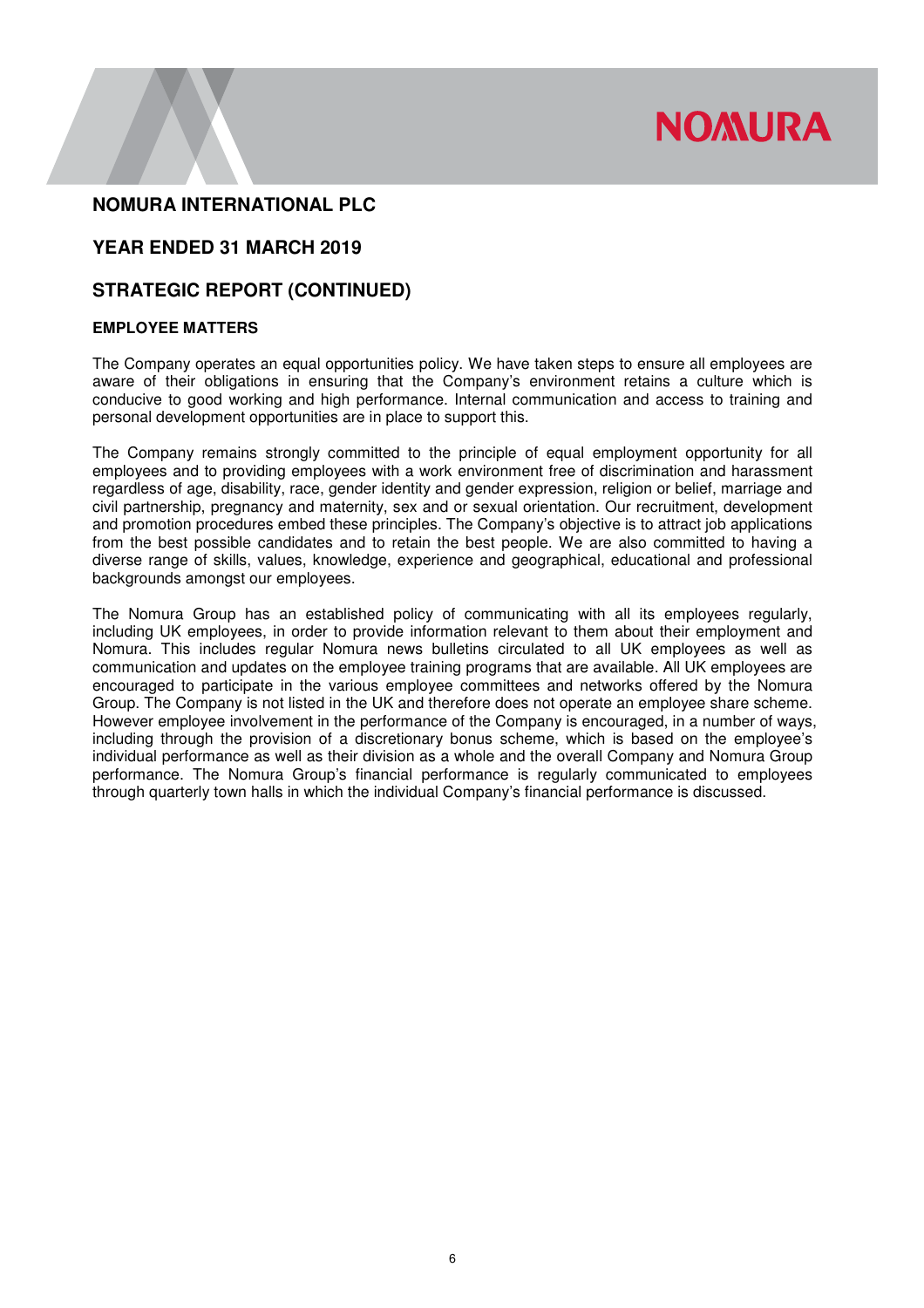## **NOMURA INTERNATIONAL PLC**

## **YEAR ENDED 31 MARCH 2019**

## **STRATEGIC REPORT (CONTINUED)**

## **ENVIRONMENT AND ENERGY**

The Company believes a healthy environment is the foundation of stable economic and social conditions for future generations. The Company is committed to acting in an environmentally responsible manner and to achieving energy performance improvement.

The Nomura Group:

- encourages investment and constructive engagement in environmentally friendly and energy efficient goods and services;
- assesses environmental risks and continually strives to minimise pollution to mitigate our effect on climate change;
- complies with relevant environmental laws and regulations and engages with external stakeholders on environmental issues;
- is committed to reducing waste and the use of natural resources in order to minimise the impact of its footprint on the environment;
- is committed to continual improvement in energy performance;
- aims to maximise the efficiency of its property portfolio through effective asset management covering utilisation, maintenance, accessibility and disposals;
- promote the importance of biodiversity and a healthy ecosystem;
- communicates this policy to all its employees to raise awareness of environmental issues and encourages environmentally friendly initiatives;
- will make available the necessary resources to achieve our environmental and energy objectives and targets; and
- makes this policy available for public viewing.

## **BY ORDER OF THE BOARD AT A MEETING HELD ON 18 JULY 2019**

Christopher Barlow Company Secretary

19 July 2019

Company Registration Number 1550505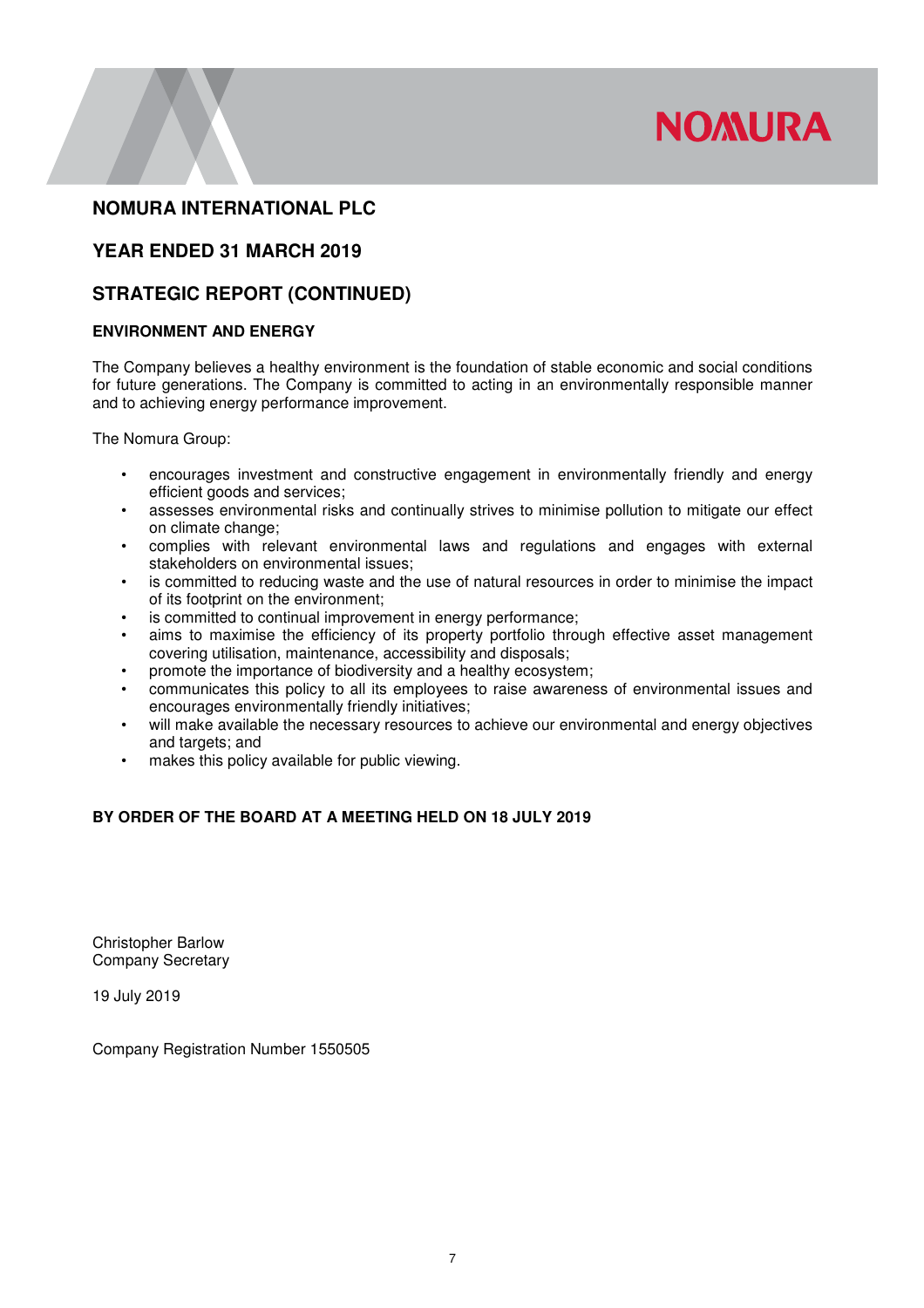## **NOMURA INTERNATIONAL PLC**

## **YEAR ENDED 31 MARCH 2019**

## **DIRECTORS' REPORT**

The Directors present their report and Financial Statements of the Company which comprises of the Statement of Comprehensive Income, Statement of Changes in Equity, Statement of Financial Position, Cash flow and related notes 1-32.

## **RESULTS AND DIVIDENDS**

The results for the year are presented in the Statement of Comprehensive Income. The loss transferred to reserves for the year amounted to \$383,555,000 (2018: loss of \$231,483,000).

No interim dividend was paid (2018: nil) and the Directors do not recommend the payment of a final dividend (2018: nil).

## **TANGIBLE ASSETS**

Movements in tangible assets are shown in Note 11 to the financial statements.

## **EVENTS SINCE THE STATEMENT OF FINANCIAL POSITION DATE**

On 4 April 2019, the Nomura Group announced plans to restructure its Global Wholesale business platform with the aim of simplifying its operating model, transforming business portfolios and pivoting towards client businesses and growth areas.

The Company was also impacted by this restructuring plan across Global Markets, Investment Banking and Corporate Functions. As a consequence, the Company took appropriate action to support the Nomura Group's restructuring plans

#### **DONATIONS**

No political donations were made during the year (2018: nil).

## **RISK MANAGEMENT AND FINANCIAL INSTRUMENTS**

The Company's approach to Financial Risk Management is presented in Note 18 of the Financial Statements, with additional analysis on Financial Instruments disclosed in Notes 1, 8 and 19 of the Financial Statements.

#### **MATTERS DEALT WITH IN THE STRATEGIC REPORT**

An indication of the likely future developments of the Company, along with information pertaining to branches of the Company outside of the United Kingdom and employee matters have both been outlined in the Company's Strategic Report.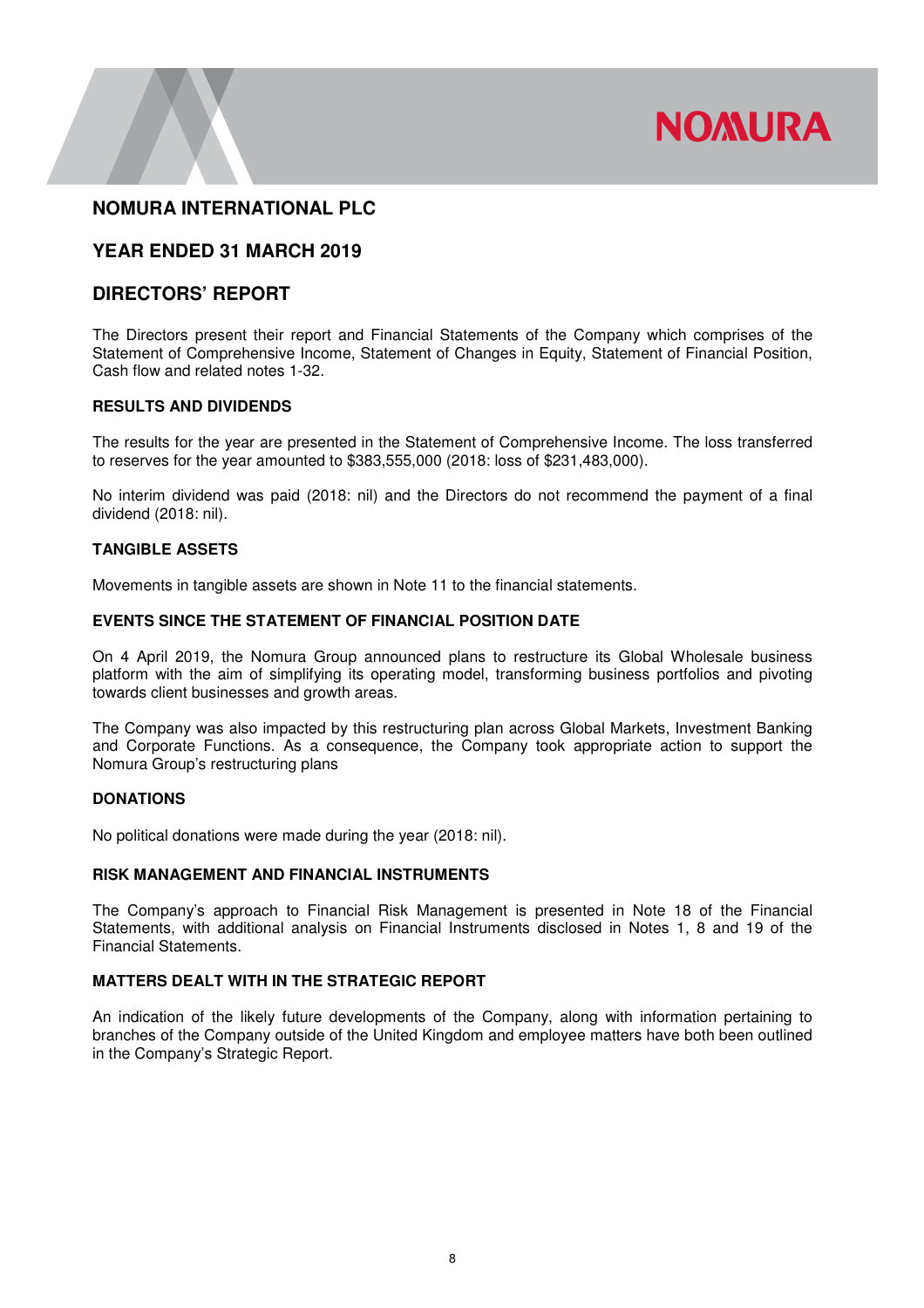## **NOMURA INTERNATIONAL PLC**

## **YEAR ENDED 31 MARCH 2019**

## **DIRECTORS' REPORT (CONTINUED)**

## **DIRECTORS**

The current Directors and those serving during all or part of the year are:

| David Godfrey    | Non-Executive Chairman                         |
|------------------|------------------------------------------------|
|                  | Non-Executive Director                         |
| Jonathan Lewis   | <b>Chief Executive Officer</b>                 |
|                  | <b>Executive Director</b>                      |
| Lewis O'Donald   | Executive Director (resigned 26 April 2019)    |
| John Tierney     | <b>Executive Director</b>                      |
| Jonathan Britton | Non-Executive Director                         |
| Rosemary Murray  | Non-Executive Director                         |
| Hisato Miyashita | Non-Executive Director                         |
| Yasuo Kashiwagi  | Executive Director (resigned 8 July 2019)      |
| Neeta Atkar      | Non-Executive Director                         |
| Maria Bentley    | Non-Executive Director                         |
| Sir Andrew Cahn  | Non-Executive Director (resigned 30 June 2018) |

#### **DIRECTORS' INDEMNITIES**

As at the date of this report and during the relevant financial year, indemnities are and were in force under which the Company has agreed to indemnify certain Directors of the Company, Directors of certain associated Companies to the extent permitted by law and in accordance with the Company's articles of association, in respect of certain losses and liabilities arising out of, in connection with, the execution of their powers, duties and responsibilities, as Directors of the Company. In addition, NHI effected a global Directors and Officers liability insurance program for the benefit of the Nomura Group.

## **ANTI-BRIBERY AND CORRUPTION POLICY**

The Company's policy against bribery and corruption requires employees and persons acting for or on behalf of the Company, to understand and to comply with laws, rules and regulations concerning bribery and corruption and to be neither involved with bribery nor corrupt activities.

The Company maintains policies and procedures designed to mitigate the risk of the Company becoming involved in bribery and/or corruption.

#### **BOARD RECRUITMENT POLICY**

The NEHS Governance and Nomination Committee is responsible for having regard to a broad set of technical capabilities and competencies when recruiting members of the Boards of the Company. The NEHS Governance and Nomination Committee is also responsible for putting in place a policy promoting diversity on the Board.

The Nomura Group is committed to providing equal opportunities throughout its Board appointments including in the recruitment, training and development of Board members. The objective is to attract the best possible candidates and to retain the best people.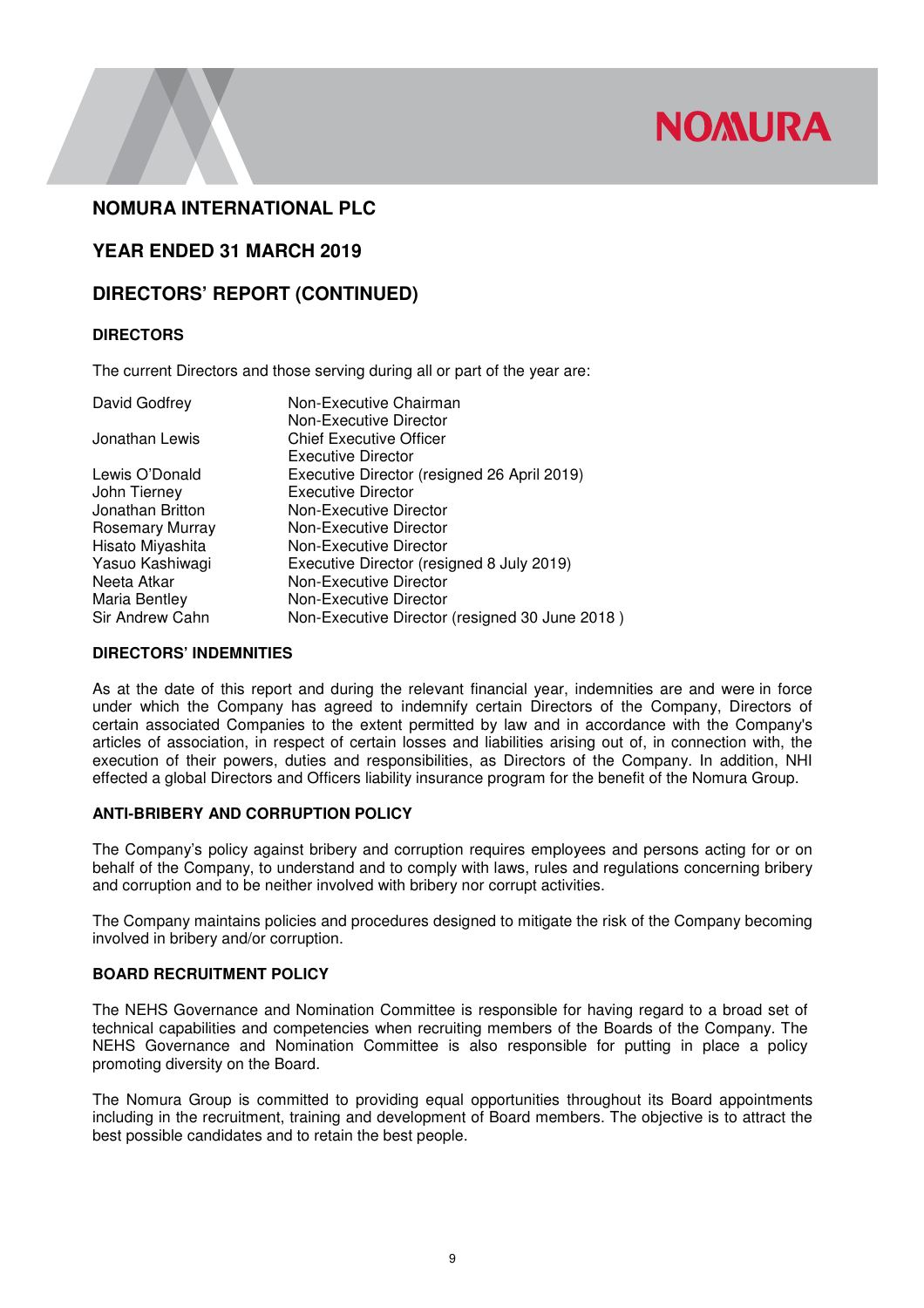## **NOMURA INTERNATIONAL PLC**

## **YEAR ENDED 31 MARCH 2019**

## **DIRECTORS' REPORT (CONTINUED)**

## **BOARD DIVERSITY POLICY**

The Nomura Group is committed to fostering our corporate culture which respects our people's values regardless of their background, such as gender, nationality, ethnic origin, age, sexual orientation or gender identity. Today, Nomura's workforce includes employees of more than 70 different nationalities. This diverse group of personnel is our most important asset, and as such, we strive to offer equal opportunities to all personnel to enable each and every one of them to develop their capabilities and strengths as individuals to the fullest and perform as Nomura professionals.

The NEHS Governance and Nomination Committee has responsibility for leading the process for Board appointments and for identifying and nominating candidates for appointment to the Board. Board appointments will be based on merit and candidates will be considered against objective criteria. The Board currently has a diverse range of ages, geographical provenance, educational and professional backgrounds, skills, knowledge and experience which values input from all directors. The Company exceeded its target, as adopted on 19 May 2015, to appoint one female to the Board within 12 months and another within 36 months. The NEHS Governance and Nomination Committee will continue to ensure appropriate actions are taken to further broaden the diversity on the Company board.

#### **GOING CONCERN**

The Company's business activities, together with the factors likely to affect its future development, performance and position are set out in this report. Its approach to manage credit and liquidity risk is described in Note 18 of the Financial Statements. Its capital management procedures and available capital resources are presented and described separately in Note 21 of the Financial Statements.

The Directors have a reasonable expectation that the Company has adequate resources to continue in operational existence for the foreseeable future. Accordingly the financial statements have been prepared on a going concern basis.

## **DISCLOSURE OF INFORMATION TO AUDITORS**

The Directors who were members of the Board at the time of approving the Directors' report are listed on the previous page. Having made enquiries of fellow Directors and of the Company's auditors, each of these Directors confirms that:

- to the best of each Director's knowledge and belief, there is no information relevant to the preparation of their report of which the Company's Auditors are unaware; and
- each Director has taken all the steps a Director might reasonably be expected to have taken to be aware of relevant audit information and to establish that the Company's Auditors are aware of that information.

## **AUDITORS**

The Auditors, Ernst & Young LLP, have expressed their willingness to continue in office and a resolution re-appointing them as Auditors and authorising the Directors to determine their remuneration will be proposed at the Annual General Meeting.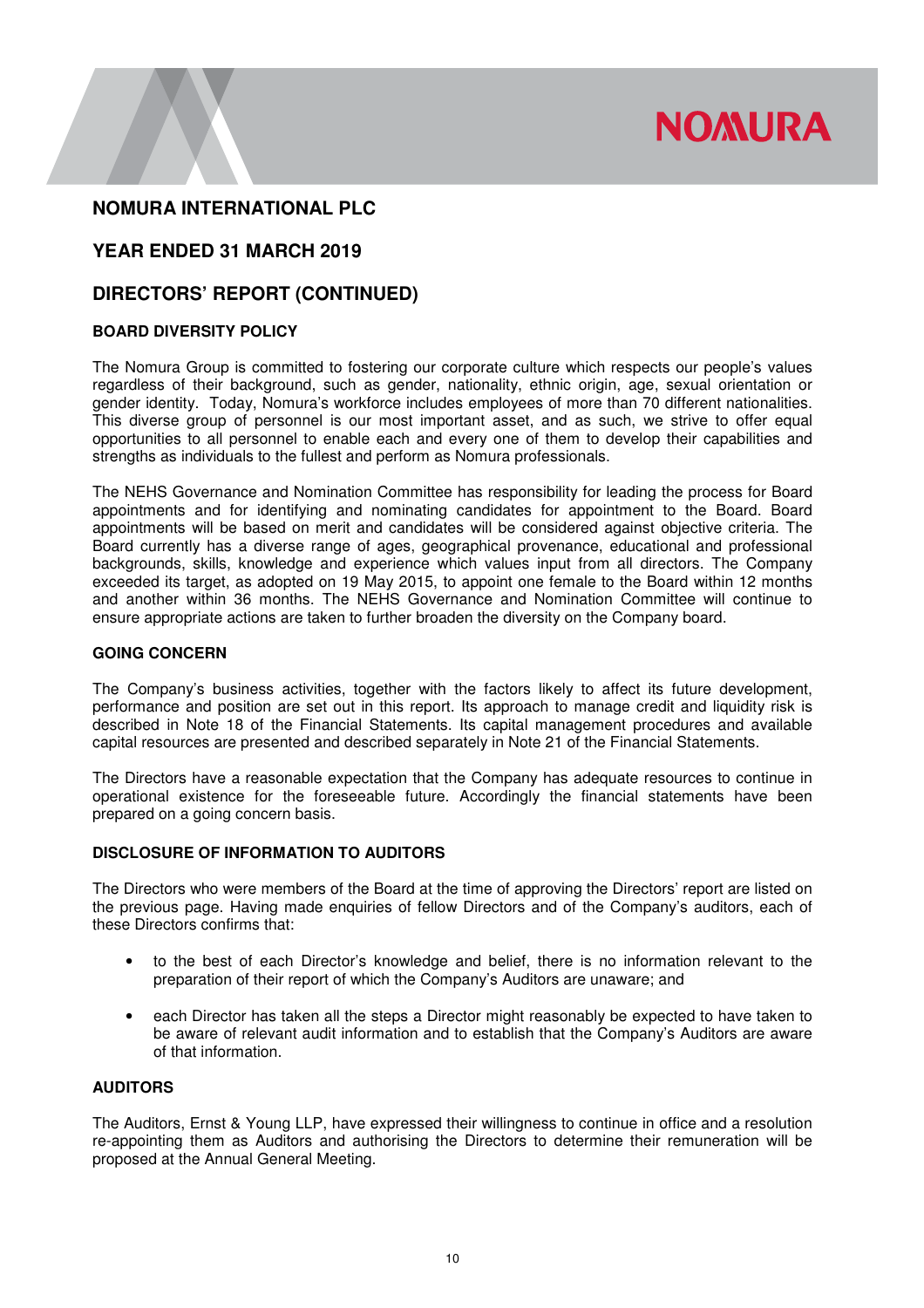## **NOMURA INTERNATIONAL PLC**

## **YEAR ENDED 31 MARCH 2019**

## **DIRECTORS' REPORT (CONTINUED)**

## **STATEMENT OF DIRECTORS' RESPONSIBILITIES IN RESPECT OF THE FINANCIAL STATEMENTS**

The Directors are responsible for preparing the Directors' Report, the Strategic Report and the financial statements in accordance with applicable U.K. law and regulations.

Company law requires the Directors to prepare financial statements for each financial year. Under that law the Directors have elected to prepare the financial statements in accordance with United Kingdom Generally Accepted Accounting Practice (United Kingdom Accounting Standards and applicable law), including Financial Reporting Standard 101 'Reduced Disclosure Framework'.

Under company law the Directors must not approve the financial statements unless they are satisfied that they give a true and fair view of the state of affairs of the Company and of the profit or loss of the Company for that period. In preparing these financial statements, the Directors are required to:

- select suitable accounting policies and then apply them consistently:
- make judgments and estimates that are reasonable and prudent;
- state whether applicable U.K. Accounting Standards have been followed, subject to any material departures disclosed and explained in the financial statements; and
- prepare the financial statements on the going concern basis, unless they consider that to be inappropriate.

The Directors are responsible for keeping adequate accounting records that are sufficient to show and explain the Company's transactions, and disclose with reasonable accuracy at any time, the financial position of the Company and enable them to ensure that the financial statements comply with the Companies Act 2006. They are also responsible for safeguarding the assets of the Company and hence for taking reasonable steps for the prevention and detection of fraud and other irregularities.

## **BY ORDER OF THE BOARD AT A MEETING HELD ON 18 JULY 2019**

Christopher Barlow Company Secretary

19 July 2019

Company Registration number 1550505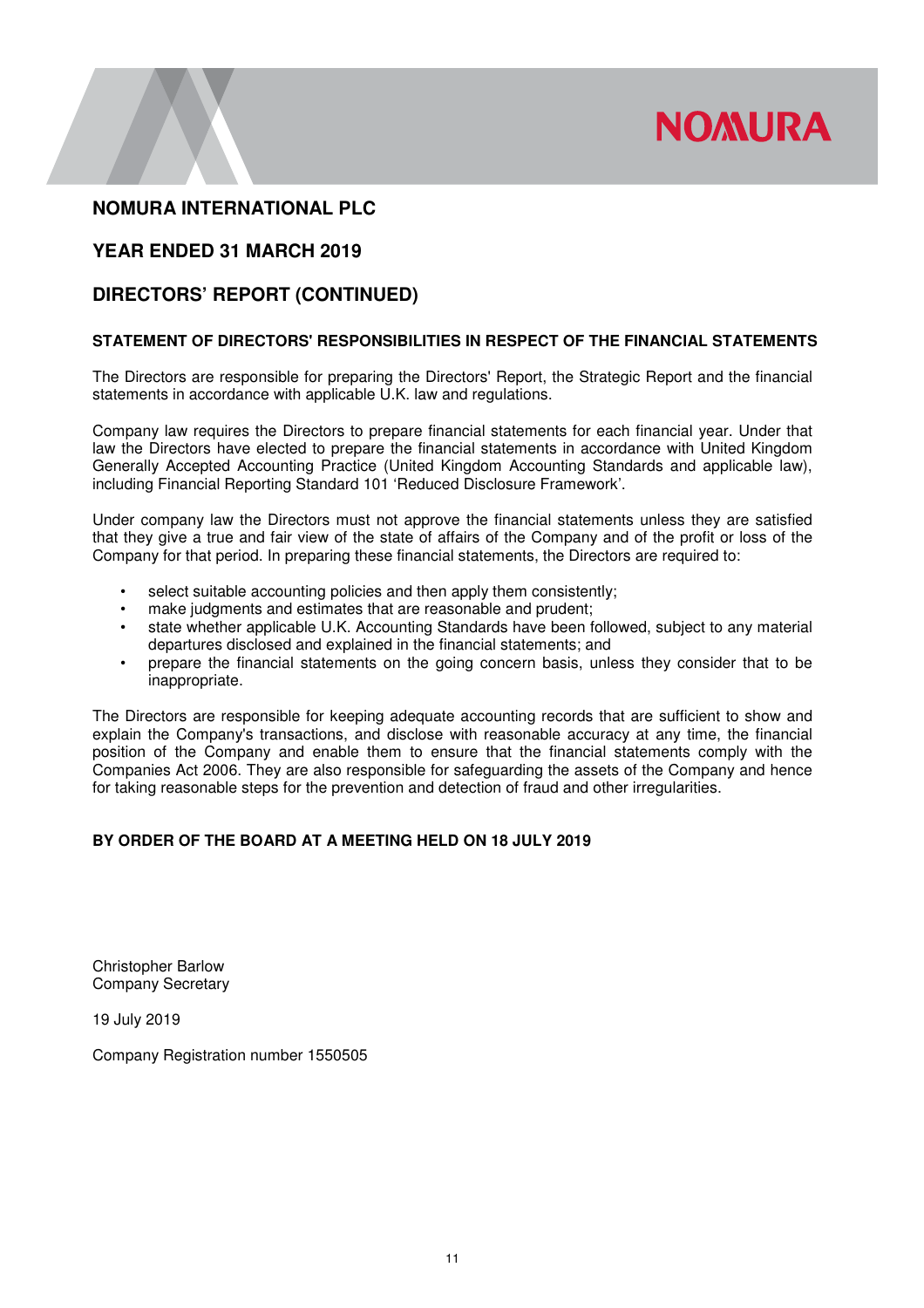

## **INDEPENDENT AUDITORS' REPORT TO THE MEMBERS OF NOMURA INTERNATIONAL PLC**

## **Opinion**

We have audited the financial statements of Nomura International Plc ("the Company") for the year ended 31 March 2019 which comprise Statement of Comprehensive Income, the Statement of Changes in Equity, the Statement of Financial Position, the Statement of Cash Flows and the related notes 1 to 32, including a summary of significant accounting policies The financial reporting framework that has been applied in their preparation is applicable law and United Kingdom Accounting Standards including FRS 101 "Reduced Disclosure Framework (United Kingdom Generally Accepted Accounting Practice).

In our opinion, the financial statements:

- give a true and fair view of the Company's affairs as at 31 March 2019 and of its loss for the year then ended;
- have been properly prepared in accordance with United Kingdom Generally Accepted Accounting Practice; and
- have been prepared in accordance with the requirements of the Companies Act 2006.

#### **Basis for opinion**

We conducted our audit in accordance with International Standards on Auditing (UK) (ISAs (UK)) and applicable law. Our responsibilities under those standards are further described in the Auditor's responsibilities for the audit of the financial statements section of our report below. We are independent of the Company in accordance with the ethical requirements that are relevant to our audit of the financial statements in the UK, including the FRC's Ethical Standard, and we have fulfilled our other ethical responsibilities in accordance with these requirements.

We believe that the audit evidence we have obtained is sufficient and appropriate to provide a basis for our opinion.

#### **Conclusions relating to going concern**

We have nothing to report in respect of the following matters in relation to which the ISAs (UK) require us to report to you where:

- the directors' use of the going concern basis of accounting in the preparation of the financial statements is not appropriate; or
- the directors have not disclosed in the financial statements any identified material uncertainties that may cast significant doubt about the Company's ability to continue to adopt the going concern basis of accounting for a period of at least twelve months from the date when the financial statements are authorised for issue.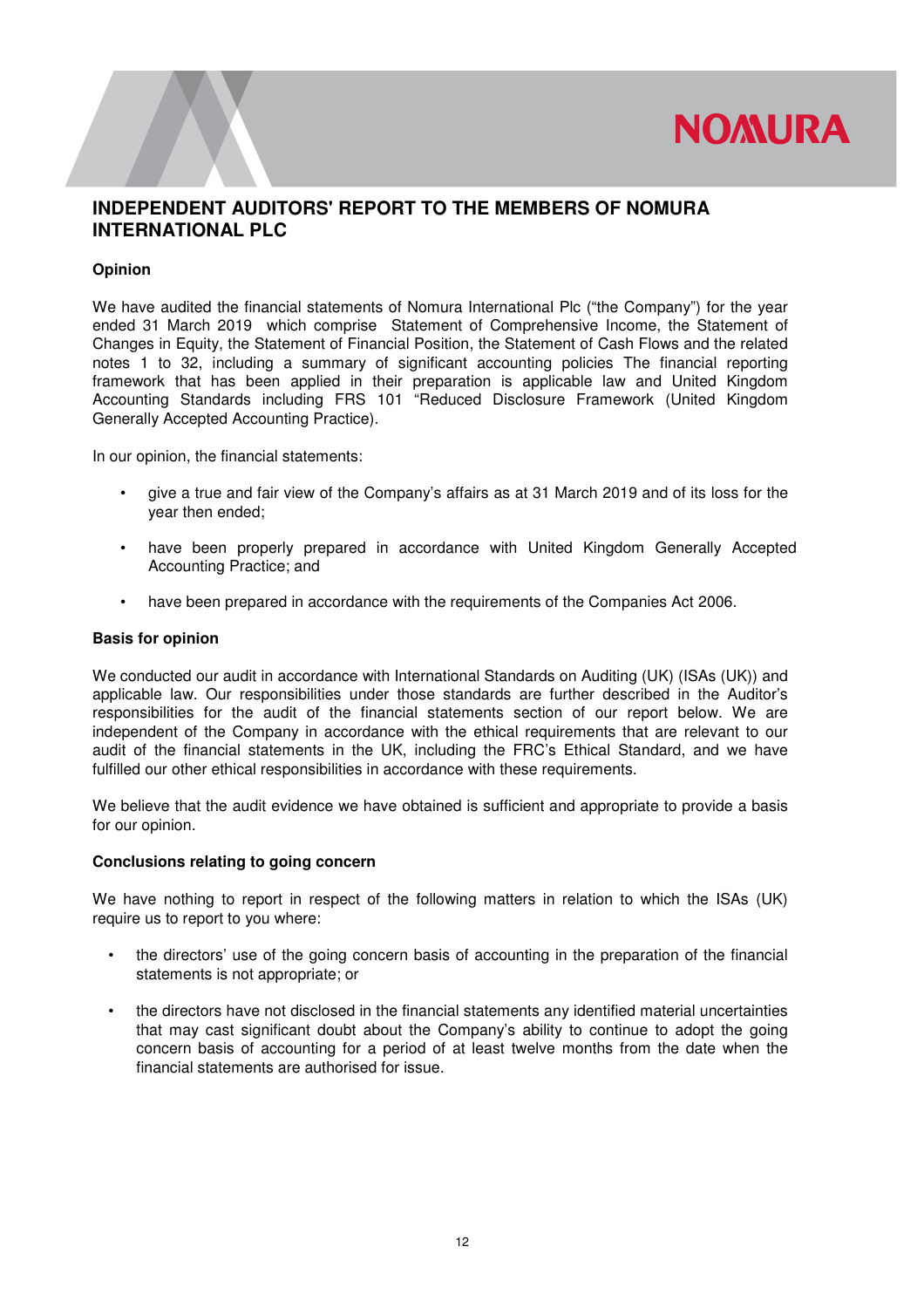

## **INDEPENDENT AUDITORS' REPORT TO THE MEMBERS OF NOMURA INTERNATIONAL PLC (CONTINUED)**

## **Other information**

The other information comprises the information included in the annual report, other than the financial statements and our auditor's report thereon. The directors are responsible for the other information.

Our opinion on the financial statements does not cover the other information and, except to the extent otherwise explicitly stated in this report, we do not express any form of assurance conclusion thereon.

In connection with our audit of the financial statements, our responsibility is to read the other information and, in doing so, consider whether the other information is materially inconsistent with the financial statements or our knowledge obtained in the audit or otherwise appears to be materially misstated. If we identify such material inconsistencies or apparent material misstatements, we are required to determine whether there is a material misstatement in the financial statements or a material misstatement of the other information. If, based on the work we have performed, we conclude that there is a material misstatement of the other information, we are required to report that fact.

We have nothing to report in this regard.

#### **Opinions on other matters prescribed by the Companies Act 2006**

In our opinion, based on the work undertaken in the course of the audit:

- the information given in the strategic report and the directors' report for the financial year for which the financial statements are prepared is consistent with the financial statements; and
- the strategic report and directors' report have been prepared in accordance with applicable legal requirements.

#### **Matters on which we are required to report by exception**

In the light of the knowledge and understanding of the Company and its environment obtained in the course of the audit, we have not identified material misstatements in the strategic report or directors' report.

We have nothing to report in respect of the following matters in relation to which the Companies Act 2006 requires us to report to you if, in our opinion:

- adequate accounting records have not been kept or returns adequate for our audit have not been received from branches not visited by us; or
- the financial statements are not in agreement with the accounting records and returns; or
- certain disclosures of directors' remuneration specified by law are not made; or
- we have not received all the information and explanations we require for our audit.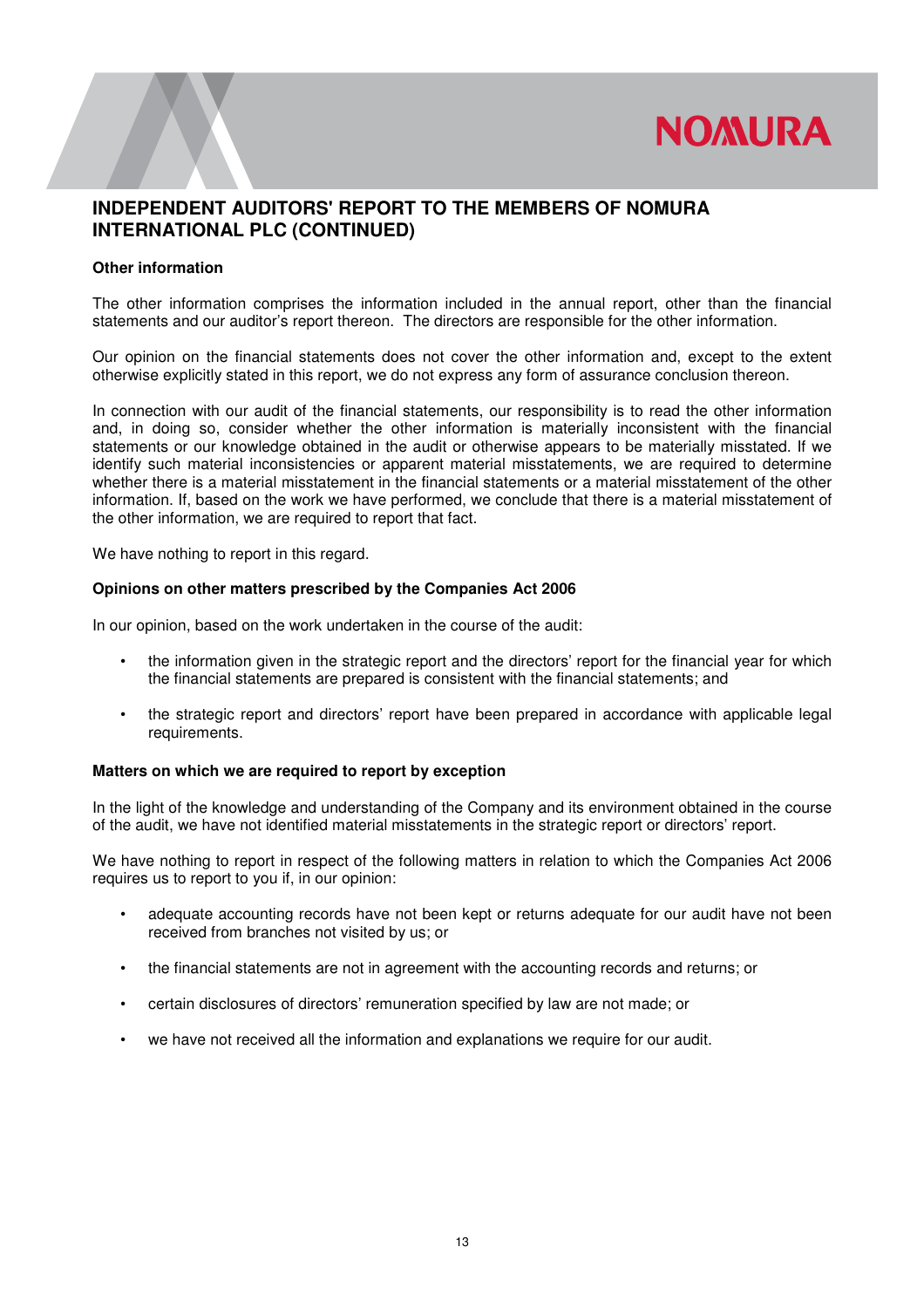## **INDEPENDENT AUDITORS' REPORT TO THE MEMBERS OF NOMURA INTERNATIONAL PLC (CONTINUED)**

## **Responsibilities of directors**

As explained more fully in the directors' responsibilities statement set out on page 11, the directors are responsible for the preparation of the financial statements and for being satisfied that they give a true and fair view, and for such internal control as the directors determine is necessary to enable the preparation of financial statements that are free from material misstatement, whether due to fraud or error.

In preparing the financial statements, the directors are responsible for assessing the Company's ability to continue as a going concern, disclosing, as applicable, matters related to going concern and using the going concern basis of accounting unless the directors either intend to liquidate the Company or to cease operations, or have no realistic alternative but to do so.

#### **Auditor's responsibilities for the audit of the financial statements**

Our objectives are to obtain reasonable assurance about whether the financial statements as a whole are free from material misstatement, whether due to fraud or error, and to issue an auditor's report that includes our opinion. Reasonable assurance is a high level of assurance, but is not a guarantee that an audit conducted in accordance with ISAs (UK) will always detect a material misstatement when it exists. Misstatements can arise from fraud or error and are considered material if, individually or in the aggregate, they could reasonably be expected to influence the economic decisions of users taken on the basis of these financial statements.

A further description of our responsibilities for the audit of the financial statements is located on the Financial Reporting Council's website at https://www.frc.org.uk/auditorsresponsibilities. This description forms part of our auditor's report.

## **Use of our report**

This report is made solely to the Company's members, as a body, in accordance with Chapter 3 of Part 16 of the Companies Act 2006. Our audit work has been undertaken so that we might state to the Company's members those matters we are required to state to them in an auditor's report and for no other purpose. To the fullest extent permitted by law, we do not accept or assume responsibility to anyone other than the Company and the Company's members as a body, for our audit work, for this report, or for the opinions we have formed.

Maurice McCormick (Senior Statutory Auditor) For and on behalf of Ernst & Young LLP, Statutory Auditor London

Notes:

- 1. The maintenance and integrity of the Nomura International plc web site is the responsibility of the directors; the work carried out by the auditors does not involve consideration of these matters and, accordingly, the auditors accept no responsibility for any changes that may have occurred to the financial statements since they were initially presented on the web site.
- 2. Legislation in the United Kingdom governing the preparation and dissemination of financial statements may differ from legislation in other jurisdictions.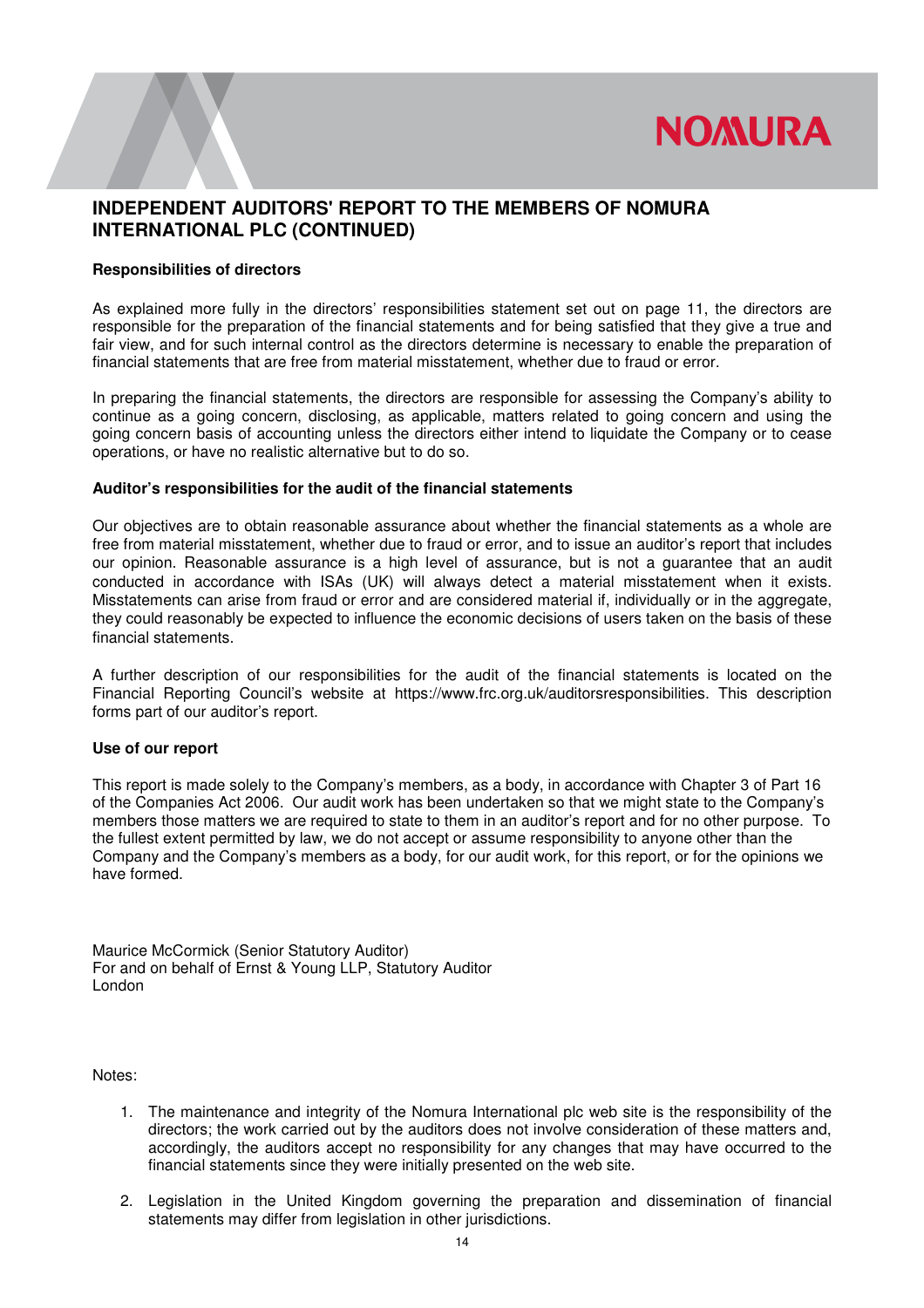

## **STATEMENT OF COMPREHENSIVE INCOME FOR THE YEAR ENDED 31 MARCH 2019**

| <b>Notes</b>   |                                                                                         | Year ended<br>31 March 2019<br>\$'000 | Year ended<br>31 March 2018<br>\$'000 |
|----------------|-----------------------------------------------------------------------------------------|---------------------------------------|---------------------------------------|
|                |                                                                                         |                                       |                                       |
| $\overline{c}$ | <b>TRADING PROFIT</b>                                                                   | 1,361,906                             | 1,510,860                             |
| 3              | Interest income calculated using the effective interest<br>method                       | 132,558                               | 1,281,840                             |
| 3              | Other interest and similar income                                                       | 1,233,721                             | 142,722                               |
| 3              | Interest expense calculated using the effective interest<br>method                      | (282, 158)                            | (1,522,269)                           |
| 3              | Other interest and similar expenses                                                     | (1, 189, 919)                         | (129, 369)                            |
|                | Net interest payable                                                                    | (105, 798)                            | (227, 076)                            |
| 4              | General and administrative expenses                                                     | (1,582,413)                           | (1,467,715)                           |
| 5              | Credit impairment charge                                                                | (1, 434)                              | (491)                                 |
|                | <b>OPERATING LOSS</b>                                                                   | (327, 739)                            | (184, 422)                            |
|                | Interest payable on subordinated borrowings                                             | (59, 570)                             | (45, 948)                             |
| 4              | <b>LOSS BEFORE TAXATION</b>                                                             | (387, 309)                            | (230, 370)                            |
| 7              | Taxation on loss                                                                        | 3,754                                 | (1, 113)                              |
|                | <b>LOSS FOR THE FINANCIAL YEAR</b>                                                      | (383, 555)                            | (231, 483)                            |
|                | <b>OTHER COMPREHENSIVE INCOME:</b><br>Items that can be reclassified to profit and loss |                                       |                                       |
|                | Gain on available-for-sale investments                                                  |                                       | 516                                   |
|                | Foreign currency gain                                                                   | 19,539                                | 741                                   |
|                | Corporation tax charge recognised in other                                              | 19,539                                | 1,257                                 |
|                | comprehensive income                                                                    |                                       | (88)                                  |
|                | Other comprehensive gain for the year, net of tax                                       | 19,539                                | 1,169                                 |
|                | TOTAL COMPREHENSIVE LOSS FOR THE YEAR                                                   | (364, 016)                            | (230, 314)                            |

The notes on pages 20 to 117 form part of these financial statements.

All profits and losses noted above are derived from continuing activities.

Available-for-sale gains and losses recognised in other comprehensive income will be reclassified into profit or loss on the disposal or impairment of investments. The foreign currency gains and losses resulting from the translation of foreign operations will be reclassified into profit or loss on its disposal or liquidation.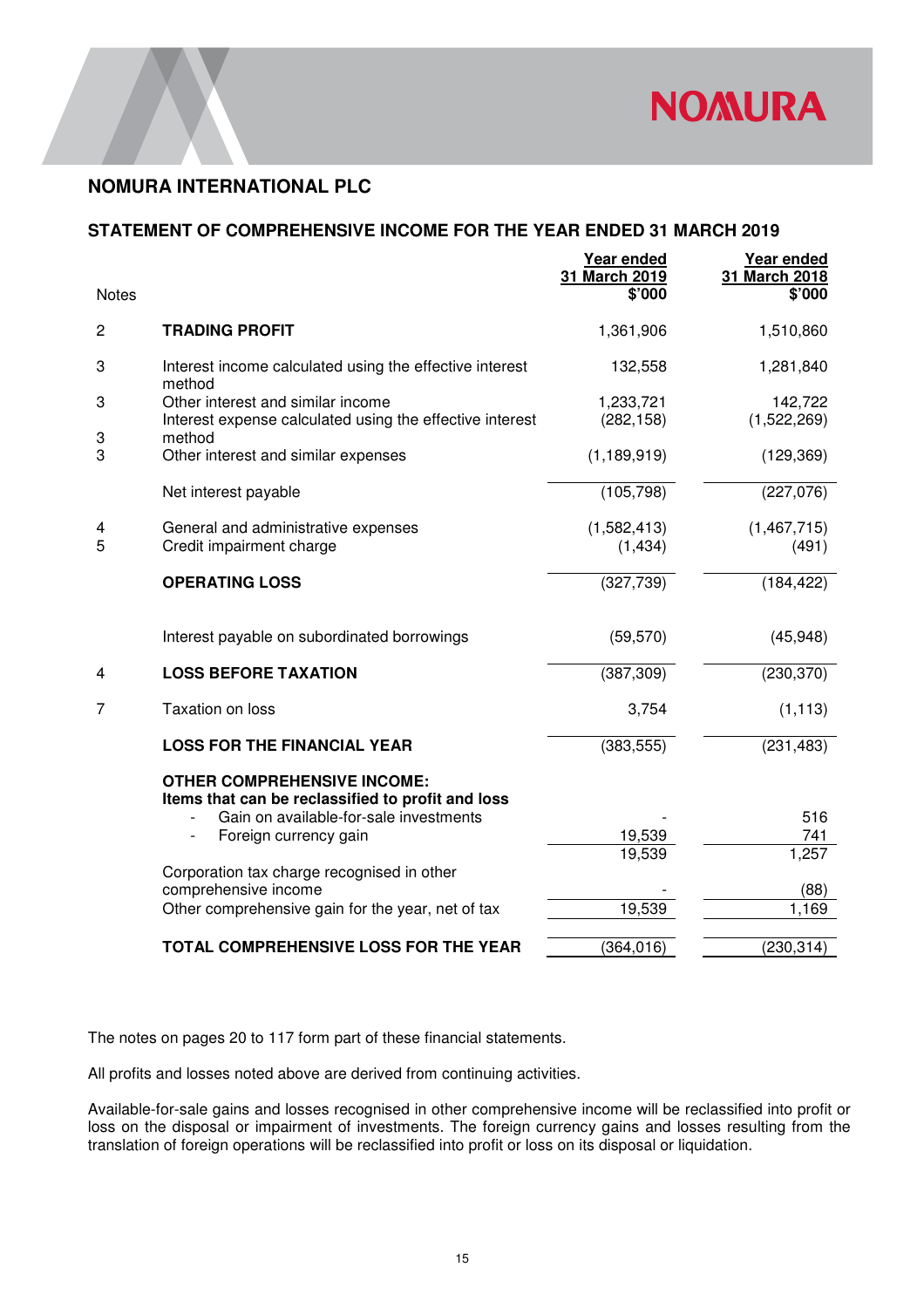

## **STATEMENT OF CHANGES IN EQUITY FOR THE YEAR ENDED 31 MARCH 2019**

|                                                    | Called-up<br><b>Share</b><br>Capital | <b>Share</b><br><b>Premium</b> | <b>Other</b><br><b>Reserve</b> | Capital<br>Redemption<br><b>Reserve</b> | Available<br>-for-sale<br><b>Reserve</b> | Share-<br>based<br>Payment<br><b>Reserve</b> | <b>Retained</b><br><b>Earnings</b> | <b>Total</b> |
|----------------------------------------------------|--------------------------------------|--------------------------------|--------------------------------|-----------------------------------------|------------------------------------------|----------------------------------------------|------------------------------------|--------------|
|                                                    | \$'000                               | \$'000                         | \$'000                         | \$'000                                  | \$'000                                   | \$'000                                       | \$'000                             | \$'000       |
| At 1 April 2018                                    | 10,241,226                           | 27,479                         | (19, 387)                      | 184,499                                 | 4,450                                    | 1,105,732                                    | (6,444,191)                        | 5,099,808    |
| Changes on initial<br>application of<br>IFRS $9^1$ |                                      |                                |                                |                                         | (4, 450)                                 |                                              | 4,883                              | 433          |
| Loss for the year<br>Other                         |                                      |                                |                                |                                         |                                          |                                              | (383, 555)                         | (383, 555)   |
| comprehensive<br>loss                              |                                      |                                | 19,539                         |                                         |                                          |                                              |                                    | 19,539       |
| Total<br>comprehensive<br>loss                     |                                      |                                | 19,539                         |                                         |                                          |                                              | (383, 555)                         | (364, 016)   |
| Share-based<br>payment reserve                     |                                      |                                |                                |                                         |                                          | 37,083                                       |                                    | 37,083       |
| At 31 March 2019                                   | 10,241,226                           | 27,479                         | 152                            | 184,499                                 | $\blacksquare$                           | 1,142,815                                    | (6,822,863)                        | 4,773,308    |
| At 1 April 2017                                    | 9,991,226                            | 27,479                         | (20, 128)                      | 184,499                                 | 4,022                                    | 1,047,392                                    | (6,212,708)                        | 5,021,782    |
| Loss for the year                                  |                                      |                                |                                |                                         |                                          |                                              | (231, 483)                         | (231, 483)   |
| Other<br>comprehensive<br>loss                     |                                      |                                | 741                            |                                         | 428                                      |                                              |                                    | 1,169        |
| Total<br>comprehensive<br>loss                     |                                      |                                | 741                            |                                         | 428                                      |                                              | (231, 483)                         | (230, 314)   |
| Share-based<br>payment reserve                     |                                      |                                |                                |                                         |                                          | 58,340                                       |                                    | 58,340       |
| New Share capital<br>subscribed                    | 250,000                              |                                |                                |                                         |                                          |                                              |                                    | 250,000      |
| At 31 March 2018                                   | 10,241,226                           | 27,479                         | (19, 387)                      | 184,499                                 | 4,450                                    | 1,105,732                                    | (6, 444, 191)                      | 5,099,808    |

The notes on pages 20 to 117 form part of these financial statements.

 $^1$ See note 32 for further details on transition adjustments on adoption of IFRS 9.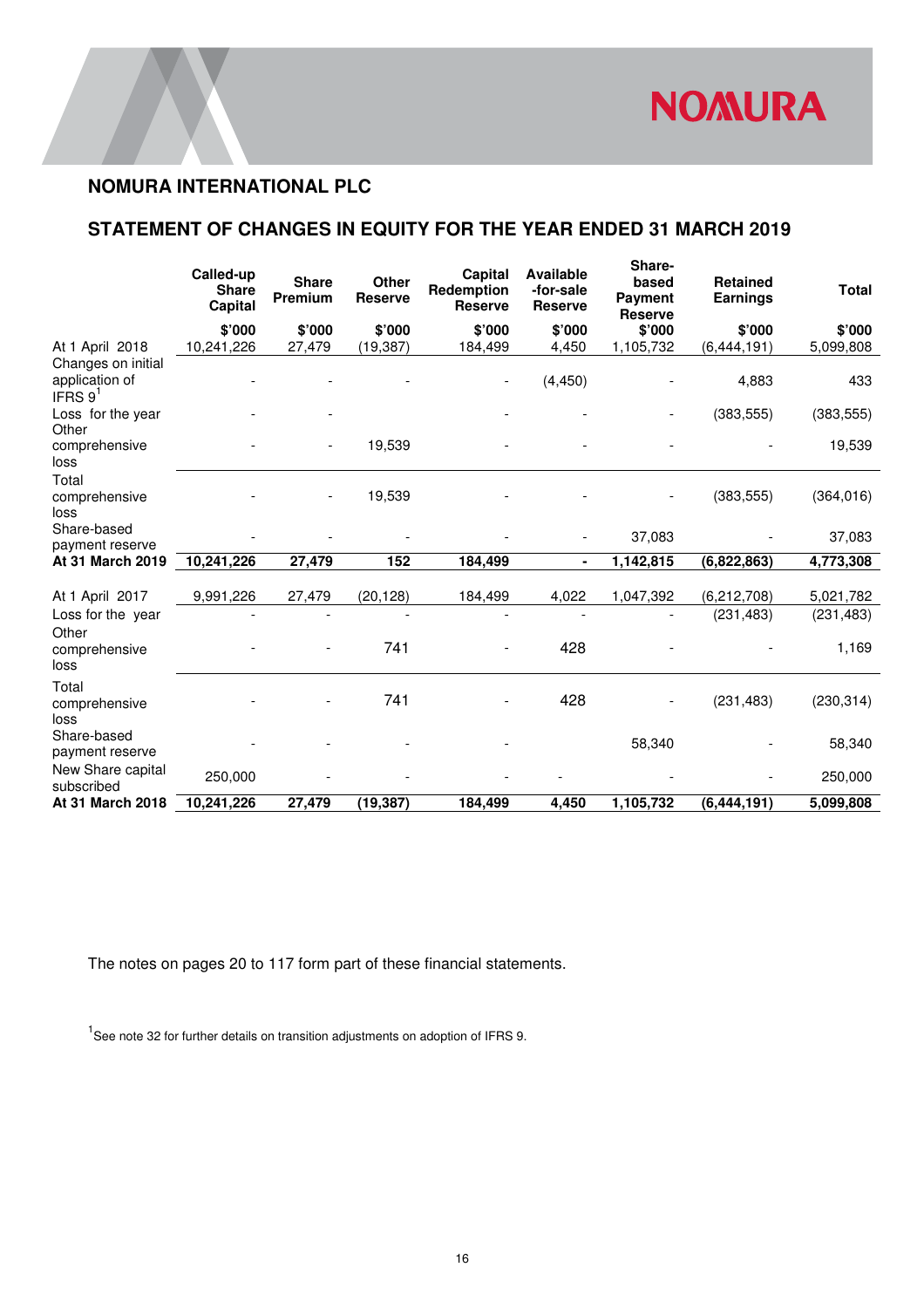

## **STATEMENT OF FINANCIAL POSITION AT 31 MARCH 2019**

| <b>Notes</b> |                                                                           | Year Ended<br>31 March 2019<br>\$'000 | Year Ended 31<br>March $2018$ <sup>1</sup><br>\$'000 |
|--------------|---------------------------------------------------------------------------|---------------------------------------|------------------------------------------------------|
| 8            | <b>Assets</b><br>Cash and cash equivalent                                 | 2,981,407                             | 3,943,487                                            |
| 8,18         | Financial assets held for trading                                         | 156,549,341                           | 158,960,781                                          |
| 8            | Investment time deposits<br>Current tax receivable                        | 173,159<br>4,421                      | 412,850<br>37,516                                    |
| 8            | Collateral posted for securities purchased<br>under agreements to resell  | 67,328,129                            | 71,869,929                                           |
| 8            | Collateral posted for securities borrowed                                 | 9,353,591                             | 8,644,494                                            |
| 10           | Other debtors                                                             | 19,582,651                            | 23,748,465                                           |
|              | <b>Financial investments</b>                                              | 17,595                                | 15,700                                               |
| 11<br>12     | Tangible assets<br>Intangible assets                                      | 12,026<br>2,274                       | 14,670<br>3,510                                      |
| 13           | Investment in subsidiaries                                                | 22                                    | 22                                                   |
| 14           | Investment in group companies                                             | 12,925                                | 10                                                   |
|              | <b>Total Assets</b>                                                       | 256,017,541                           | 267,651,434                                          |
|              | <b>Liabilities</b>                                                        |                                       |                                                      |
| 8,18         | Financial liabilities held for trading                                    | 151,855,877                           | 151,742,166                                          |
| 15           | Other creditors                                                           | 36,832,762                            | 38,978,115                                           |
| 8            | Collateral received for securities sold under<br>agreements to repurchase | 57,083,238                            | 62,864,019                                           |
| 8            | Collateral received for securities loaned                                 | 4,011,916                             | 6,594,672                                            |
|              | Provisions<br>Creditors (amounts falling due after more                   | 111,261                               |                                                      |
| 8,16         | than one year)                                                            | 1,349,179                             | 2,372,654                                            |
|              | <b>Total Liabilities</b>                                                  | 251,244,233                           | 262,551,626                                          |
|              | <b>Shareholders' funds</b>                                                |                                       |                                                      |
| 17           | Called up share capital                                                   | 10,241,226                            | 10,241,226                                           |
|              | Share premium                                                             | 27,479                                | 27,479                                               |
|              | Other reserve                                                             | 152                                   | (19, 387)                                            |
|              | Capital redemption reserve<br>Available-for-sale reserve                  | 184,499                               | 184,499<br>4,450                                     |
|              | Share-based payment reserve                                               | 1,142,815                             | 1,105,732                                            |
|              | Retained earnings                                                         | (6,822,863)                           | (6, 444, 191)                                        |
|              | <b>Total Equity</b>                                                       | 4,773,308                             | 5,099,808                                            |
|              | <b>Total Liabilities and Equity</b>                                       | 256,017,541                           | 267,651,434                                          |

Approved by the board of Directors on 18 July 2019 and subsequently signed on its behalf on 19 July 2019 by

John Tierney, Director

The notes on pages 20 to 117 form part of these financial statements.

1 2018 includes a presentational reclassification from cash and cash equivalent to other debtors. Refer to note 10 for further details.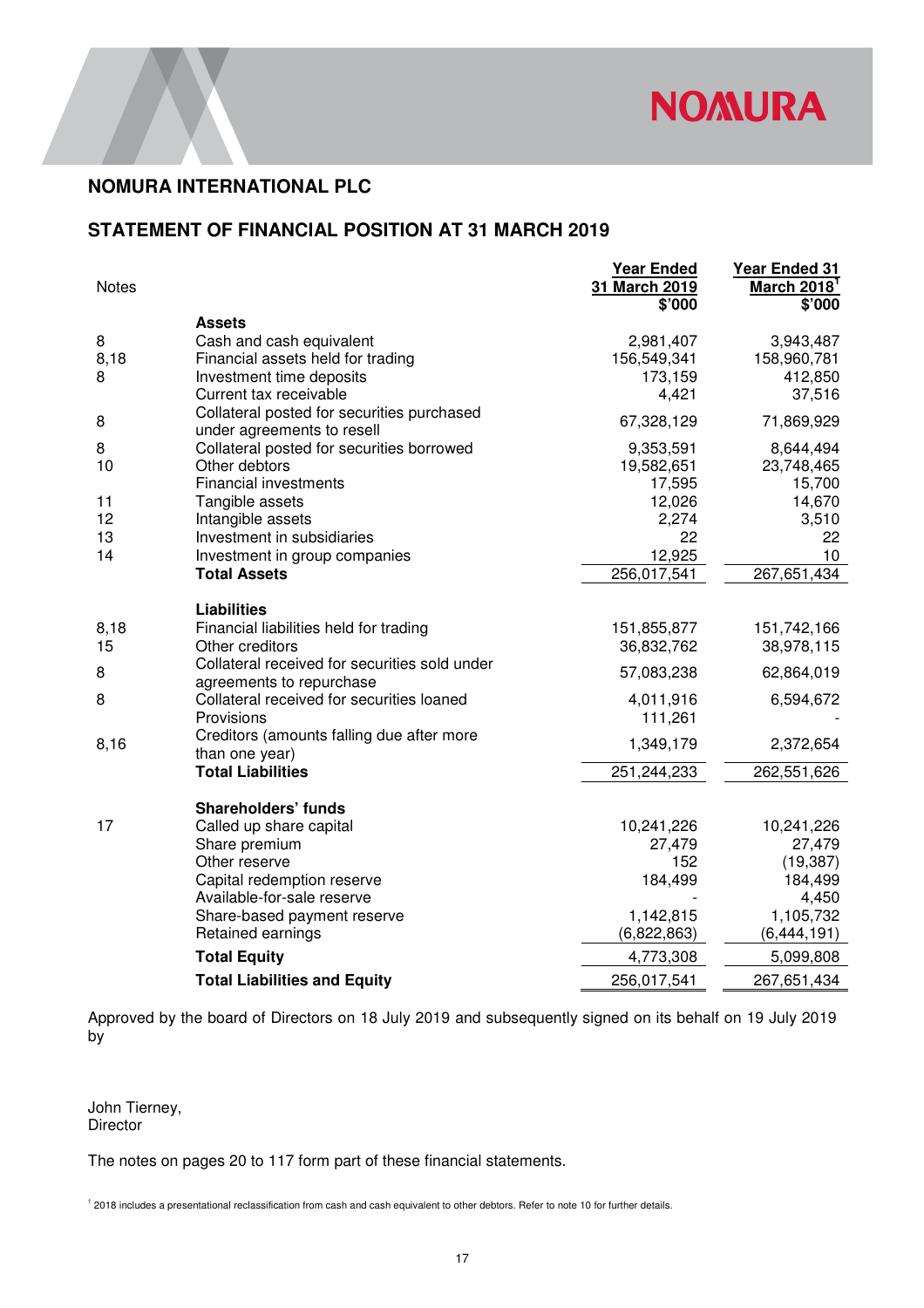

## **STATEMENT OF CASH FLOWS FOR THE YEAR ENDED 31 MARCH 2019**

|                                                                                                | <b>Year Ended</b><br>31 March 2019<br>\$'000 | <b>Year Ended</b><br>31 March 2018<br>\$'000 |
|------------------------------------------------------------------------------------------------|----------------------------------------------|----------------------------------------------|
| <b>Operating activities</b>                                                                    |                                              |                                              |
| Loss before tax                                                                                | (387, 309)                                   | (230, 370)                                   |
| Adjustments to reconcile profit before tax to net cash<br>flows                                |                                              |                                              |
| Depreciation and amortisation<br>Internally generated software capitalised                     | 6,068<br>42,642                              | 8,149<br>50,254                              |
| Share-based payment expense<br>Provisions                                                      | 37,084<br>111,261                            | 58,340                                       |
| Other reserve released                                                                         | 23,072                                       |                                              |
| Foreign exchange loss<br>Impairment loss on investment in subsidiaries                         | (3,014)                                      | (291)<br>29                                  |
| Reclassification of investment in subsidiaries<br>Internally generated software written-off    | 13,085                                       | 10<br>581                                    |
| Interest paid on subordinated borrowings                                                       | 59,570                                       | 45,948                                       |
| Change in working capital adjustments                                                          |                                              |                                              |
| Net change in financial assets held of trading                                                 | 2,411,440                                    | 13,816,808                                   |
| Net change in collateral posted for securities purchased<br>under agreements to resell         | 4,532,738                                    | 10,677,434                                   |
| Net change in collateral posted for securities borrowed<br>Net change in other debtors         | (709, 097)<br>4,166,317                      | 3,318,734<br>(5,291,024)                     |
| Net change in investment time deposits<br>Net change in financial liabilities held for trading | 239,691<br>113,711                           | 9,487<br>(19,770,230)                        |
| Net change in collateral received for securities sold under<br>agreements to repurchase        | (5,769,543)                                  | (7,681,547)                                  |
| Net change in collateral received for securities loaned<br>Net change in financial investments | (2,582,756)<br>(1,905)                       | (568, 184)                                   |
| Net change in other creditors<br>Income tax received/(paid)                                    | (2, 170, 086)<br>36,849                      | 4,109,245<br>(5, 514)                        |
|                                                                                                |                                              |                                              |
| Net cash flow from operating activities                                                        | 169,818                                      | (1,452,141)                                  |
| <b>Investing activities</b><br>Purchase of fixed assets                                        | (6, 441)                                     | (2,534)                                      |
| Investment in group companies                                                                  | (12, 915)                                    |                                              |
| Software generated internally<br>Proceeds from disposal of fixed assets                        | (57, 966)<br>3,734                           | (44, 331)                                    |
| Net cash used in investing activities                                                          | (73, 588)                                    | (46, 865)                                    |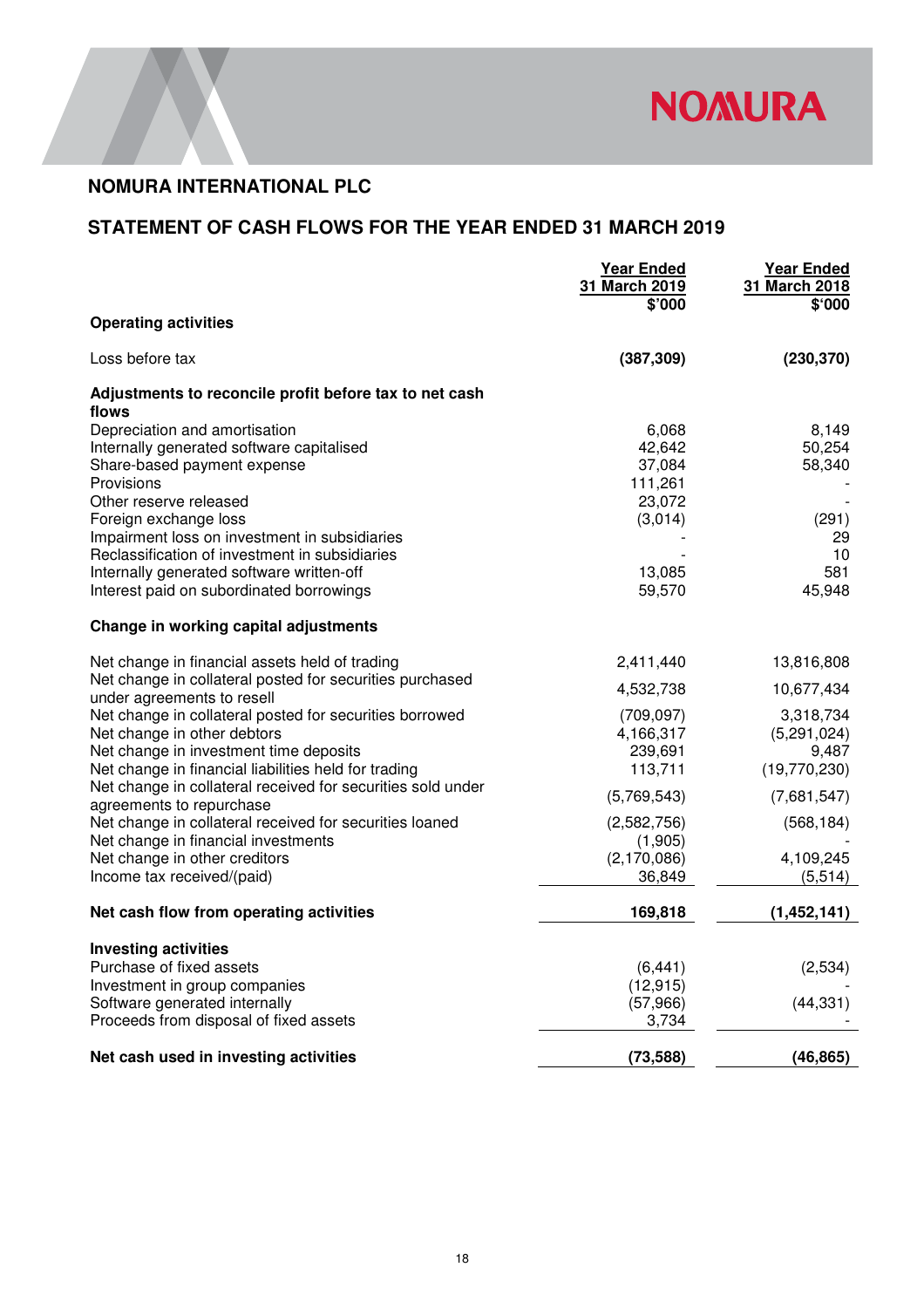

## **STATEMENT OF CASH FLOWS FOR THE YEAR ENDED 31 MARCH 2019 (CONTINUED)**

|                                                                  |                  | <b>Year Ended</b><br>31 March 2019 |                                   | <b>Year Ended</b><br>31 March 2018 |
|------------------------------------------------------------------|------------------|------------------------------------|-----------------------------------|------------------------------------|
| <b>Financing activities</b>                                      |                  |                                    | \$'000                            | \$'000                             |
| Share capital issued                                             |                  |                                    |                                   | 250,000                            |
| Repayment in loans and other liabilities                         |                  | (1,023,474)                        |                                   | (102, 470)                         |
| Interest paid on subordinated borrowings                         |                  |                                    | (59, 570)                         | (45,948)                           |
| Net cash (used) / generated in financing activities              |                  | (1,083,044)                        | 101,582                           |                                    |
|                                                                  |                  |                                    |                                   |                                    |
| Net (decrease) / increase in cash and cash equivalent            |                  | (986, 814)                         |                                   | (1, 397, 424)                      |
| Cash at 1 April                                                  |                  | 3,874,675                          |                                   | 5,272,099                          |
| Cash at 31 March                                                 |                  | 2,887,861                          |                                   | 3,874,675                          |
| Included within operational cash flows                           |                  |                                    |                                   |                                    |
| Interest paid                                                    |                  | (1,551,417)                        |                                   | (1,709,267)                        |
| Interest received                                                |                  | 1,341,767                          |                                   | 1,401,261                          |
| Reconciliation of liabilities arising from financing activities: |                  |                                    |                                   |                                    |
|                                                                  | 31 March<br>2018 | Cash<br>flows                      | <b>Non Cash</b><br><b>Changes</b> | 31 March<br>2019                   |
|                                                                  | \$'000           | \$'000                             | \$'000                            | \$'000                             |
| Loans and other liabilities                                      | 1,112,654        | (1,023,474)                        |                                   | 89,179                             |
| Subordinated debt                                                | 1,260,000        | (59, 570)                          | 59,570                            | 1,260,000                          |
| <b>Total liabilities from financing activities</b>               | 2,372,654        | (1,083,044)                        | 59,570                            | 1,349,179                          |

Cash balance is presented as gross on the Statement of Financial Position. An overdraft of \$93,546,000 (2018: \$68,812,000) reported as 'other creditors' is considered as cash for the presentation in statement of cash flows.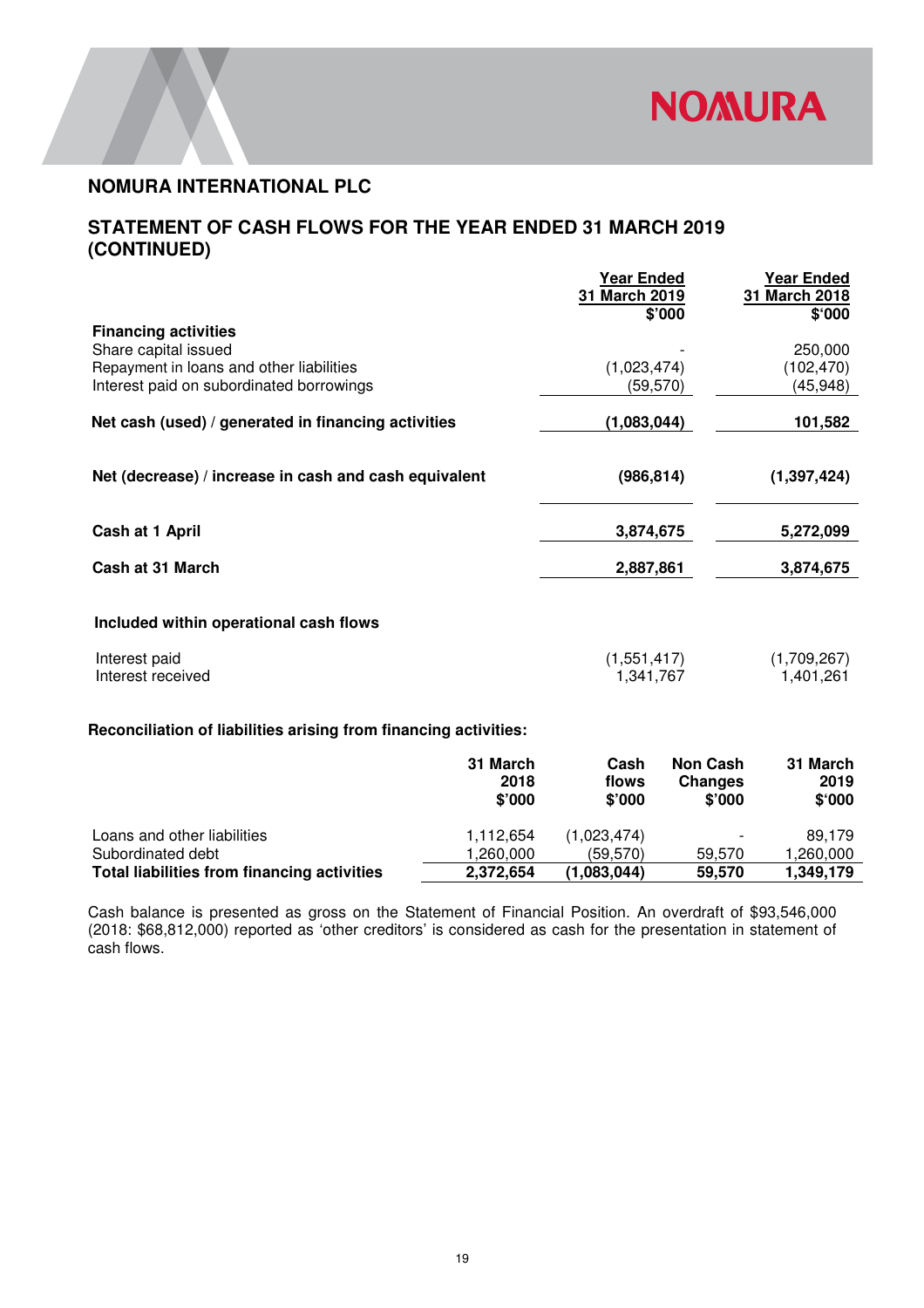

## **NOTES TO THE FINANCIAL STATEMENTS – 31 MARCH 2019**

## **1. ACCOUNTING POLICIES**

#### **(a) Basis of Accounting**

The Company has prepared financial statements in accordance with Financial Reporting Standard 101 Reduced Disclosure Framework (FRS 101), and on a going concern basis.

The Company has taken advantage of the following disclosure exemptions under FRS 101:

- the requirement in paragraph 38 of IAS 1 'Presentation of Financial Statements' to present comparative information in respect of paragraph 79(a)(iv) of IAS 1 regarding the reconciliation of outstanding shares, paragraph 73(e) of IAS 16 regarding the reconciliation of opening to closing balances for fixed assets and paragraph 118(e) of IAS 38 regarding the reconciliation of opening to closing balances for intangible assets;
- the requirements of paragraphs 45(b) and 46 to 52 of IFRS 2 Share-based Payments so that only the descriptions of the share-based payments, the range of exercise prices and weighted average remaining contractual life of the share options outstanding; and the weighted average share price on exercised options is required to be disclosed;
- the requirements of paragraphs 30 and 31 of IAS 8 Accounting Policies, Changes in Accounting Estimates and Errors to disclose standards that have been issued but are not yet effective;
- the requirements of paragraph 17 of IAS 24 Related Party Disclosures to disclose key management personnel compensation; and
- the requirements in IAS 24 Related Party Disclosures to disclose related party transactions entered into between two or more members of a group, provided that any subsidiary which is a party to the transaction is wholly owned by such a member.

The Company's business activities, together with the factors likely to affect its future development, performance and position are set out in the Strategic Report and the Directors' Report. The Company's financial statements are presented in United States Dollar ("USD") and all values are rounded to the nearest thousand USD (\$'000) except when otherwise indicated. The Company has taken advantage of the exemption under section 401 of the Companies Act 2006 from having to prepare group accounts since it is a wholly owned subsidiary of NEHS, a company registered in the U.K. The results of the Company are included in the consolidated financial statements of NHI, the ultimate parent company. See note 31 for further details on ultimate and immediate parent companies.

## **(b) Significant accounting judgements, estimates and assumptions**

The preparation of the financial statements requires management to make judgments, estimates and assumptions that affect the reported amounts of revenues, expenses, assets and liabilities, and the disclosure of contingent liabilities, at the end of the reporting period.

However, uncertainty about these assumptions and estimates could result in outcomes that require a material adjustment to the carrying amount of the asset or liability affected in future periods.

In the process of applying the accounting policies, management has made the following estimates and assumptions, which have the most significant effect on the amounts recognised in the financial statements:

- Where there is no active market for a financial instrument, fair value is determined using valuation techniques which could require judgment; and
- Recoverability of deferred tax assets. Carrying value disclosed in note 7.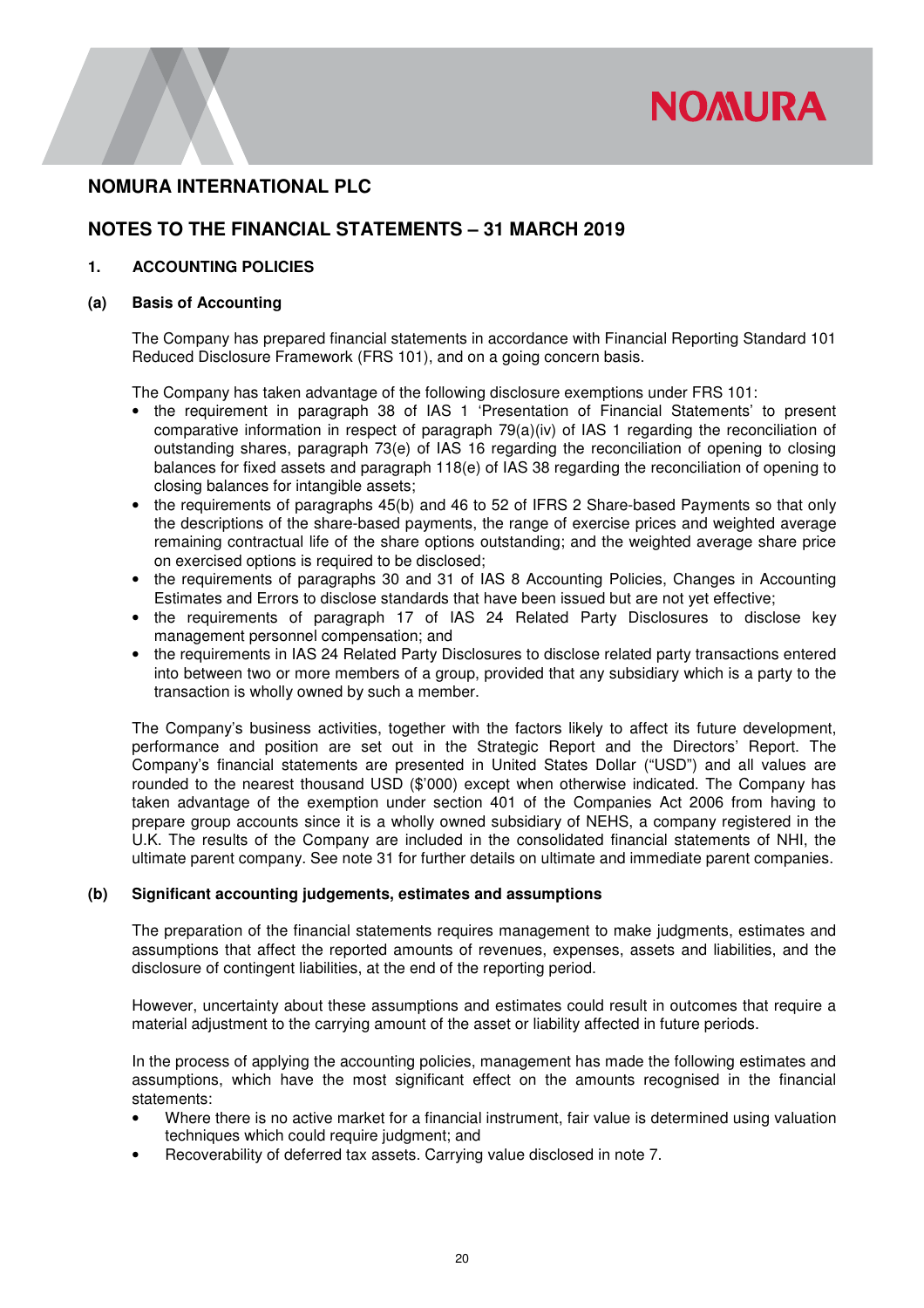

## **NOTES TO THE FINANCIAL STATEMENTS – 31 MARCH 2019 (CONTINUED)**

## **1. ACCOUNTING POLICIES (CONTINUED)**

#### **(c) Financial Instruments**

## **i. Classification and Measurement**

Policy applicable after 1 April 2018:

Financial instruments are classified either as financial assets or liabilities at amortised cost, financial assets mandatorily at fair value through profit or loss or financial liabilities designated at fair value through profit or loss. The classification and measurement of all financial assets, except equity instruments and derivatives, are assessed based on the Company's business model for managing the assets and the instruments' contractual cash flow characteristics.

Under IFRS 9, embedded derivatives are no longer separated from a host financial asset. Instead, financial assets are classified based on the business model and their contractual terms.

#### **Business Model**

The Company determines its business model at the level that best reflects how it manages groups of financial assets to achieve its business objective, how information is reported to management, frequency of sales of the financial assets and the complexity or potential differences in underlying business model.

There are three business models under IFRS 9 for financial assets:

- Hold to Collect Financial assets held with the objective to collect contractual cash flows.
- Hold to Collect and Sell Financial assets held with the objective of both collecting contractual cash flows and selling financial assets.
- Other Financial assets held with trading intent or that do not meet the "hold to collect" and "hold to collect and sell" qualifying criteria.

The Company manages a portfolio of financial assets through a hold to collect business model where all of the following criteria are met:

- The portfolio is not managed through a held for trading or fair value management business model;
- The portfolio of financial assets is managed to realise cash flows solely through collecting contractual payments over the life of the financial assets rather than managing the overall return on the portfolio by both holding and selling financial assets; and
- Any sales of financial assets are expected to be infrequent or insignificant.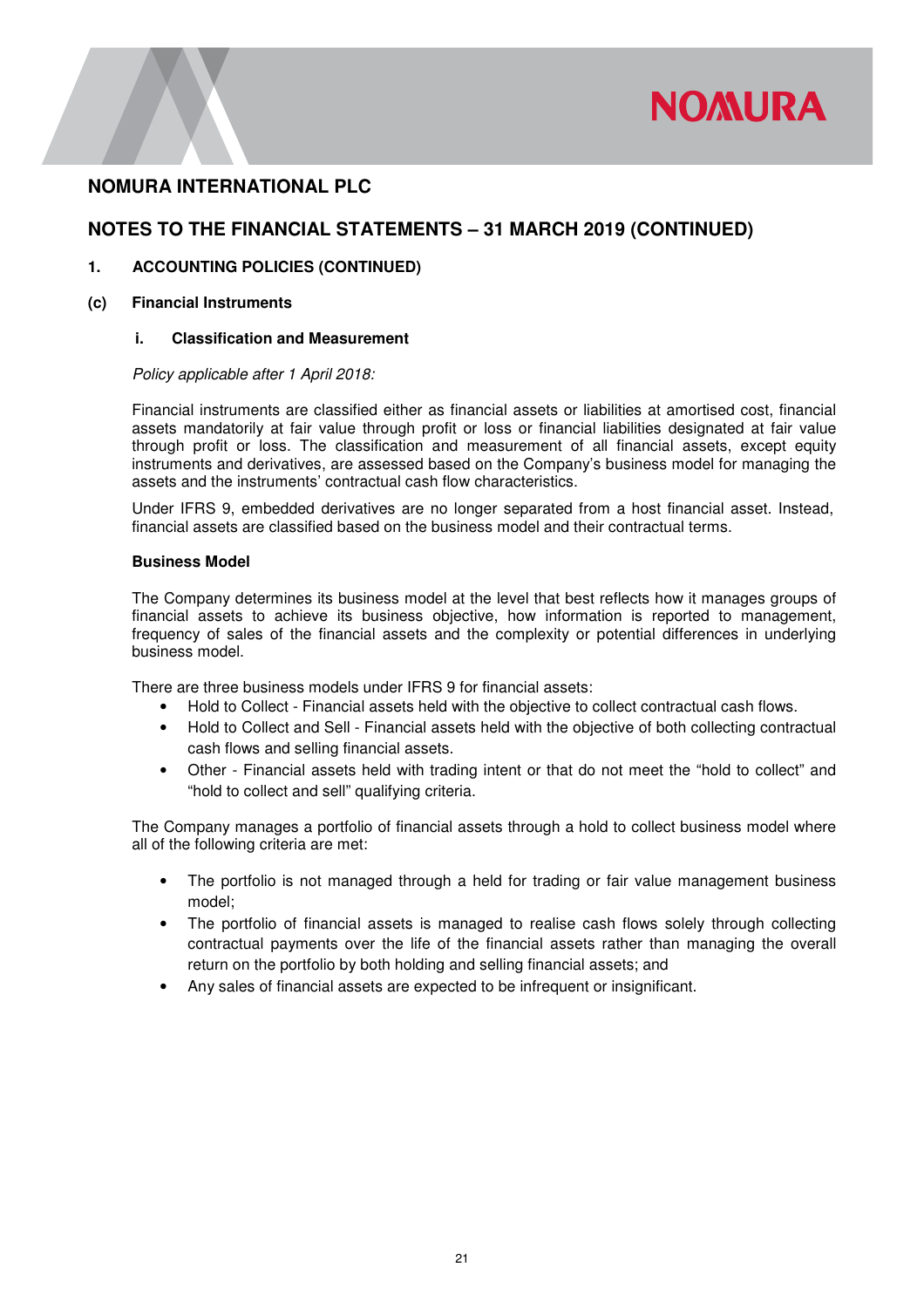

## **NOTES TO THE FINANCIAL STATEMENTS – 31 MARCH 2019 (CONTINUED)**

## **1. ACCOUNTING POLICIES (CONTINUED)**

## **(c) Financial Instruments (continued)**

## **i. Classification and Measurement (continued)**

## **Solely Payments of Principal and Interest (SPPI):**

To meet the hold to collect business model, the portfolio of financial assets are to be held by the Company with the strategy of collecting cash flows from the financial assets specified by contractual terms of the instrument. A financial asset can only be measured at amortised cost where the contractual terms give rise on specified dates to cash flows that are solely payments of principal and interest.

The most significant elements of interest within a basic lending arrangement are that it is consideration for the time value of money and credit risk. Interest may also include a profit margin.

#### Policy applicable prior to 1 April 2018:

Financial instruments are classified either as financial assets or liabilities at fair value through profit or loss, loans and receivables, financial liabilities at amortised cost, available-for-sale investments or held-to-maturity investments. The Company determines the classification of its financial assets on initial recognition depending on the purpose for which the financial instruments were acquired and their characteristics. For hybrid instruments, the Company considers whether a contract contains an embedded derivative when the entity first becomes party to it, and determines the appropriate classification at this time.

#### **ii. Financial instruments at fair value through profit or loss**

Financial instruments at fair value through profit or loss includes financial instruments held for trading, financial assets mandatorily at fair value through profit or loss and financial assets or liabilities designated upon initial recognition as at fair value through profit and loss.

#### **iii. Financial instruments held for trading**

Policy applicable both prior to and after 1 April 2018:

Financial instruments are classified as held for trading if they are acquired for the purpose of selling in the near term or are part of a portfolio of identified financial instruments that are managed together and for which there is evidence of a recent actual pattern of short-term profit taking. These instruments are generally recognised as regular way transactions, on a settlement date basis. Derivatives are also classified as held for trading.

Derivative instruments, as detailed in note 18, are used for trading and risk management purposes. All derivatives are recognised initially and subsequently carried at fair value, with derivatives having positive fair values carried as assets and derivatives with negative fair values carried as liabilities on the Statement of Financial Position.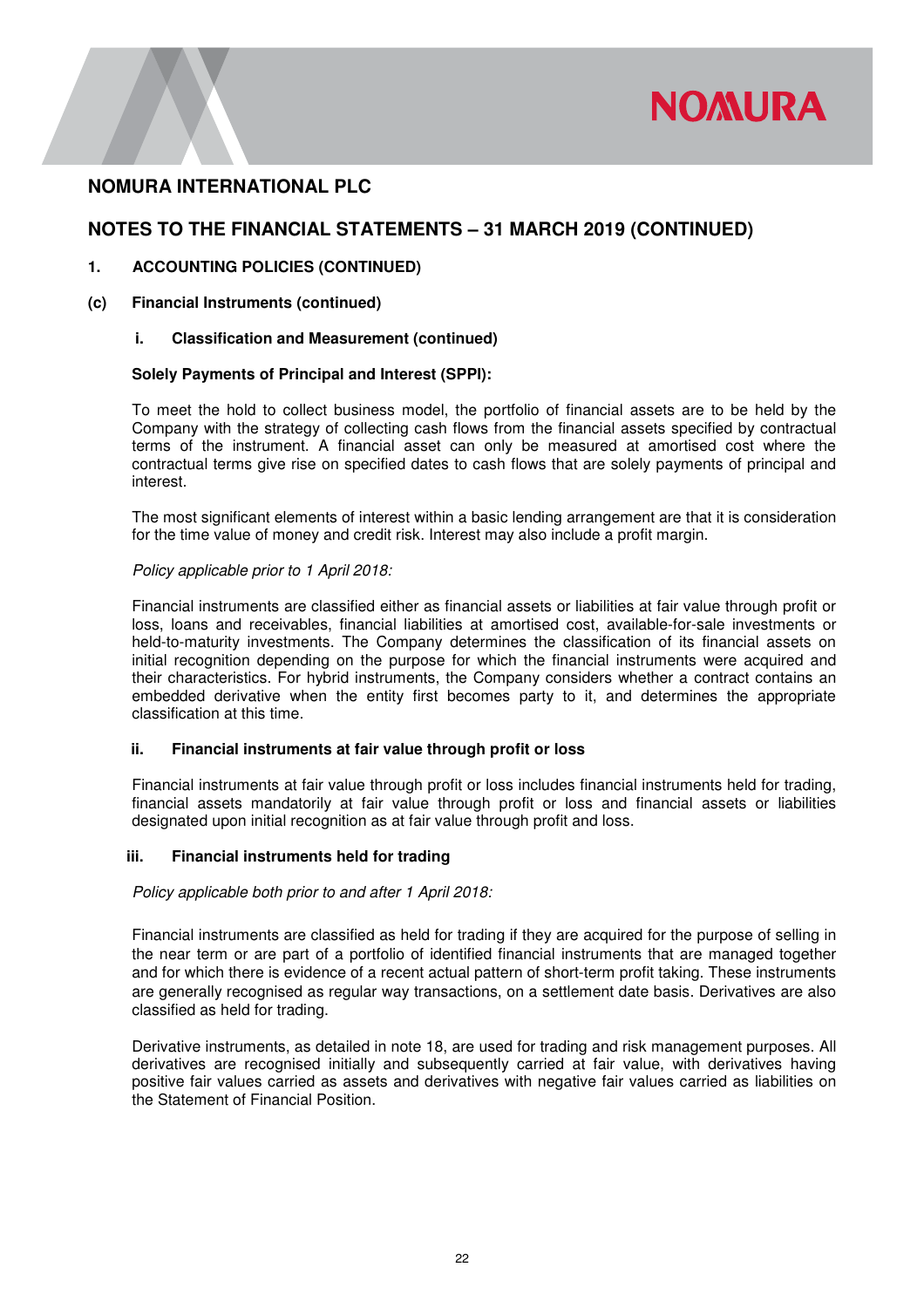

## **NOTES TO THE FINANCIAL STATEMENTS – 31 MARCH 2019 (CONTINUED)**

## **1. ACCOUNTING POLICIES (CONTINUED)**

## **(c) Financial Instruments (continued)**

## **iv. Financial assets mandatorily at fair value through profit and loss**

Policy applicable after 1 April 2018:

Financial assets are mandatorily held at fair value through profit and loss where the asset is managed on a fair value basis or if the asset fails the SPPI test. Such assets are generally recognised on settlement date at fair value. From the date the terms are agreed, until the financial asset is funded, the Company recognises any unrealised fair value changes in the financial asset in the profit and loss. Financial assets at fair value through profit or loss are recorded in the statement of financial position at fair value.

## **v. Financial liabilities designated at fair value through profit and loss**

## Policy applicable after 1 April 2018:

The company designates non-trading financial liabilities to be measured at fair value through profit and loss through election of the fair value option on initial recognition if measurement of the fair value through profit and loss represents the more relevant measurement basis for the financial liability because of how the financial liability is managed with other financial assets and financial liabilities or because of the purpose or the nature of the financial liability itself, the designation is made where any of the following criteria are met:

- It is part of a larger group of financial assets and financial liabilities which is managed on a fair value basis;
- The election would eliminate or significantly reduce a measurement or recognition inconsistency (i.e. accounting mismatch) that would otherwise arise from measuring financial assets or financial liabilities or recognising gains and losses on them on different bases; or
- It is a structured financial liability which contains one or more embedded derivatives where the economic characteristics and risks of the derivative(s) are not closely related to the host and require bifurcation.

The financial liability is initially measured at fair value and transaction costs are taken directly to Profit and Loss.

#### **vi. Financial instruments designated at fair value through profit and loss**

#### Policy applicable prior to 1 April 2018:

Any financial asset or financial liability within the scope of IAS 39 may be designated when initially recognised as a financial asset or financial liability at fair value through profit or loss except for investments in equity instruments that do not have a quoted market price in an active market, and whose fair value cannot be reliably measured. The Company applies the fair value option to the following instruments: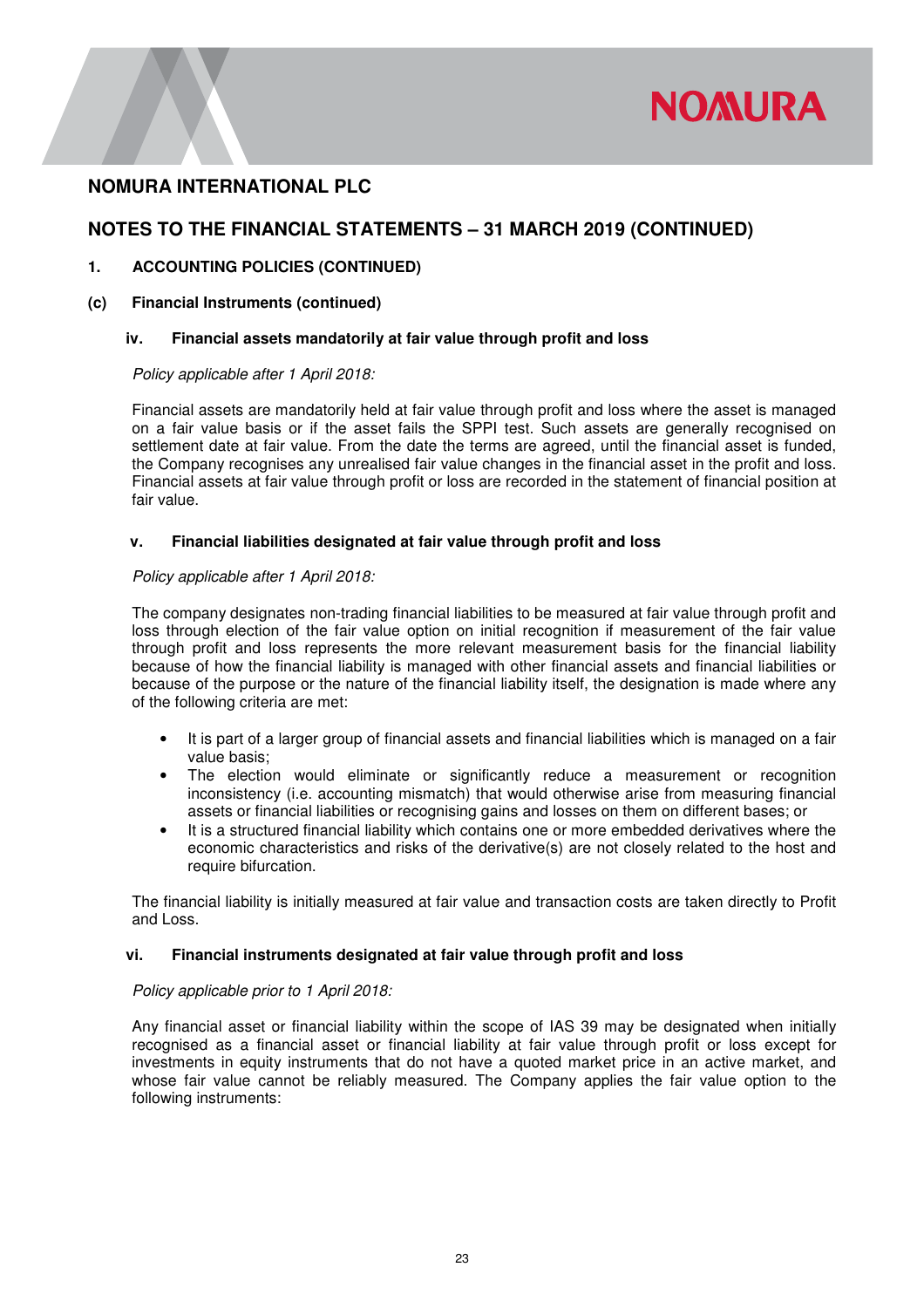

## **NOTES TO THE FINANCIAL STATEMENTS – 31 MARCH 2019 (CONTINUED)**

## **1. ACCOUNTING POLICIES (CONTINUED)**

#### **(c) Financial Instruments (continued)**

#### **vi. Financial instruments designated at fair value through profit and loss (continued)**

- Certain loans and receivables and repos and reverse repos which are risk managed on a fair value basis: The Company elects the fair value option to mitigate profit and loss volatility caused by the difference in measurement basis for loans and receivables and the derivatives used to risk manage those instruments;
- Structured notes held and issued: The fair value option is elected primarily as these financial instruments contain an embedded derivative that significantly modifies the cash flows resulting from the financial instrument;
- Financial liabilities associated with continuing involvement in assets derecognised under IAS 39: The fair value option is elected to mitigate profit and loss volatility which would arise between these liabilities and their related assets which are measured at fair value;
- Prepaid over-the-counter ("OTC") Contracts: These are transactions for which an initial investment of greater than 90% of the notional of the embedded derivative has been paid or received. The risk on these financial instruments, both financial assets and financial liabilities, is primarily hedged using financial instruments categorised as held for trading; and
- Other Financial Liabilities: These include financial liabilities such as those that arise as a result of continuing recognition of certain financial assets and the simultaneous recognition of an associated financial liability.

Financial instruments designated at fair value are generally recognised on a settlement date basis.

When a fair value financial asset or liability is recognised initially, the Company measures it at its fair value and transaction costs are taken directly to profit and loss. If a reliable measure becomes available for a financial asset or liability where such a measure was not previously available, and the asset is required to be measured at fair value if a reliable measure is available, the asset or liability shall be re-measured at fair value and the difference between its carrying amount and fair value recognised in profit and loss. All reliably measurable fair value financial assets and liabilities are subsequently held at fair value until derecognition.

Gains or losses on financial instruments at fair value through profit and loss, including gains and losses due to changes in fair value, are recognised in profit and loss within trading profit.

#### **vii. Available-for-sale investments**

#### Policy applicable prior to 1 April 2018:

Available–for-sale investments are non-derivative financial assets that are designated as available-for-sale and are not in any of the other categories described above. They are recognised and derecognised using settlement date accounting. Amounts are initially recognised at fair value including any direct and incremental transaction costs and subsequently held at fair value.

Where applicable interest determined using the effective interest method and impairment losses are recognised in profit and loss. Gains and losses arising from changes in fair value are taken to other comprehensive income until the investment is derecognised or until the investment is determined to be impaired at which time the cumulative gain or loss is transferred to profit and loss. Any reversal of impairment losses on non-equity available-for-sale investments is taken to profit and loss.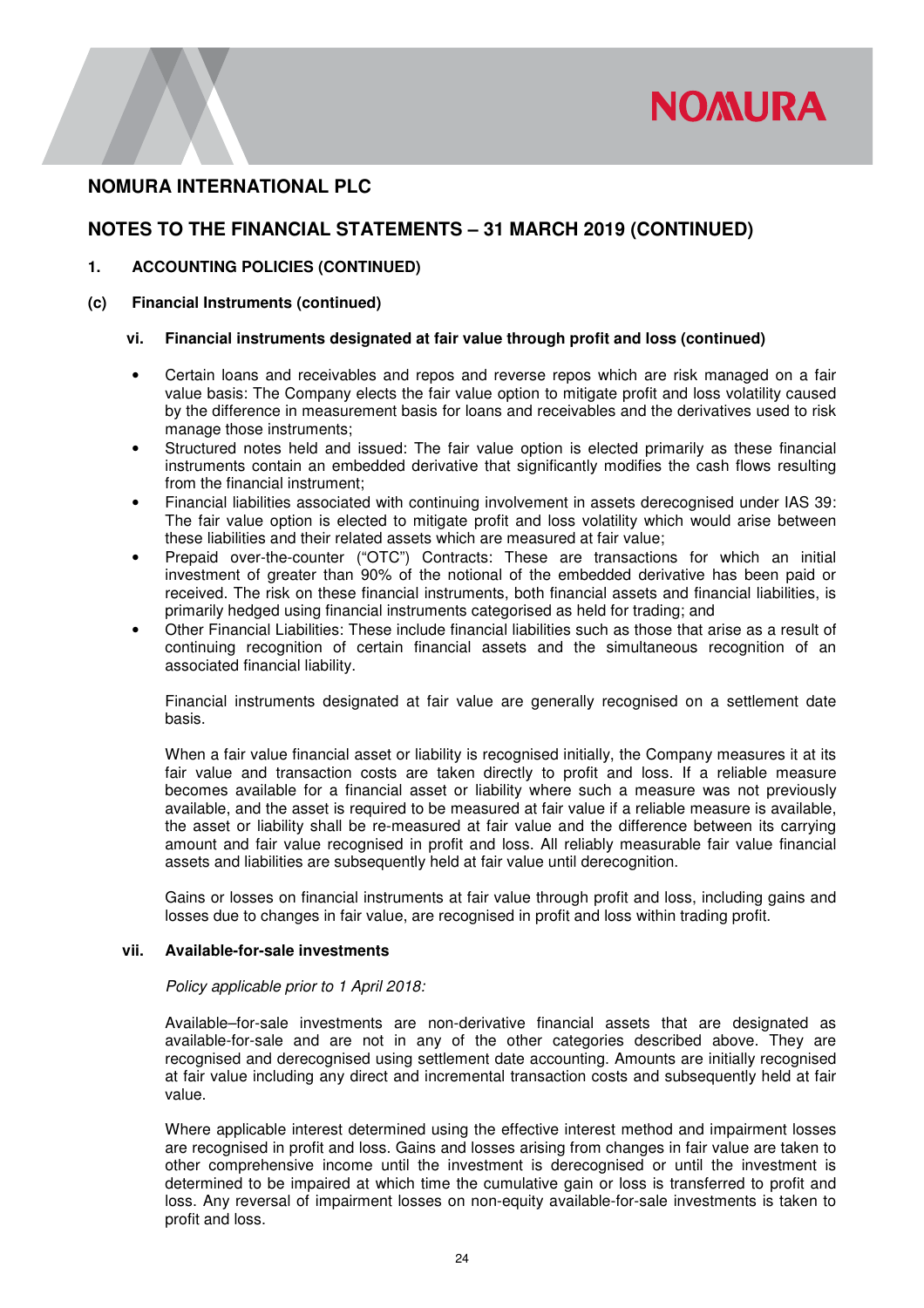

## **NOTES TO THE FINANCIAL STATEMENTS – 31 MARCH 2019 (CONTINUED)**

## **1. ACCOUNTING POLICIES (CONTINUED)**

#### **(c) Financial Instruments (continued)**

#### **viii. Financial instruments at amortised cost**

Policy applicable after 1 April 2018:

Financial assets are recognised at amortised cost when the Company's business model objective is to collect the contractual cash flows of the assets and where these cash flows are Solely Payments of Principal and Interest on the principal amount outstanding until maturity, such assets are initially recognised on settlement date. The instruments are initially measured at fair value and subsequently measured at amortised cost less Expected Credit Loss ("ECL") allowance (See 1(c) ix). Interest is recognised in the Profit and Loss in 'Interest income', using the effective interest rate method. Transaction costs that are directly attributable to the acquisition of the financial asset are added to the fair value on initial recognition. ECL and reversals thereof are recognised in the Profit and Loss in 'Net impairment (loss)/reversal on financial assets'.

#### Policy applicable prior to 1 April 2018:

Financial assets classified as Loans and receivables were initially recognised on settlement date at fair value, including any direct and incremental transaction costs. After initial measurement, loans and receivables are subsequently carried at amortised cost using the effective interest method less any allowance for impairment. Amortised cost is calculated taking into account any discount or premium on acquisition and includes fees that are an integral part of the effective interest rate and transaction costs. Gains and losses are recognised in profit and loss when the loans and receivables are derecognised or impaired, as well as through the amortisation process.

#### Policy applicable both prior to and after 1 April 2018:

Financial liabilities at amortised cost are initially recognised on settlement date. After initial measurement, these instruments are subsequently measured at amortised cost using the effective interest method. Amortised cost is calculated by taking into account any discount or premium on the issue and costs that are an integral part of the effective interest rate.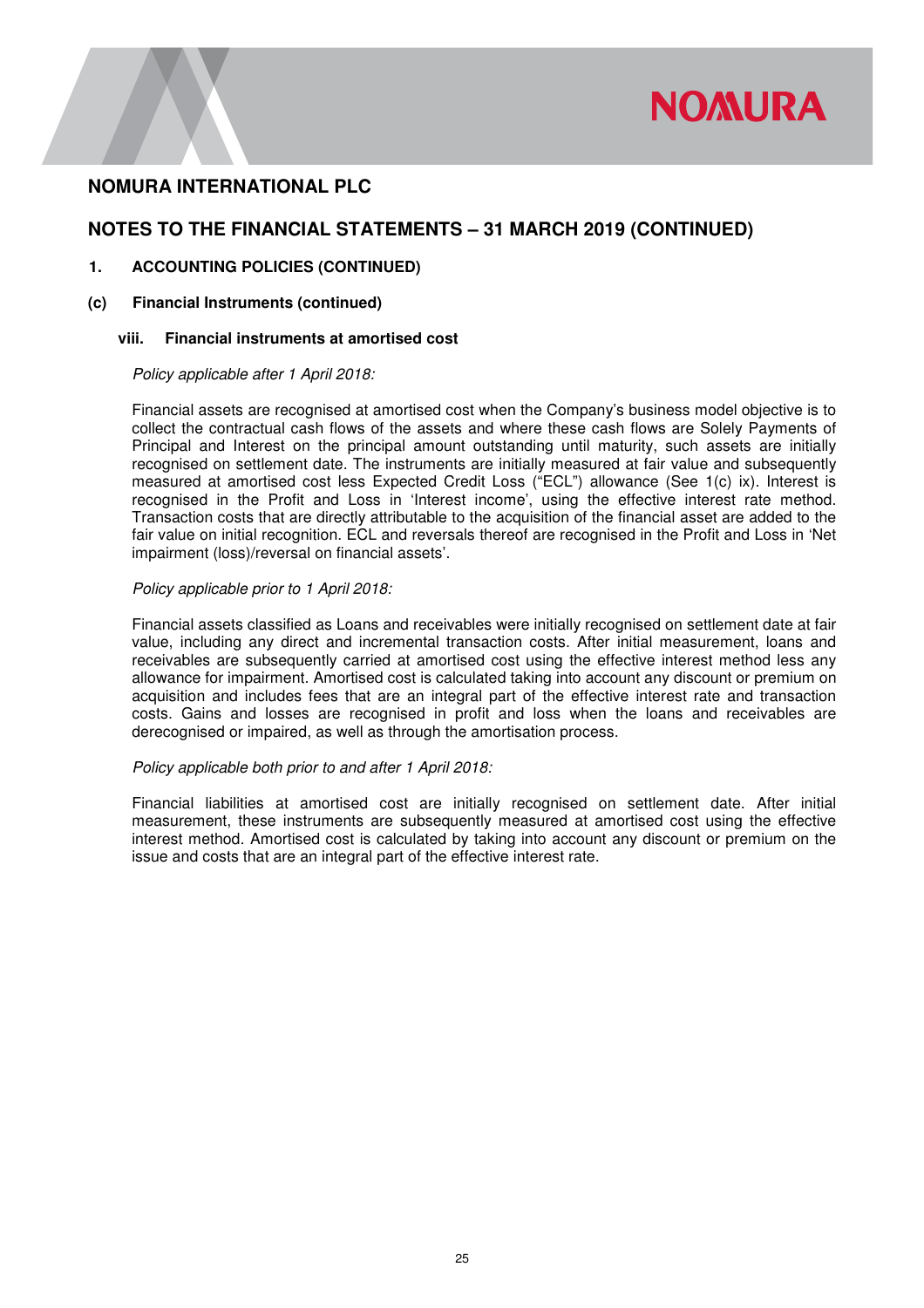

## **NOTES TO THE FINANCIAL STATEMENTS – 31 MARCH 2019 (CONTINUED)**

## **1. ACCOUNTING POLICIES (CONTINUED)**

#### **(c) Financial Instruments (continued)**

#### **ix. Impairment of financial instruments**

Policy applicable after 1 April 2018:

The Company is required to record an allowance for expected losses for all loans and other debt financial assets not held at fair value through profit or loss, together with loan commitments and financial guarantee contracts.

The general ECL impairment model is used to measure expected credit losses against the majority of financial instruments held by the Company which are subject to impairment though the ECL impairment model under IFRS 9.

Expected credit losses represent the difference between the cash flows that the Company is entitled to receive in accordance with the contractual terms of the financial instrument and the cash flows that the Company ultimately expects to receive based on the ECL impairment model which reflects:

- An unbiased and probability-weighted amount that is determined by evaluating a range of possible outcomes;
- The time value of money; and
- Reasonably and supportable information that is available without undue cost or effort at the reporting date about past events, current conditions and forecasts of future economic conditions.

In order to determine whether 12 month or lifetime expected credit losses are used, each financial asset and off-balance sheet financial instrument being individually or collectively assessed for impairment is classified at each reporting date into one of following three stages of credit quality deterioration since the financial asset was initially recognised.

- Stage 1 performing financial assets for which there has been no significant deterioration in credit quality since initial recognition;
- Stage 2 underperforming financial assets for which there has been a significant increase in credit risk since initial recognition but which are not credit-impaired; and
- Stage 3 non-performing financial assets for which there has been a significant increase in credit risk since initial recognition and which have become credit-impaired.

The allowance for expected credit losses recognised against stage 1 financial assets is determined using 12 month expected credit losses. Conversely, the allowance against stage 2 or stage 3 financial assets is based on lifetime expected credit losses.

Lifetime expected credit losses represent expected credit losses that would result from all possible default events over the expected life of the financial asset whereas 12 month expected credit losses are those life expected credit losses expected to occur within 12 months of balance sheet date.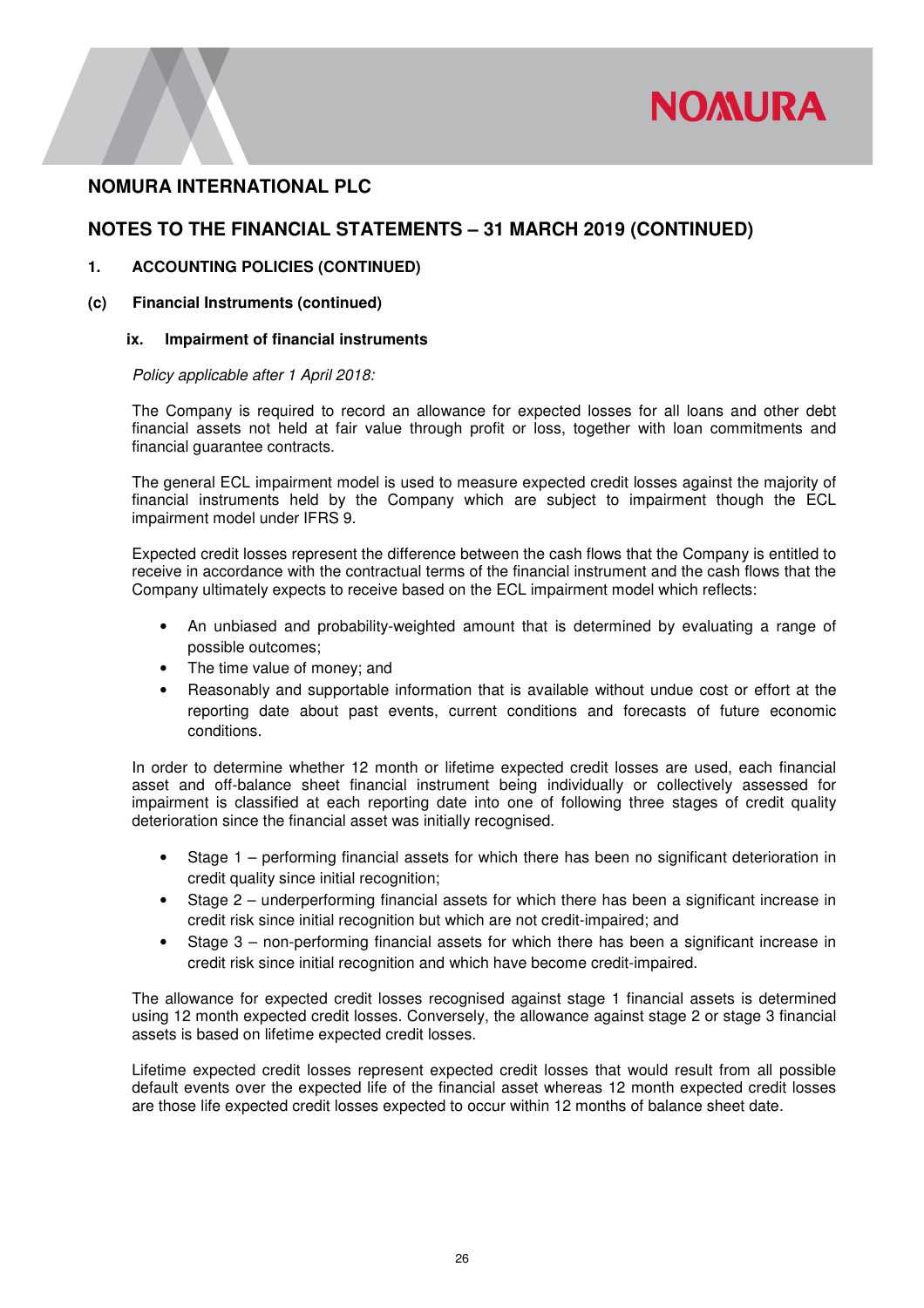

## **NOTES TO THE FINANCIAL STATEMENTS – 31 MARCH 2019 (CONTINUED)**

## **1. ACCOUNTING POLICIES (CONTINUED)**

#### **(c) Financial Instruments (continued)**

#### **ix. Impairment of financial instruments (continued)**

A financial instrument that is not credit-impaired on initial recognition is initially classified into stage 1 and is typically subsequently continuously monitored to determine whether a significant increase in credit risk has occurred, at which point the financial instrument is reclassified to stage 2. A determination of whether a significant increase in credit risk has occurred at each reporting date will primarily be through a comparison of Nomura Group's internal credit rating applied to the financial instrument at acquisition, origination or issuance and the internal credit rating currently assigned to the financial instrument at the reporting date. A financial instrument will be reclassified into stage 2 where the internal credit rating has declined by more than a specific number of notches, in addition there is a rebuttable presumption that the credit risk of a financial instrument subject has significantly deteriorated since initial recognition when contractual payments of principal or interest are more than 30 days past due. If there is a further deterioration in credit risk such that the financial instrument becomes credit-impaired, the financial instrument is then reclassified into stage 3.

A stage 3 financial asset can only be classified out of stage 3 and into stage 2 or eventually stage 1 when it no longer meets the definition of being credit-impaired, namely when it is no longer probable that the Company will not be able to collect all principal and interest amounts due in accordance with the original or modified contractual terms of the financial asset.

A financial asset is credit-impaired when one or more events that have a detrimental impact on the estimated future cash flows of the financial asset have occurred since origination or purchase and it is no longer probable that the Company will be able to collect all principal and interest amounts due in accordance with the contractual terms of the financial asset.

A default is defined as the failure of an obligor to make payments in full and on time of any financial obligations, markedly disadvantageous modification to a contractual term compared with the existing obligation, bankruptcy filings, administration, receivership, liquidation or other winding-up or cessation of business of an obligor or other similar situations. A small delay in payment would not automatically be considered a default for determination of whether a financial asset has been credit-impaired. In addition, there is a rebuttable presumption that regardless of the above definition, default is deemed to occur and a financial instrument is credit-impaired when the financial instrument is 90 days or more past due.

A financial instrument will continue to be credit-impaired until the obligor cures the reasons for creditimpairment or there has been a sustained observable period of repayment performance on the financial instrument. Determination of what constitutes a sustained period of repayment performance by the obligor depends on the nature of the financial instrument but will typically be for a period of 6 months or more.

Credit-impaired financial instruments individually assessed for impairment are typically written-off when further cash flows are deemed uncollectible and when all commercially reasonably means of recovering outstanding principle and interest balances have been exhausted. Such a determination is based on factors such as the occurrence of significant changes in the obligor's financial position such that the obligor can no longer pay the obligation, or that the proceeds from collateral will not be sufficient to pay amounts due.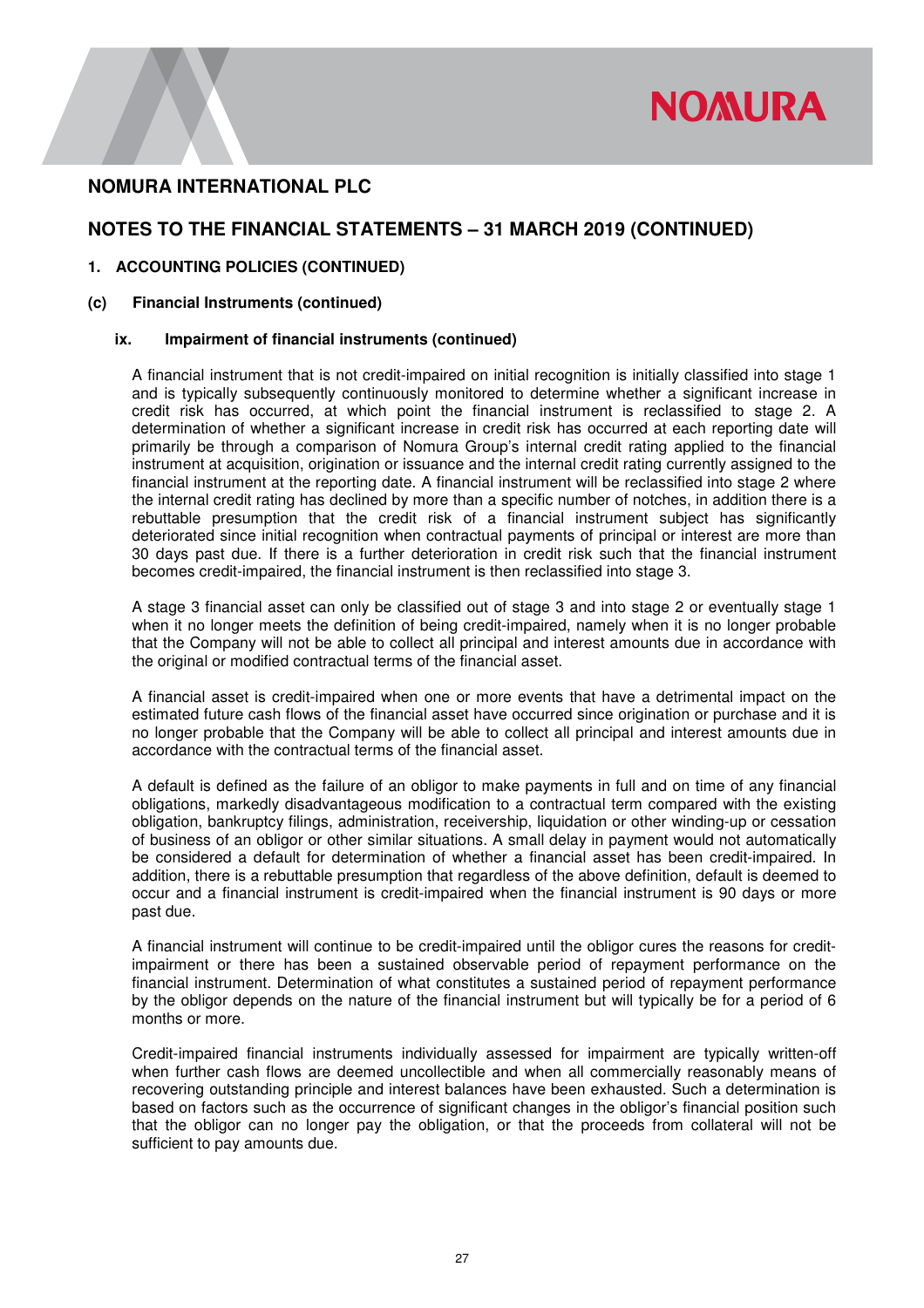

## **NOTES TO THE FINANCIAL STATEMENTS – 31 MARCH 2019 (CONTINUED)**

## **1. ACCOUNTING POLICIES (CONTINUED)**

#### **(c) Financial Instruments (continued)**

#### **ix. Impairment of financial instruments (continued)**

Write-offs are initially recognised against any existing allowance for expected credit losses and can relate to a financial instrument in its entirety or to a portion of it.

Recoveries are recognised through the Profit and Loss in 'credit impairment charge / (release)' during a reporting period.

For stage 1 and 2 financial assets, interest income is determined by applying the effective interest rate to the gross carrying value. For stage 3 financial assets, interest income is determined by applying the effective interest rate to net carrying amount of the financial asset namely the gross carrying amount less the allowance for expected credit losses.

#### **Measurement of expected credit losses:**

The measurement of expected credit losses through the general ECL impairment model is typically determined within the Company using a loss rate model depending on the relevant staging of the financial instrument. A loss rate model measures expected credit losses for an individual or portfolio of similar financial instruments through development of loss rates calculated through an estimate of the probability of default ("PD") of the obligor and loss given default ("LGD") which is applied to the expected credit exposure of the obligor at default ("CEAD").

PD inputs are determined by internal Nomura credit rating applied to the financial instrument. PD inputs used by the Company are sourced from industry data and validated based on Nomura's historical experience.

Nomura Group policy is that forward-looking information is incorporated into the PD inputs by forecasting economic scenarios and adjusting the base case inputs for at least one more optimistic and pessimistic scenario.

LGD inputs are determined by class of financial instrument based on historical experience of loss and recovery rates for similar financial instruments and other relevant industry data. Where appropriate, LGD inputs are adjusted to reflect the impact of collateral and other integral credit enhancements.

For revolving and non-revolving loan commitments, the relevant absolute measure of CEAD represents an estimate of the total amount of the facility which will be drawn by the obligor by the time of default.

Cash flows expected from collateral and other credit enhancements that are integral to contractual terms of the financial instrument and not recognised separately by the Company are included in the measurement of expected credit losses.

The company permits a low credit risk practical expedient to be used for measurement of expected credit losses, namely that expected credit losses for certain stage 1 financial instruments is determined using a 12 month ECL without formal consideration of whether a significant increase in credit risk has occurred. However, in the event that the financial instrument becomes credit-impaired, the financial instrument is reclassified from stage 1 to stage 3 where expected credit losses are determined using lifetime ECL. A similar approach is applied for certain financial instruments where expected credit losses are very low (either because of the nature of the obligor or the collateral provisions of the financial instrument).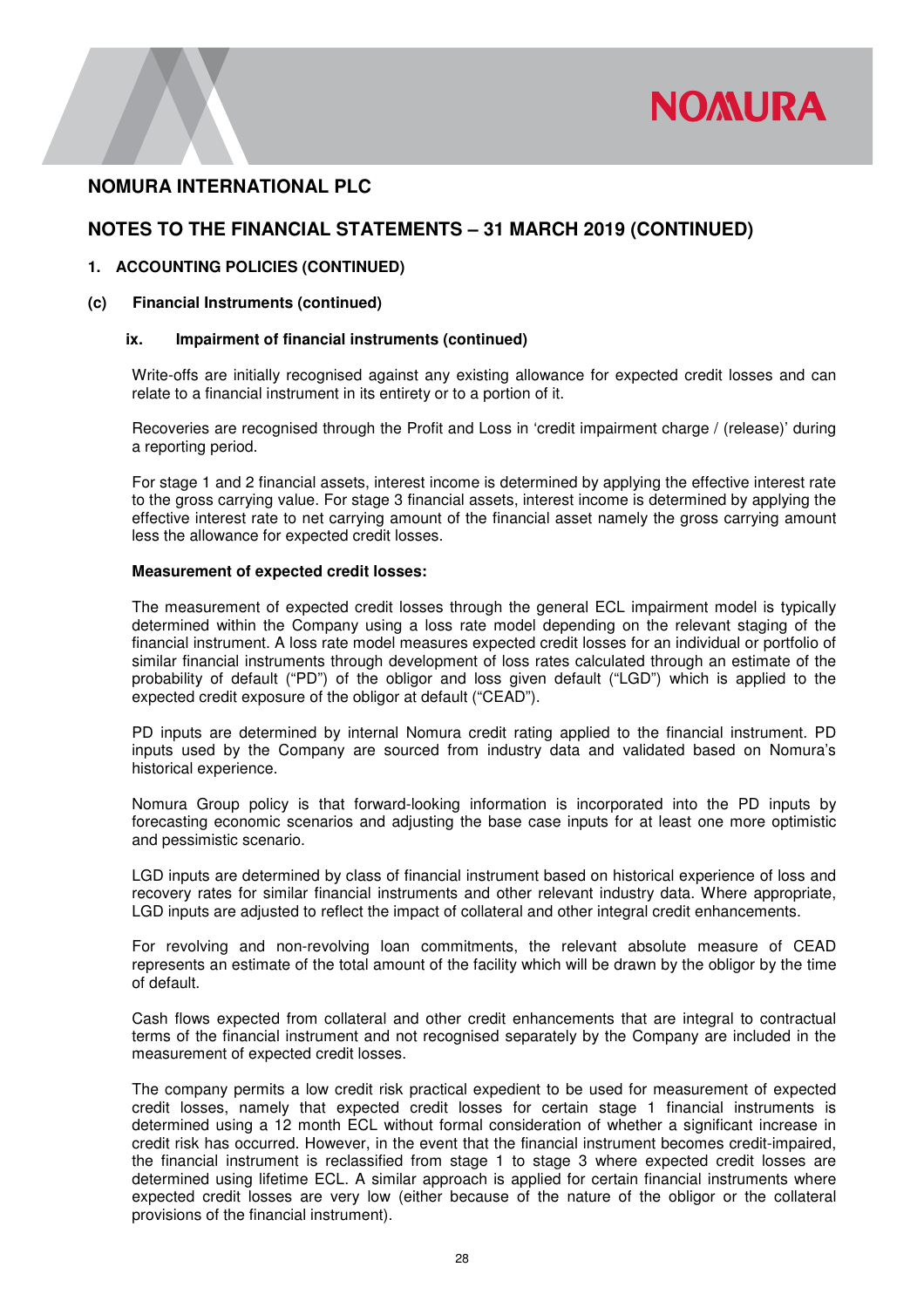

## **NOTES TO THE FINANCIAL STATEMENTS – 31 MARCH 2019 (CONTINUED)**

## **1. ACCOUNTING POLICIES (CONTINUED)**

#### **(c) Financial Instruments (continued)**

#### **ix. Impairment of financial instruments (continued)**

Balances to which the Company applies this approach include the following:

- Default fund contribution receivables from investment grade central clearing counterparties;
- Initial margin and variation margin receivables from investment grade central clearing counterparties;
- Segregated initial margin receivables from investment grade custodians in connection with OTC derivatives and bilateral repurchase agreements;
- Variation margin on derivative transactions and collateralised agreements accounted for at FVPL;
- Cash and cash equivalent;
- Demand deposits and short term investments grade deposits;
- Loans to clients which are overcollateralised and daily margined dependent on quality and liquidity of underlying collateral.

For those financial instruments the Company identifies significant increases in credit risk through monitoring of observable events or indicators of default in relation to these counterparties.

If a financial asset has been the subject of modification which does not lead to its derecognition, significant increase in credit risk is assessed by comparing the risk of default of the financial instrument, based on the modified terms at the reporting date, with the risk of default of the financial instrument at inception, based on the financial instrument's original, unmodified, terms.

Where the modification of contractual cash flows of a financial asset leads to its derecognition and the recognition of a new asset, the date of modification is treated as the date of initial recognition for the new financial asset when determining whether a significant increase in credit risk has occurred for that modified financial asset. In rare circumstances, after modification, the new asset is considered to be credit impaired, in which case it is treated as an asset which was credit-impaired at origination.

## Policy applicable prior to 1 April 2018:

The Company assesses at the Statement of Financial Position date whether there is objective evidence that a financial asset or group of financial assets is impaired. A financial asset is considered impaired if, and only if, there is objective evidence of impairment as a result of one or more loss events that occurred after the initial recognition of the asset and prior to the Statement of Financial Position date, and that loss event has had an impact on the estimated future cash flows of the financial asset that can be reliably estimated. When estimating the potential impact of an impairment loss on a collateralised financial asset, expected future cash flows, both from the asset and the associated collateral, are assessed.

For loans and receivables, the amount of impairment loss is measured as the difference between the asset's carrying amount and the present value of estimated future cash flows discounted at the asset's original effective interest rate.

The amount of the loss is included in profit and loss. If in a subsequent period the amount of the impairment loss decreases, and the decrease can be related objectively to an event occurring after the impairment was recognised, the previously recognised impairment loss is reversed in profit and loss.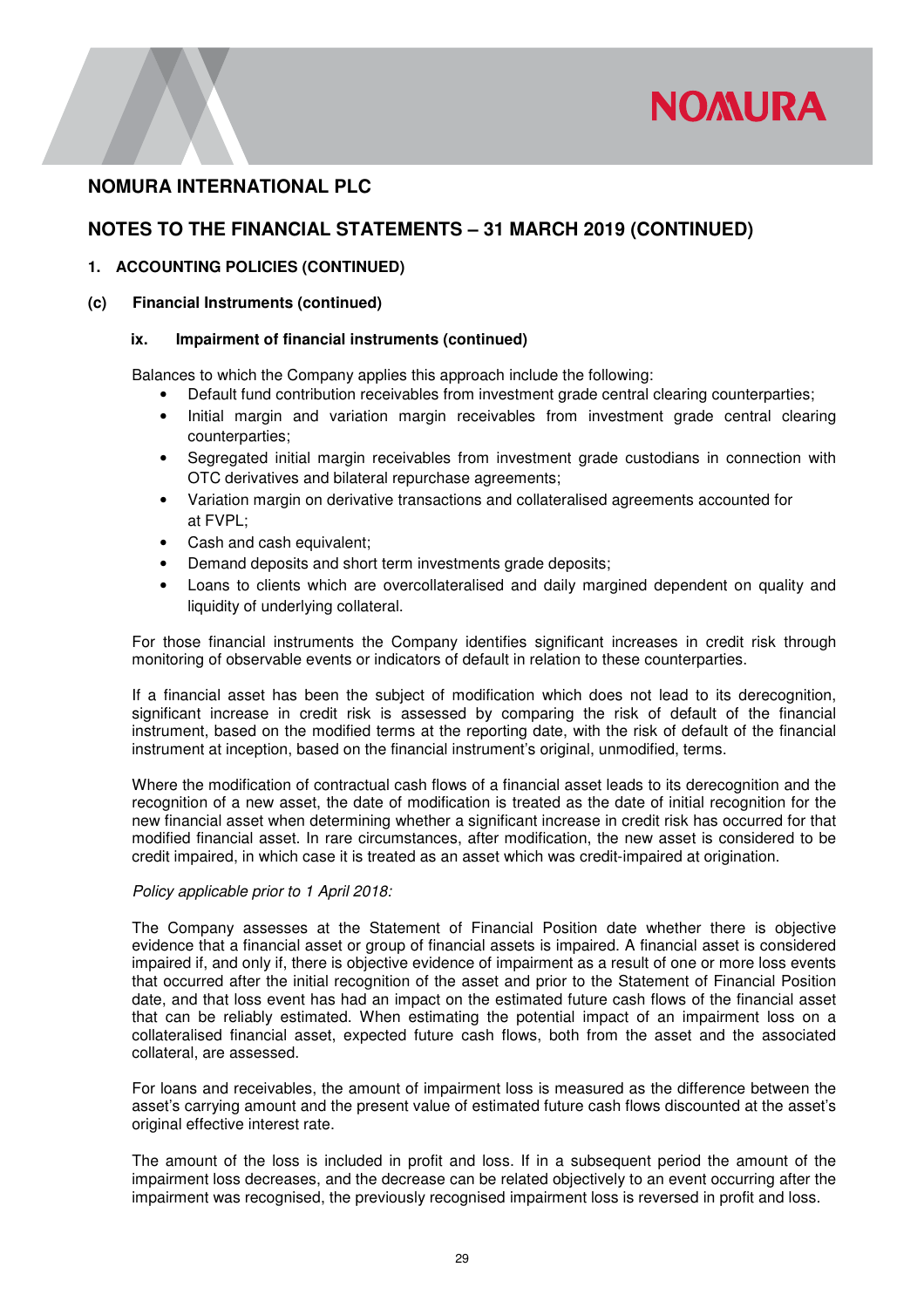

## **NOTES TO THE FINANCIAL STATEMENTS – 31 MARCH 2019 (CONTINUED)**

## **1. ACCOUNTING POLICIES (CONTINUED)**

#### **(c) Financial Instruments (continued)**

#### **ix. Impairment of financial instruments (continued)**

For available-for-sale investments, the Company assesses at each Statement of Financial Position date whether there is objective evidence that an investment or group of investments is impaired.

In the case of equity investments classified as available-for-sale, objective evidence would include a significant or prolonged decline in the fair value of the investment below its cost. Where there is evidence of impairment, the cumulative loss – measured as the difference between the acquisition cost and the current fair value, less any impairment loss on that investment previously recognised in the profit and loss account – is removed from equity and recognised in the profit and loss account. Impairment losses on equity instruments are not reversed through the profit and loss account; increases in their fair value after impairment are recognised directly in equity.

## **(d) Fair Value of Financial Instruments**

The Company holds a significant portion of financial instruments at fair value, as described below. A description of the Company's policies with regards to its application of fair value measurements to significant financial instruments is as follows:

#### **(i) Valuation of fair value instruments**

The fair value of financial instruments is the amount at which the instruments could be exchanged in a current transaction between willing parties, other than in a forced or liquidation sale.

The best evidence of fair value is quoted prices in an active market. Therefore, the fair value of financial instruments, including exchange-traded securities and derivatives is based on quoted market prices on exchanges or other broker/dealer quotations.

Where quoted market prices or broker/dealer quotations are not available, prices for similar instruments or valuation pricing models are considered in the determination of fair value. Valuation pricing models consider contractual terms, position size, underlying asset prices, interest rates, dividend rates, time value, volatility and other statistical measurements for the relevant instruments or for instruments with similar characteristics. These models also incorporate adjustments relating to counterparty and the Company's own credit risk and market liquidity adjustments. These adjustments are fundamental components of the fair value calculation process. The valuation technique used maximises the use of market inputs and minimises the use of entity-specific inputs which are unobservable in the market.

Valuation pricing models and their underlying assumptions impact the amount and timing of unrealised gains and losses recognised, and the use of different valuation pricing models or underlying assumptions could produce different financial results. Any changes in the fixed income, equity, foreign exchange and commodity markets can impact the Company's estimates of fair value in the future, potentially affecting trading and non-trading gains and losses. The Company's estimates of fair value may involve greater subjectivity due to the lack of transparent market data available upon which to base assumptions underlying valuation pricing models.

The Company seeks to minimise market risks by entering into hedging derivatives to economically hedge the exposures of certain fair value option (FVO) elected notes. The Company applies the "portfolio exception" to measure the fair value of this group of financial assets and financial liabilities consistently with how market participants would price the net risk exposure at the measurement date.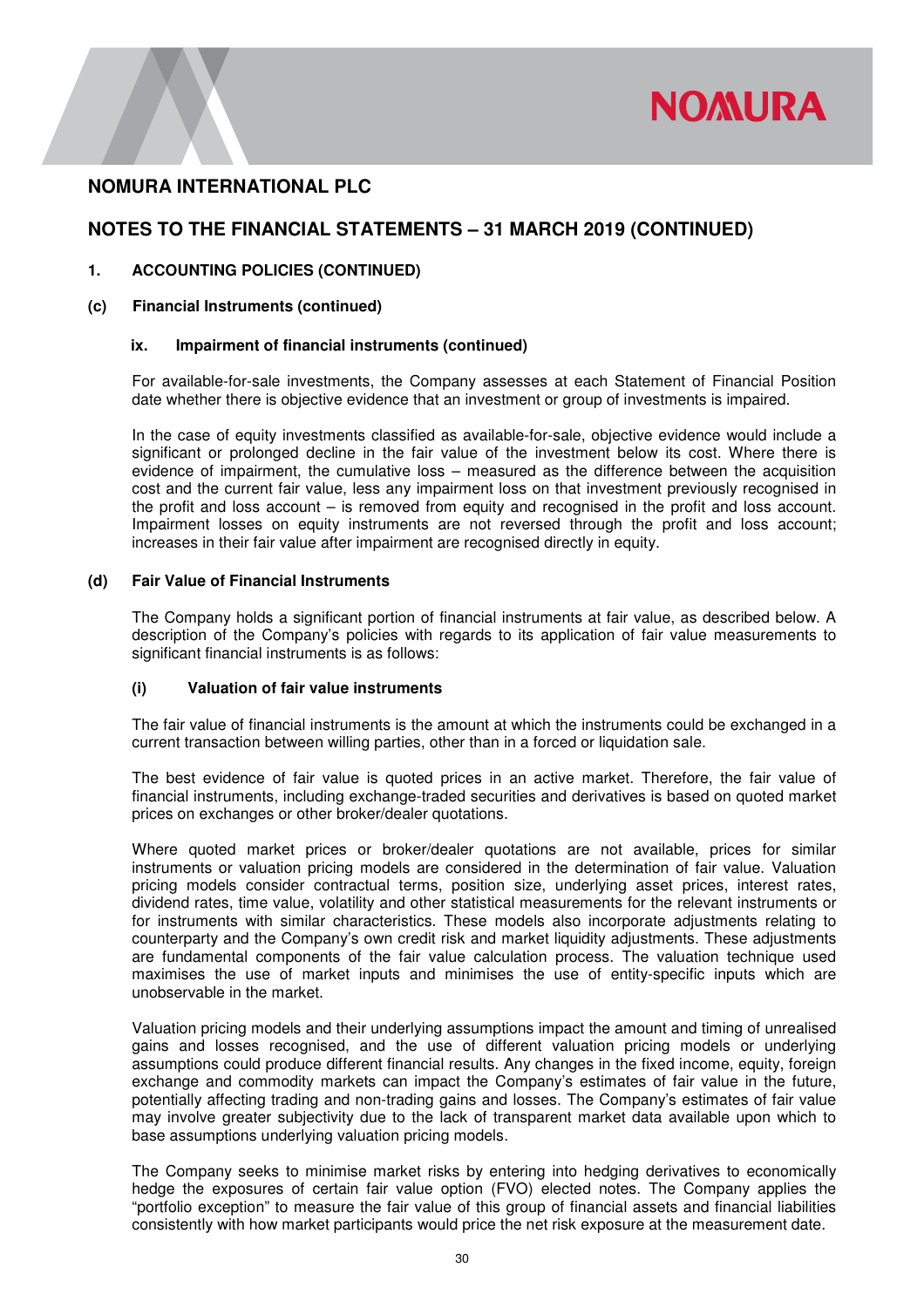

## **NOTES TO THE FINANCIAL STATEMENTS – 31 MARCH 2019 (CONTINUED)**

#### **1. ACCOUNTING POLICIES (CONTINUED**

#### **(d) Fair Value of Financial Instruments (continued)**

#### **(ii) Recognition of day 1 gains and losses**

The fair value of a financial instrument is normally the transaction price (i.e. the fair value of consideration given or received). In some cases, however, the fair value at inception will be based on a valuation pricing model incorporating only observable parameters in the market or on other observable current market transactions in the same instrument, without modification or repackaging. Where such valuation techniques are used to derive fair values from market observable inputs, the difference between fair value and the transaction price is recognised in profit and loss.

Valuation techniques incorporating significant unobservable parameters may also be used to determine fair value at inception. In such cases, the difference between the transaction price and model value is recognised in profit and loss over the life of the transaction on an appropriate basis, or when the inputs become observable, or when the instrument is derecognised.

#### **(e) Trading profit**

#### **(i) Principal transactions income and expenses**

Principal transactions income and expenses include realised and unrealised gains and losses from customer trading activities, asset finance, private equity, profits on disposals of related party investments and proprietary trading activities. Principal transactions income and expenses are generated predominantly by financial instruments held for trading and financial instruments designated at fair value through profit or loss. Costs directly attributable to trading are treated as general and administrative expenses.

Trading profit arises on a strategy basis across a range of instruments. It is presented on a net basis, even though the corresponding financial assets and liabilities may not have been offset on the Statement of Financial Position in accordance with the presentation requirements of IAS 32.

#### **(ii) Fees and commission income and expenses**

Fees and commission income includes gains, losses and fees, arising from securities offerings in which the Company acts as an underwriter or agent; fees earned from the provision of financial advisory services; and commission income from the provision of brokerage services.

Revenues are recognised when or as the customer obtains control of the service provided by Nomura which depends on when each of the key distinct substantive promises made by Nomura within the contract with the customer performance obligations are satisfied. Such performance obligations are generally satisfied at a particularly point in time or, if certain criteria are met, over a period of time.

Underwriting and syndication revenues recognised at a point in time when the underlying transaction is complete.

Fees contingent on the success of an underlying transaction are variable consideration recognised when the underlying transaction has been completed since only at such point is it probable that a significant reversal of revenue will not occur.

Depending upon whether the company is acting as principal or agent in generating fees and Commissions, costs are reported on a gross or net basis respectively.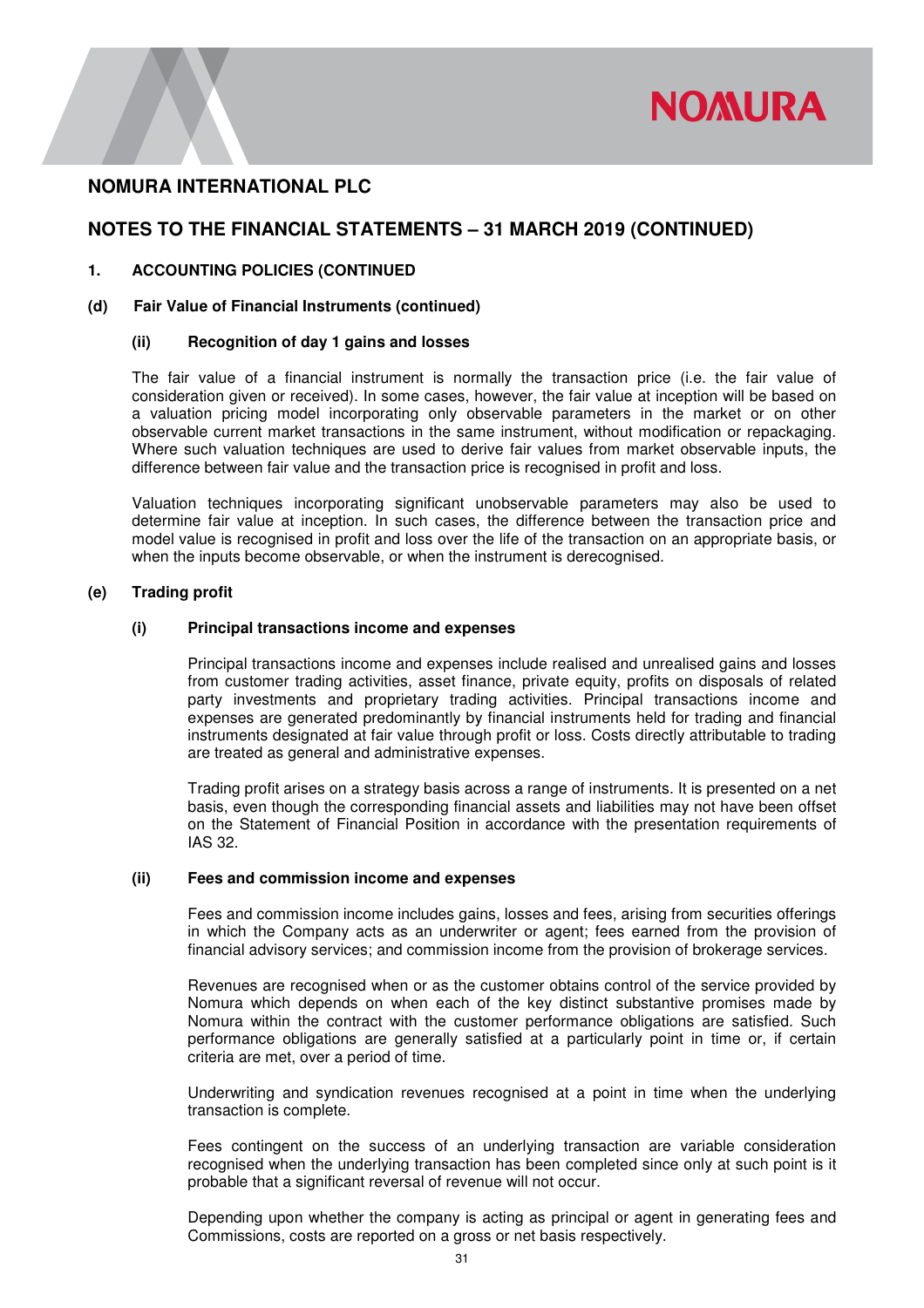

## **NOTES TO THE FINANCIAL STATEMENTS – 31 MARCH 2019 (CONTINUED)**

#### **1. ACCOUNTING POLICIES (CONTINUED)**

#### **(f) Interest receivable and interest payable**

Interest receivable and payable includes dividends and interest paid and earned on securities positions, interest on financial instruments at fair value through profit or loss including securities bought and sold under repurchase agreements.

Interest receivable and payable is recognised in profit and loss using the effective interest method for interest bearing financial assets and liabilities carried at amortised cost.

The effective interest method is a method of calculating the amortised cost of a financial asset or liability (or a group of assets and liabilities) and of allocating the interest income or interest expense over the relevant period. The effective interest rate is the rate that exactly discounts the expected future cash payments or receipts through the expected life of the financial instrument, or when appropriate, a shorter period, to the net carrying amount of the instrument. This calculation takes into account the impact of all fees and commissions paid or received directly attributable to transaction costs, and discounts or premiums that are integral to the effective interest rate.

The Company holds a number of financial assets and liabilities which have been set with negative interest rates. Negative interest on financial assets is presented as Interest payable and similar expenses. Negative interest on financial liabilities is presented as Interest receivable and similar income.

#### **(g) Other debtors**

Other debtors include financial assets (1c), intangible assets (1l) and other less material non-financial assets. During 2018, certain short-term margin balances were reclassified to other debtors as disclosed in note 10.

## **(h) Derecognition**

Transfers of financial assets and liabilities are assessed to determine if assets can be derecognised. The Company derecognises financial assets when significantly all the risks and rewards of the asset are transferred. If significantly all the risks and rewards of the asset are retained, the Company retains the financial assets on its Statement of Financial Position with an associated liability for the consideration received. If the Company neither transfers nor retains significantly all the risks and rewards of the transferred asset, but retains control over the asset, it recognises the transferred asset and an associated liability measured on a basis that reflects the rights and obligations retained by the Company.

The Company derecognises financial liabilities when the Company's obligations are discharged or cancelled or when they expire.

#### **(i) Offsetting financial instruments**

Financial assets and financial liabilities are presented on a gross basis unless the Company has a current legally enforceable right to set off the financial asset and financial liability and the Company intends to settle the financial asset and financial liability on a net basis.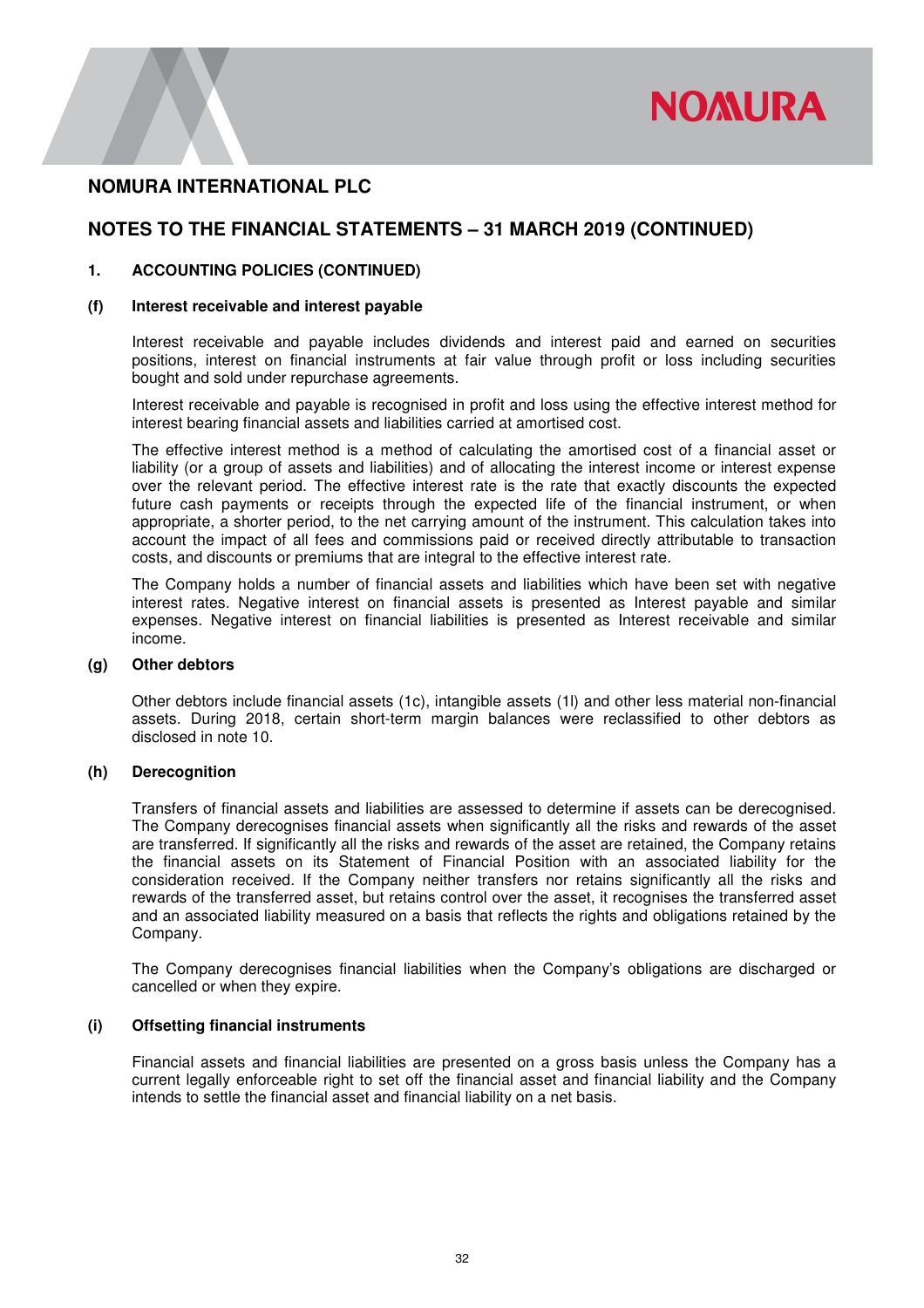

## **NOTES TO THE FINANCIAL STATEMENTS – 31 MARCH 2019 (CONTINUED)**

## **1. ACCOUNTING POLICIES (CONTINUED)**

#### **(j) Financial guarantees**

The Company issues financial guarantee contracts which require the Company to reimburse holders of such guarantees for any losses suffered due to a failure by specified debtors to make payments when due as specified by the terms of an underlying debt instrument. Such financial guarantees are initially recognised at fair value. The amount initially recognised includes an adjustment for transaction costs which are directly attributable to the issuance of the guarantee. After 1 April 2018 financial guarantees are subject to impairment under ECL.

## **(k) Collateral and other credit enhancements**

The amount and type of collateral required depends on an assessment of the credit risk of the counterparty. Guidelines are in place covering the acceptability and valuation of each type of collateral.

The main types of collateral obtained are as follows:

- For securities lending and repurchase transactions, cash or securities;
- For commercial lending, charges over financial and/or non-financial assets; and
- For derivatives, cash or securities.

Management monitors the market value of collateral, and will request additional collateral in accordance with the underlying agreement.

The Company also makes use of master netting agreements with counterparties with whom a significant volume of transactions are undertaken. Such an arrangement provides for a single net settlement of all financial instruments covered by the agreement in the event of default on any one contract. Master netting arrangements do not normally result in an offset of Statement of Financial Position assets and liabilities unless certain conditions for offsetting under IAS 32 apply.

Although master netting arrangements may significantly reduce credit risk, it should be noted that:

- Credit risk is eliminated only to the extent of the amounts due to the same counterparty; and
- The extent to which overall credit risk is reduced may change substantially within a short period because the exposure is affected by each transaction subject to the arrangement.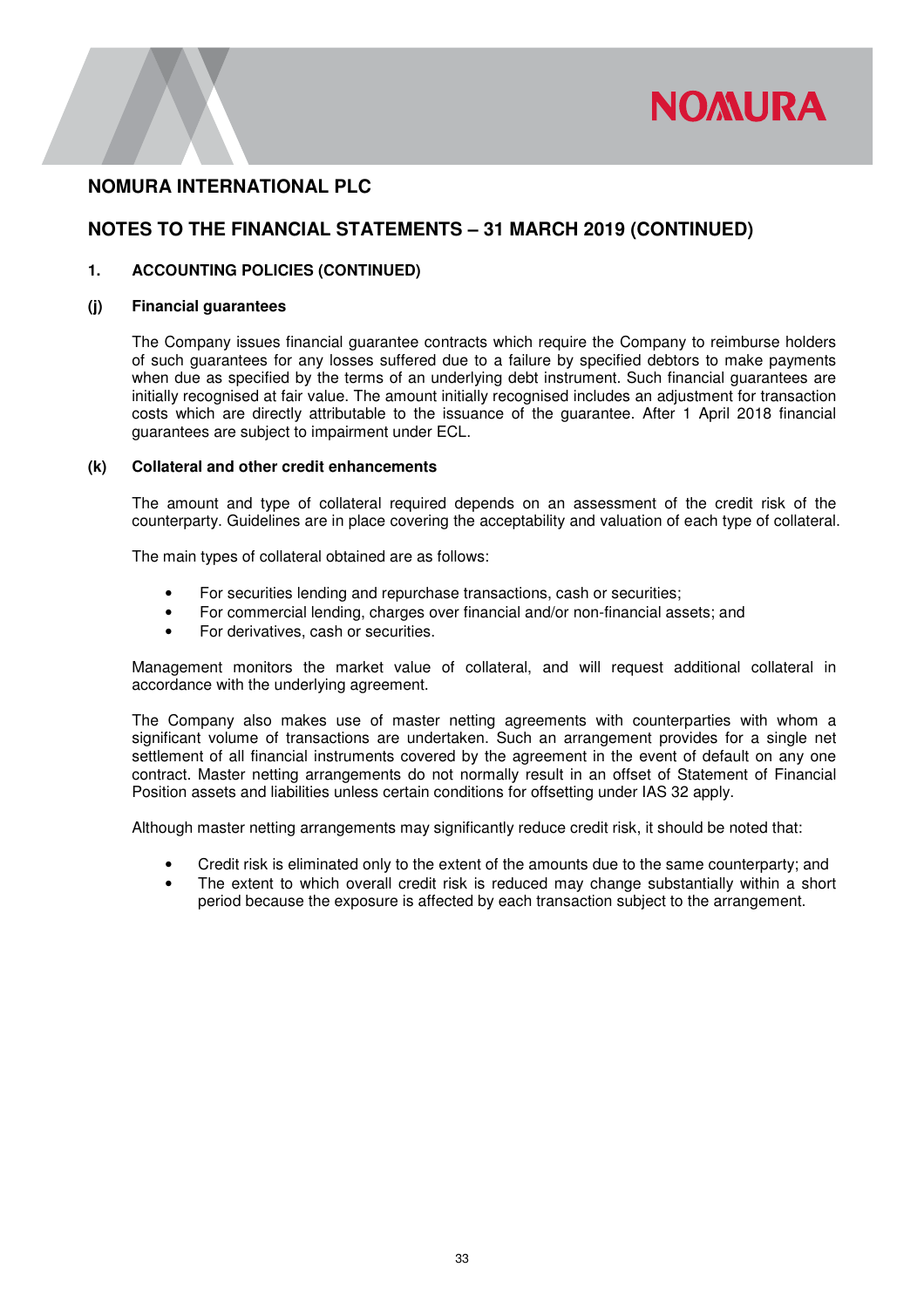

## **NOTES TO THE FINANCIAL STATEMENTS – 31 MARCH 2019 (CONTINUED)**

#### **1. ACCOUNTING POLICIES (CONTINUED)**

#### **(l) Tangible assets and depreciation**

Tangible assets are stated at cost, excluding the costs of day-to-day servicing, less accumulated depreciation and accumulated impairment losses. The carrying values of tangible assets are reviewed for impairment when events or changes in circumstances indicate the carrying value may not be recoverable, and are written down to their recoverable amount. Depreciation rates are selected based on expected useful economic lives of the assets, taking into account the expected rate of technological developments, market requirements and expected use of the assets. The selected rates are regularly reviewed to ensure they remain appropriate to the Company and its circumstances. Fixed assets are currently depreciated on a straight-line basis in order to write off their cost over their expected useful economic lives as follows:

| Long leasehold property  | Over the life of the lease                                                   |
|--------------------------|------------------------------------------------------------------------------|
| Furniture and equipment  | Five to ten years                                                            |
| Certain IT Equipment     | Three to Five years                                                          |
| Construction in progress | Not depreciated until completed and transferred to asset categories<br>above |

Tangible assets are derecognised upon disposal or when no future economic benefits are expected from its use or disposal. Any gain or loss arising on derecognition of the asset (calculated as the difference between the net disposal proceeds and the carrying amount of the asset) is recognised in profit and loss in the period of derecognition.

#### **(m) Intangible assets**

Intangible assets are carried at cost less accumulated amortisation and impairment losses. Internally generated intangible assets are generally not capitalised and expenditure recognised in profit and loss as incurred, other than internally generated software development costs where the Company has technical feasibility to complete the software development, and ability to sell or use the asset and control economic benefits from it. Where internally generated software arises in intellectual property rights that are not controlled by the company, costs are classified as other debtors and amortised over the useful economic life of the software.

Costs incurred in relation to fixed-term or cancellable non-perpetual license agreements are not capitalised and are expensed in profit and loss over the period to which they relate.

Useful lives of intangible assets are assessed to be either finite or indefinite. Intangible assets with finite useful lives are amortised over their useful economic life on a straight-line basis and assessed for impairment when events or changes in circumstances indicate the carrying value may not be recoverable, and are written down to their recoverable amount. Software assets are generally amortised over a useful life of between 3 and 5 years. The annual amortisation is accounted in general and administrative expenses within the statement of comprehensive income.

#### **(n) Fixed asset investments**

Investments in subsidiary undertakings, group companies and entities common control are stated at original cost less amounts written off where there has been impairment in value.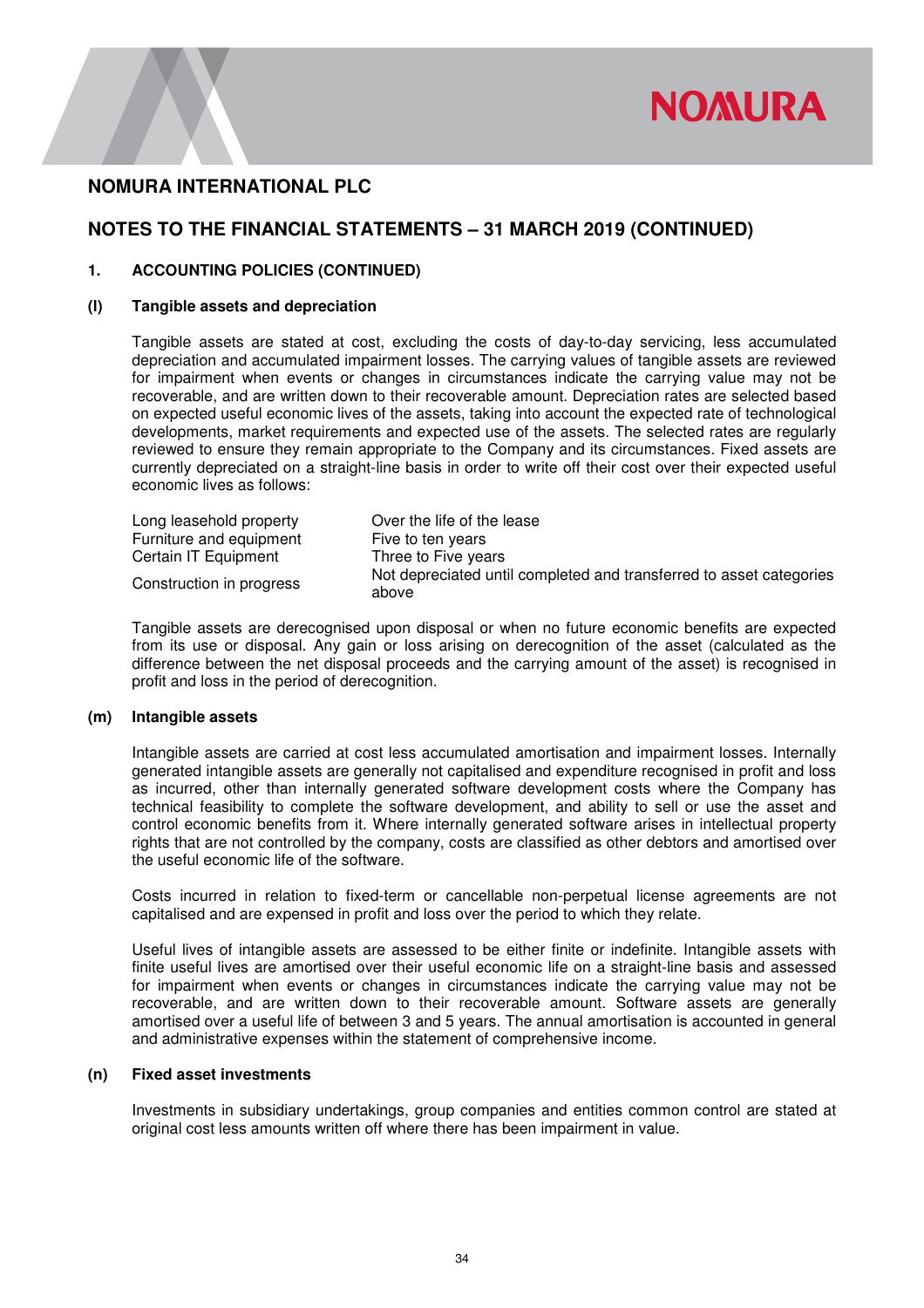

## **NOTES TO THE FINANCIAL STATEMENTS – 31 MARCH 2019 (CONTINUED)**

#### **1. ACCOUNTING POLICIES (CONTINUED)**

#### **(o) Impairment of non-financial assets**

The Company assesses at each reporting date whether there is an indication that an asset may be impaired. The impairment loss is determined by comparing the carrying amount with the recoverable amount of the asset. The recoverable amount is the higher of the assets or the cash-generating unit's fair value less costs to sell and value in use. Where the carrying amount exceeds the recoverable amount, the asset is deemed impaired and is written down to its recoverable amount.

#### **(p) Provisions**

Provisions are recognised when the Company has a present obligation (legal or constructive) as a result of a past event, when it is probable that an outflow of resources embodying economic benefits will be required to settle the obligation and when a reliable estimate can be made of the amount of the obligation.

The amount recognised as a provision is the best estimate of the consideration required to settle the present obligation at the year-end date, taking into account the risks and uncertainties surrounding the obligation.

#### **(q) Foreign currencies**

Transactions in foreign currencies are initially recorded in the functional currency by applying the spot exchange rate ruling at the date of the transaction. Monetary assets and liabilities denominated in foreign currencies are retranslated at the functional currency rate of exchange ruling at the Statement of Financial Position date. Income and expenses denominated in a foreign currency are retranslated using appropriate weighted average exchange rates. All differences arising from the application of closing rates of exchange, together with exchange gains/losses from trading activities, are taken to profit and loss. Non-monetary items that are measured in terms of historical cost in a foreign currency are translated using the exchange rates as at the dates of the initial transactions.

#### **(r) Taxation**

Current tax liabilities (assets) for the current and prior periods shall be measured at the amount expected to be paid to (recovered from) the taxation authorities, using the tax rates (and tax laws) that have been enacted or substantively enacted by the end of the reporting period.

A deferred tax liability shall be recognised for all taxable temporary differences, except to the extent that the deferred tax liability arises from:

- (i) the initial recognition of goodwill; or
- $(iii)$  the initial recognition of an asset or liability in a transaction which: - is not a business combination; and - at the time of the transaction, affects neither accounting profit nor taxable profit (tax loss).

However, for taxable temporary differences associated with investments in subsidiaries, branches and associates, and interests in joint ventures, a deferred tax liability shall be recognised.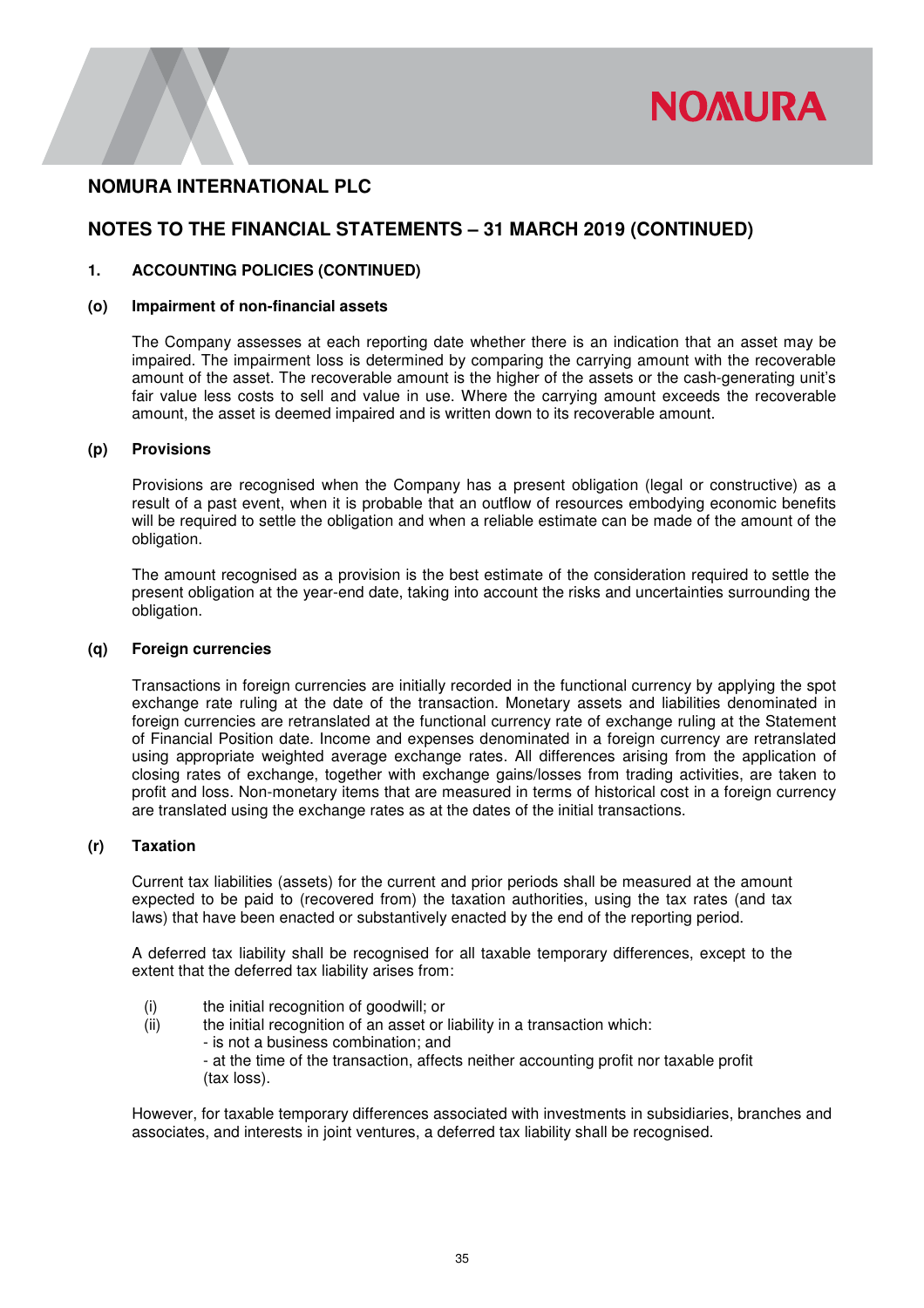

### **NOTES TO THE FINANCIAL STATEMENTS – 31 MARCH 2019 (CONTINUED)**

### **1. ACCOUNTING POLICIES (CONTINUED)**

#### **(r) Taxation (continued)**

A deferred tax asset shall be recognised for all deductible temporary differences to the extent that it is probable that taxable profit will be available against which the deductible temporary difference can be utilised, unless the deferred tax asset arises from the initial recognition of an asset or liability in a transaction that:

- (i) is not a business combination; and
- (ii) at the time of the transaction, affects neither accounting profit nor taxable profit (tax loss).

Deferred tax assets and liabilities shall not be discounted.

Current tax and deferred tax shall be recognised outside profit or loss if the tax relates to items that are recognised, in the same or a different period, outside profit or loss. Therefore, current tax and deferred tax that relates to items that are recognised, in the same or a different period:

- (i) in other comprehensive income, shall be recognised in other comprehensive income.<br>(ii) directly in equity, shall be recognised directly in equity.
- directly in equity, shall be recognised directly in equity.

#### **(s) Pension costs**

The Company operates a defined benefit pension plan, which requires contributions to be made to a separately administered fund. The defined benefit pension scheme was closed to further accrual in October 2005.

The cost of providing benefits under the defined benefit plan is determined using the projected unit credit method, which attributes entitlement to benefits at the date the plan closed to the current period to determine the present value of the defined benefit obligation and is based on actuarial advice. Past service costs are recognised in profit and loss at the earlier of when the plan amendment or curtailment occurs or when related restructuring costs are recognised. When a settlement (eliminating all obligations for benefits already accrued) occurs, the obligation and related plan assets are remeasured using actuarial assumptions at the date of the settlement and the resultant gain or loss is recognised in other comprehensive income during the period in which the settlement occurs.

The net interest income or expense is calculated by applying the discount rate on the net defined benefit liability or asset respectively and recognised in profit and loss. It is determined by applying the discount rate to the opening net defined benefit liability or asset, taking into account any changes in the net defined benefit liability or asset during the year.

Remeasurements of the net defined benefit liability or asset comprising of actuarial gains and losses, the return on plan assets excluding amounts recognised as net interest and the effect of the asset ceiling are recognised in full in other comprehensive income.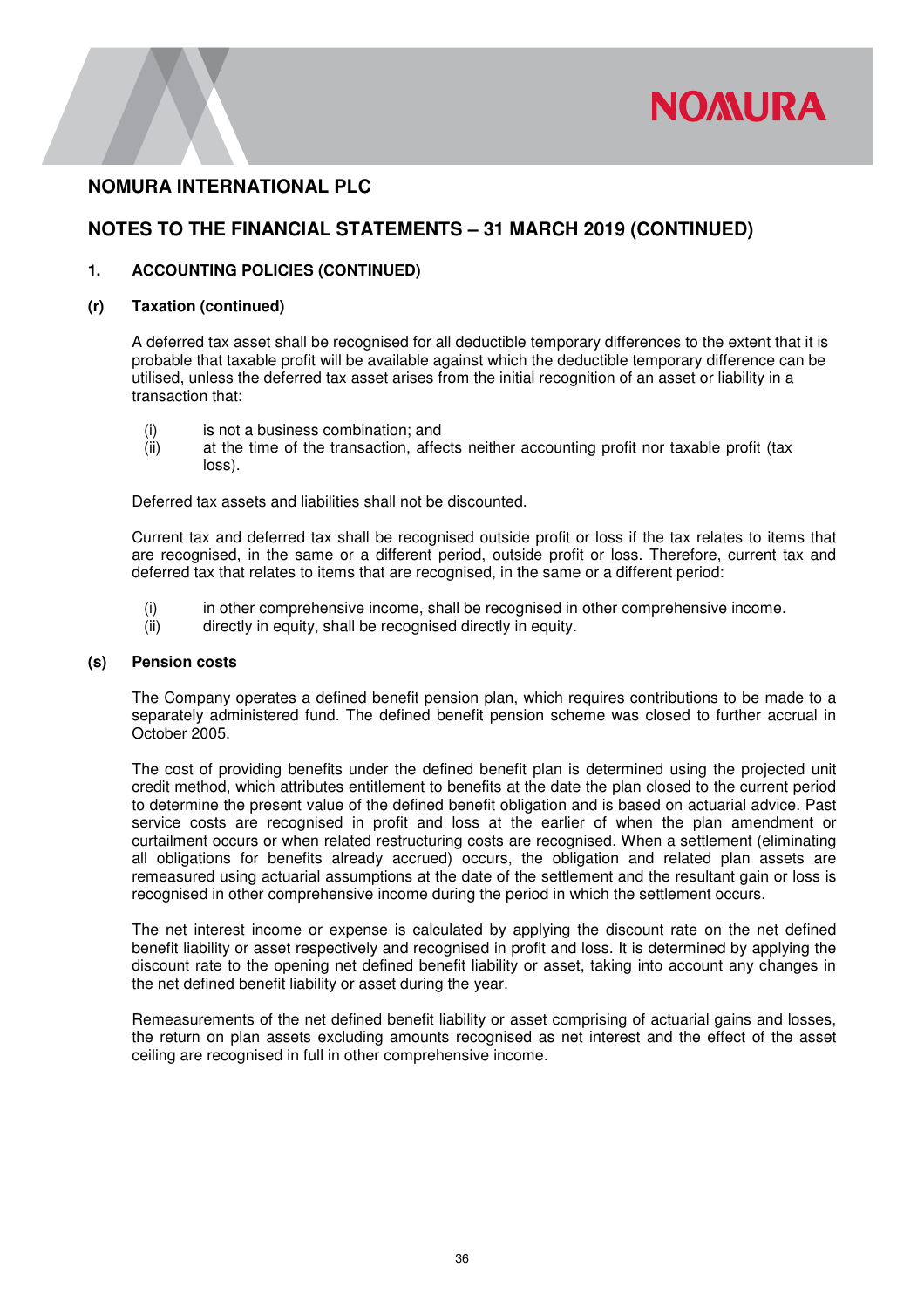

### **NOTES TO THE FINANCIAL STATEMENTS – 31 MARCH 2019 (CONTINUED)**

#### **1. ACCOUNTING POLICIES (CONTINUED)**

#### **(s) Pension costs (continued)**

The defined benefit pension asset or liability in the Statement of Financial Position comprises the total of the present value of the defined benefit obligation (using a discount rate based on high quality corporate bonds that have been rated at AA or equivalent status and broadly consistent term to the liabilities), and less the fair value of plan assets out of which the obligations are to be settled directly. Fair value is based on market price information and in the case of quoted securities is the current bid price. Where the Company purchased insurance policies to cover a benefit obligation, the value of insurance policies is equal to the value of the related obligation.

Any net defined benefit surplus is limited to the present value of available refunds and reductions in future contributions to the plan.

This plan is governed by the Trust Deed and Rules dated 28 May 2009. The level of benefits provided in the defined benefits section depends on the member's length of service and salary at date of leaving Pensionable Service. The fund is governed by a Trustee Company, comprising 4 directors appointed by the employer and 2 directors appointed by the members. The Board of Trustees is responsible for the administration of the scheme and setting the investment policy.

The defined benefit liability is shown on the Statement of Financial Position gross of deferred tax.

#### **(t) Share-based payments**

 The Company and the ultimate holding company of the Nomura Group, NHI grants share-based and similar deferred compensation award to Directors and employees of the Company in exchange for providing employment services to the Company. Such are classified as either equity-settled or cashsettled transactions depending on the terms of the award.

Awards such as Stock Acquisition Rights ("SARs") issued by NHI which are expected to be settled by the delivery of NHI common stock are classified as equity-settled transactions. For these awards, total compensation cost is generally fixed at grant date and measured using the grant-date fair value of the award, net of any amount the employee is obligated to pay and estimated forfeitures.

The cost of equity-settled transactions issued and settled by NHI is recognised in profit and loss, together with a corresponding increase in reserves, representing the contribution received from NHI, over the period in which the performance and/or service conditions are fulfilled, ending on the date on which the relevant employees become fully entitled to the award (the 'vesting date'). The cumulative expense recognised for equity-settled transactions at each Statement of Financial Position date until the vesting date reflects the extent to which the vesting period has expired and the Company's best estimate of the number of equity instruments that will ultimately vest. The charge or credit to the profit and loss account for a period represents the movement in the cumulative expense recognised as at the beginning and end of that period.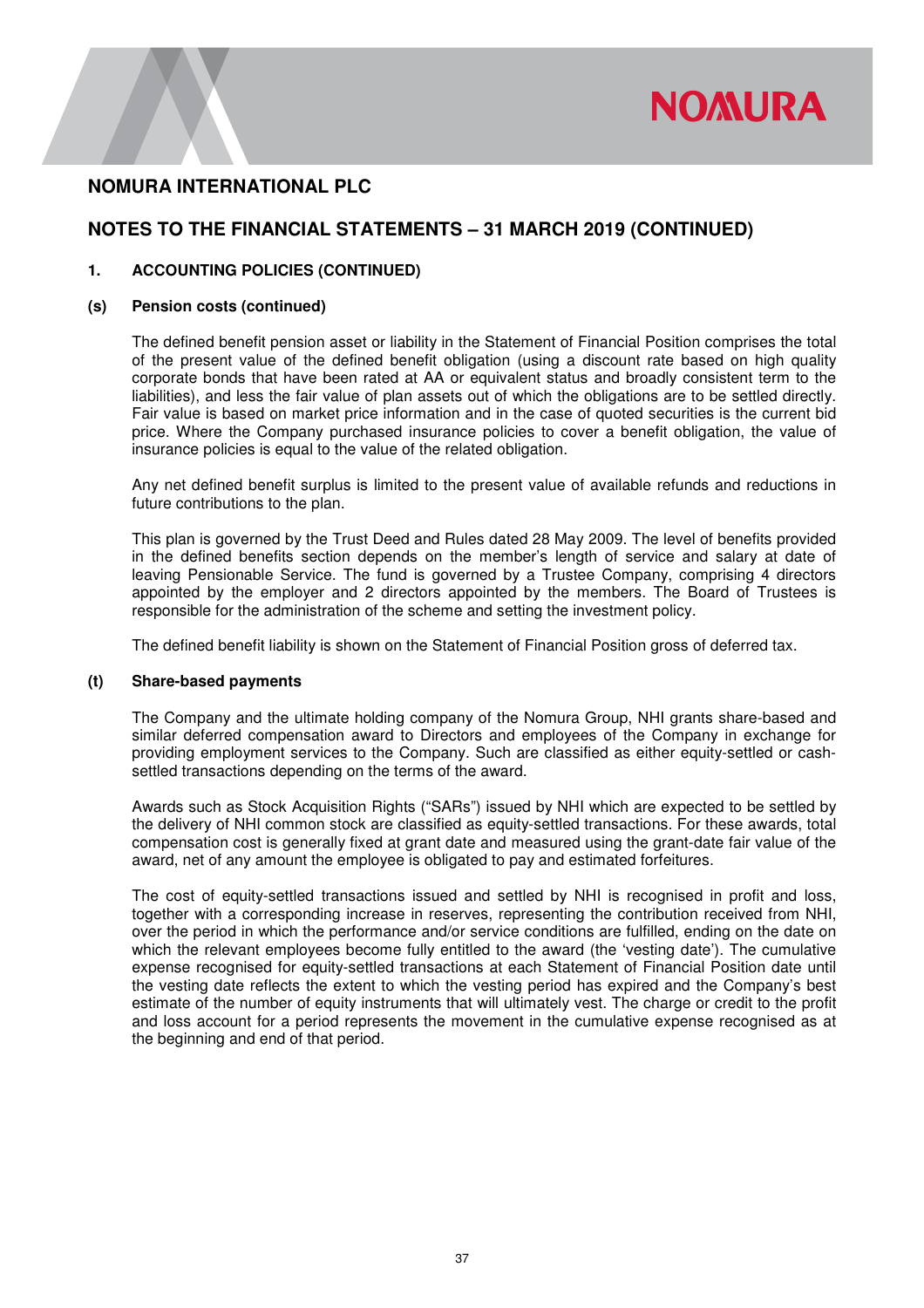

## **NOTES TO THE FINANCIAL STATEMENTS – 31 MARCH 2019 (CONTINUED)**

#### **1. ACCOUNTING POLICIES (CONTINUED)**

#### **(t) Share-based payments (continued)**

Awards such as Notional Stock Units ("NSUs") and Collared Notional Stock Units ("CSUs") which are expected to be settled in cash are classified as cash-settled transactions. Other awards such as Notional Index Units ("NIUs") which are linked to a world stock index quoted by Morgan Stanley Capital International and which are expected to be cash settled are also effectively classified as cashsettled transactions. Cash-settled transactions are remeasured to fair value at each Statement of Financial Position date, net of estimated forfeitures with the final measurement of cumulative compensation cost equal to the settlement amount. Similar to the equity-settled transactions, compensation cost is recognised in profit and loss over the vesting period.

All awards include "Full Career Retirement" provisions which permit recipients of the awards to continue to vest in the awards upon voluntary termination if certain criteria based on corporate title and length of service within Nomura are met. The vesting period for these awards ends on the earlier of the contractual vesting date and the date that the recipient becomes eligible for Full Career Retirement.

#### **(u) Share Capital**

Share capital meeting the definition of an equity instrument under IAS 32 is disclosed within shareholders' funds. An equity instrument is any contract that evidences a residual interest in the assets of an entity after deducting all of its liabilities.

#### **(v) Operating Leases**

 Rental costs under operating leases are charged to profit and loss on a straight-line basis over the period of the lease.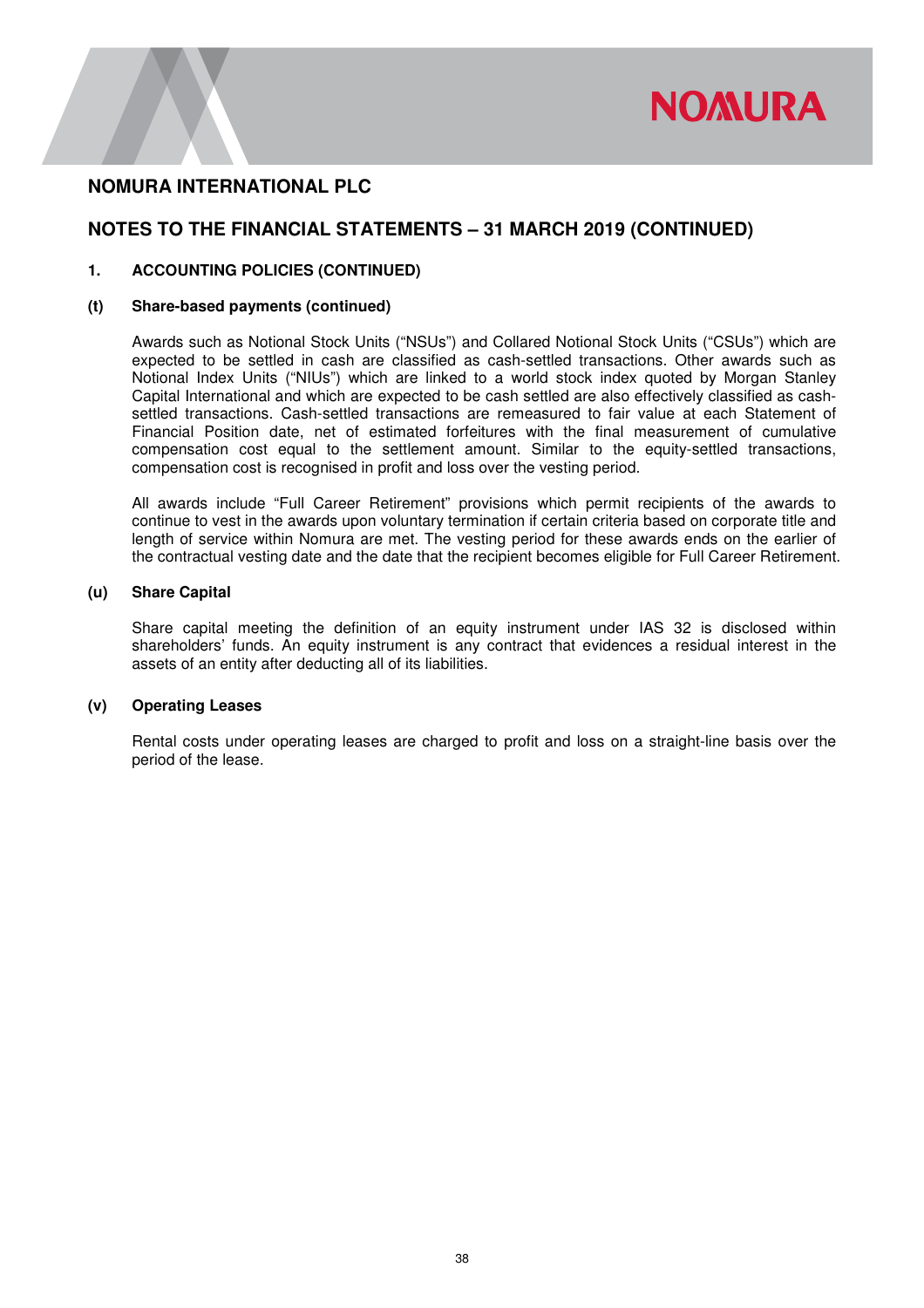

## **NOTES TO THE FINANCIAL STATEMENTS – 31 MARCH 2019 (CONTINUED)**

### **1. ACCOUNTING POLICIES (CONTINUED)**

#### **(w) Cash Flow Statement**

The cash flow statement reconciles the increase or decrease in cash and cash equivalent in the period.

#### **Cash and cash equivalent**

Cash and cash equivalent comprises of cash and demand deposits denominated in foreign currencies. It also includes cash equivalents which are short-term, highly liquid investments with an original maturity of three months or less, that are readily convertible to known amounts of cash and that are subject to insignificant risk of changes in value. During 2018, certain short-term margin balances were reclassified to other debtors as disclosed in note 10.

#### **(x) Reserves**

The Company has the following reserve accounts:

- Capital redemption reserve: A statutory, non-distributable reserve into which amounts are transferred following the redemption of the Company's own shares.
- Share-based payment reserve: The cost of equity-settled transactions is recognised in the profit and loss account, together with a corresponding increase recorded within this reserve.
- Profit and loss account: Represents the accumulated retained earnings of the Company.
- Other Reserve: The reserve contains the foreign currency gains and losses arising from the translation of foreign operations.

#### **(y) Changes in accounting policies and disclosures**

The following standards, amendments to standards and interpretation relevant to the Company's operations were adopted during the year. Except where otherwise stated, these standards, amendments to standards and interpretations did not have a material impact on the Company's financial statements.

#### **IFRS 9 Financial Instruments**

IFRS 9, Financial Instruments, which replaced IAS 39, Financial Instruments: Recognition and Measurement, has been applied effective from 1 April 2018, including the early adoption of 'Prepayment features with negative compensation (Amendments to IFRS 9)'.

IFRS 9 does not require the restatement of comparative-period financial statements for the initial application of the classification and measurement requirements of IFRS 9, but requires additional disclosures on transition to IFRS 9 as required under IFRS 7, Financial Instruments: Disclosures. As permitted by the transitional provisions of IFRS 9, the Company elected not to restate comparative figures. Consequently, the comparative information for prior periods is reported under IAS 39 and not comparable to the information presented for the current period. Any adjustments to the carrying amount of financial assets and financial liabilities at the date of transition were recognised in the opening retained earnings and reserves as of 1 April 2018.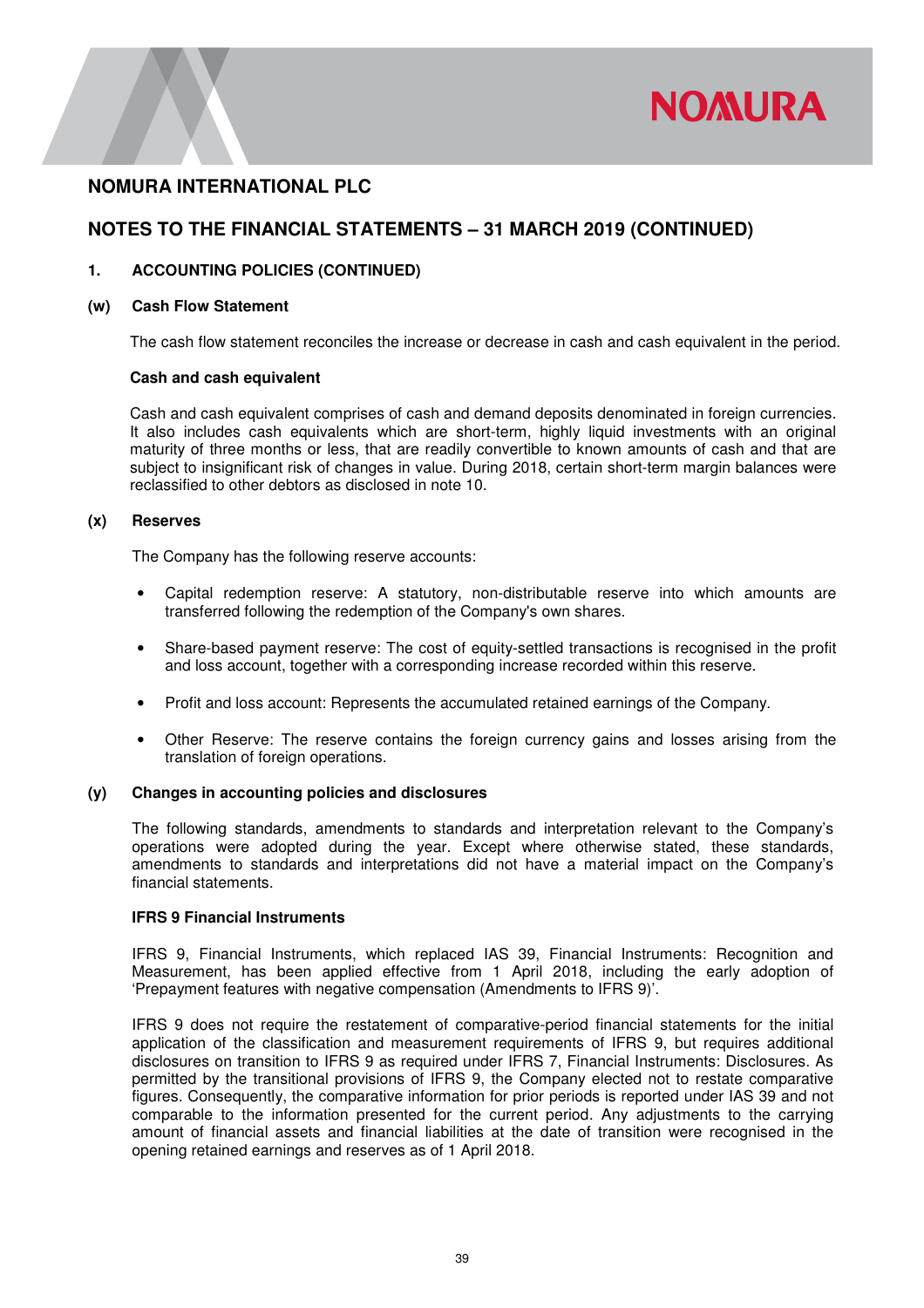

## **NOTES TO THE FINANCIAL STATEMENTS – 31 MARCH 2019 (CONTINUED)**

- **1. ACCOUNTING POLICIES (CONTINUED)**
- **(y) Changes in accounting policies and disclosures (continued)**

#### **IFRS 15 – Revenue from Contracts with Customers**

IFRS 15, Revenue from Contracts with Customers, which replaces all existing revenue requirements and related interpretations has been applied effective from 1 April 2018. IFRS 15 redefined the principles for recognising revenue and is applicable to all contracts with customers other than contracts in the scope of other standards (e.g., interest and fee income integral to financial instruments which would be in the scope of IFRS 9 and lease income). The transition to IFRS 15 had no material impact on the Statement of Financial Position of the Company.

### **IFRS 2 – Share-based Payment – Amendments to IFRS 2**

The IASB issued amendments to IFRS 2 Share-based Payment that address three main areas: the effects of vesting conditions on the measurement of a cash-settled share-based payment transaction; the classification of a share-based payment transaction with net settlement features for withholding tax obligations; and accounting where a modification to the terms and conditions of a share-based payment transaction changes its classification from cash settled to equity settled. The amendments are effective for annual periods beginning on or after 1 January 2018. Adoption of the amendments did not have a significant impact on the Company.

#### **IFRIC 22 - Foreign Currency Transactions and Advance Consideration**

IFRIC 22 'Foreign Currency Transactions and Advance Consideration' was issued by the IASB in December 2016 for application in accounting periods beginning on or after 1 January 2018 and was endorsed by the EU in April 2018.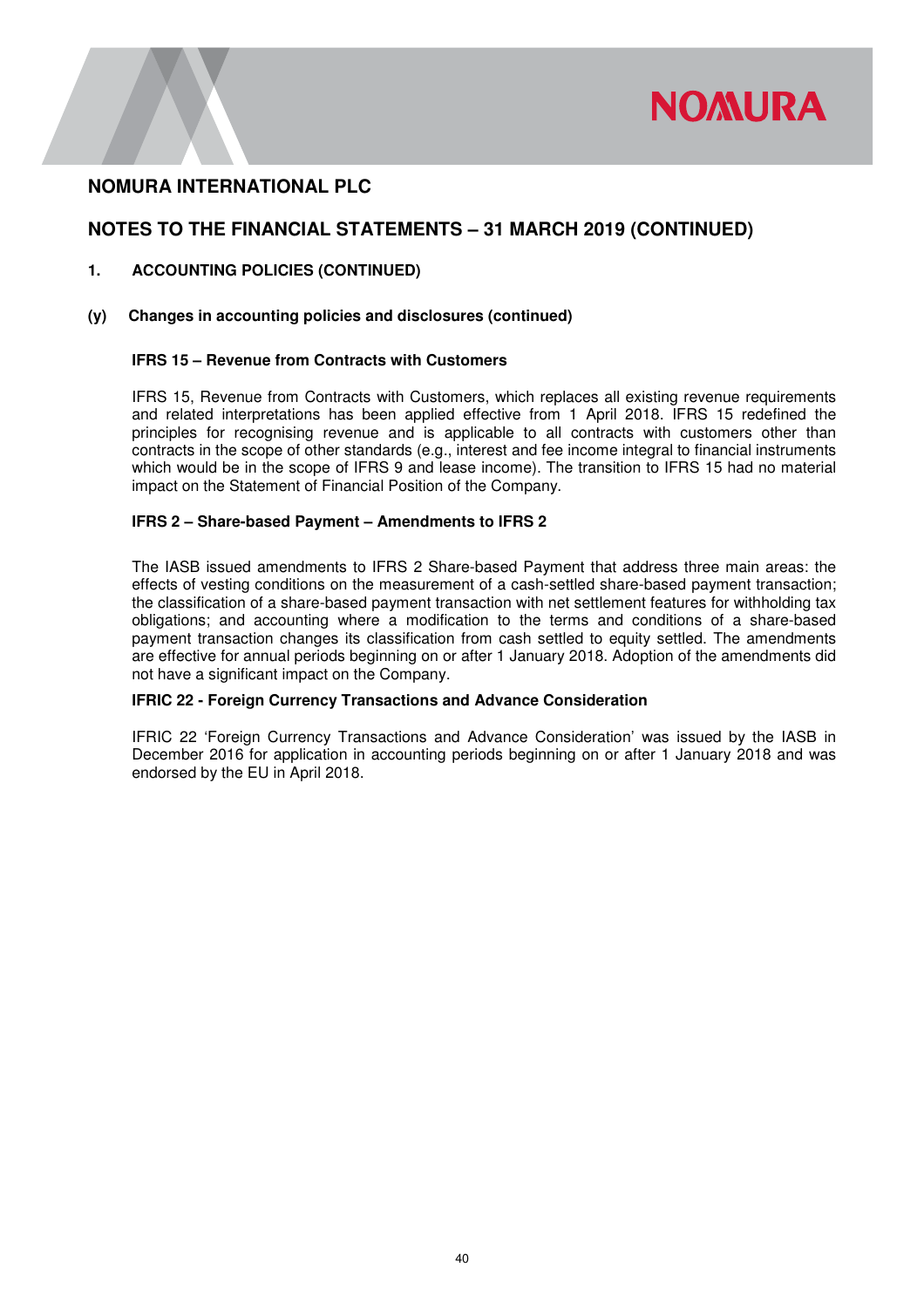

## **NOTES TO THE FINANCIAL STATEMENTS – 31 MARCH 2019 (CONTINUED)**

#### **2. TRADING PROFIT**

All of the Company's trading profit is derived from Wholesale, comprising trading and sales in fixed income, equity products and related derivatives, investment banking services, principal, corporate and asset finance and private equity, to which all net assets are attributable.

#### **a. Segmental analysis**

The trading profit is attributable to the following revenue streams:

|                                                      | Year ended<br>31 March 2019<br>$$^{\circ}000$ | Year ended<br>31 March 2018<br>\$'000 |
|------------------------------------------------------|-----------------------------------------------|---------------------------------------|
| Net fees and commissions                             | 435,503                                       | 406.026                               |
| Principal transactions                               | 588,314                                       | 725,821                               |
| Other revenues <sup>1</sup>                          | 510,492                                       | 512,123                               |
| Less: attributable transaction expenses <sup>1</sup> | (172, 403)                                    | (133,110)                             |
| Trading profit                                       | 1,361,906                                     | 1,510,860                             |
|                                                      |                                               |                                       |

\$961,853,000 (2018: \$1,144,569,000) of the trading profit in the year ended 31 March 2019 is attributable to EMEA and \$400,053,000 (2018: \$366,290,000) to offshore markets. Due to the integrated nature of the Company's business, it is not meaningful to provide a geographical split of the Company's total assets.

<sup>1</sup>'Attributable transaction expenses' excludes sales credit payable/receivable to/from other Nomura Group entities. Sales payable are included in 'general and administrative expenses'; sales credits receivable are included in 'other revenue'.

### **b. Analysis of net fee and commission income:**

|                              | Year ended<br>31 March 2019<br>\$'000 | Year ended<br>31 March 2018<br>\$'000 |
|------------------------------|---------------------------------------|---------------------------------------|
| Brokerage fees & commissions | 205,108                               | 188.649                               |
| Arrangement fees             | 66.080                                | 79,626                                |
| Advisory                     | 73.692                                | 96,850                                |
| Other fees                   | 90,623                                | 40,900                                |
| Net fees and commissions     | 435.503                               | 406.025                               |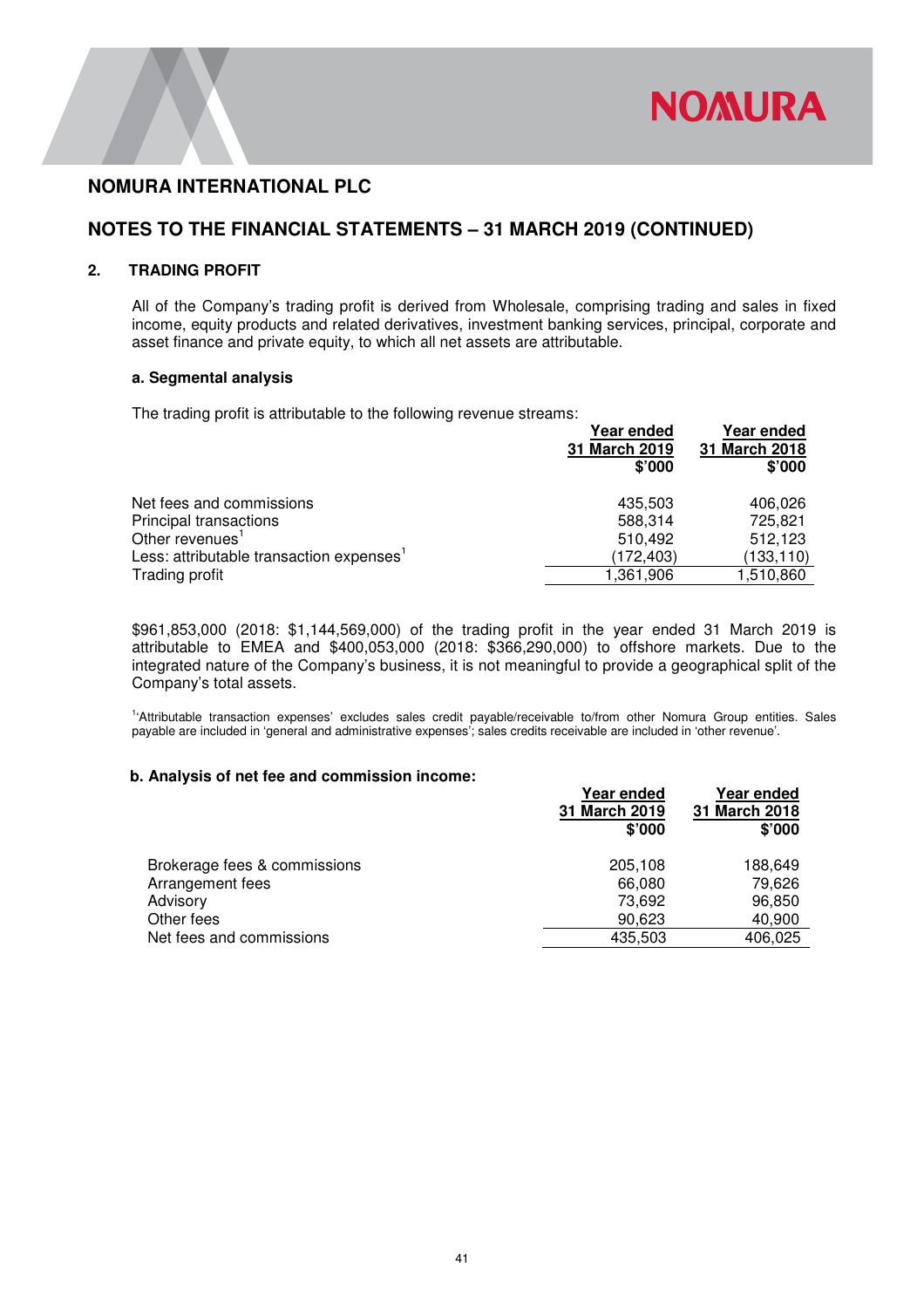

.

# **NOMURA INTERNATIONAL PLC**

# **NOTES TO THE FINANCIAL STATEMENTS – 31 MARCH 2019 (CONTINUED)**

# **2. TRADING PROFIT (CONTINUED)**

### **c. Analysis of principal transactions by financial instrument type:**

|                                                                                                          | Year ended<br>31 March 2019<br>\$'000 | Year ended<br>31 March 2018<br>\$'000 |
|----------------------------------------------------------------------------------------------------------|---------------------------------------|---------------------------------------|
| Financial instruments held for trading<br>Financial instruments at fair value through profit and<br>loss | 599,430                               | 828,334                               |
|                                                                                                          | (11, 116)                             | (102, 514)                            |
| Principal transactions                                                                                   | 588,314                               | 725,820                               |

### **d. Analysis of financial instruments held for trading by product type:**

The net gain / (loss) from trading in financial assets and financial liabilities shown in profit and loss includes the following:

|                             | Year ended    | Year ended    |
|-----------------------------|---------------|---------------|
|                             | 31 March 2019 | 31 March 2018 |
|                             | \$'000        | \$'000        |
| Bond and equity derivatives | 60,095        | 102,507       |
| Convertible bonds           | (369,021)     | (30, 874)     |
| Equities                    | 358,212       | 435,089       |
| Warrants                    | (23, 874)     | 11,806        |
| Bank and corporate bonds    | 448.761       | 296,647       |
| Government bonds            | 396,808       | 666,811       |
| Interest rate derivatives   | (1, 397, 249) | (321,625)     |
| Currency derivatives        | 1,079,115     | (579,276)     |
| Credit derivatives          | 46,583        | 247,249       |
|                             | 599,430       | 828,334       |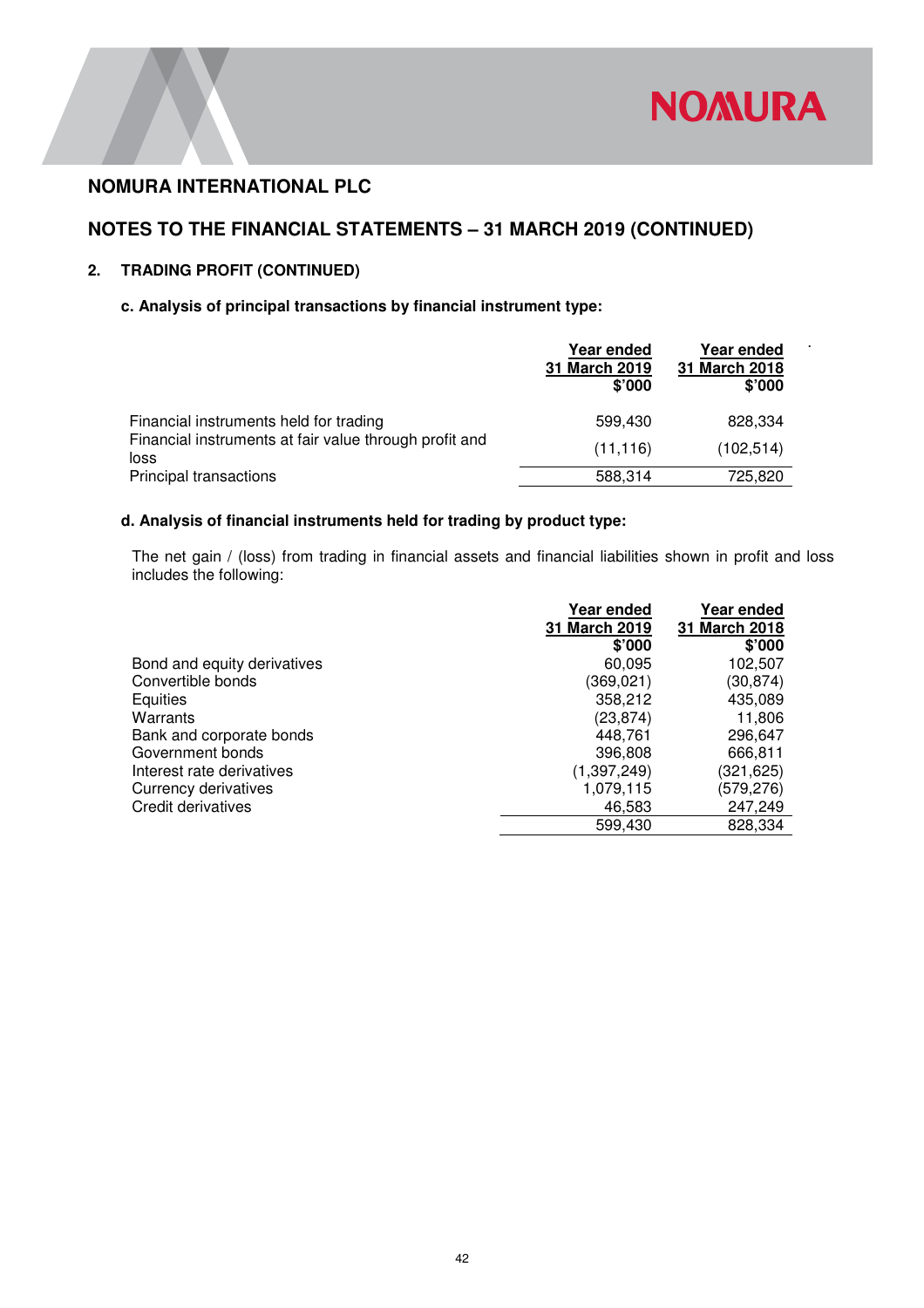

## **NOTES TO THE FINANCIAL STATEMENTS – 31 MARCH 2019 (CONTINUED)**

### **3. INTEREST INCOME AND EXPENSE**

#### **Analysis of total interest income and expense by financial instrument type:**

|                                                                   | Year ended<br>31 March 2019 | Year ended<br>31 March 2018 |
|-------------------------------------------------------------------|-----------------------------|-----------------------------|
|                                                                   | \$'000                      | \$'000                      |
| Interest income calculated using the effective interest<br>method |                             |                             |
| Cash and short-term funds                                         | 132,558                     | 284,752                     |
| Secured financing transactions <sup>1</sup>                       |                             | 997,088                     |
|                                                                   | 132,558                     | 1,281,840                   |
| Other interest and similar income                                 |                             |                             |
| Secured financing transactions <sup>1</sup>                       | 1,074,913                   |                             |
| Financial instruments at fair value through profit and loss       | 138,235                     | 115,804                     |
| Other                                                             | 20,573                      | 26,918                      |
|                                                                   | 1,233,721                   | 142,722                     |

<sup>1</sup>Includes \$170m (2018:\$561m) of interest income on securities lent and repurchase agreements with negative interest rates for the year ended 31 March 2019.

### **Interest expense calculated using the effective**

| interest method                                             |               |               |
|-------------------------------------------------------------|---------------|---------------|
| Overdrafts and loans <sup>2</sup>                           | (282, 158)    | (234, 750)    |
| Secured financing transactions <sup>3</sup>                 |               | (1, 287, 519) |
|                                                             | (282, 158)    | (1,522,269)   |
| Other interest and similar expenses                         |               |               |
| Secured financing transactions <sup>3</sup>                 | (1, 101, 567) |               |
| Financial instruments at fair value through profit and loss | (19, 143)     | (69, 175)     |
| Other                                                       | (69,209)      | (60, 194)     |
|                                                             | (1,189,919)   | (129, 369)    |
|                                                             |               |               |

<sup>2</sup>Includes \$125m (2018:\$116m) of interest on Prime Brokerage Financing. In prior year Financial Statements, this amount was shown under Secured Financing Transactions and the comparative amounts have been restated.

 $3$ Includes \$203m (2018:\$430m) of interest expense on securities borrowed and reverse repurchase agreements with negative interest rates for the year ended 31 March 2019.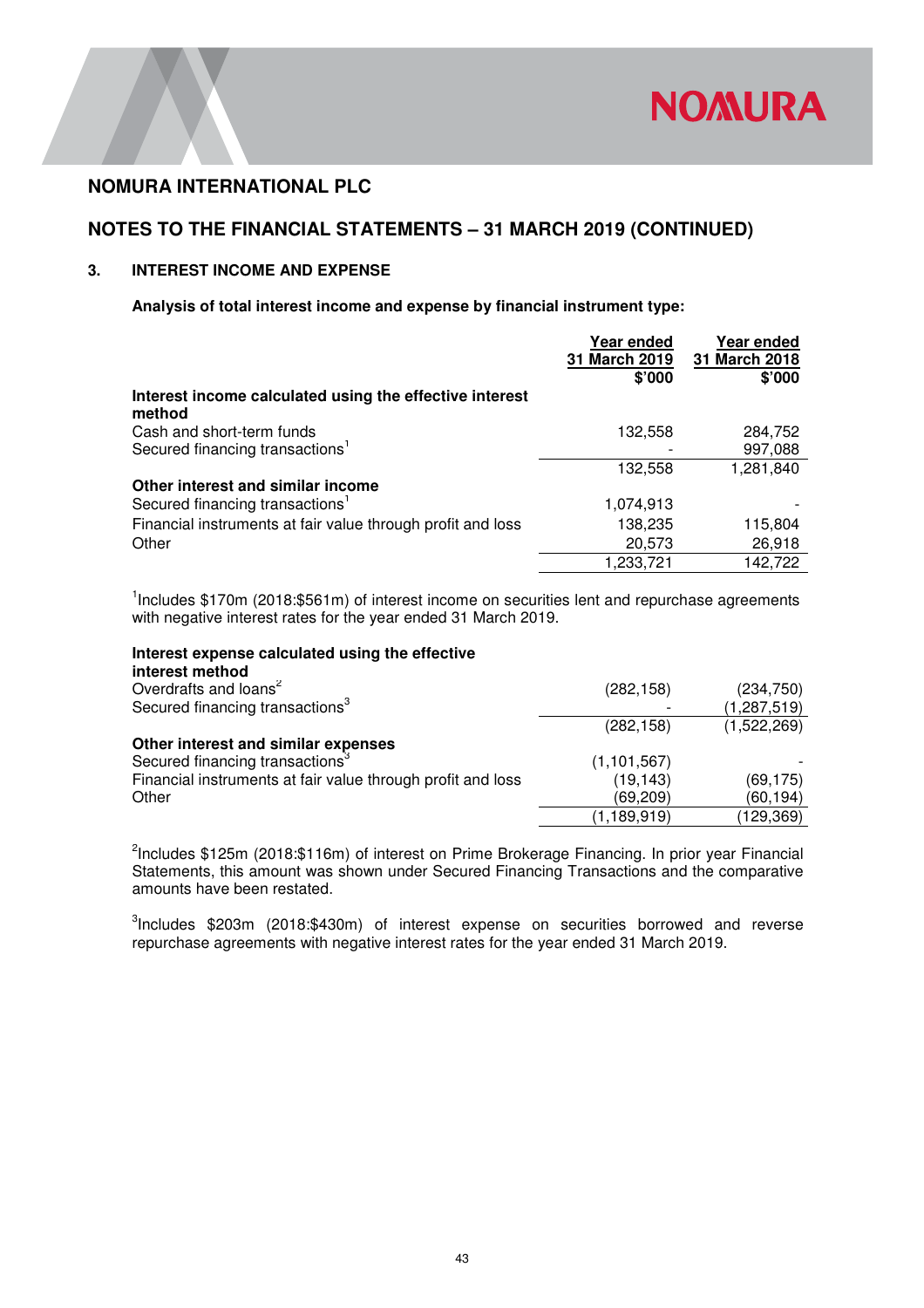

## **NOTES TO THE FINANCIAL STATEMENTS – 31 MARCH 2019 (CONTINUED)**

### **4. LOSS BEFORE TAXATION**

**Loss on ordinary activities before tax for the Company is stated after charging/(crediting):** 

|                                                    | Year ended<br>31 March 2019<br>$$^{\prime}000$ | Year ended<br>31 March 2018<br>\$'000 |
|----------------------------------------------------|------------------------------------------------|---------------------------------------|
| Wages, salaries and other personnel costs          | 591,089                                        | 706,015                               |
| Litigation provision                               | 109,919                                        |                                       |
| Social security costs                              | 61,230                                         | 74,787                                |
| Pension costs – defined contribution               | 28,119                                         | 28,380                                |
| Depreciation and amortisation (note 11 & 12)       | 6,068                                          | 8,149                                 |
| Software expenses                                  | 42,642                                         | 52,433                                |
| Impairment loss on investment in subsidiaries      |                                                | 29                                    |
| Auditors' remuneration including expenses          |                                                |                                       |
| - Audit                                            | 1,886                                          | 1,686                                 |
| - Audit-related assurance services                 | 487                                            | 559                                   |
| - Services relating to taxation                    | 399                                            | 410                                   |
| - All other services                               | 70                                             | 683                                   |
| Operating lease costs                              |                                                |                                       |
| - Buildings                                        | 61,078                                         | 62,182                                |
| - Other                                            | 35                                             | 33                                    |
| Interest receivable from Nomura Group undertakings | (582, 535)                                     | (359, 802)                            |
| Interest payable to Nomura Group undertakings      | 657,658                                        | 690,236                               |

In addition to the audit fee shown above, an amount of \$1,046,171 (2018: \$1,163,267) was borne by NHI.

2018 impairment on investment in subsidiary related to investment in Nomura Investment Advisor LLP.

### **5. CREDIT IMPAIRMENT CHARGE / (RELEASE)**

|                                              | Year ended    | Year ended    |
|----------------------------------------------|---------------|---------------|
|                                              | 31 March 2019 | 31 March 2018 |
|                                              | \$'000        | \$'000        |
| Stage 1: 12-month ECL                        | 381           |               |
| - Other debtors                              | 218           |               |
| - Commitments and financial guarantees       | 163           |               |
| Stage 2: Lifetime ECL - not credit-impaired  | 1,053         |               |
| - Other debtors                              | (32)          |               |
| - Commitments and financial guarantees       | 1.085         |               |
| Stage 3: Lifetime ECL credit impaired        |               |               |
| - Other debtors                              |               |               |
| - Commitments and financial guarantees       |               |               |
| Credit impairment charge pre-IFRS 9 adoption |               | 491           |
|                                              | 1.434         | 491           |
|                                              |               |               |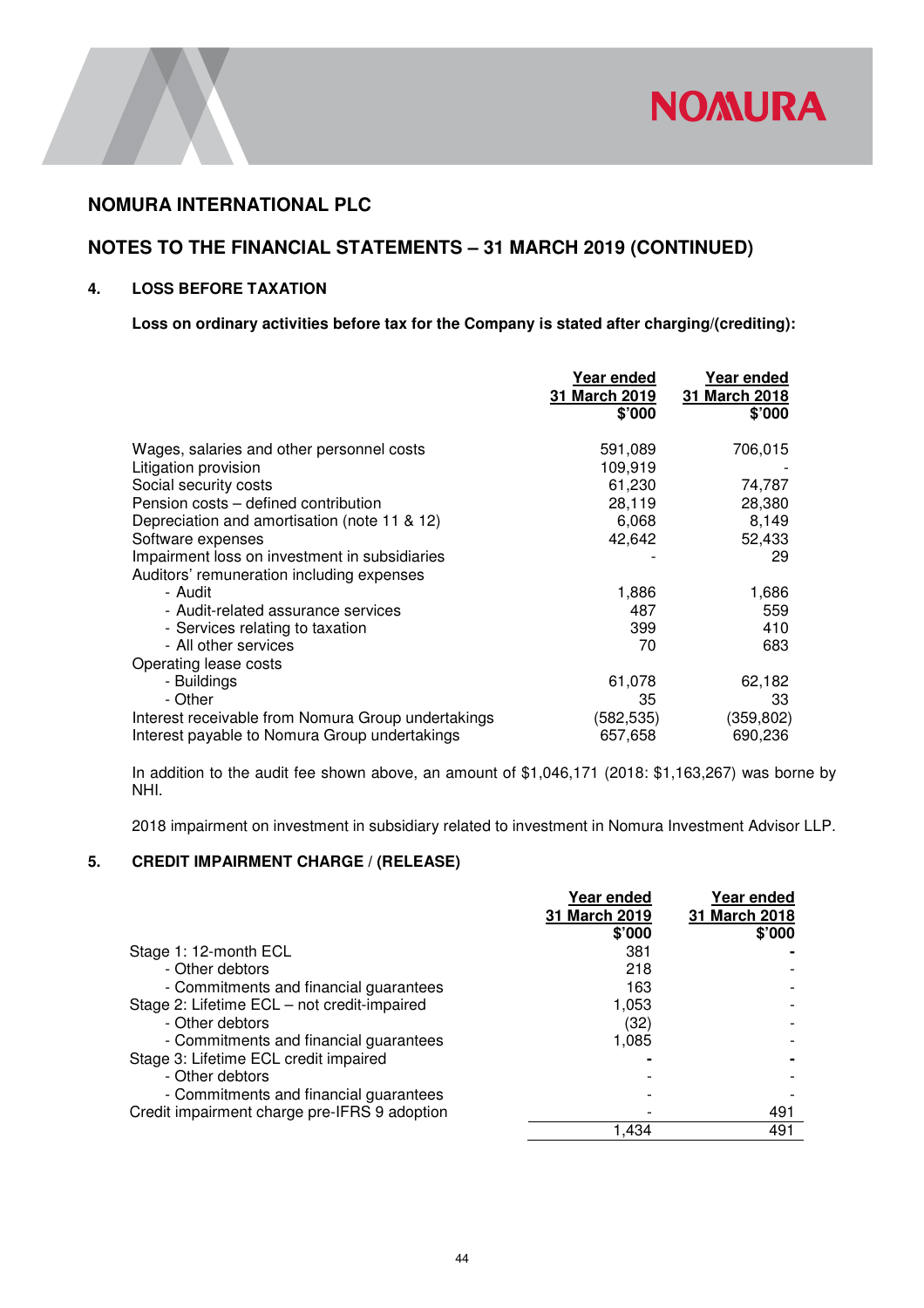

### **NOTES TO THE FINANCIAL STATEMENTS – 31 MARCH 2019 (CONTINUED)**

### **6. DEFINED BENEFIT PENSION SCHEME**

A full actuarial valuation of the defined benefit pension scheme was undertaken at 31 March 2019 by Premier Pensions Management Ltd, a qualified independent actuary.

During the year ended 31 March 2019, the Company made no additional contributions and the fund remained in surplus. The amount that can be recovered through reduced contributions in the future is the present value of the liability expected to arise from future service by current and future scheme members less the present value of future employee contributions.

As the plan closed to all future accrual with effect 31 October 2005, there is no future benefit accrual and therefore no surplus is to be recognised in the Company's Statement of Financial Position. The expected employer's contribution to the Company's defined benefit pension scheme for year ended 31 March 2019 is nil (2018: nil). The Trustees have historically insured their pensioner amounts using a buy-in insurance contract with Aviva. More recently, the Trustees have extended their policy of insuring the pure defined benefit liabilities in the scheme by the purchase of a bulk annuity policy with Pension Insurance Corporation.

The major assumptions used by the actuary to calculate the defined benefit liability are set out below:

|                                           | Year ended    | Year ended    |
|-------------------------------------------|---------------|---------------|
|                                           | 31 March 2019 | 31 March 2018 |
|                                           | %             | %             |
| Rate of increase in pensions in payment   | 3.65          | 3.30          |
| Rate of increase in pensions in deferment | 2.65          | 2.30          |
| Discount rate                             | 2.55          | 2.60          |
| Inflation assumption                      | 2.65          | 2.30          |

Life expectancy from mortality tables used to determine benefit obligations at:

| Year ended<br>31 March 2019<br>Years | Year ended<br>31 March 2018<br>Years |
|--------------------------------------|--------------------------------------|
| 28.7                                 | 29.3                                 |
| 31.4                                 | 31.9                                 |
| 30.9<br>33.4                         | 31.4<br>33.9                         |
|                                      |                                      |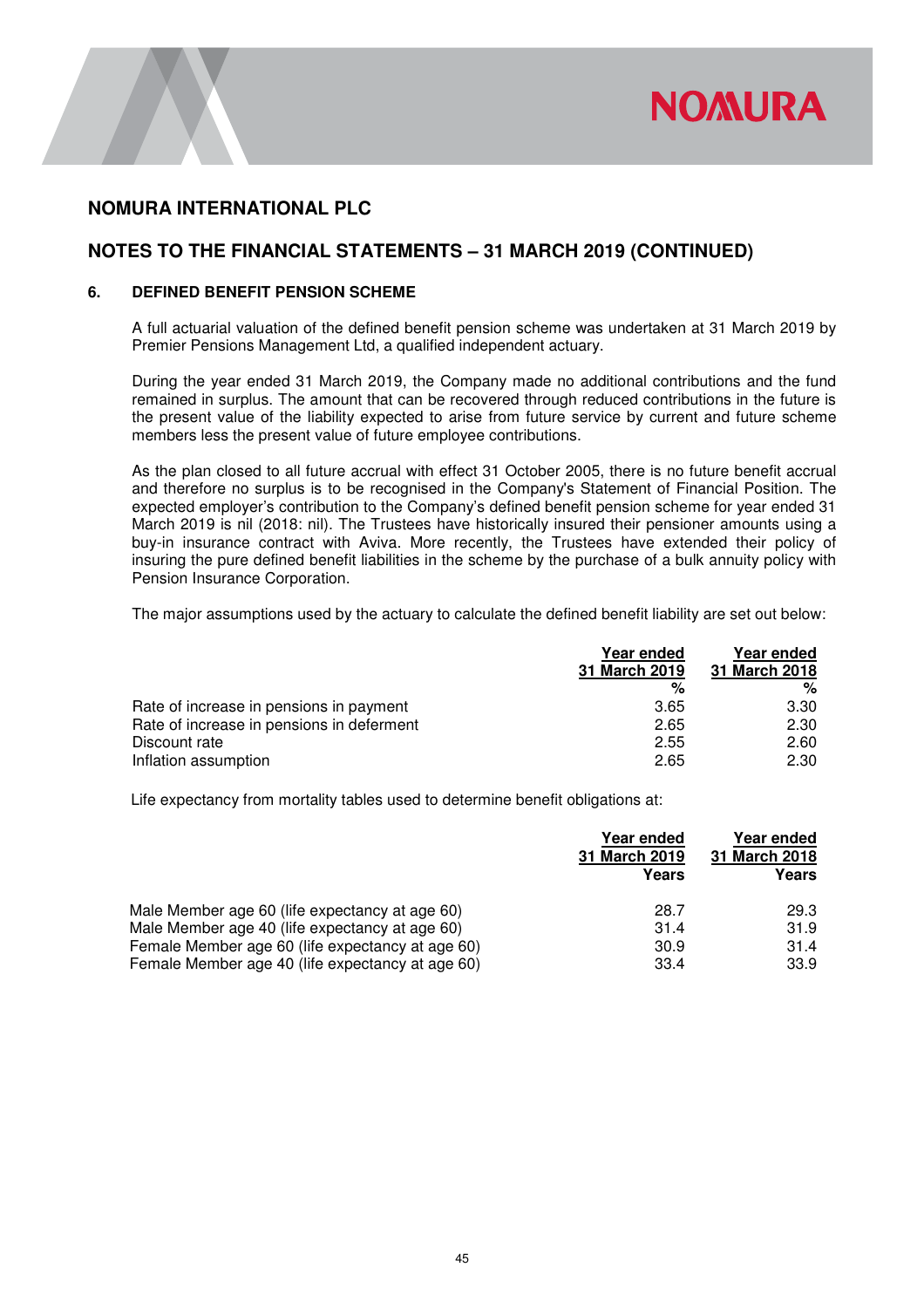

### **NOTES TO THE FINANCIAL STATEMENTS – 31 MARCH 2019 (CONTINUED)**

### **6. DEFINED BENEFIT PENSION SCHEME (CONTINUED)**

The assets and liabilities of the scheme and the expected long-term rates of return were:

|                                     |      | Year ended<br>31 March 2019 |      | Year ended<br>31 March 2018 |
|-------------------------------------|------|-----------------------------|------|-----------------------------|
|                                     | %    | \$'000                      | %    | \$'000                      |
| Equities                            | 2.55 | 1.510                       | 2.60 | 1,562                       |
| Dividend growth funds               | 2.55 | 29,158                      | 2.60 | 31,636                      |
| Cash                                | 2.55 | 4,343                       | 2.60 | 411                         |
| Annuities                           | 2.55 | 264,425                     | 2.60 | 289,174                     |
| Market value of assets              |      | 299,436                     |      | 322,783                     |
| Present value of scheme liabilities |      | (271,804)                   |      | (293,014)                   |
| Surplus in the scheme               |      | 27,632                      |      | 29,769                      |
| Effect of surplus cap               |      | (27,632)                    |      | (29,769)                    |
| Recoverable deficit in the scheme   |      |                             |      |                             |
| Deferred tax asset                  |      |                             |      |                             |
| Net pension liability               |      |                             |      |                             |

The fair values of the equities and dividend growth funds are determined via quoted prices.

The Company does not recognise the pension surplus as an asset as an unconditional right to a refund does not exist. The right to a refund requires the approval of the third party plan trustees and as such is contingent upon factors beyond the Company's control. To the extent the right is contingent, no asset is recognised. The Trustees of the Pension Scheme carry out a triennial actuarial valuation of the assets and liabilities. The latest report as at 31 March 2018 indicated a funding surplus of \$25.7m, which was less than the accounting surplus for the same period. This was primarily due to more prudent assumptions used in the Trustees' funding calculations.

Following a confirmatory judgment in the Lloyds Banking Group case in October 2018, pension schemes with any Guaranteed Minimum Pension ("GMP") earned between 17 May 1990 and 5 April 1997 are now required to pay fully sex-equalised benefits. In anticipation of this, an estimated liability of \$3.1m was recognised during the year.

The amount charged to other finance income:

|                                                                                         | 31 March 2019<br>\$'000  | 31 March 2018<br>\$'000 |
|-----------------------------------------------------------------------------------------|--------------------------|-------------------------|
| Interest income on pension scheme assets<br>Interest cost on pension scheme liabilities | 7.630<br>(6,900)         | 8.084<br>(7, 353)       |
| Interest on the effect of asset ceiling<br>Net interest                                 | (730)                    | 731                     |
|                                                                                         | $\overline{\phantom{0}}$ |                         |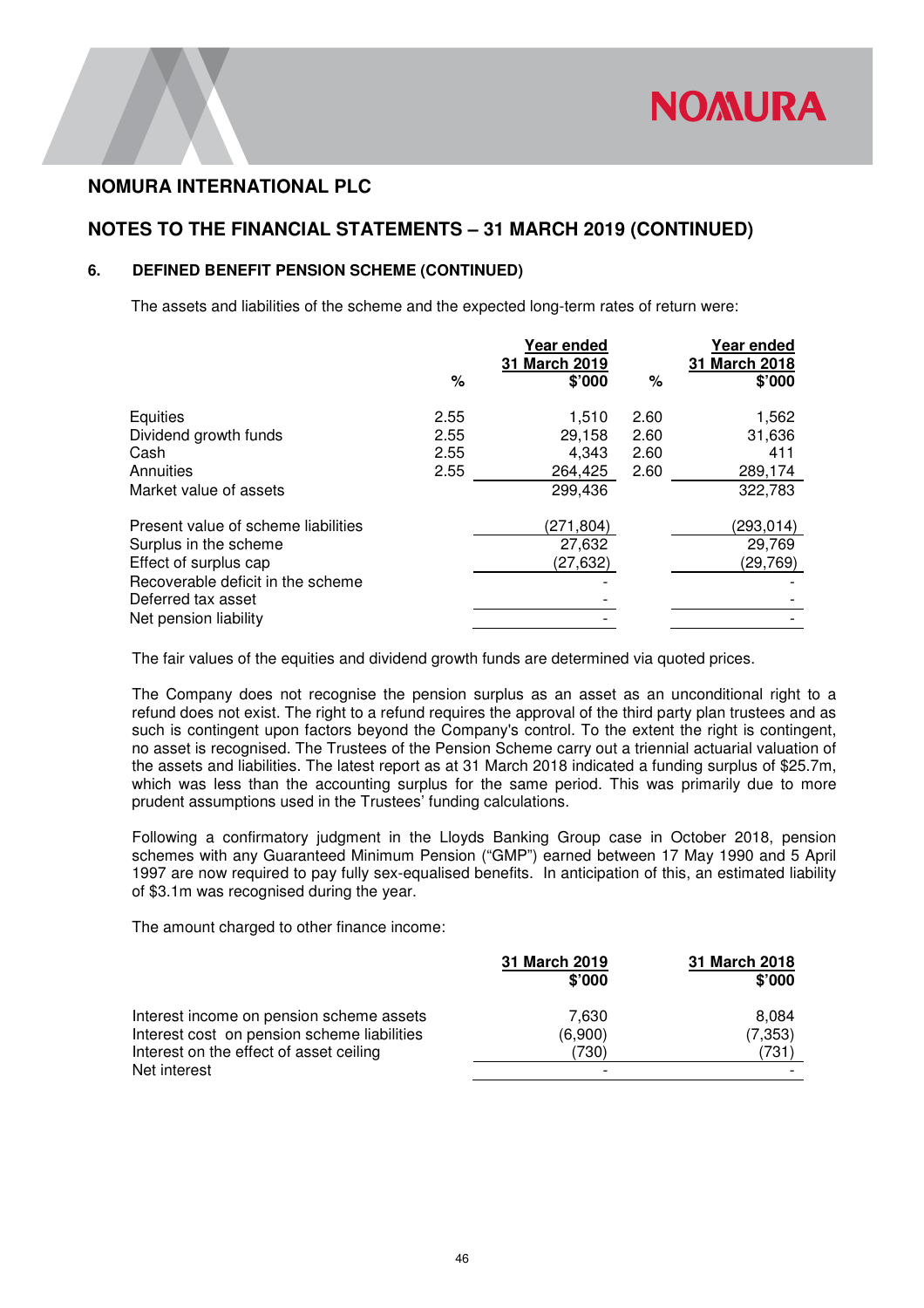

# **NOTES TO THE FINANCIAL STATEMENTS – 31 MARCH 2019 (CONTINUED)**

### **6. DEFINED BENEFIT PENSION SCHEME (CONTINUED)**

The amounts recognised in the statement of comprehensive income for the year are set out below:

|                                                                                | 31 March 2019<br>\$'000 | 31 March 2018<br>\$'000 |
|--------------------------------------------------------------------------------|-------------------------|-------------------------|
| Actual return on pension scheme assets less interest<br>income                 | 7.917                   | (8,061)                 |
| Actuarial (loss) / gains arising on pension scheme<br>liabilities              | (5,520)                 | 7.518                   |
| Actuarial gains / (losses) before adjustment due to<br>movement in surplus cap | 2,397                   | (543)                   |
| Adjustment due to movement in surplus cap                                      | (2,397)                 | 543                     |
| Actuarial loss recognised in other comprehensive income                        |                         |                         |

The defined benefit pension scheme has no effect on the net assets and reserves of the Company (2018: no effect).

Analysis of movements in benefit obligation and plan assets during the year:

|                                                | Year ended              | Year ended                       |
|------------------------------------------------|-------------------------|----------------------------------|
|                                                | 31 March 2019<br>\$'000 | 31 March 2018<br>$$^{\prime}000$ |
| Change in benefit obligations                  |                         |                                  |
| Benefit obligations at beginning of year       | (293, 014)              | (279, 117)                       |
| Other remeasurement changes                    | (3, 131)                | (770)                            |
| Interest cost                                  | (6,900)                 | (7, 353)                         |
| Actuarial (losses) / gains                     | (5,520)                 | 7,518                            |
| Benefits paid                                  | 15,762                  | 19,596                           |
| Foreign currency exchange gains / (losses)     | 20,999                  | (32,888)                         |
| Benefit obligations at end of year             | (271, 804)              | (293, 014)                       |
| Change in plan assets                          |                         |                                  |
| Fair value of plan assets at beginning of year | 322,784                 | 306,214                          |
| Interest income on plan assets                 | 7,630                   | 8,084                            |
| Actuarial gains / (losses)                     | 7,917                   | (8,061)                          |
| Benefits paid from plan                        | (15,762)                | (19, 596)                        |
| Foreign currency exchange (losses) / gains     | (23, 132)               | 36,143                           |
| Fair value of plan assets at end of year       | 299,437                 | 322,784                          |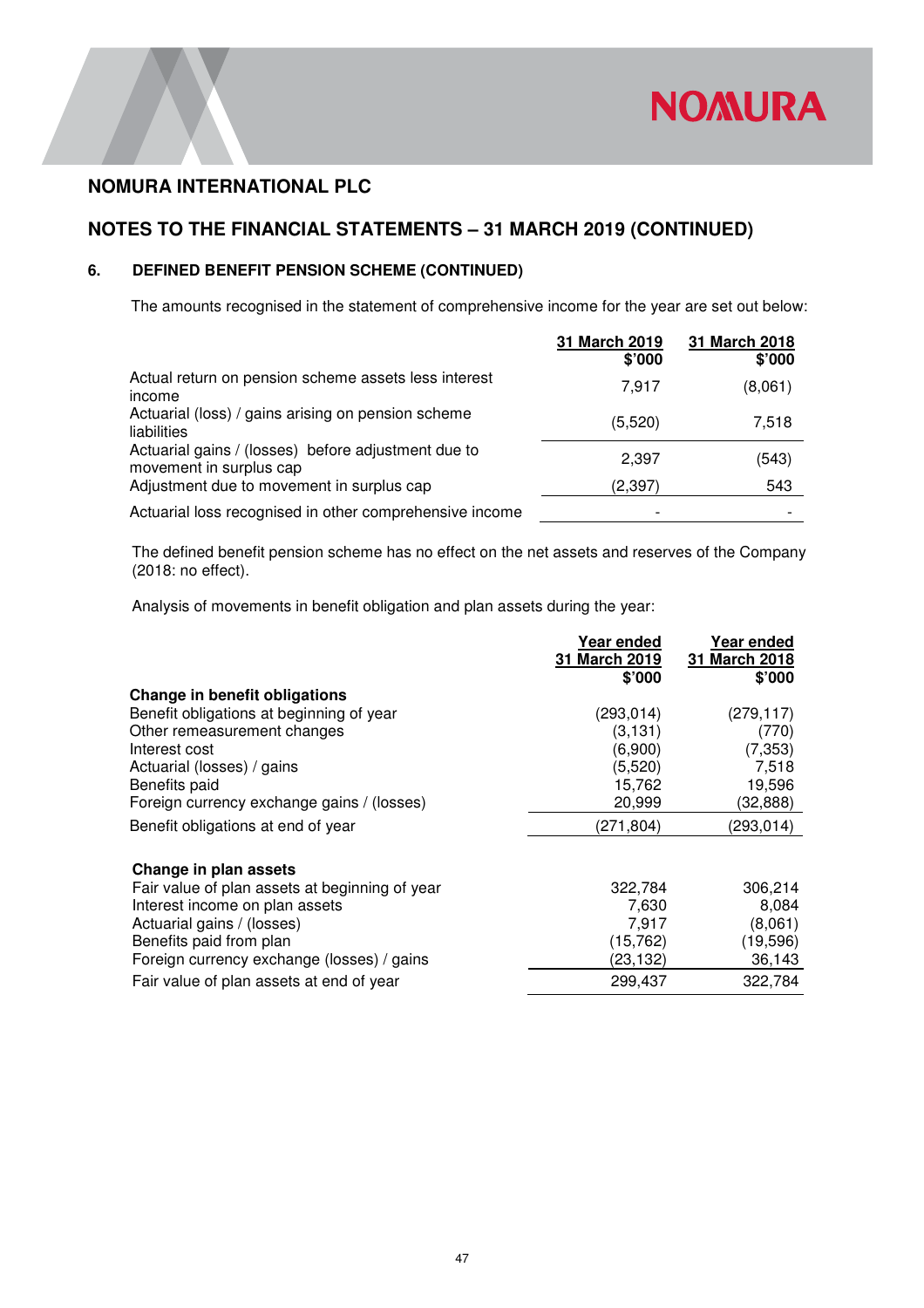

## **NOTES TO THE FINANCIAL STATEMENTS – 31 MARCH 2019 (CONTINUED)**

### **6. DEFINED BENEFIT PENSION SCHEME (CONTINUED)**

#### **Sensitivity analysis of significant actuarial assumptions**

The table below presents a sensitivity analysis for each significant actuarial assumption showing how the defined benefit obligation would be affected by changes in the relevant actuarial assumption that were reasonably possible at the Statement of Financial Position date. Unforeseen circumstances may arise, which could result in variations that are outside the range of alternatives deemed reasonably possible. This sensitivity analysis applies to the defined benefit obligation and not to the net defined benefit asset / (liability) in its entirety. Caution should be used in extrapolating the sensitivities below to the overall impact on the defined benefit obligation as the sensitivities may not be linear.

| Year ended<br>31 March 2019 | Year ended<br>31 March 2018 |
|-----------------------------|-----------------------------|
|                             | \$'000                      |
|                             |                             |
|                             |                             |
|                             |                             |
| (43, 757)                   | (46,015)                    |
| 59,213                      | 60,845                      |
|                             |                             |
| 32,998                      | 34,101                      |
| (33,019)                    | (29, 865)                   |
|                             |                             |
| 8,114                       | 7,753                       |
| (8,049)                     | (7,740)                     |
|                             | \$'000                      |

The sensitivity analyses are based on a change in one assumption while holding all other assumptions constant, so that interdependencies between the assumptions are excluded.

Maturity profile of defined benefit pension scheme:

|                            | Year ended    | Year ended    |
|----------------------------|---------------|---------------|
| Defined benefit obligation | 31 March 2019 | 31 March 2018 |
|                            | \$'000        | \$'000        |
| <b>Current pensioners</b>  | 95,838        | 104,755       |
| Deferred pensioners        | 175,967       | 188,259       |
|                            | Years         | Years         |
| Weighted average age       |               |               |
| <b>Current pensioners</b>  | 66.2          | 66.2          |
| Deferred pensioners        | 54.8          | 54.8          |
| <b>Duration</b>            |               |               |
| <b>Current pensioners</b>  | 14.5          | 14.5          |
| Deferred pensioners        | 20.1          | 20.1          |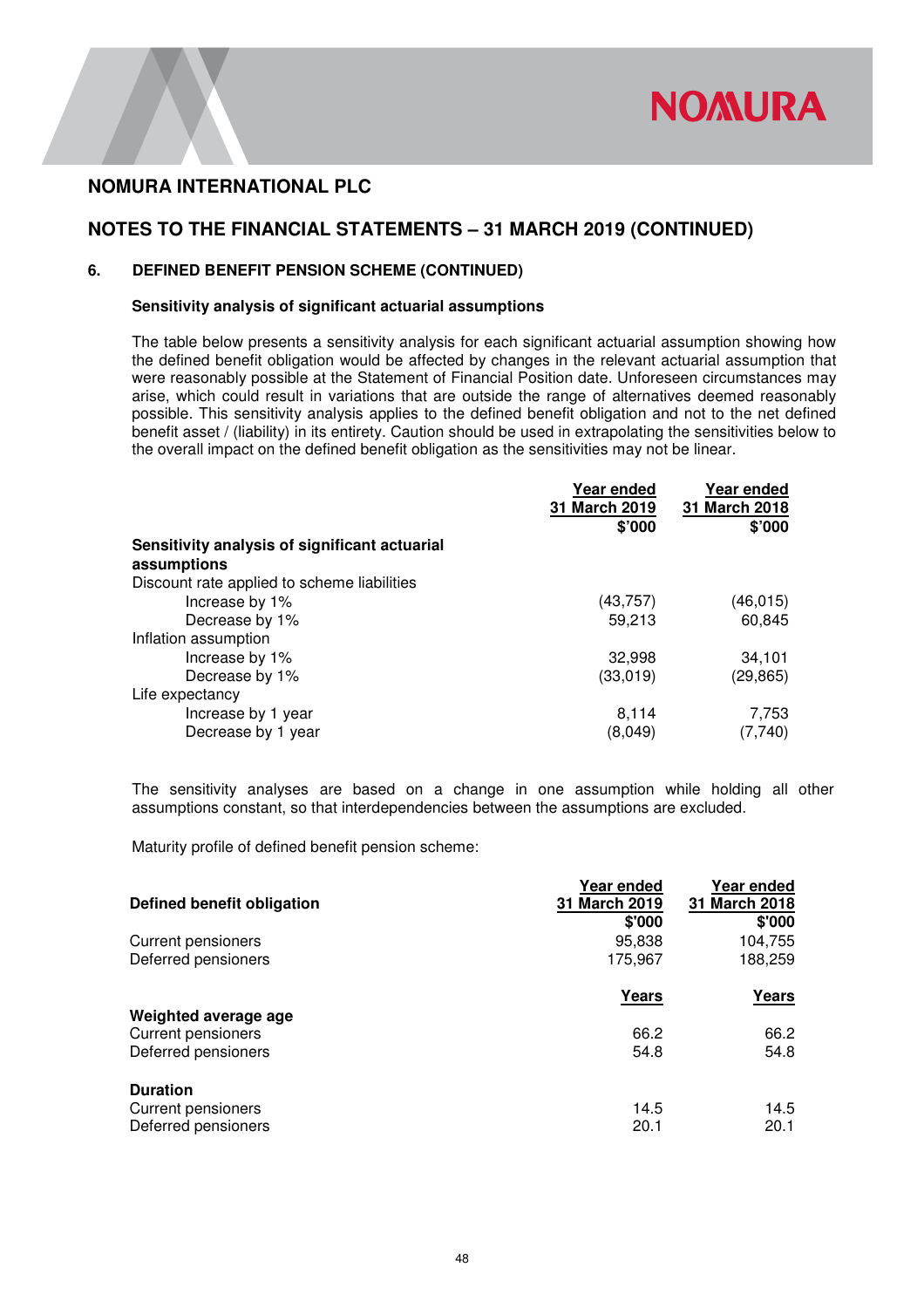

# **NOTES TO THE FINANCIAL STATEMENTS – 31 MARCH 2019 (CONTINUED)**

## **7. INCOME TAX**

**Tax expense** 

|                                                   | Year ended<br>31 March 2019<br>\$'000 | Year ended<br>31 March 2018<br>\$'000 |
|---------------------------------------------------|---------------------------------------|---------------------------------------|
| Current tax                                       |                                       |                                       |
| UK corporation tax credit                         | (5, 439)                              | (3,201)                               |
| Foreign tax charge                                | 3,481                                 | 3,872                                 |
| Adjustment in respect of prior years              | (2,707)                               | 530                                   |
| Current tax (credit) / charge                     | (4,665)                               | 1,201                                 |
| Deferred tax                                      |                                       |                                       |
| Origination and reversal of temporary differences | 834                                   | (97)                                  |
| Effect of changes in tax rates                    | (7)                                   | (2)                                   |
| Adjustment in respect of prior years              | 84                                    | 11                                    |
| Deferred tax charge / (credit)                    | 911                                   | (88)                                  |
| Tax (credit) / charge in income statement         | (3,754)                               | 1,113                                 |
| Tax charge in other comprehensive income          |                                       | 88                                    |
| Tax charge / (credit) in equity                   | 107                                   |                                       |
|                                                   |                                       | (6,082)                               |

### **Tax reconciliation**

The tax credited to the income statement differs from the tax credit that would be if it had been calculated by reference to the UK corporation tax rate as follows:

|                                                                                              | Year ended<br>31 March 2019<br>\$'000 | Year ended<br>31 March 2018<br>\$'000 |
|----------------------------------------------------------------------------------------------|---------------------------------------|---------------------------------------|
| Loss on ordinary activities before tax                                                       | (387,309)                             | (230, 370)                            |
| UK corporation tax credit at 19% (2018: 19%)                                                 | (73, 589)                             | (43, 770)                             |
| Effects of                                                                                   |                                       |                                       |
| Expenses not deductible and income not taxable for tax<br>purposes                           | 23,915                                | 5,008                                 |
| Items taxed under chargeable gains rules                                                     | 4,384                                 |                                       |
| Group relief to group entities charged at a rate different to<br>the UK corporation tax rate | 4,011                                 | 5,964                                 |
| Write down / (reversal of write down) of previously<br>recognised deferred tax assets        | 845                                   | (97)                                  |
| Changes in unrecognised deferred tax assets                                                  | 36,424                                | 30,334                                |
| Effect of tax rate change                                                                    | (7)                                   | (2)                                   |
| Foreign tax charge                                                                           | 3,481                                 | 3,872                                 |
| Foreign tax relief                                                                           | (595)                                 | (736)                                 |
| Adjustment in respect of prior years                                                         | (2,623)                               | 540                                   |
| Tax (credit) / charge in income statement                                                    | (3,754)                               | 1,113                                 |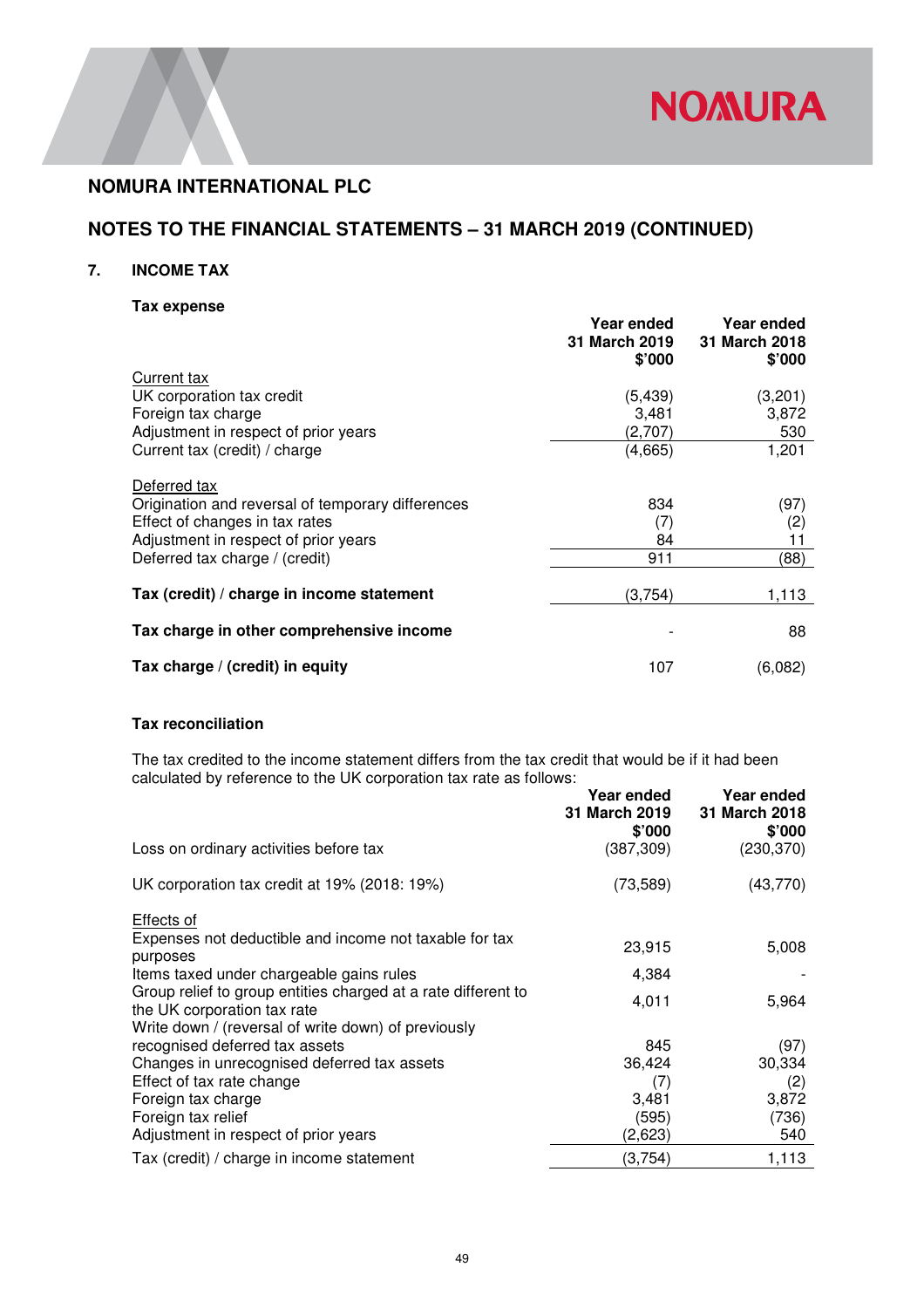# **NOTES TO THE FINANCIAL STATEMENTS – 31 MARCH 2019 (CONTINUED)**

### **7. INCOME TAX (CONTINUED)**

### **Movement of recognised deferred tax assets and liabilities**

|                                         | <b>Unused</b><br>trade<br><b>losses</b><br>\$'000 | <b>Unused</b><br>capital<br><b>losses</b><br>\$'000 | Available-for-<br>sale financial<br>assets<br>\$'000 | Tax<br>transitional<br>adjustments<br>\$'000 | Total<br>\$'000 |
|-----------------------------------------|---------------------------------------------------|-----------------------------------------------------|------------------------------------------------------|----------------------------------------------|-----------------|
| Asset / (liability) as at 1 April 2018  |                                                   | 911                                                 | (911)                                                |                                              |                 |
| Income statement                        | 67                                                | (911)                                               |                                                      | (67)                                         | (911)           |
| Equity                                  |                                                   |                                                     | 911                                                  |                                              | 911             |
| Asset/(liability) as 31 March 2019      | 67                                                |                                                     |                                                      | (67)                                         |                 |
| Asset / (liability) as at 1 April 2017  |                                                   | 823                                                 | (823)                                                |                                              |                 |
| Income statement                        |                                                   | 88                                                  |                                                      |                                              | 88              |
| Other comprehensive income              |                                                   |                                                     | (88)                                                 |                                              | (88)            |
| Asset / (liability) as at 31 March 2018 |                                                   | 911                                                 | (911)                                                |                                              |                 |

#### **Unrecognised deferred tax assets**

|                                        | 31 March 2019 | 31 March 2018 |
|----------------------------------------|---------------|---------------|
|                                        | \$'000        | \$'000        |
| Unused trade losses                    | 718,726       | 714,968       |
| Unused capital losses                  | 1,306         | 395           |
| Decelerated capital allowance          | 95,616        | 93,355        |
| Deferred emoluments                    | 7.791         | 9,200         |
| Share-based payment                    | 13,306        | 21,057        |
| Total unrecognised deferred tax assets | 836,745       | 838,975       |

The UK government has reduced the corporation tax rate in recent years with the enacted rate at 17% from 1 April 2020. Deferred tax assets as at the balance sheet date are calculated by reference to the most appropriate rates based on forecast.

Under UK tax rules, unused trade losses can be carried forward indefinitely. The amount of current year taxable profits that can be relieved by unused tax losses incurred by 31 March 2015 is restricted to 25% of such profits. The utilisation of unused trade losses incurred on or after 1 April 2015 against current year taxable profits is restricted to 50% of such profits subject to an annual £5 million allowance. Trade losses incurred on or after 1 April 2017 and carried forward to subsequent years can be surrendered as group relief subject to the 50% restriction and the annual £5 million allowance.

The Company has unused trade losses of \$4.2 billion (2018: \$4.2 billion). A deferred tax asset of \$718.7 million (2018: \$714.9 million) is not recognised in respect of the unused trade losses due to uncertainty surrounding the availability of future taxable profits.

The Company has unused capital losses of \$7.7 million (2018: \$7.7 million) that is available to set off against future chargeable gains. A deferred tax asset of \$1.3 million (2018: \$0.4 million) is not recognised in respect of the unused capital losses due to uncertainty surrounding the availability of future chargeable gains.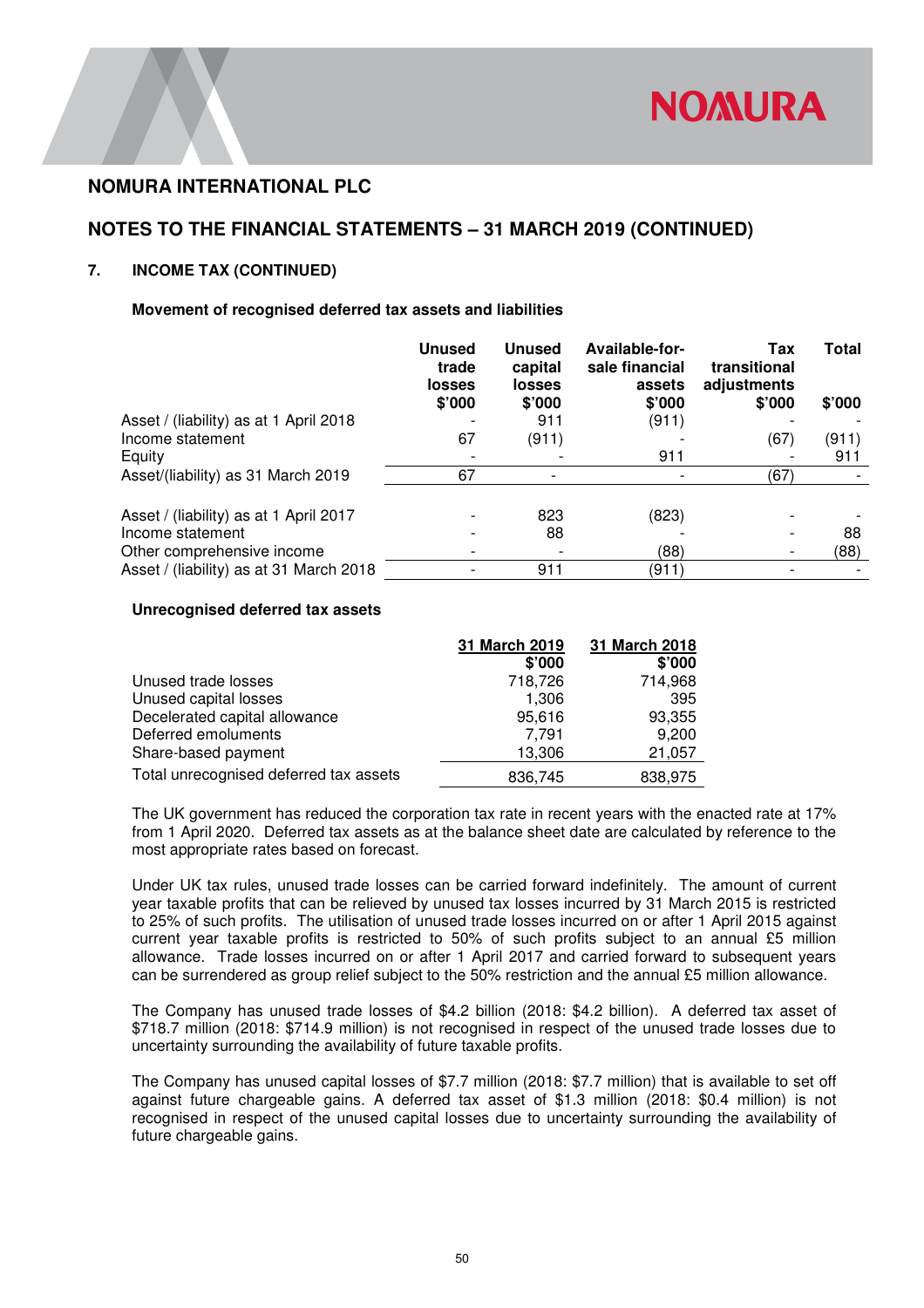

# **NOTES TO THE FINANCIAL STATEMENTS – 31 March 2019 (CONTINUED)**

## **8. FINANCIAL INSTRUMENTS**

**Analysis of the Company's financial assets and financial liabilities by IFRS9 classification:** 

|                                                                | 2019                       | 2019                          | 2019                         | 2019                            | 2019            |
|----------------------------------------------------------------|----------------------------|-------------------------------|------------------------------|---------------------------------|-----------------|
|                                                                | <b>Held for</b><br>trading | <b>Mandatorily</b><br>at FVPL | <b>Designated</b><br>at FVPL | <b>Amortised</b><br><b>Cost</b> | <b>Total</b>    |
|                                                                | \$'000                     | \$'000                        | \$'000                       | \$'000                          | \$'000          |
| <b>Financial Assets</b><br>Cash and cash equivalent            |                            |                               |                              | 2,981,407                       | 2,981,407       |
| Financial assets held for<br>trading                           | 156,549,341                |                               |                              |                                 | 156,549,341     |
| Investment time deposits<br>Collateral posted for securities   |                            | 172,527                       |                              | 632                             | 173,159         |
| purchased under agreements<br>to resell                        |                            | 67,328,129                    |                              |                                 | 67,328,129      |
| Collateral posted for<br>securities borrowed                   |                            | 9,353,591                     |                              |                                 | 9,353,591       |
| <b>Financial investments</b>                                   |                            | 17,595                        |                              |                                 | 17,595          |
| Other debtors                                                  |                            | 2,290,066                     |                              | 17,086,274                      | 19,376,340      |
|                                                                | 56,549,341                 | 79,161,908                    |                              | 20,068,313                      | 255,779,562     |
| <b>Financial Liabilities</b><br>Financial liabilities held for | (151, 855, 877)            |                               |                              |                                 | (151, 855, 877) |
| trading<br>Other creditors<br>Collateral received for          |                            |                               | (1, 217, 195)                | (35, 384, 693)                  | (36,601,888)    |
| securities sold under<br>agreements to repurchase              |                            |                               | (57,083,238)                 |                                 | (57,083,238)    |
| Collateral received for<br>Securities loaned                   |                            |                               | (4,011,916)                  |                                 | (4,011,916)     |
| Creditors: amounts falling due<br>after more than one year     |                            |                               | (89, 179)                    | (1,260,000)                     | (1,349,179)     |
|                                                                | (151, 855, 877)            | $\overline{\phantom{0}}$      | (62, 401, 528)               | (36, 644, 693)                  | (250, 902, 098) |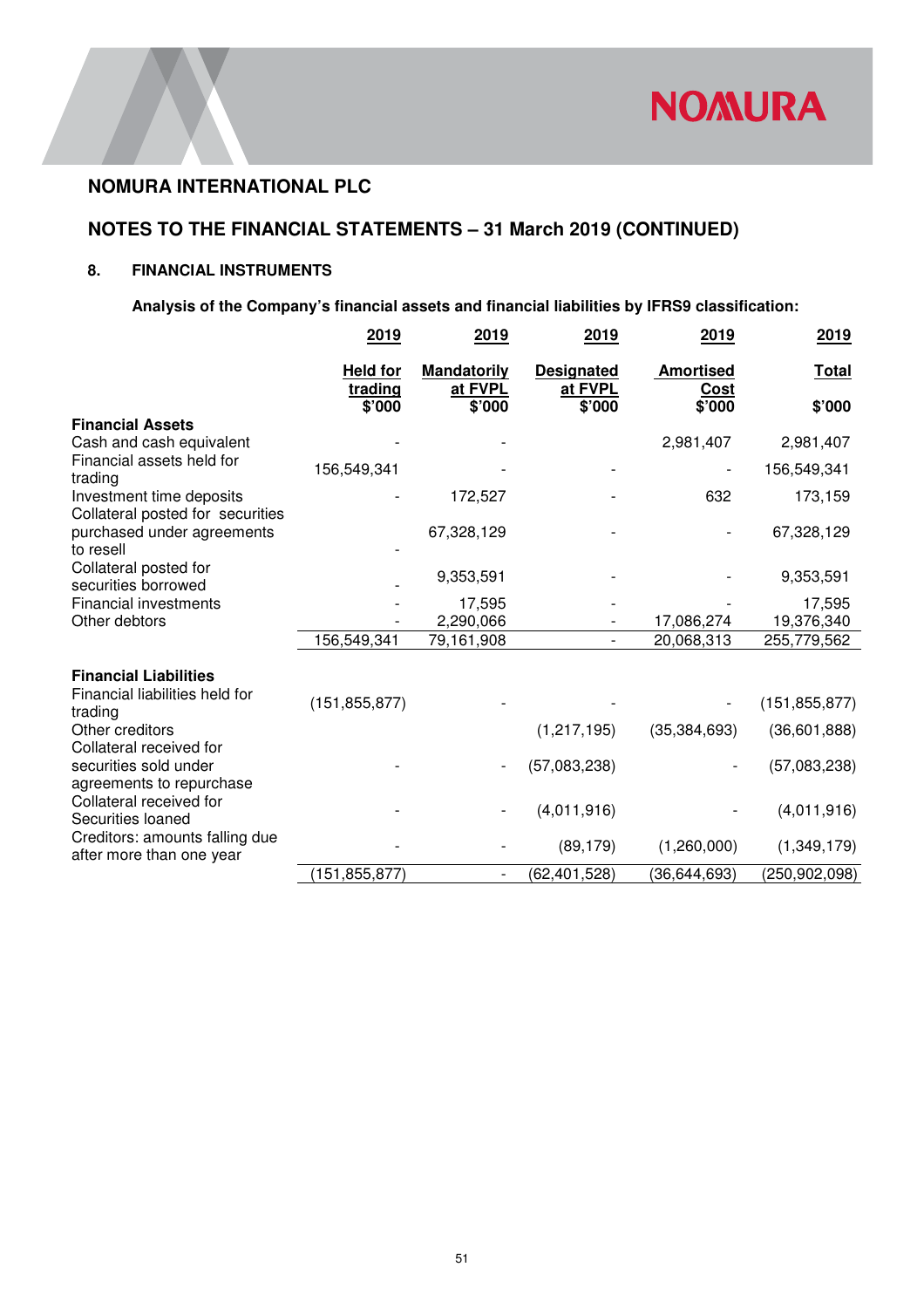

# **NOTES TO THE FINANCIAL STATEMENTS – 31 MARCH 2019 (CONTINUED)**

# **8. FINANCIAL INSTRUMENTS (CONTINUED)**

 **Analysis of the Company's financial assets and financial liabilities by IAS 39 classification:**

|                                                                                                                         | 2018                     | 2018                       | 2018                                                                       | 2018                            | 2018                                                           | 2018                              |
|-------------------------------------------------------------------------------------------------------------------------|--------------------------|----------------------------|----------------------------------------------------------------------------|---------------------------------|----------------------------------------------------------------|-----------------------------------|
|                                                                                                                         | Available-<br>for-sale   | <b>Held for</b><br>trading | <b>Designated</b><br>at fair value<br>through<br>profit and<br><u>loss</u> | <b>Loans</b> and<br>receivables | <b>Financial</b><br>liabilities at<br>amortised<br><u>cost</u> | <b>Total</b>                      |
|                                                                                                                         | \$'000                   | \$'000                     | \$'000                                                                     | \$'000                          | \$'000                                                         | \$'000                            |
| <b>Financial Assets</b><br>Cash and cash                                                                                |                          |                            |                                                                            |                                 |                                                                |                                   |
| equivalent<br>Held for trading<br>Investment time                                                                       |                          | 158,960,781                |                                                                            | 3,943,487                       |                                                                | 3,943,487<br>158,960,781          |
| deposits<br>Collateral posted for<br>securities purchased<br>under agreements                                           |                          |                            | 196,438                                                                    | 216,412                         |                                                                | 412,850                           |
| to resell<br>Collateral posted for                                                                                      |                          |                            | 10,600,004                                                                 | 61,269,925                      |                                                                | 71,869,929                        |
| securities borrowed                                                                                                     |                          |                            |                                                                            | 8,644,494                       |                                                                | 8,644,494                         |
| Other debtors                                                                                                           |                          |                            | 1,354,966                                                                  | 21,794,429                      |                                                                | 23,149,395                        |
| <b>Financial investments</b>                                                                                            | 5,655                    |                            | 10,045                                                                     |                                 |                                                                | 15,700                            |
|                                                                                                                         | 5,655                    | 158,960,781                | 12,161,453                                                                 | 95,868,747                      |                                                                | 266,966,636                       |
| <b>Financial Liabilities</b><br>Held for trading<br>Other creditors<br>Collateral received for<br>securities sold under |                          | (151, 742, 166)            | (830, 852)                                                                 |                                 | (37, 547, 110)                                                 | (151, 742, 166)<br>(38, 377, 962) |
| agreements to<br>repurchase<br>Collateral received for                                                                  |                          |                            | (4, 455, 171)                                                              |                                 | (58, 408, 848)                                                 | (62, 864, 019)                    |
| Securities loaned<br>Creditors: amounts<br>falling due after more                                                       |                          |                            | (1,256,006)                                                                |                                 | (5,338,666)                                                    | (6,594,672)                       |
| than one year                                                                                                           |                          |                            | (122, 585)                                                                 |                                 | (2,250,069)                                                    | (2,372,654)                       |
|                                                                                                                         | $\overline{\phantom{0}}$ | (151, 742, 166)            | (6,664,614)                                                                |                                 | (103, 544, 693)                                                | (261, 951, 473)                   |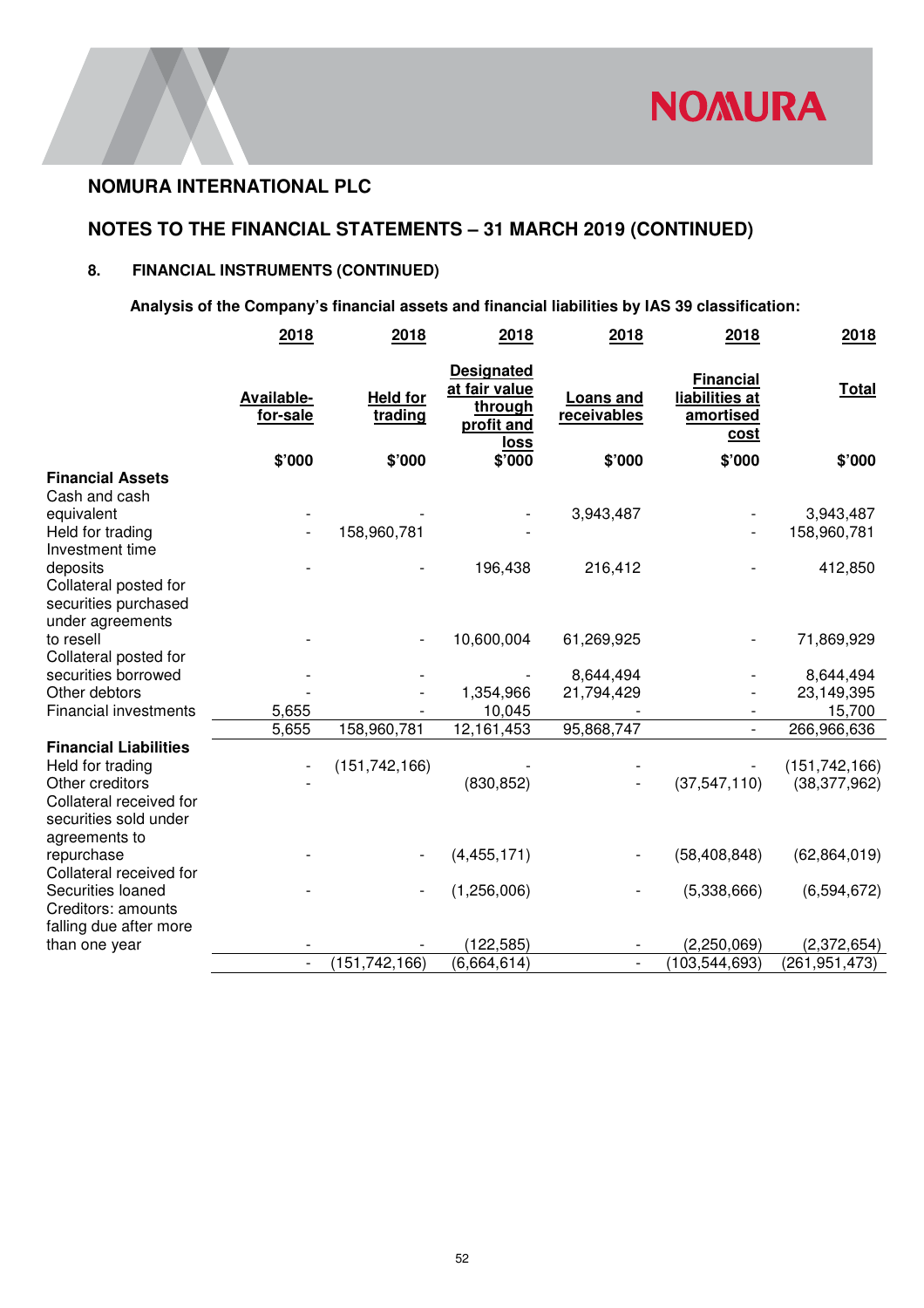

# **NOTES TO THE FINANCIAL STATEMENTS – 31 MARCH 2019 (CONTINUED)**

### **8. FINANCIAL INSTRUMENTS (CONTINUED)**

### **Analysis of the Company's financial assets and financial liabilities classification (continued)**

Included within the financial instruments at amortised cost above are the following positions with fellow Nomura Group undertakings:

|                                                                                                                                                                                                                                         | 2019<br>\$'000                | 2018<br>\$'000                                                 |
|-----------------------------------------------------------------------------------------------------------------------------------------------------------------------------------------------------------------------------------------|-------------------------------|----------------------------------------------------------------|
| <b>Financial assets</b><br>Investment time deposits<br>Other debtors<br>Collateral posted for securities purchased under<br>agreements to resell                                                                                        | 7,274,249                     | 215,644<br>9,889,414<br>20,963,496                             |
| Collateral posted for securities borrowed                                                                                                                                                                                               | 7,274,249                     | 7,029,496<br>38,098,050                                        |
| <b>Financial liabilities</b><br>Other creditors<br>Collateral received for securities sold under<br>agreements to repurchase<br>Collateral received for securities loaned<br>Creditors: amounts falling due after more than<br>one year | (19, 151, 925)<br>(1,260,000) | (19, 416, 508)<br>(17,695,036)<br>(2,349,169)<br>(2, 127, 934) |
|                                                                                                                                                                                                                                         | (20,411,925)                  | (41,588,647)                                                   |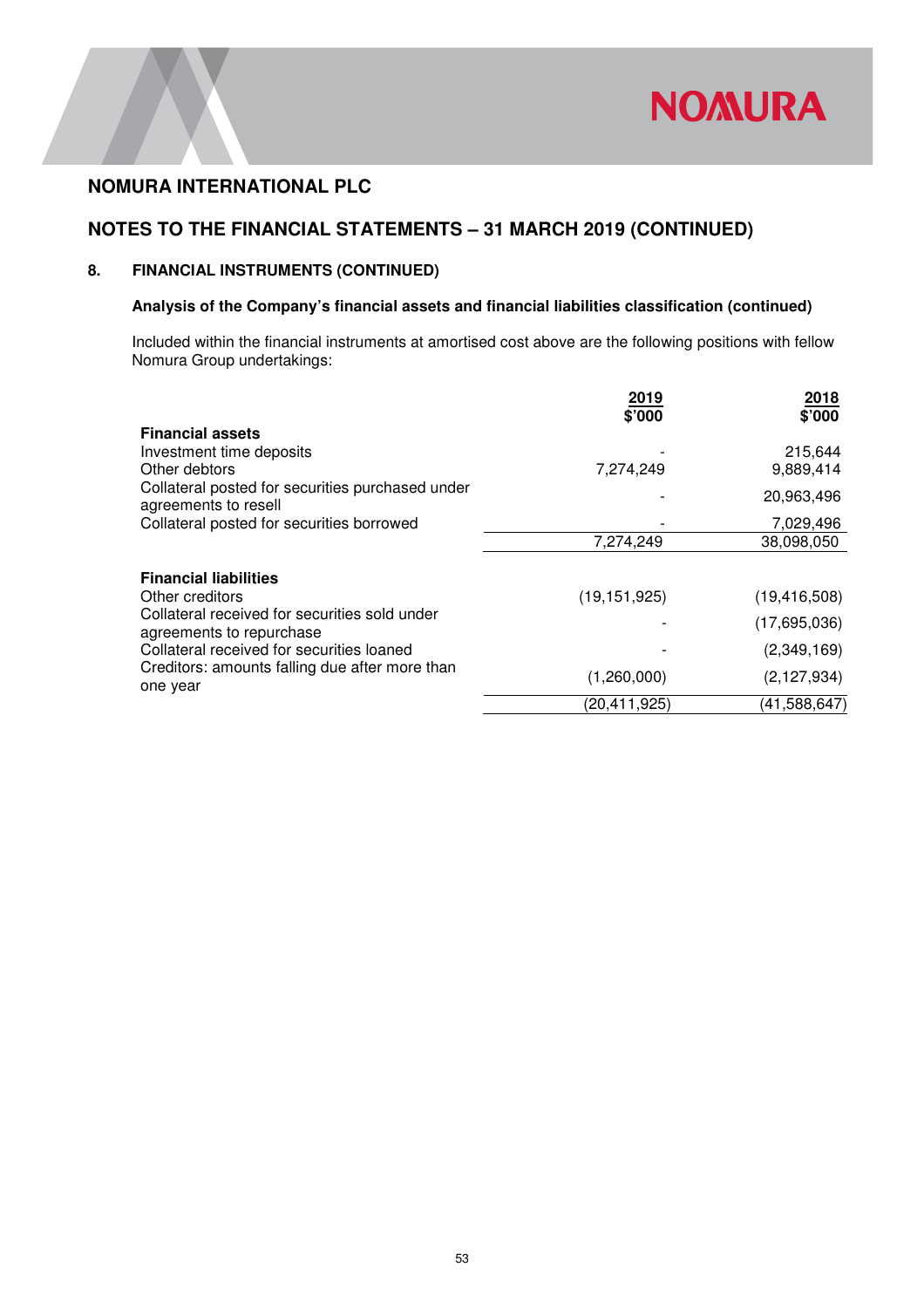

# **NOTES TO THE FINANCIAL STATEMENTS – 31 MARCH 2019 (CONTINUED)**

### **8. FINANCIAL INSTRUMENTS (CONTINUED)**

### **Analysis of the Company's financial instruments by product type**

The following table analyses the Company's held at fair value through profit and loss financial assets and liabilities by product type:

|                                                                           | 2019<br>\$'000  | 2018<br>\$'000  |
|---------------------------------------------------------------------------|-----------------|-----------------|
| <b>Financial assets</b>                                                   |                 |                 |
| Equity securities                                                         | 7,617,721       | 8,010,520       |
| Debt securities and loans                                                 | 28,675,684      | 27,773,876      |
| Derivatives                                                               | 120,255,936     | 123,182,040     |
| Collateral posted for securities purchased under<br>agreements to resell  | 67,328,129      | 10,600,004      |
| Collateral posted for securities borrowed                                 | 9,353,591       |                 |
| Other debtors                                                             | 2,290,066       | 1,354,966       |
| <b>Financial investments</b>                                              | 17,595          | 10,045          |
| Investment time deposits                                                  | 172,527         | 196,438         |
|                                                                           | 235,711,249     | 171,127,889     |
| <b>Financial liabilities</b>                                              |                 |                 |
| Equity securities                                                         | (5,913,933)     | (5,418,530)     |
| Debt securities and loans                                                 | (24, 370, 472)  | (23,061,500)    |
| Derivatives                                                               | (121, 571, 472) | (123, 262, 136) |
| Other creditors                                                           | (1, 217, 195)   | (830, 852)      |
| Collateral received for securities sold under<br>agreements to repurchase | (57,083,238)    | (4, 455, 171)   |
| Collateral received for securities loaned                                 | (4,011,916)     | (1,256,006)     |
| Creditors: amounts falling due after more than<br>one year                | (89, 179)       | (122, 585)      |
|                                                                           | (214,257,405)   | (158,406,780)   |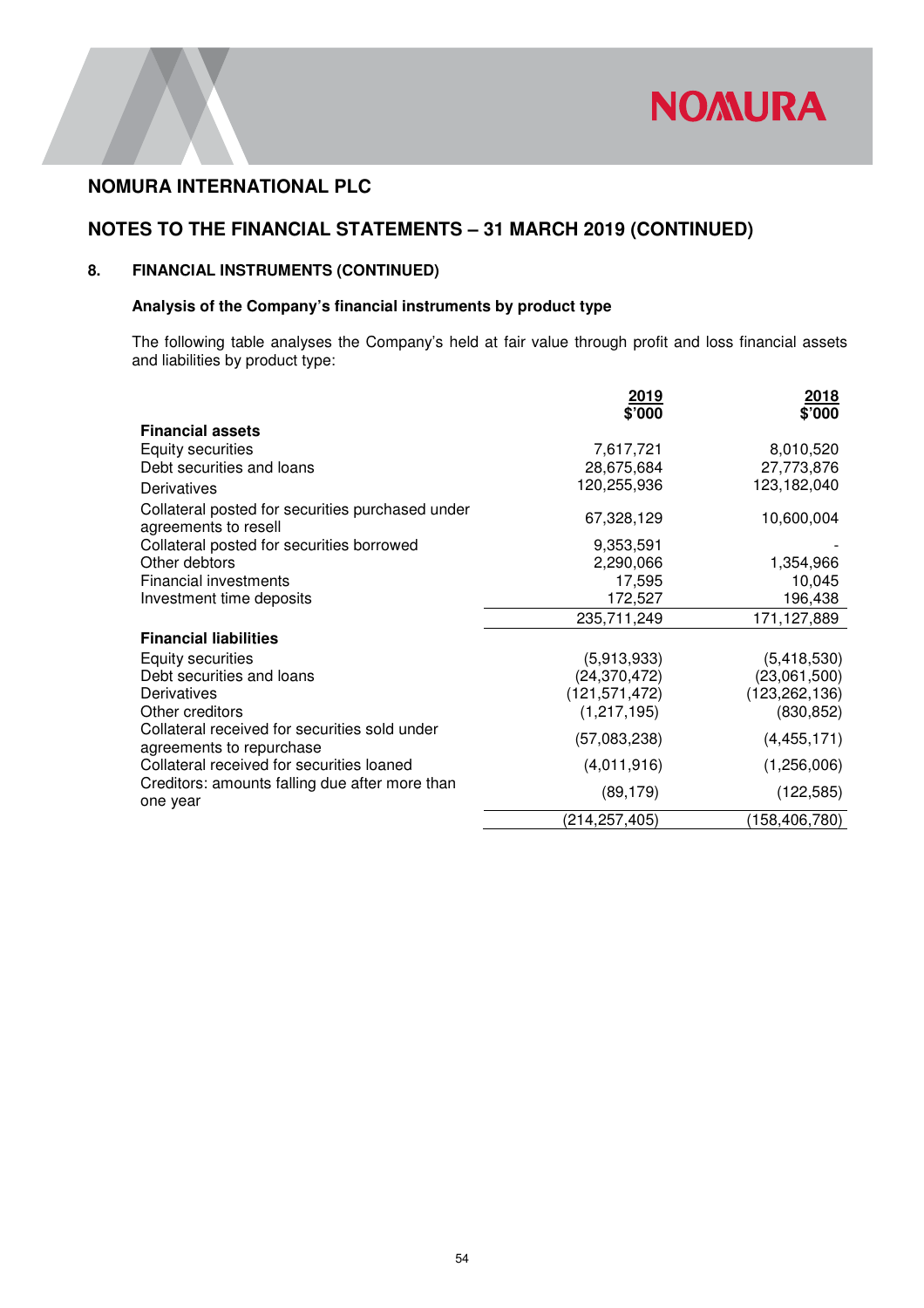

# **NOTES TO THE FINANCIAL STATEMENTS – 31 MARCH 2019 (CONTINUED)**

### **8. FINANCIAL INSTRUMENTS (CONTINUED)**

### **Analysis of the Company's financial instruments by product type (continued)**

Included within the financial assets and financial liabilities above are the following positions with fellow Nomura Group undertakings:

|                                                                           | <u>2019</u><br>\$'000 | 2018<br>\$'000 |
|---------------------------------------------------------------------------|-----------------------|----------------|
| <b>Financial assets</b>                                                   |                       |                |
| Equity securities                                                         | 278,560               | 294,893        |
| Debt securities and loans                                                 | 68,634                | 40,718         |
| Derivatives                                                               | 65,380,195            | 64,083,512     |
| Collateral paid for securities purchased under<br>agreements to resell    | 14,384,446            |                |
| Collateral paid for securities borrowed                                   | 7,448,114             |                |
| Other debtors                                                             | 365,656               |                |
| Investment time deposits                                                  | 172,527               | 196,438        |
|                                                                           | 88,098,132            | 64,615,561     |
| <b>Financial liabilities</b>                                              |                       |                |
| Equity securities                                                         | (5, 557)              | (664)          |
| Debt securities and loans                                                 | (16,020)              | (3,219)        |
| Derivatives                                                               | (71, 820, 850)        | (72,809,612)   |
| Other creditors                                                           | (270, 909)            | (332, 819)     |
| Collateral received for securities sold under<br>agreements to repurchase | (12,749,756)          | (1,517,856)    |
| Collateral received for securities loaned                                 | (1,631,986)           |                |
| Creditors: amounts falling due after more than<br>one year                | (61, 939)             | (66, 089)      |
|                                                                           | (86,557,017)          | (74,730,259)   |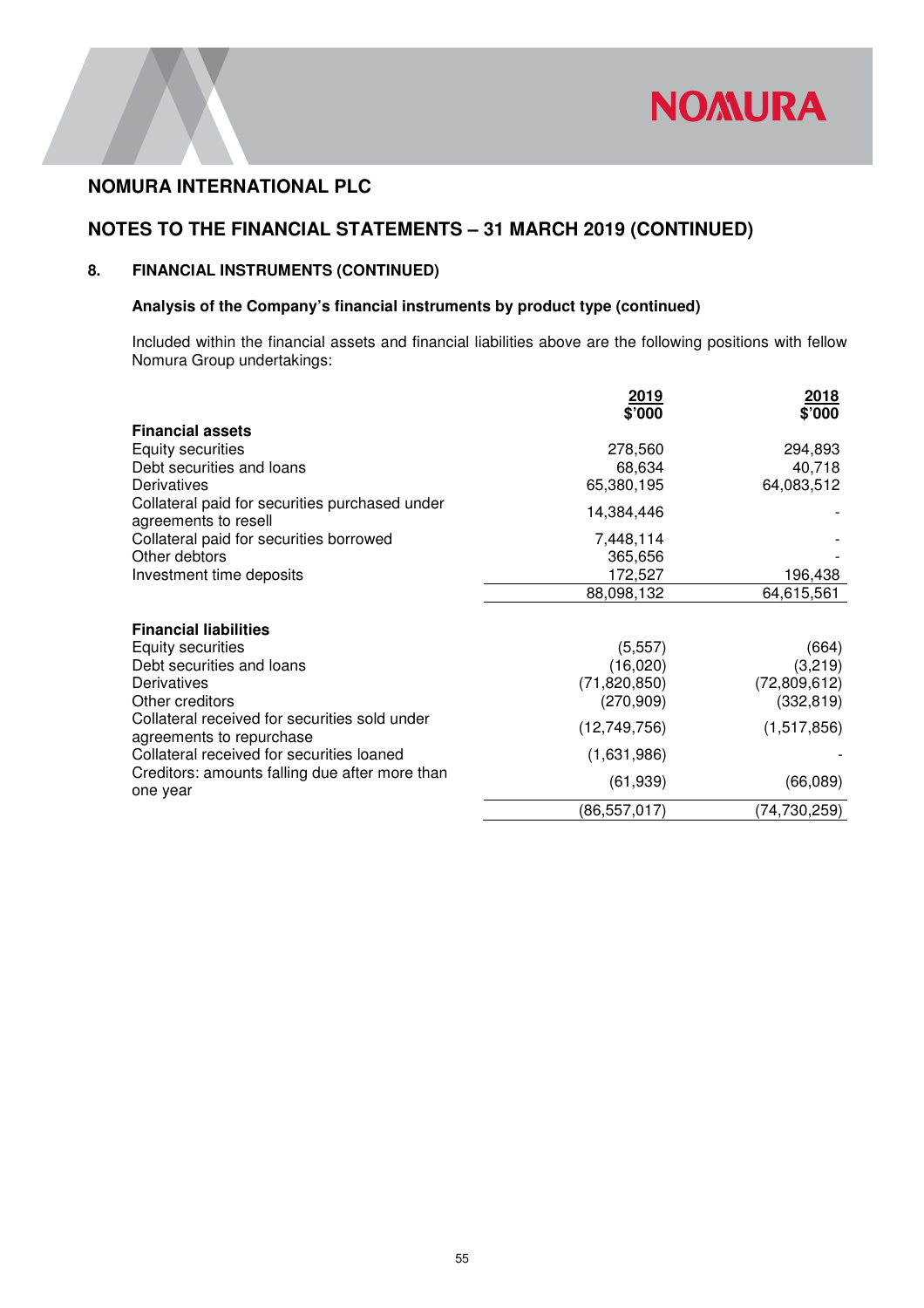

### **NOTES TO THE FINANCIAL STATEMENTS – 31 MARCH 2019 (CONTINUED)**

#### **8. FINANCIAL INSTRUMENTS (CONTINUED)**

#### **The Role of Financial Instruments**

#### Trading Activities

Trading includes both customer-orientated activities and positions that are taken for the Company's own account. These two activities are managed together.

To meet the expected needs of its client base the Company maintains access to market liquidity, both by engaging in two way business with other market makers and by carrying an inventory of cash and derivatives products. The Company also takes its own positions in the interest rate, credit, equity and foreign exchanges based on expectations of future client demand and its own views on the future direction of markets.

Within its trading activities, the Company employs standard market terms and conditions.

The financial instruments listed below are actively used by the Company. They are used both to facilitate customer business, for own account trading as well as to manage risk. In the ordinary course of business these products are valued on a mark to market basis, with the resulting income being recorded in trading profits.

| <b>Cash Products</b>                         | Government bonds, corporate bonds, asset backed bonds,<br>convertible bonds and equities.                                                                                                                |
|----------------------------------------------|----------------------------------------------------------------------------------------------------------------------------------------------------------------------------------------------------------|
| <b>Currency and Commodity</b><br>Derivatives | Forward FX contracts, currency swaps, currency options,<br>commodity forwards, commodity swaps and commodity<br>options.                                                                                 |
| Interest Rate Derivatives                    | Interest rate swaps, forward rate agreements, forwards, options and<br>combinations of these products.                                                                                                   |
| <b>Equity Derivatives</b>                    | Single stock, equity, index and variance swaps, options, warrants<br>and combinations of these products.                                                                                                 |
| <b>Credit Derivatives</b>                    | Asset swaps, credit default swaps, credit options, credit baskets,<br>credit linked notes, synthetic collateralised debt obligation ("CDO")<br>tranches, CDO squared tranches and combinations of these. |

The interest rate, credit, equity and foreign exchange risks that arise from activities using these products are managed through the Company's financial risk management objectives and policies, which are described in more detail in the next section.

#### Financing Activities

The main unsecured funding sources used by the Treasury function include capital, intercompany borrowings and long term debt.

We typically fund trading activities on a secured basis through repurchase agreements. Re-financing risk is managed with a range of measures including transacting with a significant number of counterparties over various durations.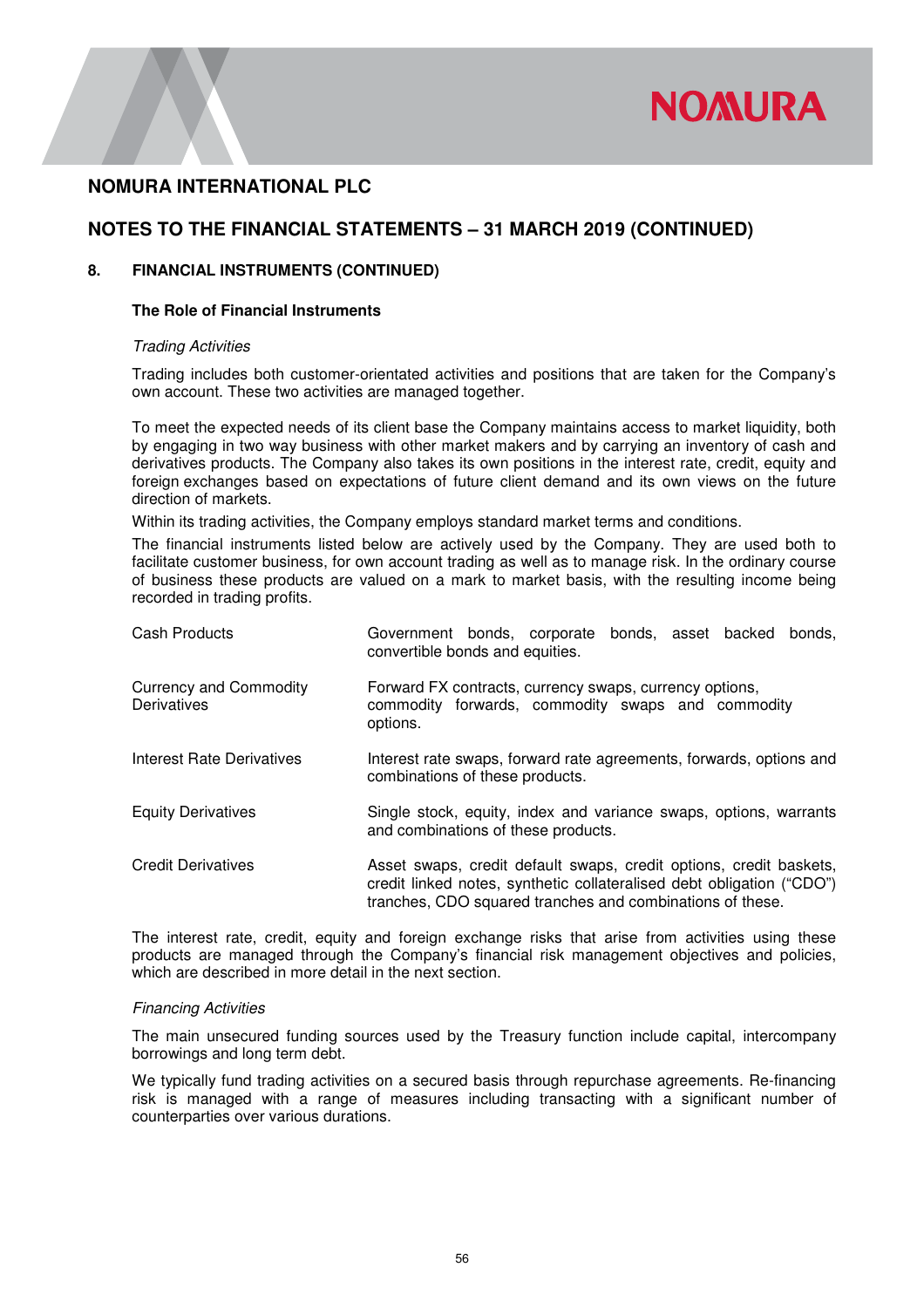

### **NOTES TO THE FINANCIAL STATEMENTS – 31 MARCH 2019 (CONTINUED)**

### **9. DERECOGNISED AND COLLATERALISED TRANSACTIONS**

#### **Transfers of financial assets, including pledges of collateral**

The Company enters into transactions in the ordinary course of business resulting in the transfer of financial assets to third parties which may not result in the full derecognition of the assets under IFRS 9.

Financial asset transfers which do not result in derecognition predominantly result from secured financing transactions such as repurchase agreements or securities lending transactions. Under these types of transactions, the Company retains substantially all the risks and rewards associated with the transferred assets including market risk, issuer risk, credit risk and settlement risk. Financial assets may also be transferred, but not derecognised, as the risks and rewards associated with those assets continue to be retained by the Company through derivatives or similar instruments. In such cases, the financial asset continues to be recognised on Statement of Financial Position with an associated liability representing the cash received on the transfer as a secured borrowing.

Such transactions are conducted under standard terms used by financial market participants as well as requirements determined by exchanges where the Company acts as intermediary. These transactions are conducted with counterparties subject to the Company's normal risk control processes. The counterparties have the right to resell or repledge the transferred financial assets under standard market agreements.

The carrying amount of financial assets sold or otherwise transferred which do not qualify for derecognition and continue to be recognised on the Statement of Financial Position are presented below:

|                                                                           | 2019<br><b>Financial assets</b><br>\$'000 | 2019<br><b>Financial Liabilities</b><br>\$'000 | <u>2019</u><br><b>Difference</b><br>\$'000 |
|---------------------------------------------------------------------------|-------------------------------------------|------------------------------------------------|--------------------------------------------|
| Collateral received for securities sold<br>under agreements to repurchase | 19,679,978                                | (19, 476, 804)                                 | 203,174                                    |
| Collateral received for securities<br>loaned                              | 1.142.487                                 | (1, 137, 211)                                  | 5,276                                      |
| Other                                                                     | 40,301                                    | (40,301)                                       |                                            |
|                                                                           | 20,862,766                                | (20, 654, 316)                                 | 208,450                                    |

|                                                                           | 2018<br><b>Financial assets</b><br>\$'000 | 2018<br><b>Financial Liabilities</b><br>\$'000 | 2018<br><b>Difference</b><br>\$'000 |
|---------------------------------------------------------------------------|-------------------------------------------|------------------------------------------------|-------------------------------------|
| Collateral received for securities sold<br>under agreements to repurchase | 16.898.844                                | (16,738,252)                                   | 160,592                             |
| Collateral received for securities<br>loaned                              | 2.474.431                                 | (2,394,543)                                    | 79.888                              |
| Other                                                                     | 131,756                                   | (131,756)                                      | -                                   |
|                                                                           | 19,505,031                                | (19,264,551)                                   | 240,480                             |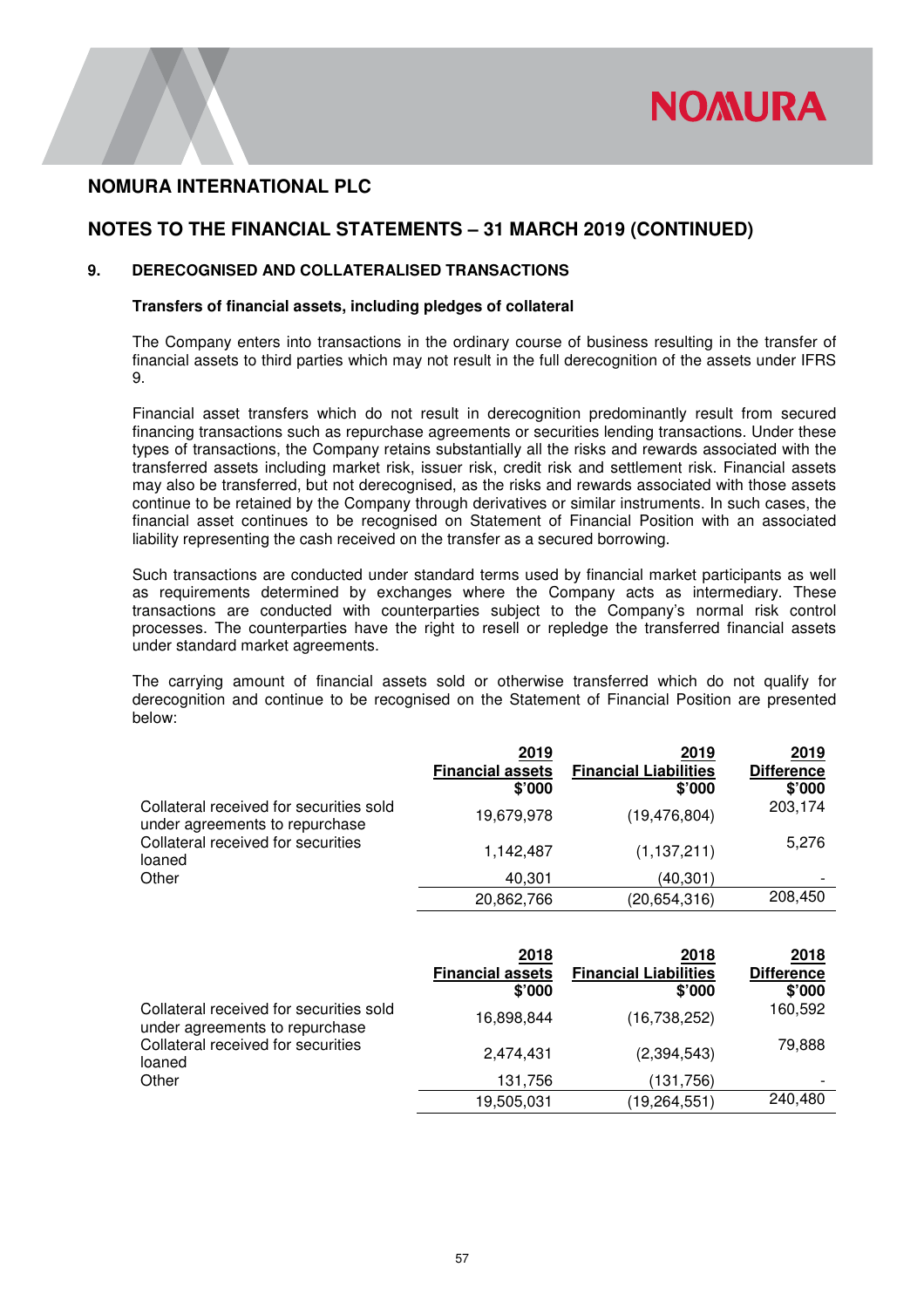

### **NOTES TO THE FINANCIAL STATEMENTS – 31 MARCH 2019 (CONTINUED)**

### **9. DERECOGNISED AND COLLATERALISED TRANSACTIONS (CONTINUED)**

#### **Continuing involvement**

In addition to the financial assets transferred but not derecognised and retained in their entirety on the Company's Statement of Financial Position outlined above, there are also a number of transactions in which the Company neither retains nor transfers substantially all the risks and rewards of the financial asset. As the Company retains control over those assets, it is considered to have a continuing involvement with those financial assets for accounting purposes.

Financial asset transfers which result in continuing involvement result from the partial retention of the risks and rewards associated with those assets by the Company through derivatives or similar instruments. In such cases, the financial asset continues to be recognised on Statement of Financial Position at the level of the Company's continuing involvement with a corresponding liability.

The following table shows the carrying amount of financial assets sold or otherwise transferred in which the Company has continuing involvement, together with the level of the Company's associated financial liabilities and its net economic exposure, representing the fair value of the associated derivatives or similar instruments:

| Net economic exposure | Total carrying value of<br>associated liabilities | <b>Total carrying value of</b><br>financial assets with<br>continuing involvement |
|-----------------------|---------------------------------------------------|-----------------------------------------------------------------------------------|
| \$'000<br>2019        | \$'000<br>2019                                    | \$'000<br>2019                                                                    |
|                       |                                                   |                                                                                   |
| 2018                  | 2018<br>(7,932)                                   | 2018<br>7,932                                                                     |

#### **Financial assets accepted as collateral**

Financial assets are accepted as collateral as part of reverse repurchases arrangements or securities borrowing transactions which the Company is permitted to sell or repledge under standard market documentation.

 The fair value of financial assets accepted as collateral that the Company is permitted to sell or repledge in the absence of default is \$278 billion (2018: \$303billion). Of this amount, \$227billion (2018: \$245billion) has been sold or repledged to comply with commitments under short sale transactions or in connection with financing activities. Included within these balances are \$31 billion (2018: \$33billion) of balances due to fellow Nomura Group undertakings. The corresponding obligation to return securities received which have been sold or repledged is \$0.0billion (2018: \$0.1billion), relating to special purpose vehicles.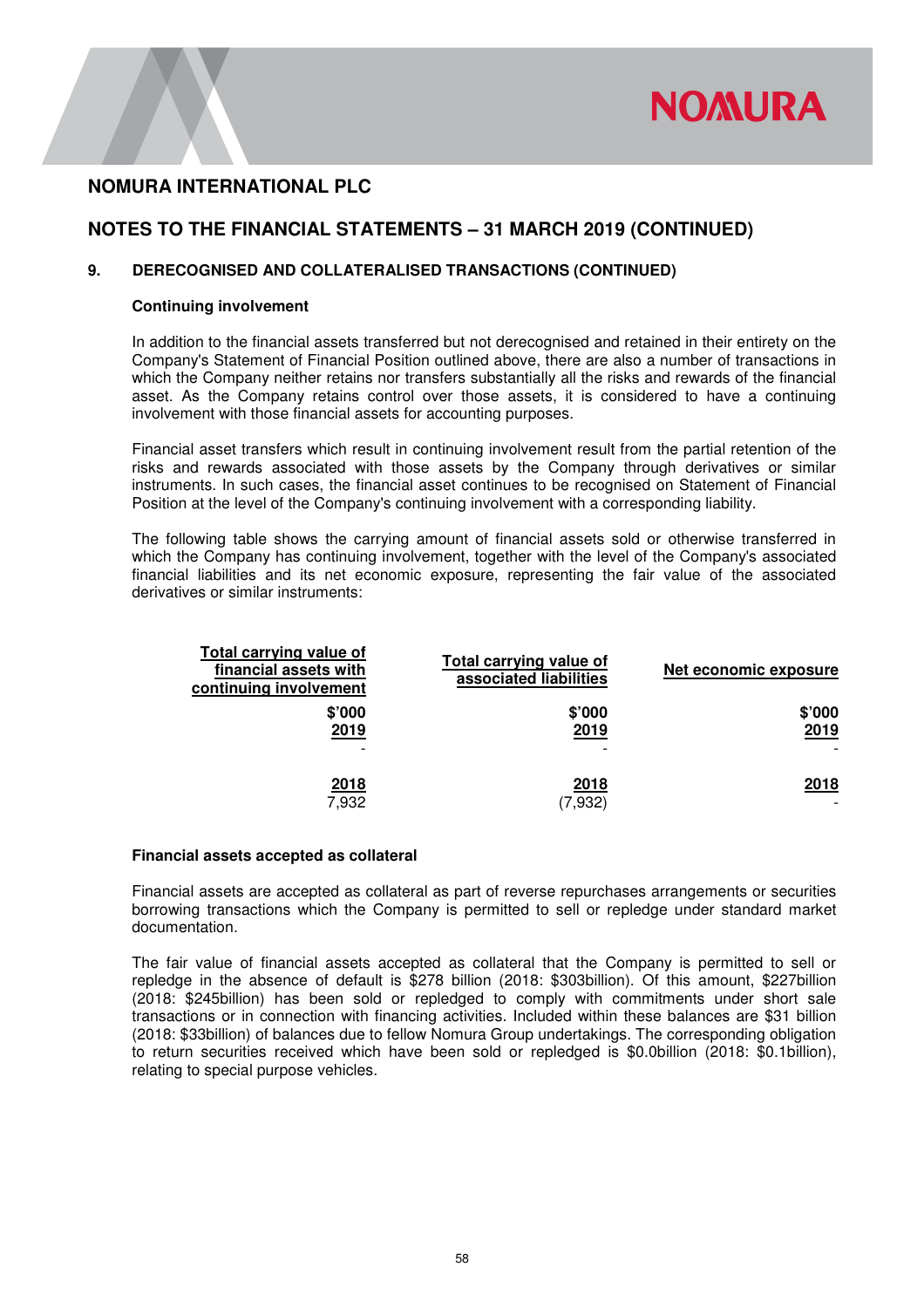

# **NOTES TO THE FINANCIAL STATEMENTS – 31 MARCH 2019 (CONTINUED)**

### **10. OTHER DEBTORS**

|                                                                                                                                                                                                               | 2019<br>\$'000                                                                 | 2018<br>\$'000                                                       |
|---------------------------------------------------------------------------------------------------------------------------------------------------------------------------------------------------------------|--------------------------------------------------------------------------------|----------------------------------------------------------------------|
| Loans and advances<br>Trade debtors<br><b>Broker balances</b><br>Customer contract receivable<br>Accrued interest and dividends receivable<br>Prepayments and accrued income<br>Internally generated software | 5,044,898<br>1,071,438<br>12,895,820<br>41,573<br>93.198<br>317,688<br>118,036 | 7,334,496<br>1,201,548<br>14,613,341<br>68,089<br>415,195<br>115,796 |
|                                                                                                                                                                                                               | 19,582,651                                                                     | 23,748,465                                                           |

2018 Loans and advances include a presentational reclassification of \$5.9bn from cash and cash equivalent relating to certain short-term margin balances, with no impact on retained earnings.

Included within debtor balances above are the following balances due from fellow Nomura Group undertakings:

|                                           | 2019<br>\$'000 | 2018<br>\$'000 |
|-------------------------------------------|----------------|----------------|
| Trade debtors                             | 142,283        | 264.004        |
| <b>Broker balances</b>                    | 7,363,893      | 9,625,410      |
| Accrued interest and dividends receivable | 24,685         | 35,986         |
| Prepayments and accrued income            | 109.044        | 149.951        |
| Internally generated software             | 118,036        | 115,796        |
|                                           | 7,757,941      | 10,191,147     |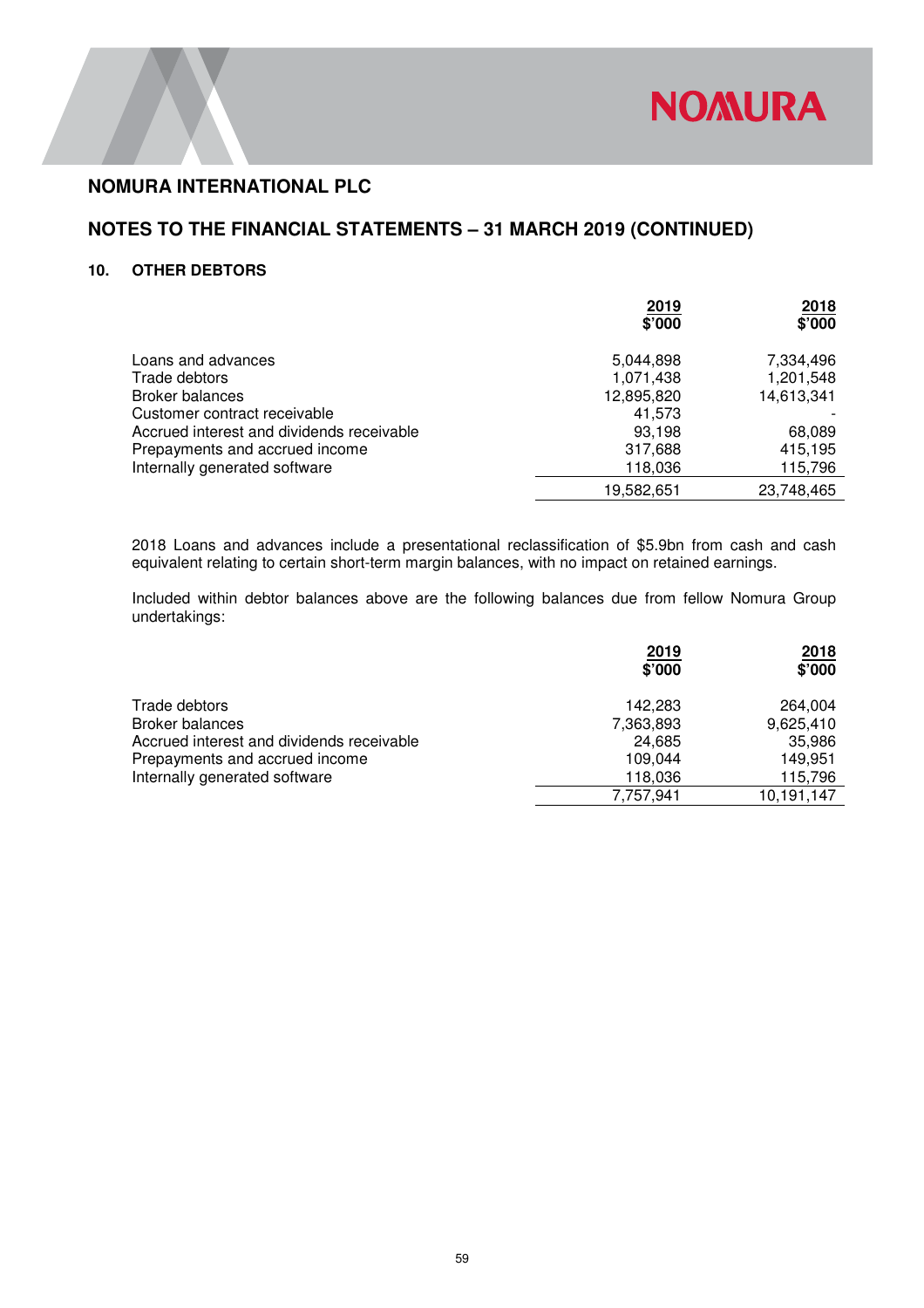# **NOTES TO THE FINANCIAL STATEMENTS – 31 March 2019 (CONTINUED)**

## **11. TANGIBLE ASSETS**

|                         | <b>Construction In</b><br><b>Progress</b> | Long<br>Leasehold | <u>Furniture &amp;</u><br><b>Equipment</b> | Total     |
|-------------------------|-------------------------------------------|-------------------|--------------------------------------------|-----------|
| Cost                    | \$'000                                    | \$'000            | \$'000                                     | \$'000    |
| At 1 April 2018         | 499                                       | 10,138            | 240,240                                    | 250,877   |
| Additions               | 486                                       | 3,284             | 2,281                                      | 6,051     |
| <b>Disposals</b>        | (39)                                      | (4,532)           | (6,622)                                    | (11, 193) |
| <b>Others</b>           | (890)                                     | 673               | (302)                                      | (519)     |
| At 31 March 2019        | 56                                        | 9,563             | 235,597                                    | 245,216   |
| <b>Depreciation</b>     |                                           |                   |                                            |           |
| At 1 April 2018         |                                           | 5,386             | 230,821                                    | 236,207   |
| Charged during the year |                                           | 1,395             | 3,389                                      | 4,784     |
| Disposals               |                                           | (1,408)           | (6,051)                                    | (7, 459)  |
| <b>Others</b>           |                                           | (39)              | (303)                                      | (342)     |
| At 31 March 2019        |                                           | 5,334             | 227,856                                    | 233,190   |
| <b>Carrying Amount</b>  |                                           |                   |                                            |           |
| At 31 March 2019        | 56                                        | 4,229             | 7,741                                      | 12,026    |
| At 31 March 2018        | 499                                       | 4,752             | 9,419                                      | 14,670    |

The disposal during the year ended 31 March 2019 related to the transfer of branches to NFPE.

### **12. INTANGIBLE ASSETS**

| Cost                                                                               | <b>Software</b><br>\$'000            | <u>Total</u><br>\$'000               |
|------------------------------------------------------------------------------------|--------------------------------------|--------------------------------------|
| At 1 April 2018<br>Additions<br><b>Disposals</b>                                   | 101,128<br>390<br>(9,635)            | 101,128<br>390<br>(9,635)            |
| At 31 March 2019                                                                   | 91,883                               | 91,883                               |
| <b>Amortisation</b>                                                                |                                      |                                      |
| At 1 April 2018<br>Charged during the year<br><b>Disposals</b><br>At 31 March 2019 | 97,618<br>1,626<br>(9,635)<br>89,609 | 97,618<br>1,626<br>(9,635)<br>89,609 |
| <b>Carrying Amount</b><br>At 31 March 2019<br>At 31 March 2018                     | 2,274<br>3,510                       | 2,274<br>3,510                       |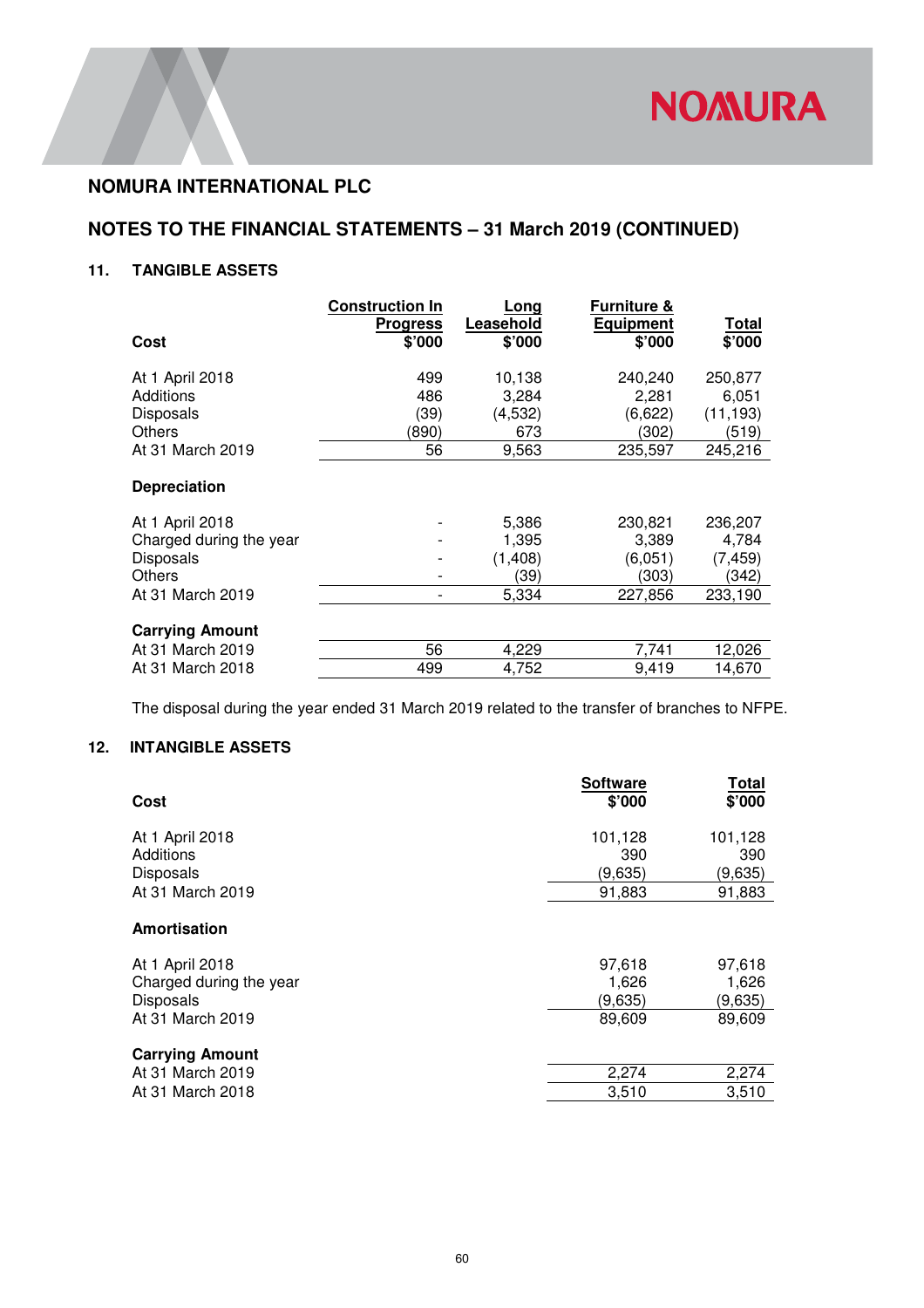

# **NOTES TO THE FINANCIAL STATEMENTS – 31 MARCH 2019 (CONTINUED)**

### **13. INVESTMENT IN SUBSIDIARIES**

| <u>Cost</u><br>At 1 April 2018<br>Impairment | \$'000<br>22<br>۰ |
|----------------------------------------------|-------------------|
| At 31 March 2019                             | 22                |
| <b>Carrying amount</b>                       |                   |
| At 31 March 2019                             | 22                |
| At 31 March 2018                             | 22                |

### **The investment in subsidiary undertakings represents the following:**

| <b>Subsidiary undertakings</b>                                                                                                                                                              | <b>Proportion of</b><br>voting rights and<br>ordinary share<br>capital held | Nature of<br>business                                              | <b>Company address</b>                                                                                                                                                                          |
|---------------------------------------------------------------------------------------------------------------------------------------------------------------------------------------------|-----------------------------------------------------------------------------|--------------------------------------------------------------------|-------------------------------------------------------------------------------------------------------------------------------------------------------------------------------------------------|
| Nomura PB Nominees Limited<br>Nomura Custody Nominees Limited<br>Nomura D1 Nominee Limited<br>Nomura Derivatives Clearing Nominee Limited<br>Nomura PB Beneficial Ownership Markets Limited | 100%<br>100%<br>100%<br>100%<br>100%                                        | Investment<br>Investment<br>Investment<br>Investment<br>Investment | 1 Angel Lane, London EC4R 3AB, U.K.<br>1 Angel Lane, London EC4R 3AB, U.K.<br>1 Angel Lane, London EC4R 3AB, U.K.<br>1 Angel Lane, London EC4R 3AB, U.K.<br>1 Angel Lane, London EC4R 3AB, U.K. |
| Nomura Clearance and Settlement Nominees<br>Limited                                                                                                                                         | 100%                                                                        | Investment<br>Investment                                           | 1 Angel Lane, London EC4R 3AB, U.K.                                                                                                                                                             |
| Nomura RPS Limited                                                                                                                                                                          | 100%                                                                        | adviser                                                            | 1 Angel Lane, London EC4R 3AB, U.K.                                                                                                                                                             |
| Nomura Employment Services (Isle of Man)<br>Limited                                                                                                                                         | 100%                                                                        | Dormant                                                            | 1st Floor, Sixty Circular Road, Douglas,<br>Isle of Man                                                                                                                                         |
| Nomura Nominees Limited<br>Nomura.com Limited                                                                                                                                               | 100%<br>100%                                                                | Custody<br>Dormant                                                 | 1 Angel Lane, London EC4R 3AB, U.K.<br>1 Angel Lane, London EC4R 3AB, U.K.                                                                                                                      |
| IBJ Nomura Financial Products (U.K.) plc*                                                                                                                                                   | 100%                                                                        | Company in<br>liquidation                                          | PricewaterhouseCoopers LLP, 7 More<br>London Riverside, London SE1 2RT                                                                                                                          |
| Nomura London Retirement Benefits Plan Trustee<br>Limited                                                                                                                                   | 100%                                                                        | Corporate<br>Trustee                                               | 1 Angel Lane, London EC4R 3AB, U.K.                                                                                                                                                             |
| Nomura Investment Solutions PLC-Nomura Equity<br><b>Volatility Fund</b>                                                                                                                     | 99.00%                                                                      | Investment                                                         | Beaux Lane House Mercer Street, Lower<br>Dublin 2, Ireland                                                                                                                                      |
| Nomura Investment Solutions PLC-Nomura Fixed<br><b>INC Risk</b>                                                                                                                             | 100%                                                                        | Investment                                                         | Beaux Lane House Mercer Street, Lower<br>Dublin 2, Ireland<br>Nomura NEXT FUNDS Ireland plc,                                                                                                    |
| Nomura Nikkei 225 EUR-Hedged ETF                                                                                                                                                            | 61.00%                                                                      | Investment                                                         | Beaux Lane House, Mercer Street<br>Lower, Dublin 2, Ireland                                                                                                                                     |
| Nomura Nikkei 225 USD-Hedged ETF                                                                                                                                                            | 67.00%                                                                      | Investment                                                         | Nomura NEXT FUNDS Ireland plc,<br>Beaux Lane House, Mercer Street<br>Lower, Dublin 2, Ireland                                                                                                   |
| Nomura Index Fund JPX Nikkei 400 - EUR                                                                                                                                                      | 70.00%                                                                      | Investment                                                         | Nomura NEXT FUNDS Ireland plc,<br>Beaux Lane House, Mercer Street<br>Lower, Dublin 2, Ireland<br>Nomura NEXT Funds Ireland plc,                                                                 |
| Nomura Index Fund JPX Nikkei 400 - USD                                                                                                                                                      | 54%                                                                         | Investment                                                         | Beaux Lane House, Mercer Street, Lower,<br>Dublin 2 Ireland                                                                                                                                     |
| Novus Capital Plc, Series 2012-23, 2016-43, and<br>2017-44                                                                                                                                  | 100%                                                                        | Securitisation                                                     | 11/12, Warrington Place, 2nd Floor,<br>Dublin 2, Ireland                                                                                                                                        |
| Sylph Ltd Series 1011, 1012, 1013, 1014, 1686,<br>1687, 1738, 1811, 1855, 1881, 2001 and 1922.                                                                                              | 100%                                                                        | Securitisation                                                     | South Church Street, Ugland House,<br>George Town, KY1-1104                                                                                                                                     |
| <b>Titanium Secured Obligations DAC</b>                                                                                                                                                     | 100%                                                                        | Securitisation                                                     | Fourth Floor, 3 George's Dock, IFSC,<br>Dublin 1, Ireland                                                                                                                                       |

\* Currently in liquidation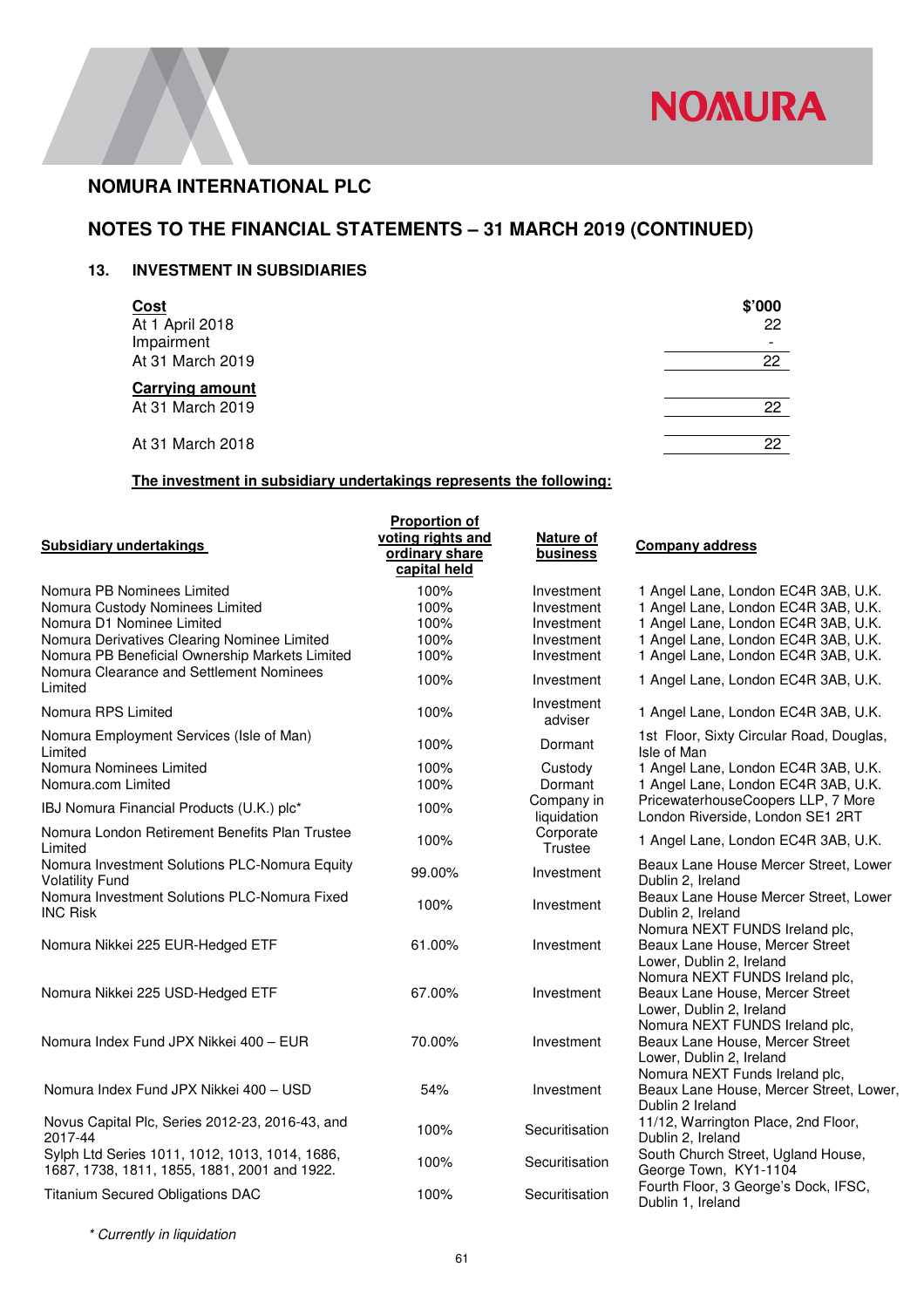

### **NOTES TO THE FINANCIAL STATEMENTS – 31 March 2019 (CONTINUED)**

### **14. INVESTMENT IN GROUP COMPANIES**

In March 2019, the business operations in Madrid, Milan, Helsinki, Stockholm and Frankfurt were transferred to Nomura Financial Products Europe GmbH for \$28.5m in exchange for NFPE's newly issued shares. On the same date, \$15.5m of shares received from NFPE were sold to immediate parent, NEHS at cost.

| <b>Cost</b><br>At 1 April 2018<br>Additions<br><b>Disposals</b> | \$'000<br>10<br>28,454<br>(15, 539) |
|-----------------------------------------------------------------|-------------------------------------|
| At 31 March 2019<br><b>Carrying amount</b>                      | 12,925                              |
| At 31 March 2019                                                | 12,925                              |
| At 31 March 2018                                                | 10                                  |

### **15. OTHER CREDITORS**

|                                        | 2019<br>\$'000 | 2018<br>\$'000 |
|----------------------------------------|----------------|----------------|
| Short-term borrowings                  | 5,336,459      | 4,473,282      |
| Overdrafts                             | 93.546         | 68,812         |
| Trade creditors                        | 3,823,263      | 3,600,570      |
| <b>Broker balances</b>                 | 26,980,549     | 30,235,298     |
| Other tax and social security payable  | 32,205         | 36,282         |
| Accrued interest and dividends payable | 85,320         | 51,443         |
| Accruals and deferred income           | 481,420        | 512,428        |
|                                        | 36,832,762     | 38,978,115     |

Included within creditor balances above are the following balances due to fellow Nomura Group undertakings:

|                                        | 2019<br>\$'000 | 2018<br>\$'000 |
|----------------------------------------|----------------|----------------|
| Short-term borrowings                  | 4,778,715      | 3,507,999      |
| Trade creditors                        | 162.517        | 195,285        |
| <b>Broker balances</b>                 | 14,340,011     | 15,760,098     |
| Accrued interest and dividends payable | 42.159         | 39,809         |
| Accruals and deferred income           | 99.432         | 57,666         |
|                                        | 19.422.834     | 19,560,857     |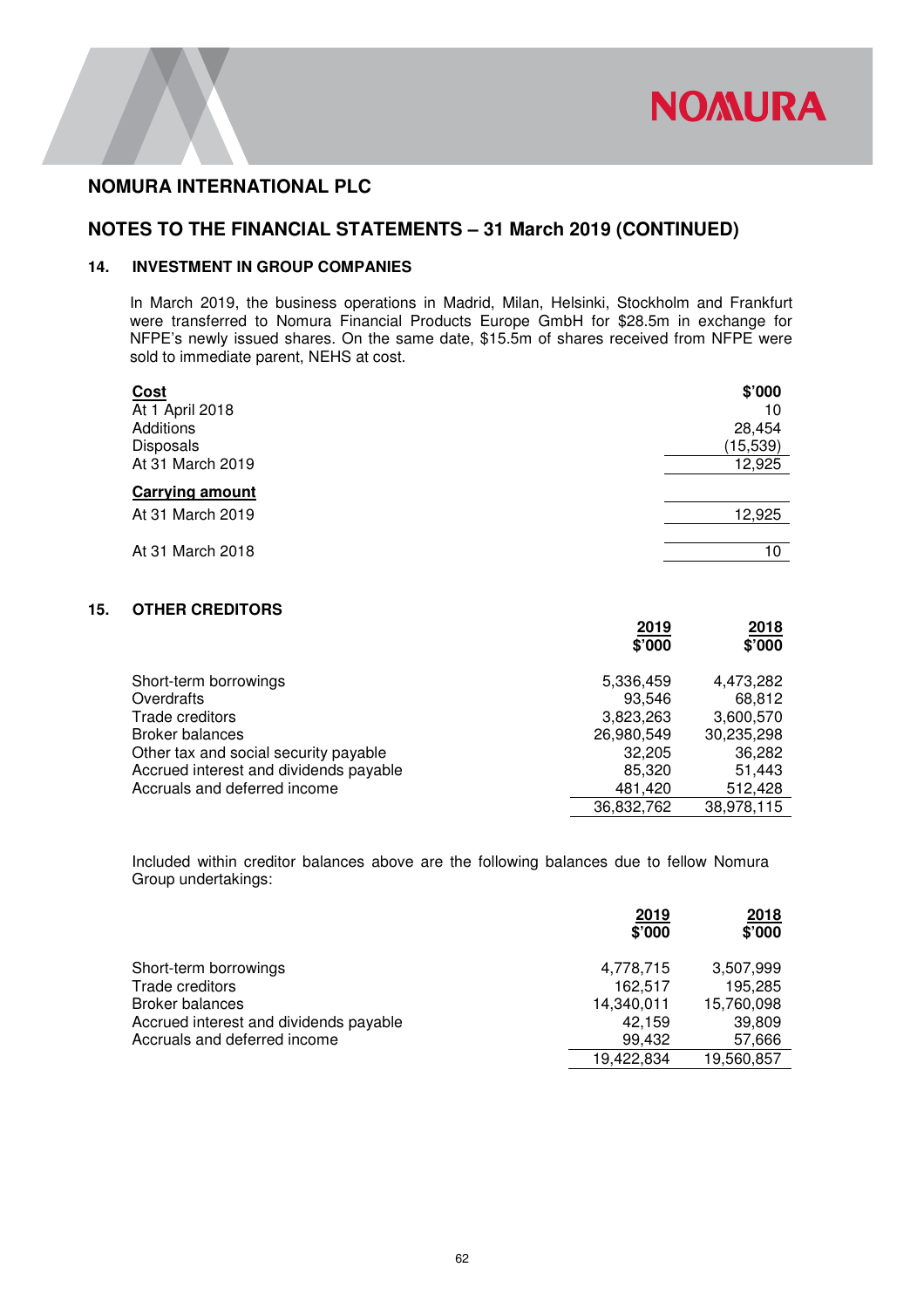

### **NOTES TO THE FINANCIAL STATEMENTS – 31 MARCH 2019 (CONTINUED)**

### **16. CREDITORS: AMOUNTS FALLING DUE AFTER MORE THAN ONE YEAR**

|                                                       | 2019<br>\$'000      | 2018<br>\$'000         |
|-------------------------------------------------------|---------------------|------------------------|
| Borrowings and other liabilities<br>Subordinated debt | 89.179<br>1,260,000 | 1.112.654<br>1,260,000 |
|                                                       | 1.349.179           | 2.372.654              |

Included within creditor balances above are 2019: \$1,321,939,000 (2018: \$2,194,023,000) of balances due to fellow Nomura Group undertakings.

### **Subordinated debt agreements**

The amounts subject to subordinated loan agreements are wholly repayable as shown below:

| Long Term                  | <b>Repayment date</b> | 2019<br>\$'000 | 2018<br>\$'000 |
|----------------------------|-----------------------|----------------|----------------|
| Nomura Europe Holdings plc | 23 Apr 2025           | 600,000        | 600,000        |
| Nomura Europe Holdings plc | 13 Apr 2025           | 460,000        | 460,000        |
| Nomura Europe Holdings plc | 17 May 2025           | 200,000        | 200,000        |
|                            |                       | 1,260,000      | 1,260,000      |

The legal nature of the subordinated loans differs from that usually associated with debt. In a winding up of the Company no amount will be paid in respect of the subordinated debt until all other creditors have been paid in full.

The interest rates on the subordinated loans are based on local inter bank borrowing rates and include a margin to reflect the subordination. Rates are generally fixed quarterly.

The rates of interest applicable to the loans with maturities greater than five years are as follows:

| Nomura Europe Holdings plc | 23 Apr 2025 | $LIBOR + 2.26\%$ |
|----------------------------|-------------|------------------|
| Nomura Europe Holdings plc | 13 Apr 2025 | $LIBOR + 2.26\%$ |
| Nomura Europe Holdings plc | 17 May 2025 | $LIBOR + 2.26\%$ |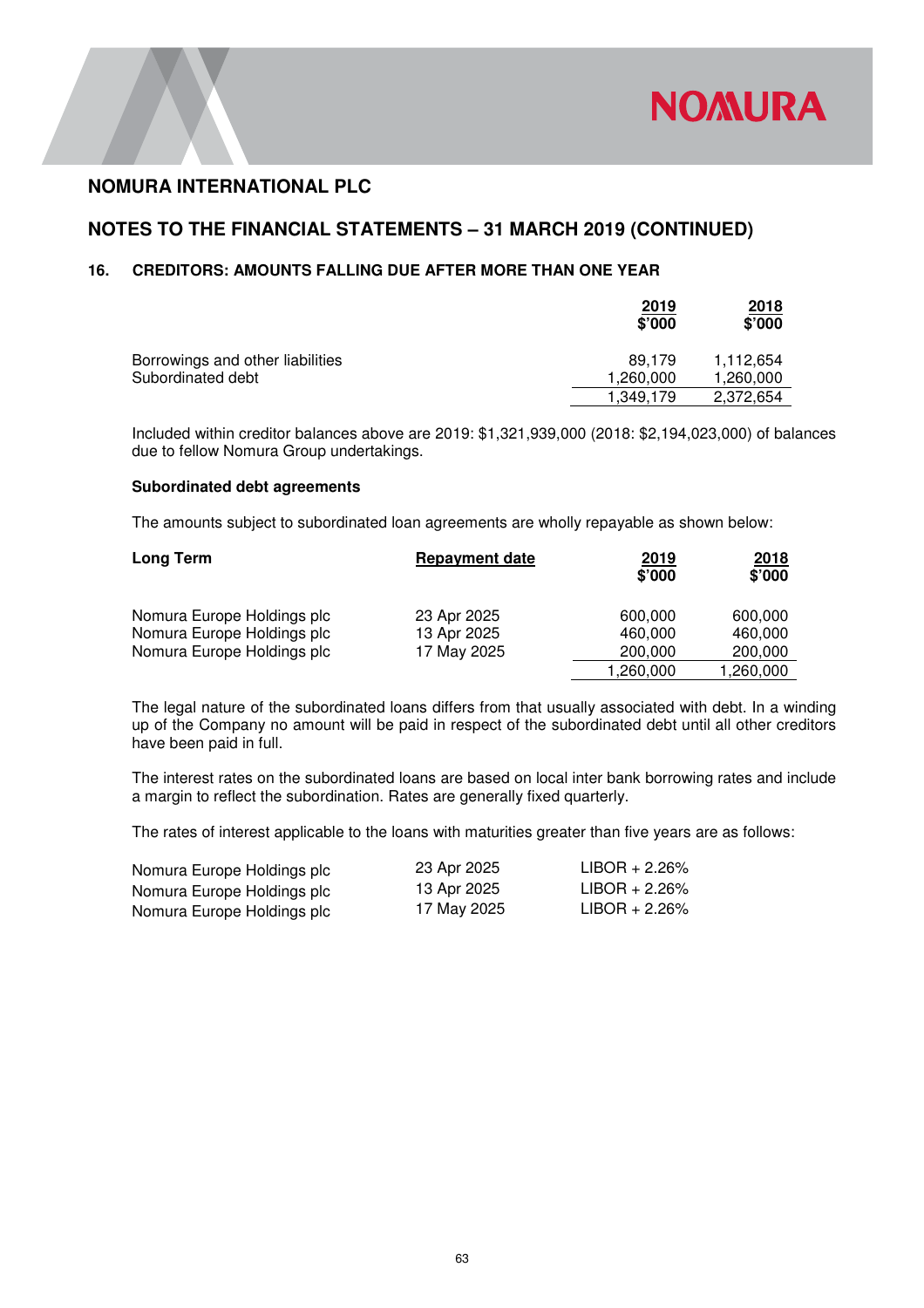

# **NOTES TO THE FINANCIAL STATEMENTS – 31 MARCH 2019 (CONTINUED)**

### **17. SHARE CAPITAL**

| 2019                                                                  | <b>Number</b><br>'000' | <b>Fully paid</b><br>consideration<br>\$'000 |
|-----------------------------------------------------------------------|------------------------|----------------------------------------------|
| <b>Authorised</b><br>US Dollar Ordinary shares of \$1 each            | 10.241.226             | 10,241,226                                   |
| Shares issued and fully paid<br>US Dollar Ordinary shares of \$1 each | 10,241,226             | 10,241,226                                   |
| 2018<br><b>Authorised</b><br>US Dollar Ordinary shares of \$1 each    | 10,241,226             | 10.241.226                                   |
| Shares issued and fully paid<br>US Dollar Ordinary shares of \$1 each | 10,241,226             | 10.241.226                                   |

# **Reconciliation of number of shares outstanding at the beginning and end of the period**

| 2019<br>US dollar ordinary shares of \$1 each | 31 Mar 2018<br>10,241,226 | Number '000<br><b>Issued during the year</b><br>$\overline{\phantom{0}}$ | 31 Mar 2019<br>10,241,226 |
|-----------------------------------------------|---------------------------|--------------------------------------------------------------------------|---------------------------|
| 2018                                          |                           | Number '000<br>Issued during the year                                    | 31 Mar 2018               |
| US dollar ordinary shares of \$1 each         | 31 Mar 2017<br>9.991.226  | 250,000                                                                  | 10,241,226                |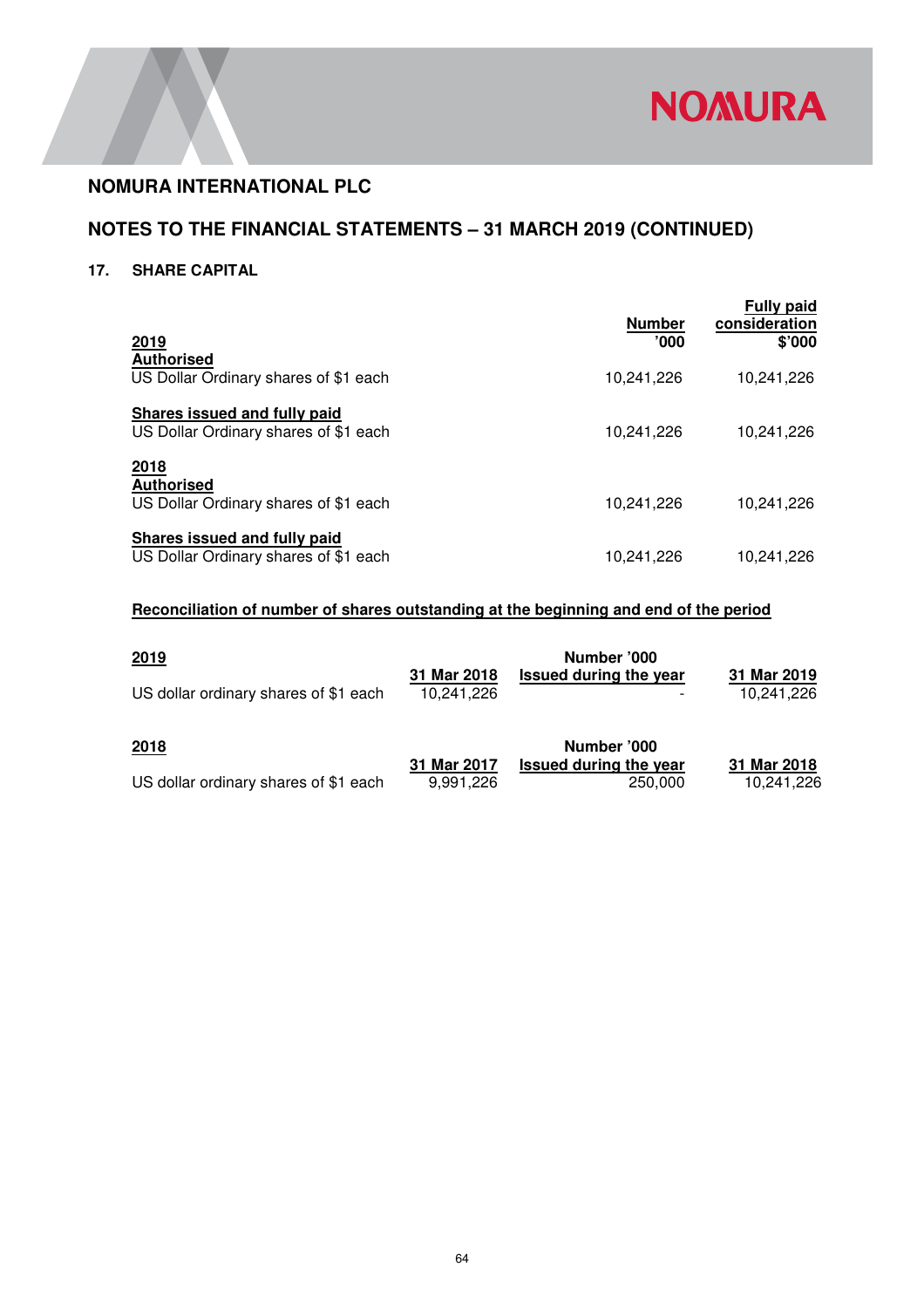

## **NOTES TO THE FINANCIAL STATEMENTS – 31 MARCH 2019 (CONTINUED)**

#### **18. FINANCIAL RISK MANAGEMENT**

The Company's activities involve both the assumption and transfer of certain risks which the Company must manage.

The Company defines risks as (i) the potential erosion of the Company's capital base due to unexpected losses arising from risks which its business operations are exposed to, such as market risk, credit risk, operational risk and model risk, (ii) liquidity risk, the potential lack of access to funds or higher cost of funding than normal levels due to a deterioration in the Nomura Group's creditworthiness or deterioration in market conditions, and (iii) business risk, the potential failure of revenues to cover costs due to a deterioration in the earnings environment or a deterioration in the efficiency or effectiveness of its business operations.

The Capital Requirements Directive IV (CRD IV), including the Capital Requirements Regulation (CRR), requires the Company to publish both Pillar 3 and country by country reporting disclosures. This information has been made publically available on the below website:

http://www.nomuraholdings.com/company/group/europe

#### **Risk management strategy**

The Company's risk strategy comprises a key component of the overall NHI risk strategy and is closely linked to that broader risk strategy. The Company's risk strategy has been established using a similar risk management framework as the one for the Nomura Group, and is articulated by the Board of NEHS Group through three key elements:

- Risk taking is a component of the business strategy approved by the Board of NEHS;
- Risk governance is established through the Board-approved committee structure, risk management policies and devolved individual accountabilities for risk management; and
- The risk appetite statement is established to articulate the maximum level and types of risk that the NEHS Group is willing to assume in pursuit of its strategic objectives and business plan.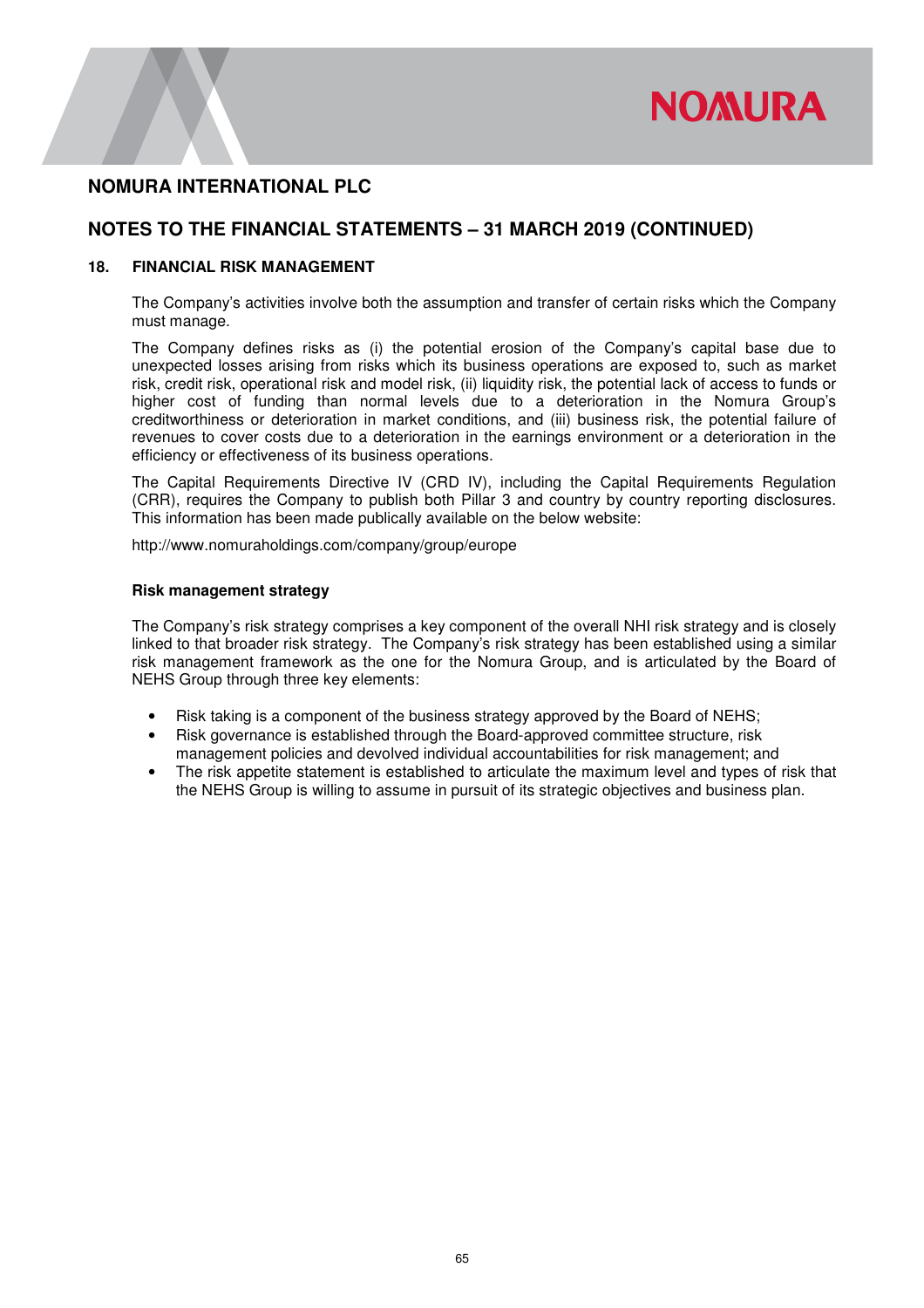

## **NOTES TO THE FINANCIAL STATEMENTS – 31 MARCH 2019 (CONTINUED)**

#### **18. FINANCIAL RISK MANAGEMENT (CONTINUED)**

#### **Risk management structure**

- The Board of Directors of the Company is ultimately responsible for identifying and controlling these risks through its overall risk management approach and approval of risk strategies and principles. These risks are managed through sub-committees of the Board of NEHS Group, including the Company:
- The Prudential Risk Committee ("PRC") has oversight of, and provides advice to, the Board on the Group's risk profile, risk appetite, future risk strategy and maintenance of an appropriate risk control framework.
- The Financial Conduct Committee is responsible for ensuring an effective internal control and risk management environment is maintained in respect of the financial conduct risks impacting the NEHS Group, including the Company, and for ensuring corporate objectives for the NEHS Group are achieved and are consistent with the Nomura Group.
- The Risk Management Committee is established and chaired by the EMEA Chief Risk Officer ("CRO") and is primarily responsible for monitoring and controlling market risk, credit risk and operational risk for the NEHS Group, including the Company.
- The Risk Management Division is responsible for establishing and operating risk management processes, establishing and enforcing risk management policies and regulations, verifying the effectiveness of risk management methods, as well as reporting to regulatory bodies where required, and handling regulatory applications concerning risk management methods and other items as necessary.

The Risk Management Division comprises the following functions to manage the various types of risk that the Company is exposed to:

- Market Risk Management ("MRM"), which provides independent oversight, assessment and monitoring of market risks taken by the Company and includes the Stress Testing Group, which develops and performs various sensitivity and scenario analyses;
- Credit Risk Management ("CRM"), which provides independent oversight, assessment and monitoring of credit risks taken by the Company;
- Operational Risk Management ("ORM"), which is responsible for defining and coordinating the Company's operational risk framework and its implementation and provides challenge to the 1<sup>st</sup> Line of Defence, and EMEA New Business Group ("NBG"), which is responsible for the approval process of new products and transactions to ensure that risks associated with these new products and transactions are identified and managed appropriately;
- Business Resilience ("BR"), which is responsible for assessing the Company's business resilience and facilitating the implementation of business continuity strategies and approach across the Nomura offices in EMEA, enabling it to rapidly adapt and respond to situations such as events causing a loss of office access or a loss of data centre, a major system issue, a cyber-attack, a pandemic crisis, a geo or socio political disorder and business disruption, dependency outages in other regions or critical third parties supporting the Company. This includes facilitating the Company's approach to Operational Continuity in Resolution;
- Risk Methodology Group ("RMG"), which is responsible for designing and building risk models that calculate potential losses incurred from a specific risk type and are used for regulatory or economic capital calculations, limit monitoring, trade approval, etc.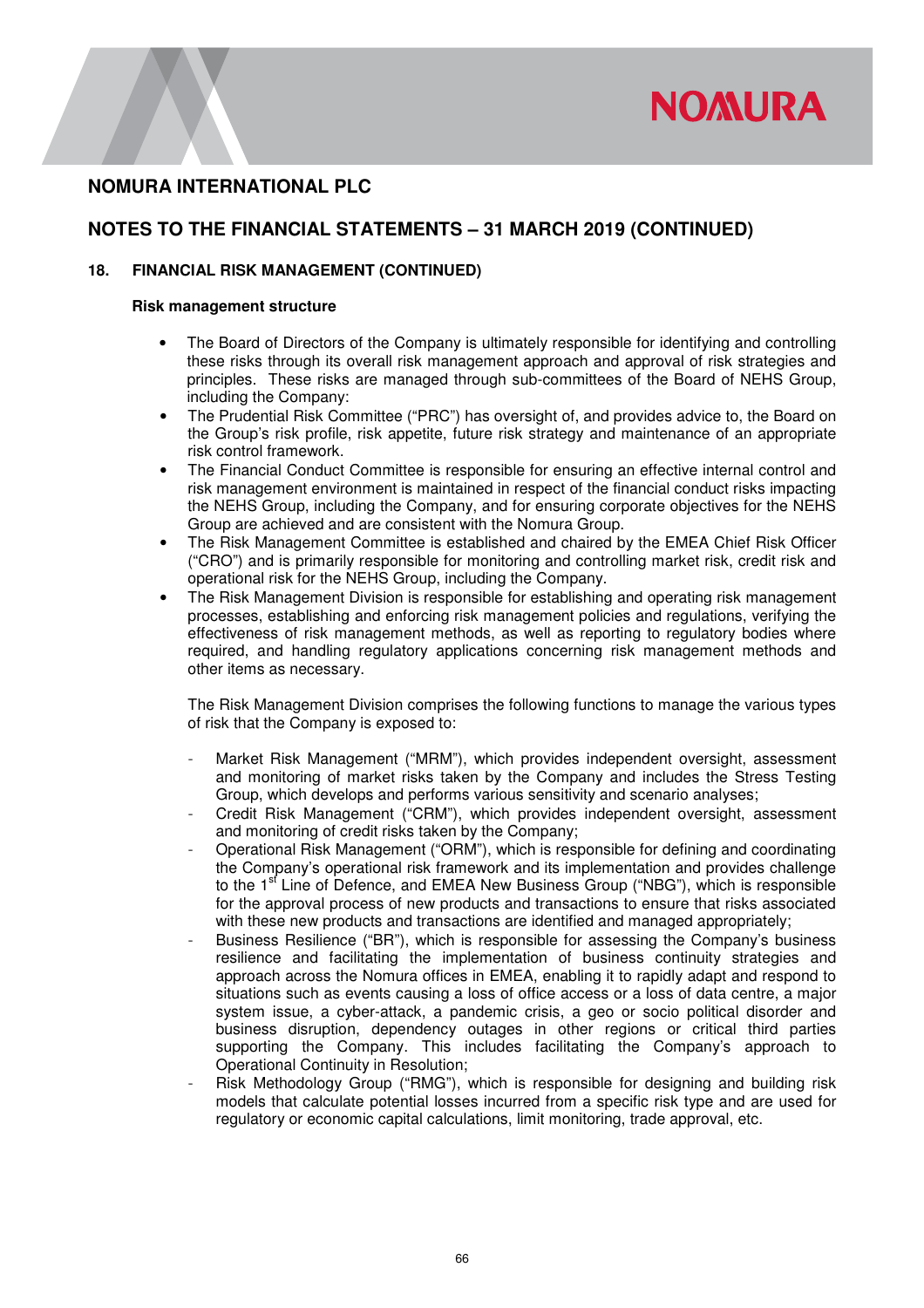

## **NOTES TO THE FINANCIAL STATEMENTS – 31 MARCH 2019 (CONTINUED)**

#### **18. FINANCIAL RISK MANAGEMENT (CONTINUED)**

#### **Risk management structure (Continued)**

Model Validation Group ("MVG"), which is responsible for validating the integrity and comprehensiveness of valuation and risk models to ensure that they are fit-for-purpose. Validation is performed independently of those who design and build the models.

The EMEA Heads of MRM, CRM, ORM, NBG and BR report to the EMEA CRO.

The EMEA CRO is also member of the Global Risk Analytics Committee ("GRAC") and Model Risk Analytics Committee ("MRAC"). Upon delegation from the Global Risk Management Committee, the GRAC and the MRAC deliberate on or determine matters concerning the development, management and strategy of risk models and valuation models, respectively. The committees' primary responsibility is to govern and provide oversight of model management, including the approval of new models and significant model changes.

- Various committees are responsible for the review and approval of risks arising in relation to transactions originated and booked within EMEA. Additionally there are committees dedicated to overseeing cross-border risk in relation to non-EMEA business booked into certain European entities, including the subsidiaries of the Group.
- Other departments or functions within the Company are responsible for contributing to the overall risk management of the Company as further described below:

#### Finance Division

The Finance Division monitors compliance with internally and externally set regulatory limits and guidelines. The annual process for budgeting entity level capital needs is part of the Internal Capital Adequacy Assessment Process ("ICAAP") exercise which takes place in conjunction with the budget related processes. The setting of all current and budgeted capital requirements relating to U.K. regulated entities, including the Company, is coordinated and challenged by the Financial and Regulatory Control functions within EMEA Finance. The Financial and Regulatory Control functions are also responsible for monitoring compliance with capital usage limits to ensure capital adequacy targets are met.

#### **Treasury**

Treasury is part of Finance, reporting to the Chief Financial Officer (CFO), and operates purely as a cost-centre – managing access to unsecured funding and making this available to the business, at cost. Treasury is responsible for assessing and monitoring liquidity risks, and ensuring appropriate liquidity reserves are held to protect against modelled outflows in stress.

The Treasury funding team are responsible for maintaining a sufficient Liquidity Portfolio, held in the form of highly liquid, unencumbered securities and central bank deposits.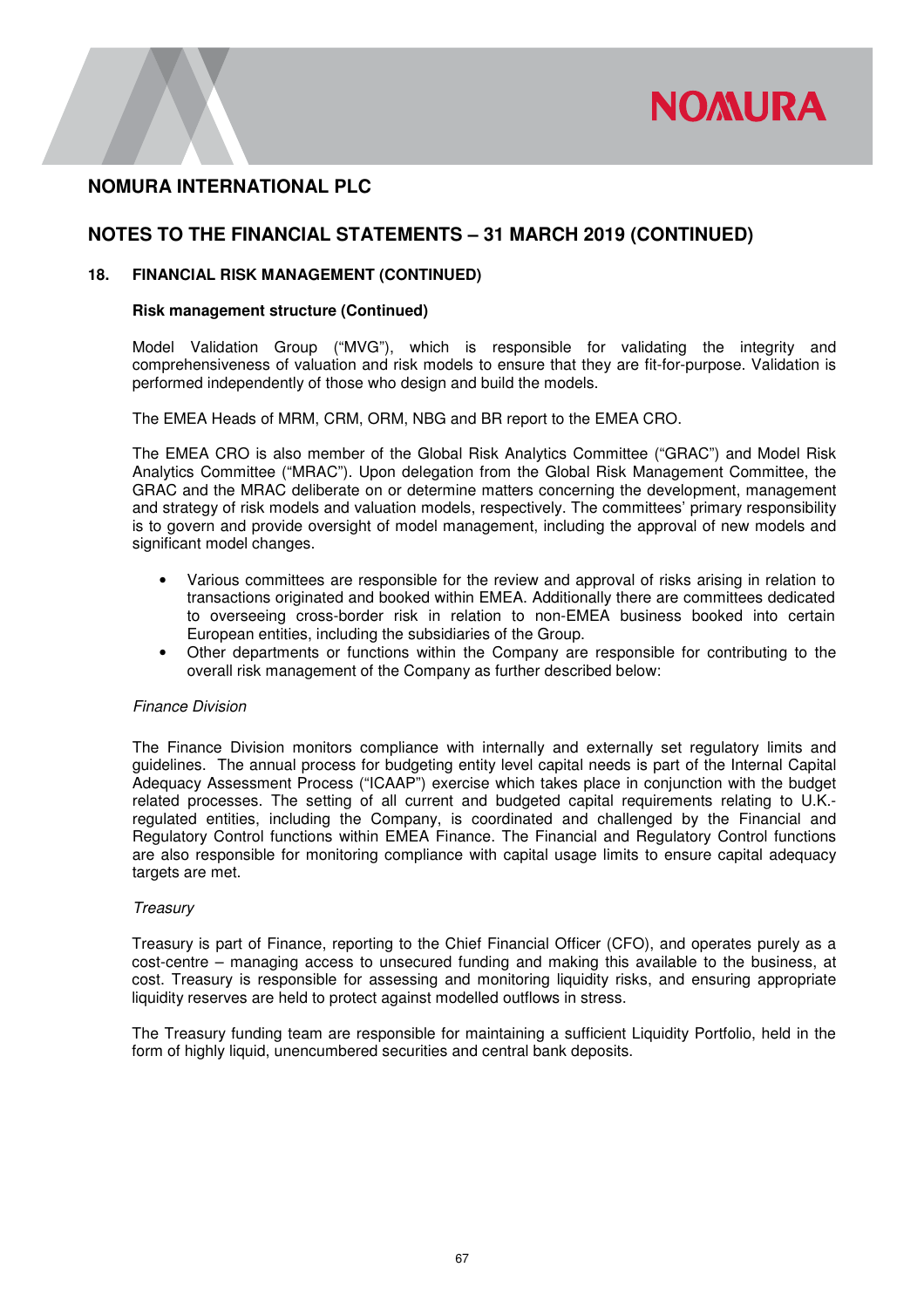

### **NOTES TO THE FINANCIAL STATEMENTS – 31 MARCH 2019 (CONTINUED)**

#### **18. FINANCIAL RISK MANAGEMENT (CONTINUED)**

#### **Risk management structure (Continued)**

#### Internal Audit Division

The Nomura Group Internal Audit Department has responsibility to examine, evaluate and raise issues on the appropriateness and the effectiveness of the internal control of all business and operational activities.

The Global Head of Internal Audit has an independent reporting line to the Internal Controls Committee, the Chairman of the Nomura Holdings, Inc. Audit Committee and the Audit Mission Directors in Tokyo.

 In EMEA, the Head of Internal Audit has an independent reporting line to the Chairman of the Audit Committee of NEHS. The EMEA Head of Internal Audit also reports to the Global Head of Internal Audit and locally to the Chief Executive Officer of EMEA.

 Internal Audit adopts a risk-based audit approach. A risk assessment is formally carried out annually using a globally agreed methodology and, where necessary, this is updated throughout the year as a result of continuous monitoring, on completion of audits and in response to internal or external events or incidents.

The outcome of the internal audit risk assessment is used as a basis for determining the annual audit plan. Any regulatory or other required or expected audits are added to the plan as well as any Management Requests or Special Projects initiated by Internal Audit, such as pre-implementation reviews, new business reviews or one-off assignments in response to significant changes in the regulatory or business environment. The annual audit plan is reviewed and approved by the NEHS Audit Committee.

 Audit execution is also risk-based. Key controls are identified and a variety of techniques are used to evaluate the adequacy of the design and the effectiveness of the controls, including inquiry and observation, sample testing and, in some cases, substantive testing.

 Internal Audit reports its findings and the agreed actions, target dates and responsible owners to the relevant Audit Committee(s), Senior Management and Line Management as appropriate.

 The status of outstanding action plans is reviewed regularly and reported to management periodically. Internal Audit also performs validation work for issues which management represents as having been completed.

The Audit Committee, a sub-committee of the Board has satisfied itself as to the adequacy and sufficiency of Internal Audit resources.

A copy of the Internal Audit Charter is available upon request.

#### **Risk Appetite**

The risk appetite defines the type and quantum of risk that the Group is willing to assume in pursuit of its strategic objectives and business plan. This must be within its risk capacity which is determined by constraints including regulatory capital, liquidity, and business conditions.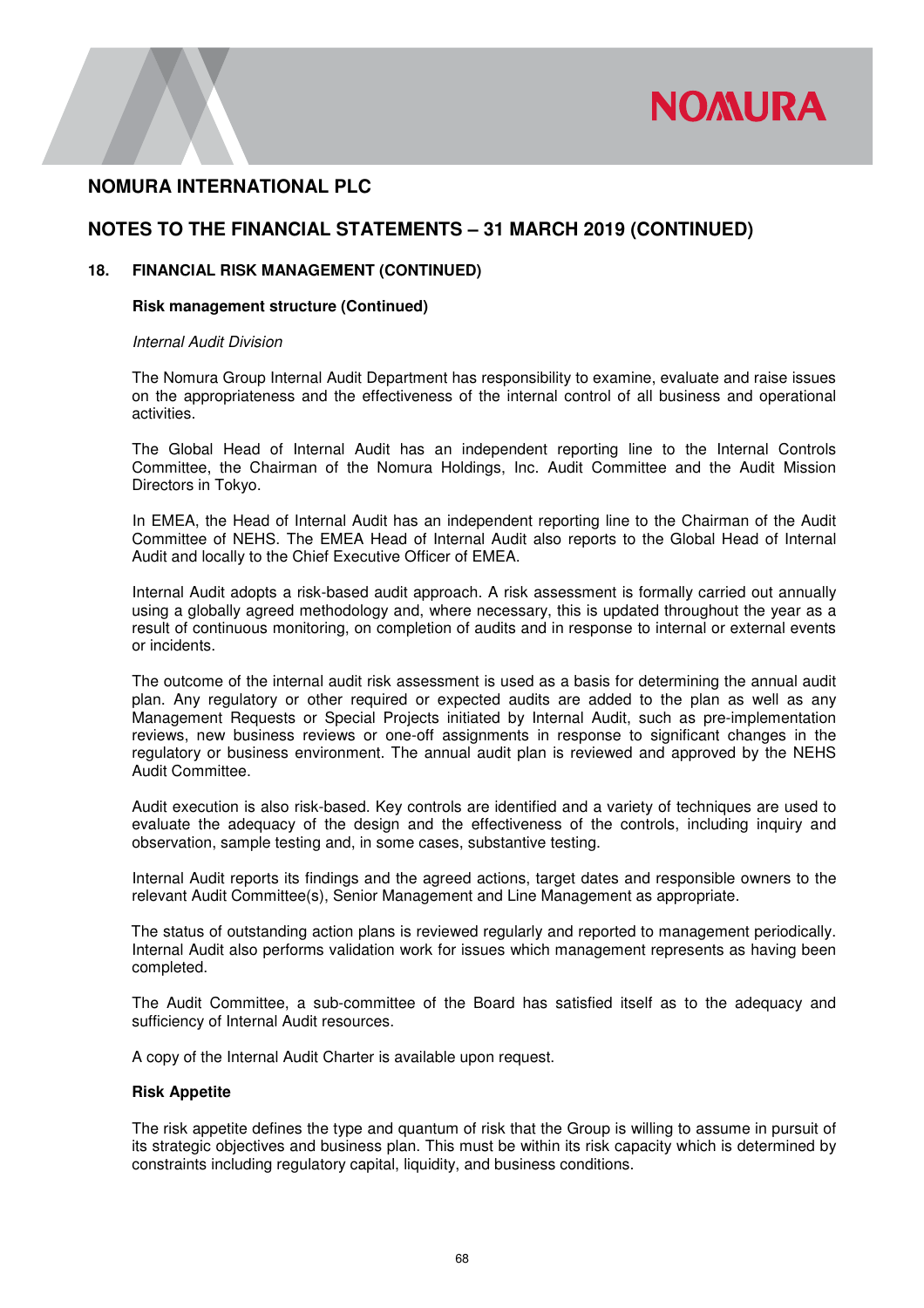

### **NOTES TO THE FINANCIAL STATEMENTS – 31 MARCH 2019 (CONTINUED)**

#### **18. FINANCIAL RISK MANAGEMENT (CONTINUED)**

#### **Risk Appetite (Continued)**

The risk appetite for the NEHS Group, including the Company, includes the following topics: capital adequacy, liquidity risk, market and credit risk, cross-border risk, operational risk, model risk, compliance risk, conduct risk, tax risk and data management.

The risk appetite and risk limits for the NEHS Group, including the Company are established at levels that are consistent with the cascaded Nomura Group risk appetite and risk limits. Lower level risk limits are used to manage the business at the more granular levels of the hierarchy in a manner that is consistent with the Company's risk appetite.

Some of the measures used for the risk appetite of the NEHS Group, including the Company, are calculated differently from those used in the Nomura Group's risk appetite in line with local regulations, and for some of the measures there are additional local regulatory requirements, so additional specific measures have been established at the NEHS Group level to ensure this compliance.

The metrics include, but are not limited to:

- Capital adequacy metrics, such as Tier 1 capital headroom above capital buffers, capital coverage ratio, stressed Tier 1 ratio and economic capital ratio;
- Liquidity risk metrics, such as Maximum Cumulative Outflow under different scenarios, Liquidity Coverage Ratio;
- Market and credit risk metrics, such as economic capital;
- Operational risk metrics, such as the aggregated operational risk losses as a percentage of gross revenue on a 12-month rolling basis; and
- Model risk metrics, such as model reserves as a percentage of economic capital.

The risk appetite statement for the NEHS Group, including the Company, is approved by the Board, and tracked and communicated to that forum on an ongoing basis. There is clear ownership and accountability for each category of risk and individual risk appetite measures. The risk appetite statements may be reviewed on an ad hoc basis, and must specifically be reviewed following any significant change in strategy.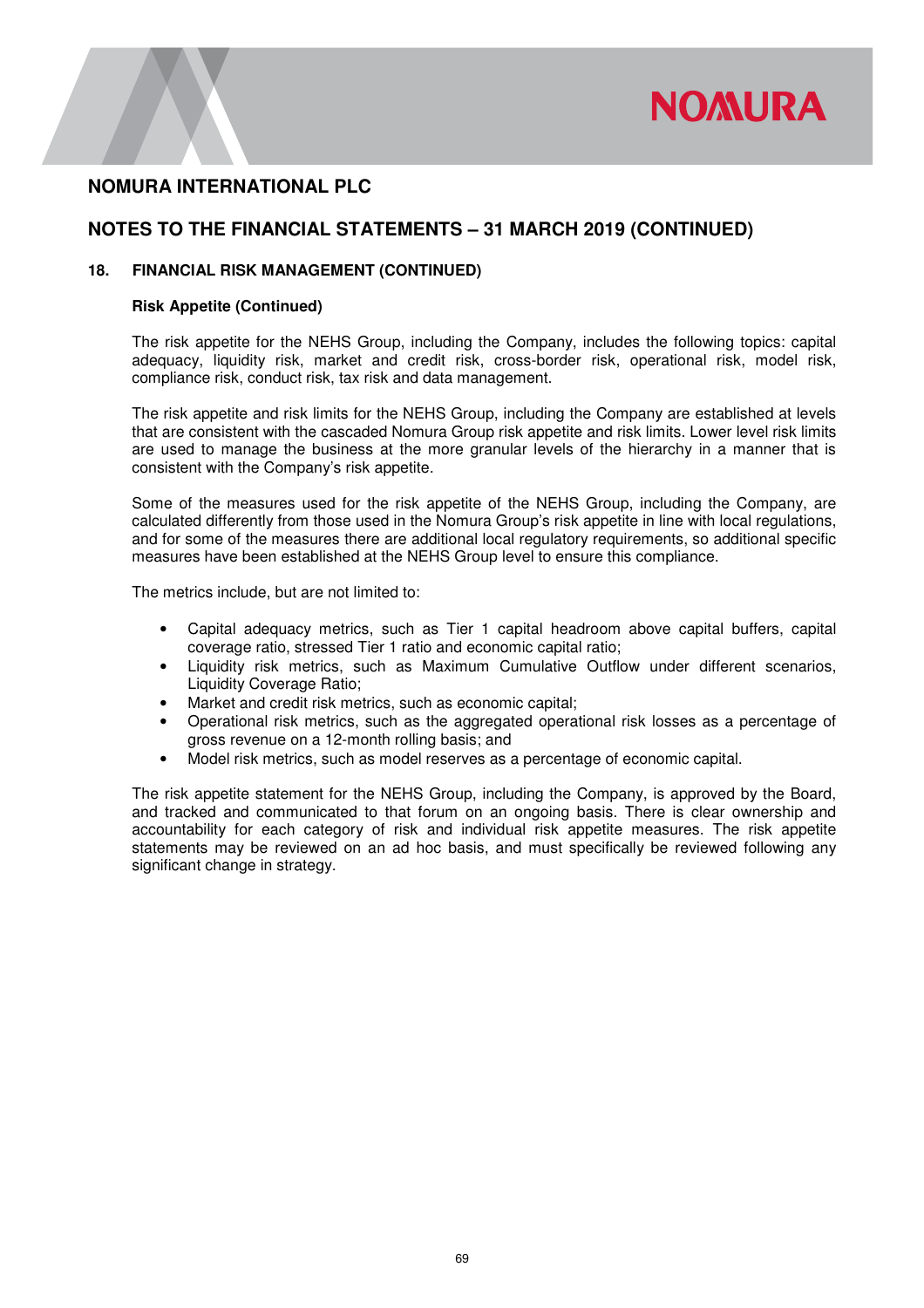

## **NOTES TO THE FINANCIAL STATEMENTS – 31 MARCH 2019 (CONTINUED)**

#### **18. FINANCIAL RISK MANAGEMENT (CONTINUED)**

#### **Risk Policy Framework**

Policies and procedures are essential tools of governance used by the Risk Management Division. They define principles, rules and standards, and the specific processes that must be adhered to in order to effectively manage risk at Nomura Group, including the Company. The Risk Management Division has established a risk policy framework to promote appropriate standards and consistency for risk policies and procedures and to articulate the principles and procedures conducive to effective risk management. All risk management policies and procedures are developed in line with this policy framework and a defined process is followed for any exceptions.

#### **Monitoring, Reporting and Data Integrity**

Development, consolidation, monitoring and reporting of risk management information ("risk MI") are fundamental to the appropriate management of risk. The aim of all risk MI is to provide a basis for sound decision-making, action and escalation as required. The Risk Management Division and the Finance Division are responsible for producing regular risk MI, which reflects the position of the NEHS Group, including the Company, relative to stated risk appetite. Risk MI includes information from across the risk classes defined in the risk management framework and reflects the use of the various risk tools used to identify and assess those risks. The Risk Management Division is responsible for implementing appropriate controls over data integrity for risk MI.

#### **Adequacy of the risk management arrangements**

The Directors are ultimately responsible for reviewing the adequacy of the risk management arrangements of the NEHS Group, including the Company, and consider that the arrangements in place are adequate.

#### **Market Risk**

Market risk is the risk of loss arising from fluctuations in values of financial assets and liabilities (including off-balance sheet items) due to fluctuations in market risk factors (interest rates, foreign exchange rates, prices of securities and others). The Company classifies exposures into either trading or non-trading portfolios. Trading portfolios are exposed to market risk, managed and monitored on a daily basis on a Value-at-Risk ("VaR") methodology. Non-trading positions are managed and monitored using other sensitivity analysis. The Company uses the Nomura Group's MRM framework for the management of market risk, with some specific criteria applied to the Company where relevant.

#### **Use of the Internal Models for Market Risk**

In July 2013, the Company was granted permission by the PRA to use the internal model method, such as Value at Risk ("VaR"), Stressed VaR ("SVaR"), Incremental Risk Charge ("IRC"), to calculate market risk regulatory capital requirements for a range of trading positions. VaR scope covers certain credit and interest rates positions (e.g. bonds, credit default swaps, loans in the trading book and others), certain equity positions (e.g. cash equities, equity forwards, equity swaps and others) and certain foreign exchange positions (e.g. FX spot, FX futures, FX forwards, FX swaps, cross-currency swaps and others). For trading positions that are not in scope under the internal model method, the standard rules are applied to calculate their market risk regulatory capital requirements.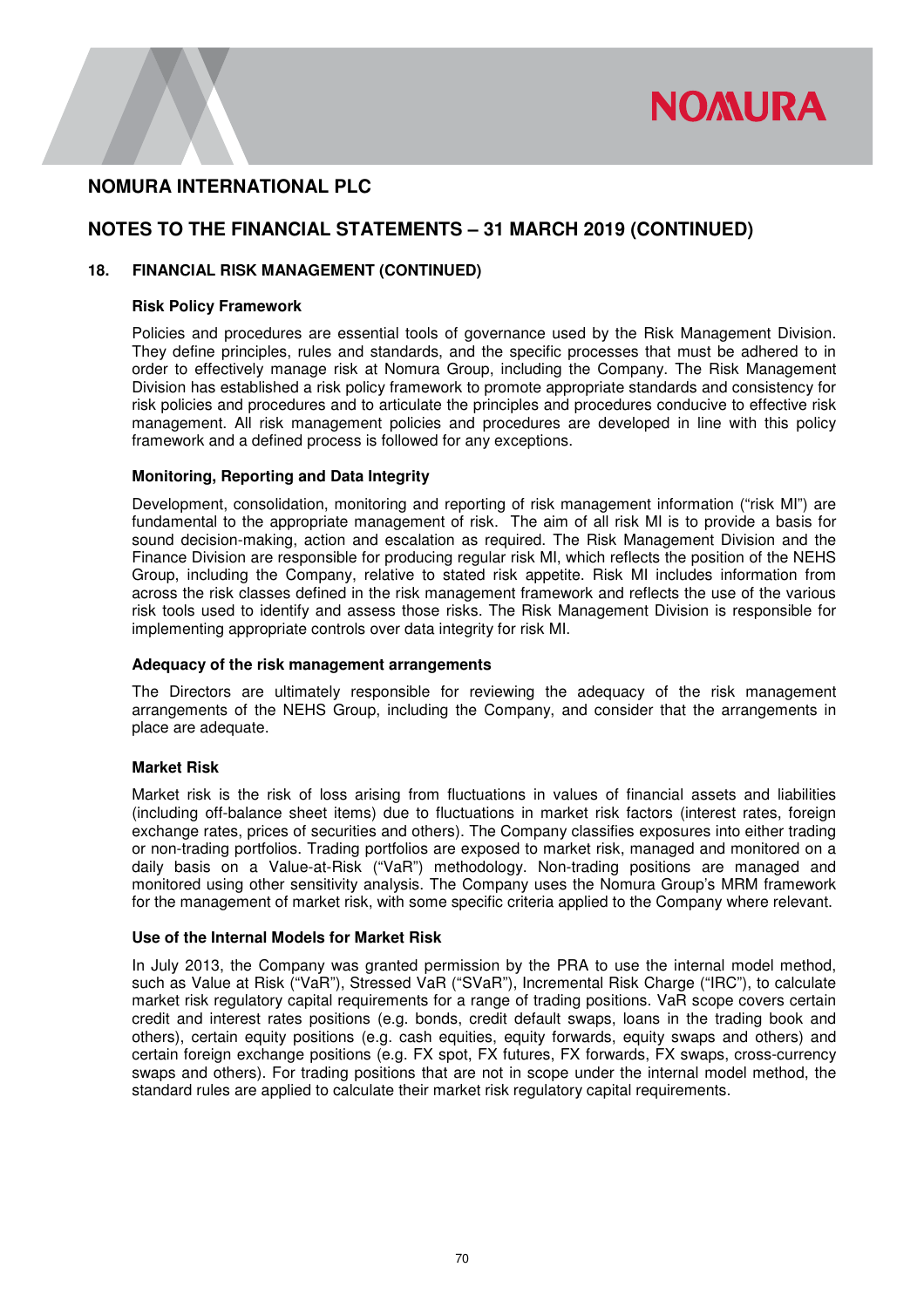

### **NOTES TO THE FINANCIAL STATEMENTS – 31 MARCH 2019 (CONTINUED)**

### **18. FINANCIAL RISK MANAGEMENT (CONTINUED)**

### *A. Market Risk – Trading (including financial assets and financial liabilities designated at fair value through profit and loss)*

Effective management of market risk requires the ability to analyse a complex and evolving portfolio in a constantly changing global market environment, identify problematic trends and ensure that appropriate action is taken in a timely manner. The Company uses a variety of statistical measurement tools to assess and monitor market risk on an ongoing basis including, but not limited to, Value at Risk ("VaR"), Stressed VaR ("SVaR") and Incremental Risk Charge ("IRC").

Within the Company, there is also a formal process for the allocation and management of economic capital (Nomura Capital Allocation Target or "NCAT"), which is facilitated through the capital allocation agenda discussed at the PRC. The PRC recommends any changes to the Board, who must opine and approve, if appropriate. Day-to-day responsibility for the NCAT calculation and the monitoring of risk limits, within the risk control framework, rests with MRM.

NCAT is used for performance evaluation and capital allocation, but not for capital adequacy. In order to ensure capital adequacy, financial soundness is assessed under stressed conditions, i.e. worst-case risk factor moves. Stress testing is undertaken and results reviewed monthly.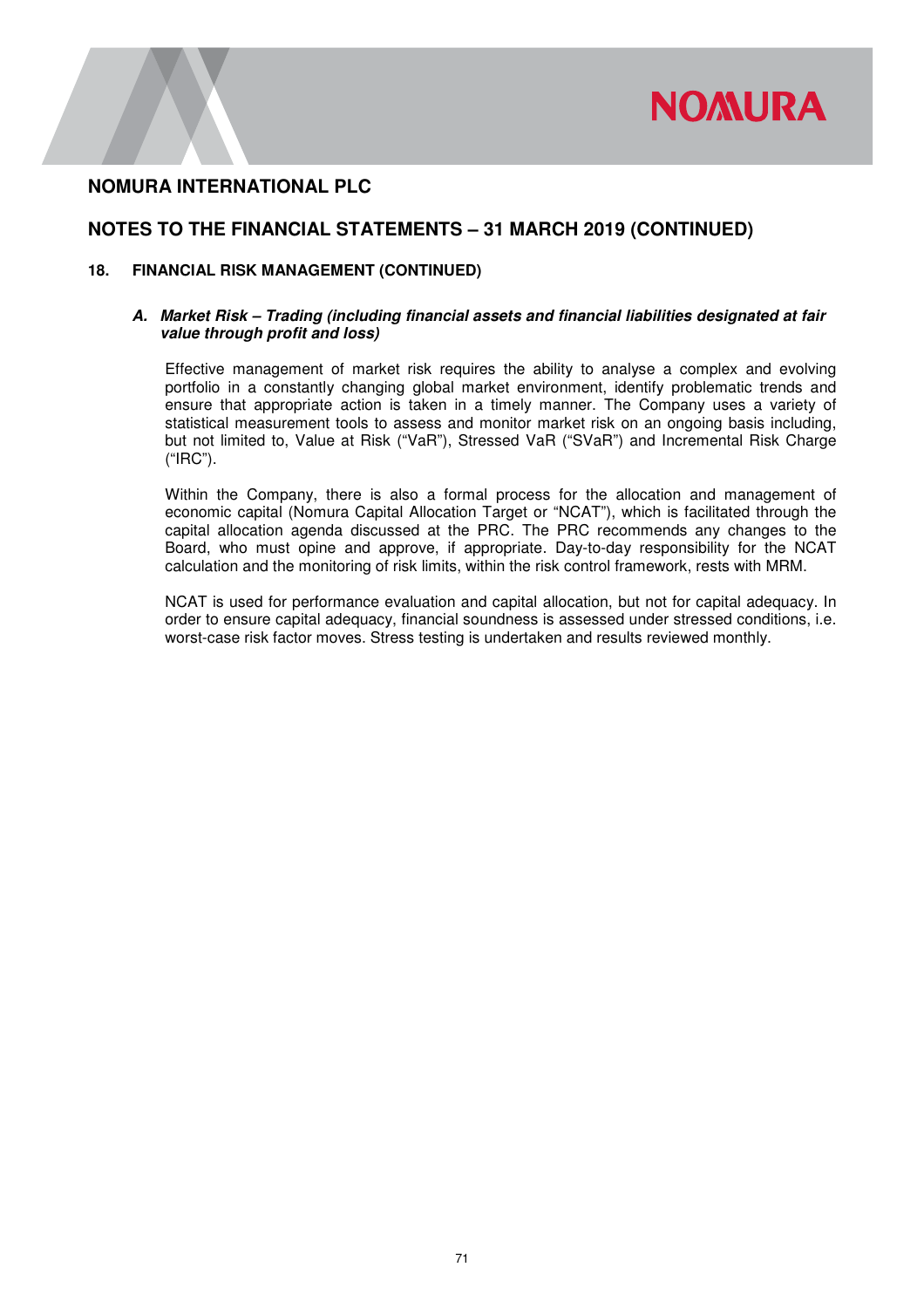

### **NOTES TO THE FINANCIAL STATEMENTS – 31 MARCH 2019 (CONTINUED)**

### **18. FINANCIAL RISK MANAGEMENT (CONTINUED)**

### **Market Risk (continued)**

### *A. Market Risk – Trading (continued)*

#### Value at Risk

VaR is a measure of the potential loss due to adverse movements in market factors, such as equity prices, interest rates, credit, foreign exchange rates, and commodities with associated volatilities and correlations.

### VaR Methodology Assumptions

The Company uses a single VaR model which has been implemented globally in order to determine the total trading VaR. A historical simulation is implemented where historical market moves over a twoyear window are applied to the Company's current exposure, in order to construct a P&L distribution. Potential losses can be estimated at required confidence levels or probabilities. A scenario weighting scheme is employed to ensure that the VaR model responds to changing market volatility.

Depending on the booking system, product and risk factor, profit and loss distribution is generated using full revaluation, spot-volatility grids or Greeks based methods. For interest rate and credit products, their main risk factors (interest rate and credit) are treated using the full revaluation method. For equity and foreign exchange products, their main risk factors (spot and volatility for equity and FX respectively) are treated using spot-volatility grids. However, for some products (e.g. interest rates and FX hedges of equity derivatives portfolios, booked in the relevant equity system), as well as for secondary risk factors of all products (e.g. FX risk for interest rates, credit and equity instruments) the Greeks based method is applied (relevant Greeks are multiplied by corresponding historical returns).

The Company uses the same VaR model for both internal risk management purposes and for regulatory reporting. For regulatory capital, the Company uses 99% confidence level and 10-day time horizon, calculated using actual 10-day historical market moves. For internal risk management purposes, VaR is calculated across the Company at the same confidence level using both 1-day and 10-day time horizons. SVaR is in both cases calculated using 10-day time horizon. The 1-year stress window used in SVaR for internal risk management is calibrated at the Nomura group level, while is specific to NEHS for regulatory reporting.

To complement VaR under Basel 2.5 regulations, the Company also computes SVaR, which samples from a one-year window during a period of financial stress. Both VaR and SVaR are based on a single model that diversifies general and specific risk. Both VaR and SVaR are calculated daily using actual 10-day historical market moves. The historical two-year window for VaR is updated twice a week, while the optimal one-year window for SVaR is calibrated monthly. The stress period used in SVaR model is the optimal one-year window, which is calibrated monthly by maximising SVaR over rolling one-year window between start of 2008 and the reporting date.

The Company's VaR model uses exact time series for each individual risk factor. When simulating potential movements in risk factors, a mixed approach is used, with absolute returns for some risk classes and relative returns for others. However, if good quality data are not available, a 'proxy logic' maps the exposure to an appropriate time series. The level of proxying taking place is carefully monitored through internal risk management processes and there is a continual effort to source new time series to use in the VaR calculation.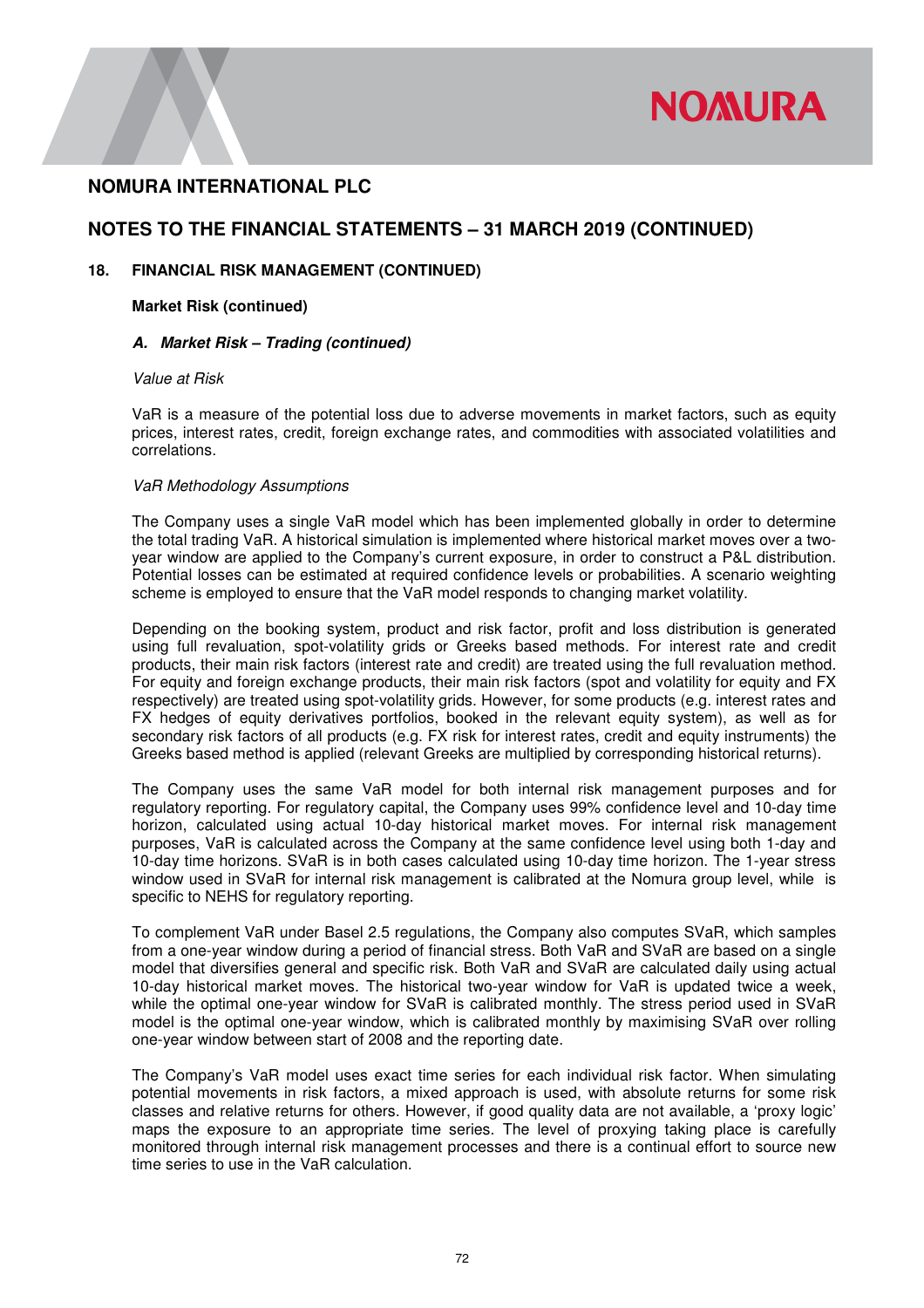

### **NOTES TO THE FINANCIAL STATEMENTS – 31 MARCH 2019 (CONTINUED)**

### **18. FINANCIAL RISK MANAGEMENT (CONTINUED)**

### **Market Risk (continued)**

### *A. Market Risk – Trading (continued)*

#### VaR Backtesting

The performance of the Company's VaR model is constantly monitored to ensure that it remains fit for purpose. The main approach for validating VaR is to compare 1-day trading losses with the corresponding VaR estimate. The Company's VaR model is backtested at different levels. Backtesting results are reviewed on a monthly basis by the Risk Management Division.

1-day trading losses exceeded the 99% VaR estimate on four occasions for the Company for the year ended 31 March 2019.

#### Limitations and Advantages of VaR

VaR aggregates risks from different asset classes in a transparent and intuitive way. However, there are limitations. VaR is a backward-looking measure. It implicitly assumes that distributions and correlations of recent factor moves are adequate to represent moves in the near future. VaR is appropriate for liquid markets and is not appropriate for risk factors that exhibit sudden jumps. Therefore it may understate the impact of severe events.

Given these limitations, the Company uses VaR only as one component of a diverse risk management process.

The table below illustrates, by major risk category, the VaR used for internal risk management purpose during the financial years ended 31 March 2019 and 31 March 2018. It shows the highest, lowest and average VaR during the financial year.

|                         | <b>Average VaR</b> | Min VaR        | Max VaR        | <b>Average VaR</b> | <b>Min VaR</b> | <b>Max VaR</b> |
|-------------------------|--------------------|----------------|----------------|--------------------|----------------|----------------|
|                         | 2019<br>\$'000     | 2019<br>\$'000 | 2019<br>\$'000 | 2018<br>\$'000     | 2018<br>\$'000 | 2018<br>\$'000 |
| <b>Equity VaR</b>       | 596. ا             | 319            | 7,021          | 3,465              | 325            | 11,912         |
| Credit VaR              | 3,281              | 2,462          | 5,091          | 3,356              | 2,332          | 4,904          |
| Interest Rates VaR      | 3,557              | 2,153          | 6,553          | 4,980              | 2.745          | 7,946          |
| Inflation VaR           | 378                | 231            | 516            | 436                | 261            | 850            |
| FX VaR                  | 2,000              | 948            | 12.162         | 3,236              | 1,269          | 6,763          |
| Commodity VaR           | 24                 |                | 177            | 45                 |                | 395            |
| Diversification / other | (5.625)            |                |                | (7, 854)           |                |                |
| Total                   | 5.211              | 3,502          | 14,952         | 7,664              | 4,680          | 12,781         |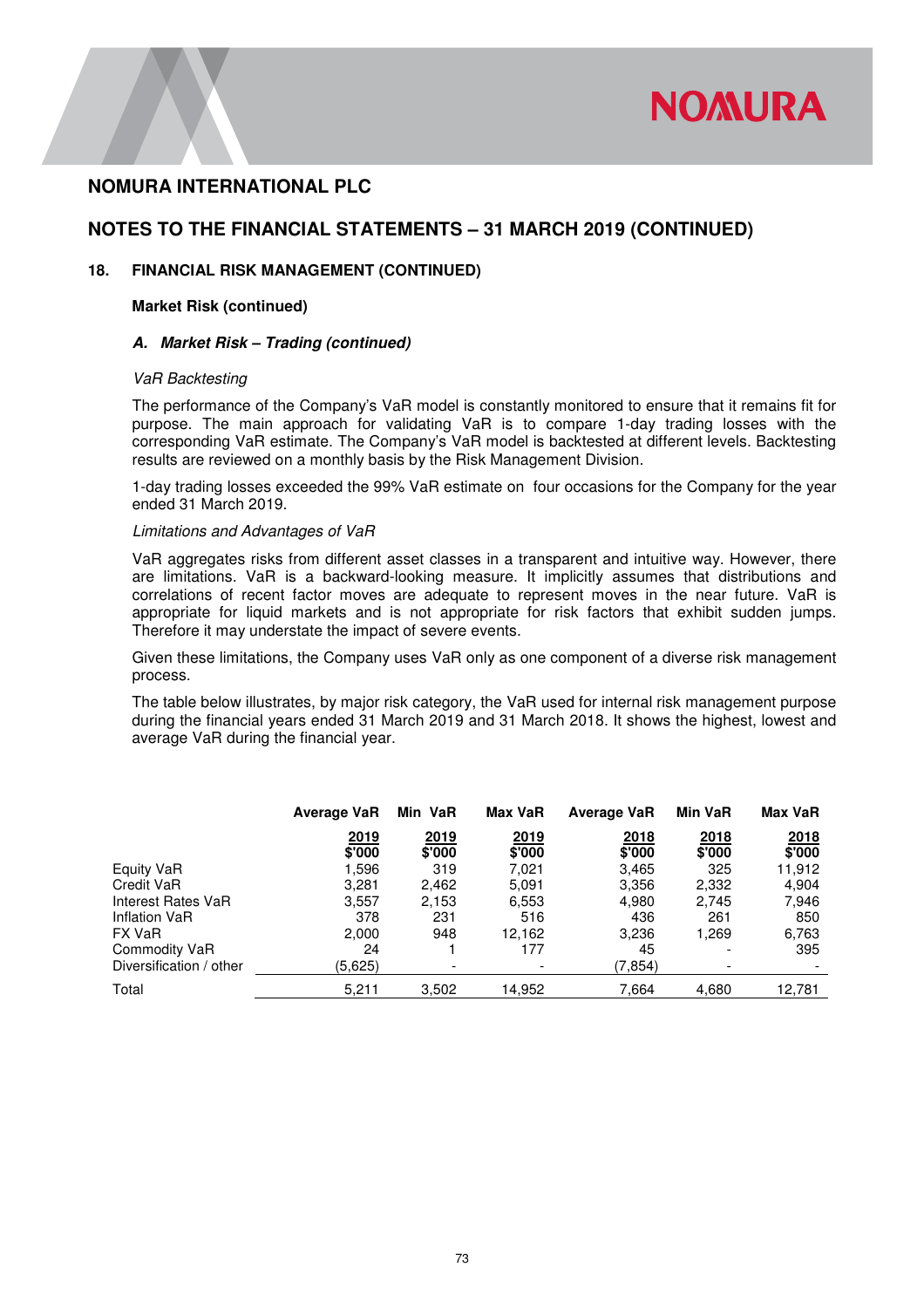

### **NOTES TO THE FINANCIAL STATEMENTS – 31 MARCH 2019 (CONTINUED)**

### **18. FINANCIAL RISK MANAGEMENT (CONTINUED)**

### **Market Risk (continued)**

### *A. Market Risk – Trading (continued)*

The total average, minimum and maximum VaR values are shown over the full annual period. Total average VaR during the fiscal year ended 31 March 2019 was lower than previous year following a decrease in the average equity VaR, interest rates VaR and FX VaR.

In practice, the actual trading results will differ from the VaR calculation and, in particular, the calculation does not provide a meaningful indication of profits and losses in stressed market conditions.

### *B. Incremental Risk Charge ("IRC")*

IRC is a measure of the potential loss from credit migration and default events on debt securities over a one year time horizon and 99.9% confidence level. IRC is calculated by Monte Carlo simulation of correlated migration and default events. A two factor Copula model is used which imply an inter asset correlation (across sectors) and an intra asset correlation (within a sector). These correlations are calibrated to empirically observed default events. P&L from migration is computed by applying credit spread shocks based on initial and final credit rating, adjusted for basis risk by product, recovery and maturity. P&L from default is simulated including stochastic recovery, correlated with overall default rates. A key determinant of IRC on a position is the credit rating of the obligor, which is based on the Nomura Group's Internal Rating system also used for the Internal Ratings-Based approach. IRC scope covers all debt securities as approved by the PRA. All positions in the IRC model are assumed to have a one year liquidity horizon.

### *C. Stress testing of internal risk models*

Stress testing is used to complement any internal risk models in order to identify certain risks to portfolios, at various levels, which are adversely affected by certain shocks when such portfolios are non-linear and tail risks from potential higher moves than those captured by the VaR model; to overcome limitations of models and historical data when assessing and controlling risk; and to identify risk concentrations and potential correlations across instruments, risk types and businesses.

Stress tests are designed to be economically coherent, challenging, and comprehensive in terms of business and risk coverage. Stress tests specific to one risk class, also known as grids, are run and aggregated at levels where this specific risk is managed. Stress tests are applied to all trades notwithstanding the way they are treated in VaR in order to be able to get a consistent view of the risks. However, analysis could be done at any level of business, or aggregation when required. Stress tests are performed by defining and applying shocks to the data used as input into the VaR model such as shocks to credit spreads, to bond prices, to interest rates, to equity price, foreign exchange rates as well as shocks to the volatility and other factors impacting the data used as input into the VaR model.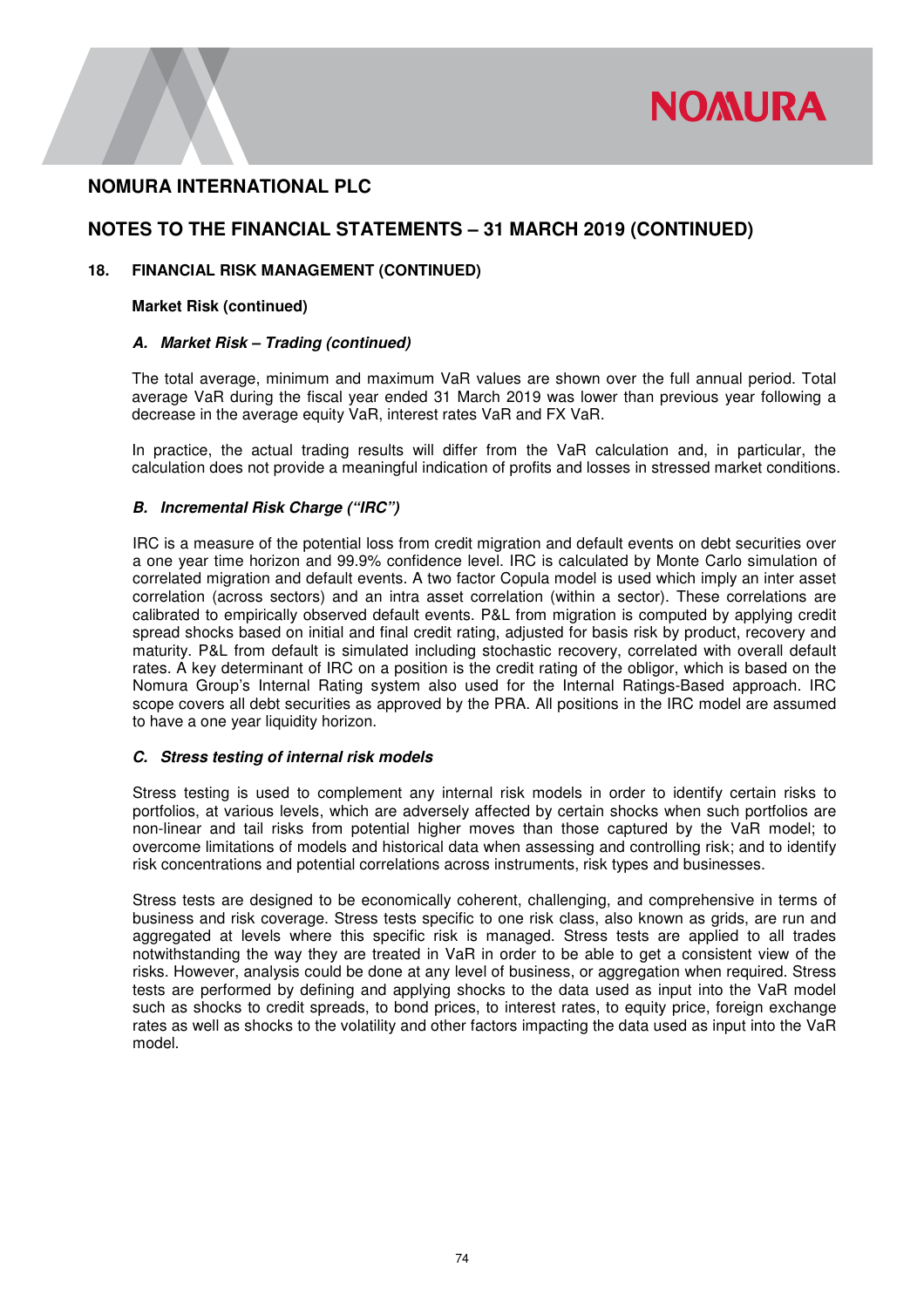

## **NOTES TO THE FINANCIAL STATEMENTS – 31 MARCH 2019 (CONTINUED)**

### **18. FINANCIAL RISK MANAGEMENT (CONTINUED)**

### **Market Risk (continued)**

### *D. Market Risk – Non-Trading*

#### Interest rate risk

Interest rate risk arises from the possibility that changes in interest rates will affect future cash flows or the fair values of financial instruments. The Board has established stress test limits to constrain the interest rate risk taken by non-trading books. Positions are monitored on a regular basis and hedging strategies may be implemented to ensure that the risk is maintained within the established limits.

### Currency risk

During the course of the Treasury department's financing activities, there is often a need to swap surplus flows in one currency into another currency, achieved using currency swap transactions. This is undertaken in accordance with approved market risk limits.

### **Credit Risk**

Credit risk is the risk of loss arising from an obligor's default, insolvency or administrative proceeding which results in the obligor's failure to meet its contractual obligations in accordance with agreed terms. This includes both on and off-balance sheet exposures. It is also the risk of loss arising through a Credit Valuation Adjustment ("CVA") associated with deterioration in the creditworthiness of counterparty. The Company uses the Nomura Group's CRM framework for managing credit risk, with some specific criteria applied to the Company where relevant.

### *A. Credit Risk Management Process*

The process for managing credit risk at the Company includes:

- evaluation of likelihood that a counterparty defaults on its payments and obligations;
- assignment of internal credit ratings to all active counterparties;
- approval of extensions of credit and establishment of credit limits;
- measurement, monitoring and management of the firm's current and potential future credit exposures;
- setting credit terms in legal documentation; and
- use of appropriate credit risk mitigants including netting, collateral and hedging.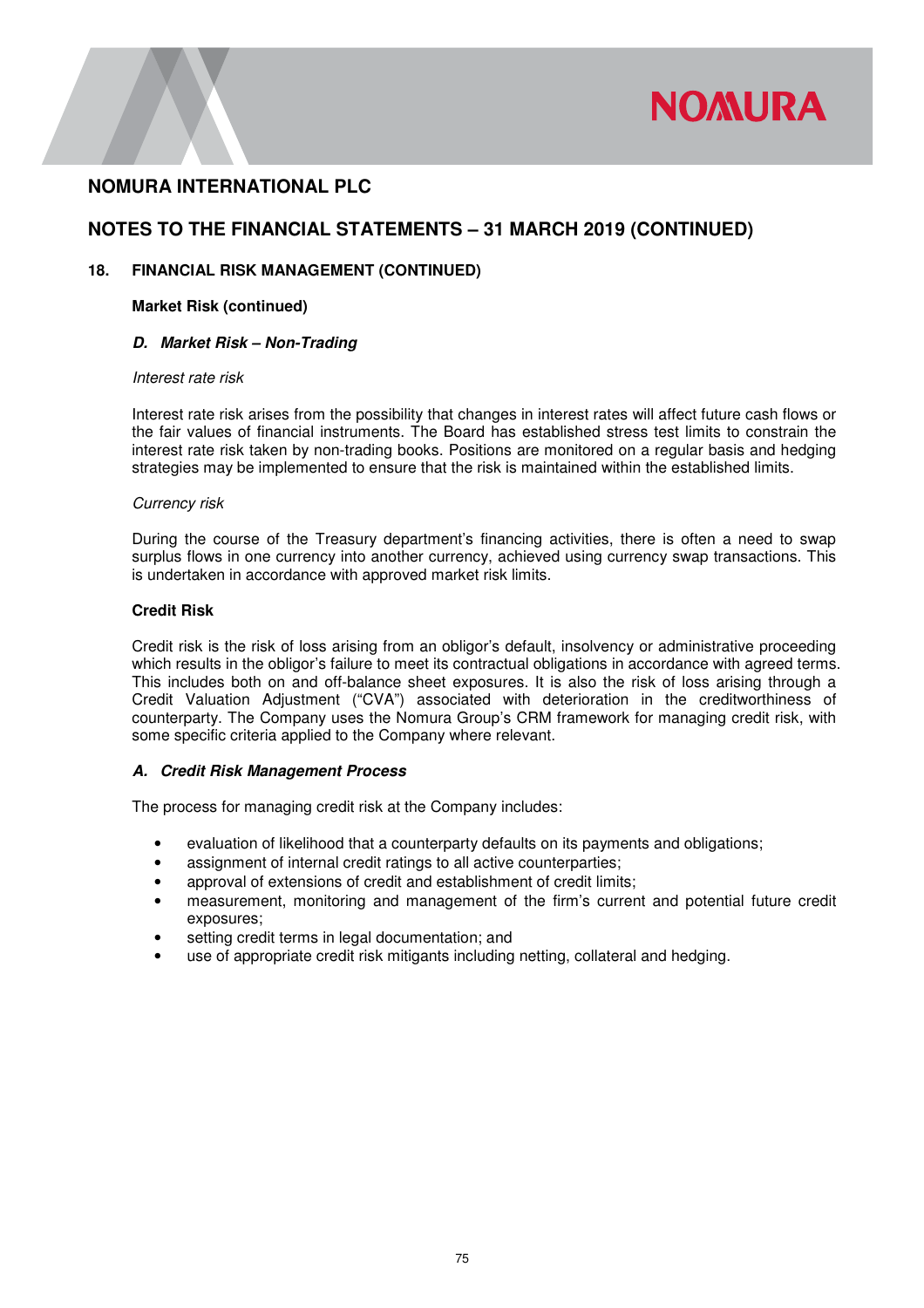

### **NOTES TO THE FINANCIAL STATEMENTS – 31 MARCH 2019 (CONTINUED)**

### **18. FINANCIAL RISK MANAGEMENT (CONTINUED)**

### **Credit Risk (continued)**

### *B. Credit Risk Measures*

The Company's main type of counterparty credit risk exposures arise from derivatives, securities financing transactions and loans.

In December 2012, the Company was granted permission by the PRA to use the Internal Model Method ("IMM") in combination with the standardised approach in the calculation of counterparty credit risk requirements for certain derivatives and securities financing transactions. In the calculation of riskweighted exposure amounts under the standardised approach to credit risk, the ratings of Fitch, Moody's and Standard and Poor's are used for all applicable exposure classes.

For derivatives and securities financing transactions, the Company measures credit risk primarily by way of a Monte Carlo-based simulation model that determines a Potential Exposure profile at a specified confidence level. The exposure calculation model used for counterparty credit risk management is also used for the IMM-based exposure calculation for regulatory capital reporting purposes since the end of December 2012. Loans and lending commitments are measured and monitored on both funded and unfunded basis.

### *C. Credit Limits*

Credit exposures against counterparties are managed by means of setting credit limits based upon credit analysis of each individual counterparty. Credit risk is managed daily through the monitoring of credit exposure against approved credit limits and the ongoing monitoring of the creditworthiness of the Company's counterparties. Any change in circumstance that alters the Company's risk appetite for any particular counterparty, sector, industry or country is reflected in changes to the internal rating and credit limit as appropriate.

Internal ratings form an integral part in the assignment of credit limits to counterparties. The Company's credit limit framework is designed to ensure that the Company takes appropriate credit risk in a manner that is consistent with its risk appetite. Global Credit policies define the delegated authority matrices that establish the maximum aggregated limit amounts and tenors that may be set for any single counterparty group based on their internal rating.

NCAT, the measure of economic capital used by the Nomura Group and its affiliates, including the Company, is used as a constraint on the total level of risk which can be taken by the Company. NCAT has various uses within the Company: for example, for counterparty credit exposure management, the Company used the Credit NCAT model to derive single name limits by rating.

A bespoke limit framework has been developed to monitor exposures against central counterparty clearing houses, which include limits to funded exposures related to default fund and initial margin, and limits to unfunded exposures related to loss sharing amount (also known as stress loss) and potential variation margin callback.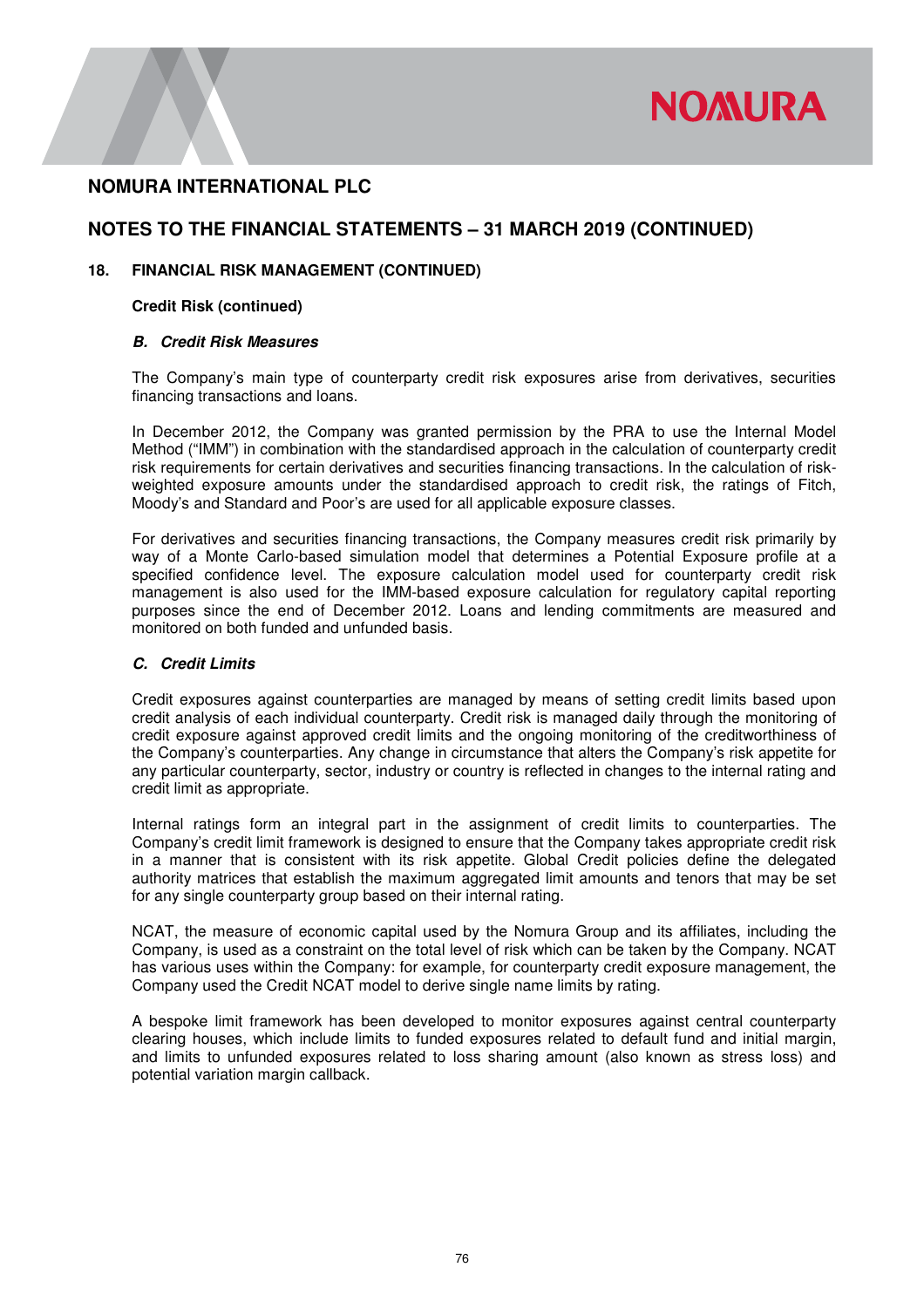

## **NOTES TO THE FINANCIAL STATEMENTS – 31 MARCH 2019 (CONTINUED)**

### **18. FINANCIAL RISK MANAGEMENT (CONTINUED)**

### **Credit Risk (continued)**

### *D. Wrong Way Risk*

Wrong Way Risk ("WWR") occurs when exposure to a counterparty is highly correlated with the deterioration of creditworthiness of that counterparty. The Nomura Group, including the Company, has established policies that govern the management of any WWR exposures. Stress testing is used to support the assessment of any WWR embedded within existing portfolios and adjustments are made to credit exposures and regulatory capital, as appropriate.

WWR analysis is performed by the Risk Management Division and presented monthly to the PRC. The analysis is provided to assist the business and senior management in determining whether the level of wrong way risk is a concern and action should be taken to reduce it.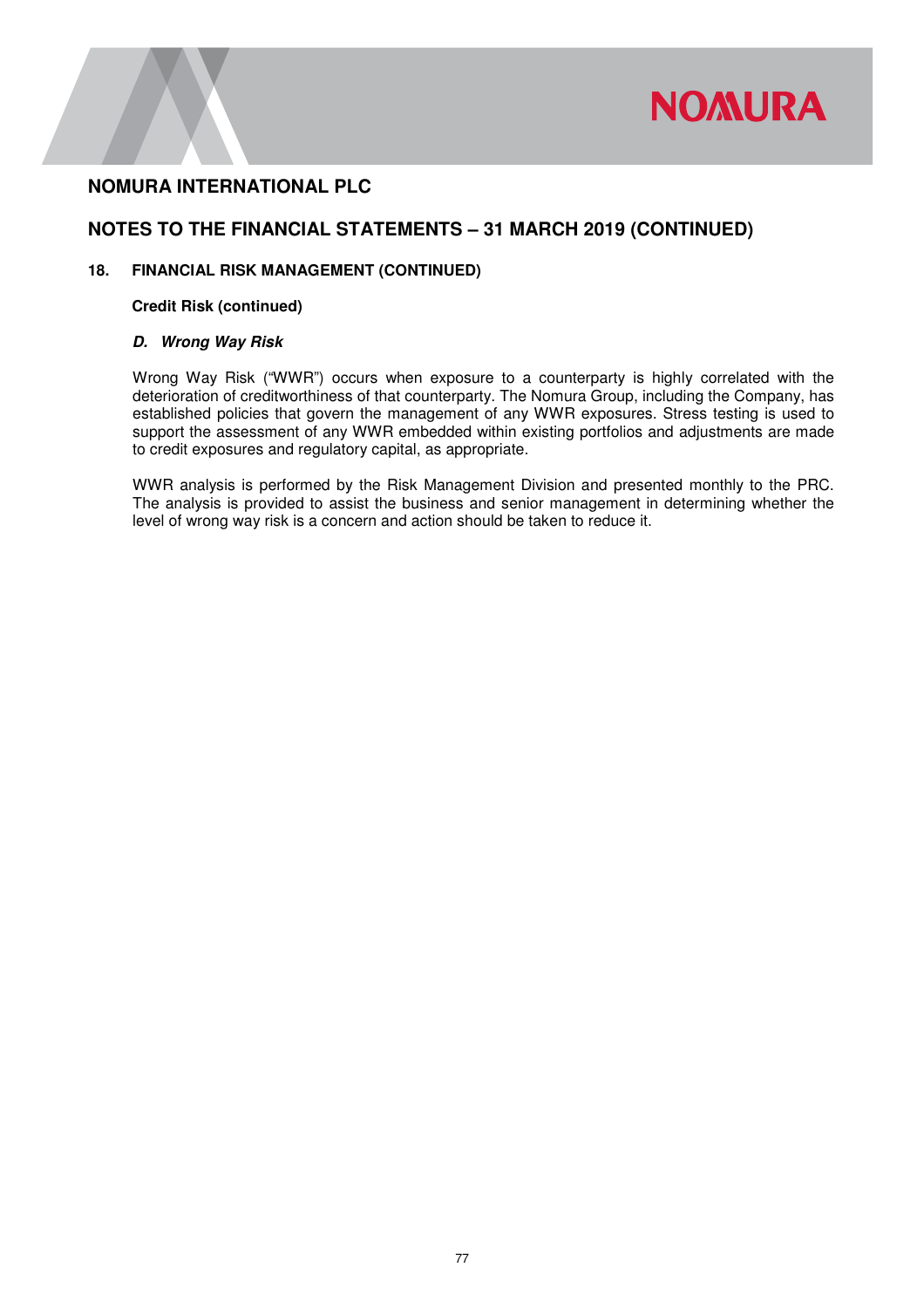

### **NOTES TO THE FINANCIAL STATEMENTS – 31 MARCH 2019 (CONTINUED)**

### **18. FINANCIAL RISK MANAGEMENT (CONTINUED)**

### **Credit Risk (continued)**

### *E. Risk Mitigation*

The Company utilises financial instruments, agreements and practices to assist in the management of credit risk. The Company enters into legal agreements, such as the International Swap and Derivatives Association, Inc ("ISDA") agreements or equivalent (referred to as "Master Netting Agreements"), with many of its counterparties. Master Netting Agreements allow netting of receivables and payables and reduce losses potentially incurred as a result of a counterparty default. Further reduction in credit risk is achieved through entering into collateral agreements that allow the Company to obtain collateral from counterparties either upfront or contingent on exposure levels, changes in credit rating or other factors.

Given the potential for loss resulting from unsecured exposures, as a general rule, all extensions of credit by the Company should be collateralised. However, in certain cases where there is sufficient risk appetite, unsecured exposure may be approved by the relevant credit risk managers. In addition, there are certain jurisdictions with specific rules relating to approvals and management of collateral. To ensure compliance, any local regulatory rules or statutes that are stricter must be followed.

Legal agreements should ensure that margin agreements and collateral accepted from clients provide the best possible protection for the Company. Any collateral types included for exposure reduction must meet the Basel standards. New collateral types, including non-standard collateral must be approved by the Global Collateral Steering Committee. Any non-standard collateral that gets approved must also be reviewed by all relevant departments to ensure that the operational capability is in place to properly control the new collateral type, and that concentration, reuse and liquidity implications are understood. The review must include any local or legal vehicle policies or procedures that contain rules relating to eligibility or acceptable collateral.

Concentrations of collateral by issuer, country and counterparty are monitored and reported to senior management. Haircuts are applied to collateral and set according to the market risk of the asset. Haircut levels are determined through quantitative and historical analysis, and are reviewed periodically.

The Company utilises financial instruments, to assist in the management of counterparty credit risk. The Company enters into credit hedges in the form of single name credit default swaps, credit contingent CDS and credit index swaps to mitigate losses arising from deterioration in counterparty creditworthiness. The Company actively monitors large exposures to collateralised counterparties and seeks to reduce exposures through trade compression and hedging with single name credit default swaps.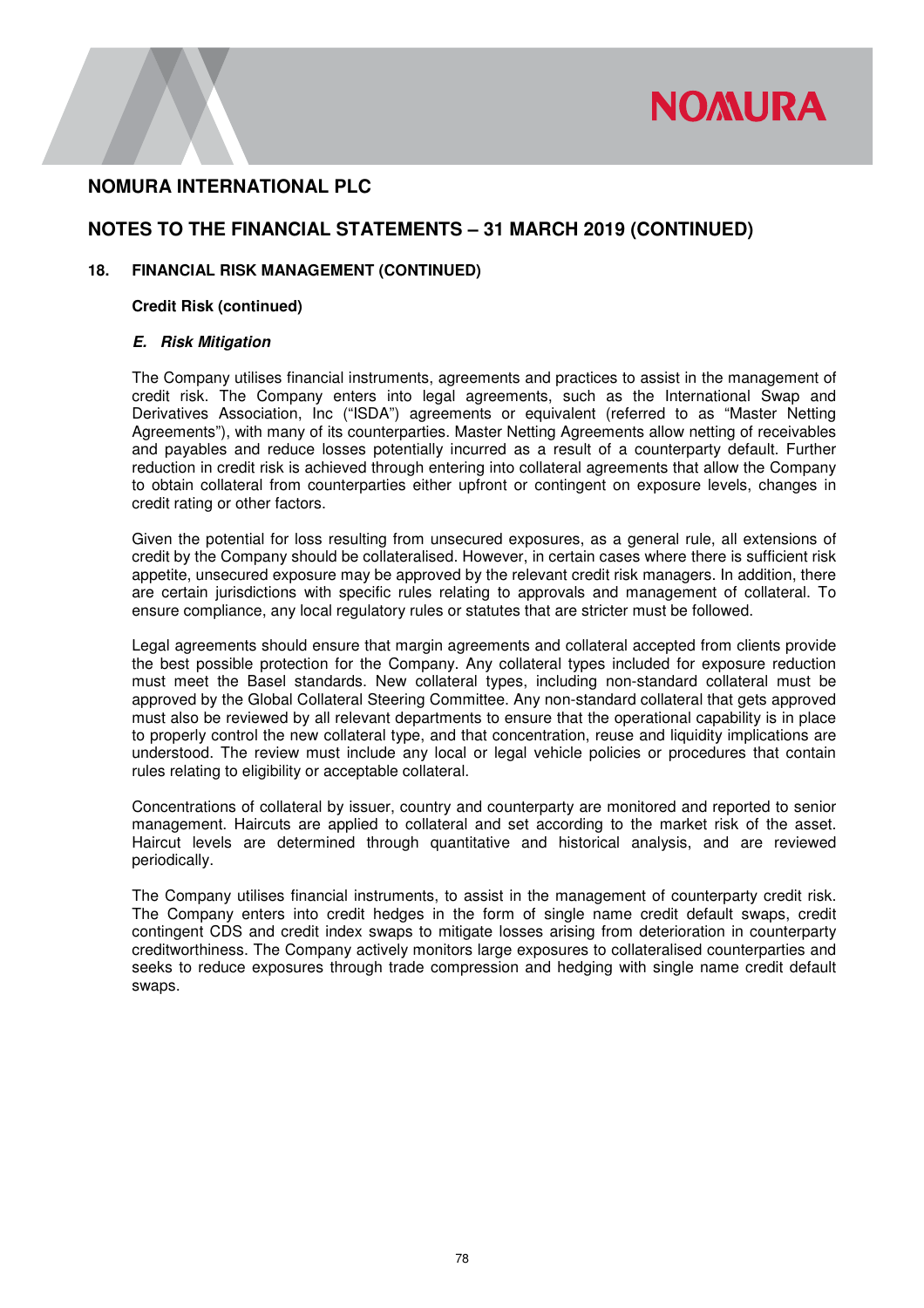

### **NOTES TO THE FINANCIAL STATEMENTS – 31 MARCH 2019 (CONTINUED)**

### **18. FINANCIAL RISK MANAGEMENT (CONTINUED)**

### **Credit Risk Exposure**

The Company's maximum exposure to credit risk at the balance sheet date is disclosed in the table below, based on the carrying amount of the financial assets the Company believes are subject to credit risk, without taking account of any collateral held or any other credit enhancements. Certain offbalance sheet instruments which expose the Company to a risk of loss due to default by the parties underlying these contracts are also disclosed. Collateral is held on financial assets held for trading, financial assets mandatorily at fair value through profit and loss, collateral posted for securities purchased under agreements to resell and collateral posted for securities borrowed. The exercise of collateral will lead to a significant reduction in the potential loss in the value of the corresponding financial asset in the event of a counterparty or issuer failing to perform its contractual commitment.

Other credit enhancements include netting agreements which provide protection to reduce the risks of counterparty default and, in some cases offset the Company's exposure with the same counterparty, which provides a more meaningful presentation of Statement of Financial Position credit exposure. Also included in the total exposure to credit risk are credit derivatives and other financial guarantee products which are used to hedge the Company's exposure to credit risk.

|                                                                             |                                                 | 2019                           |                    |                | 2018                                            |
|-----------------------------------------------------------------------------|-------------------------------------------------|--------------------------------|--------------------|----------------|-------------------------------------------------|
|                                                                             | <b>Maximum</b>                                  | Of which: subject to ECL model |                    | <b>Maximum</b> |                                                 |
|                                                                             | <b>Exposure to Credit</b><br>Risk (gross basis) | Stage 1                        | Stage 3<br>Stage 2 |                | <b>Exposure to Credit</b><br>Risk (gross basis) |
|                                                                             | \$m                                             | \$m                            | \$m\$              | \$m            | \$m                                             |
| Financial assets held for<br>trading                                        | 156,549                                         |                                |                    |                | 158,961                                         |
| Collateral posted for securities<br>purchased under agreements<br>to resell | 67,328                                          |                                |                    |                | 71,870                                          |
| Collateral posted for securities<br>borrowed                                | 9,354                                           |                                |                    |                | 8,644                                           |
| Other debtors                                                               | 19,379                                          | 17,069                         | 20                 |                | 23,786                                          |
| Investment time deposits                                                    | 173                                             |                                |                    |                | 413                                             |
| Cash and cash equivalent                                                    | 2,981<br>18                                     | 2,981                          |                    |                | 3,944                                           |
| <b>Financial investments</b>                                                |                                                 |                                |                    |                | 16                                              |
|                                                                             | 255,782                                         | 20,050                         | 20                 |                | 267,634                                         |
| Commitments and financial<br>guarantees                                     | 3,223                                           | 943                            | 11                 |                | 5,560                                           |
| Total exposure to credit risk                                               | 259,005                                         | 20,993                         | 31                 |                | 273,194                                         |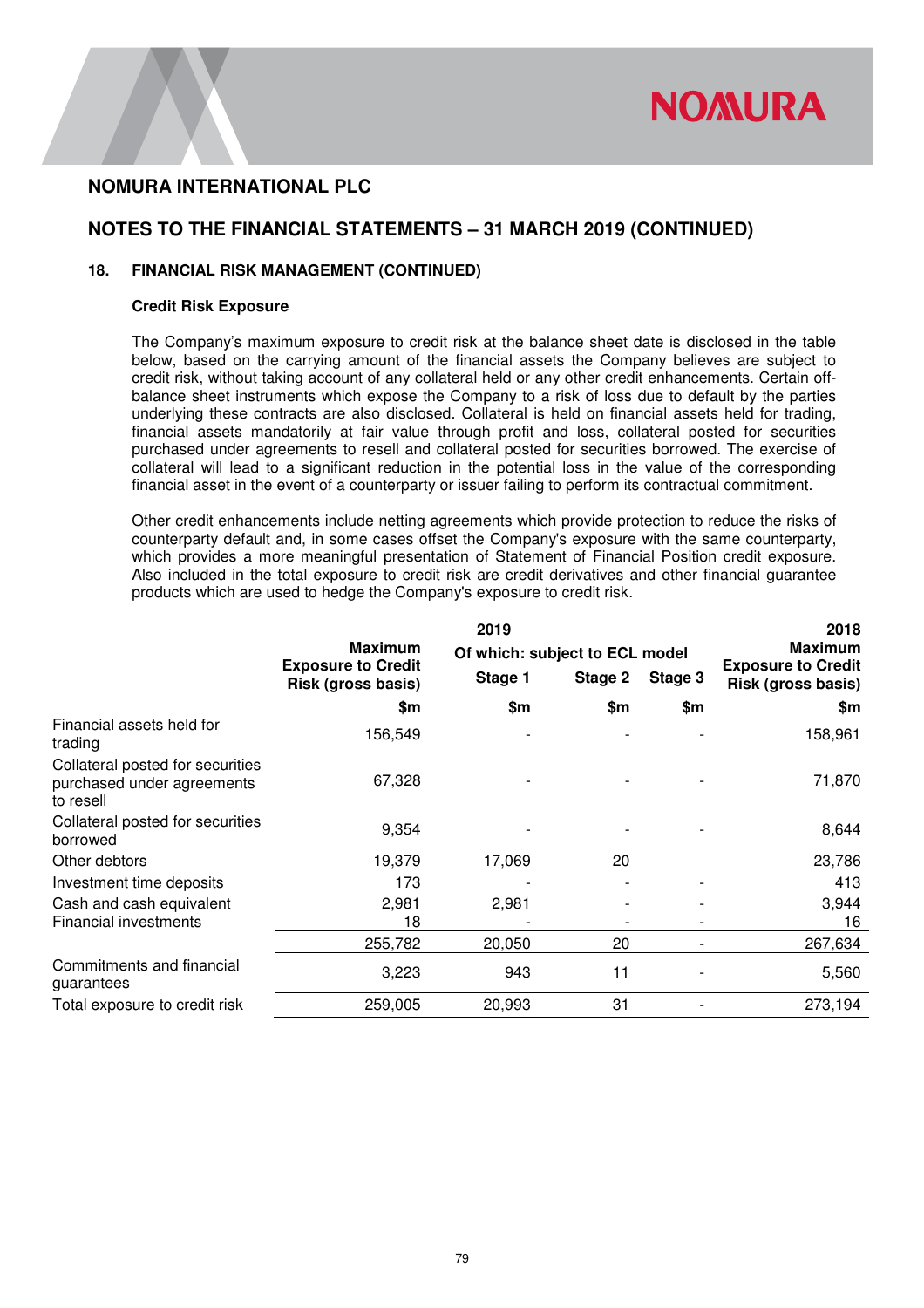

## **NOTES TO THE FINANCIAL STATEMENTS – 31 MARCH 2019 (CONTINUED)**

## **18. FINANCIAL RISK MANAGEMENT (CONTINUED)**

### **Credit Risk Exposure (continued)**

| <b>Credit loss allowances</b>        | Stage 1 | Stage 2 | Stage 3                  | Total |
|--------------------------------------|---------|---------|--------------------------|-------|
|                                      | \$m     | \$m     | \$m                      | \$m   |
| Other debtors                        | (1.1)   | (1.2)   | $\overline{\phantom{a}}$ | (2.3) |
| Commitments and financial guarantees | (0.1)   | (1.2)   | $\overline{\phantom{a}}$ | (1.3) |
|                                      | (1.2)   | (2.4)   | $\overline{\phantom{a}}$ | (3.6) |

### **Movements in credit loss allowances**

|                                        | Stage 1<br>\$m | Stage 2<br>\$m | Stage 3<br>\$m | Total<br>\$m |
|----------------------------------------|----------------|----------------|----------------|--------------|
| Credit loss allowance at 1 April 2018  | (0.9)          | (1.3)          |                | (2.2)        |
| Transfer:                              |                |                |                |              |
| to stage 1                             |                |                |                |              |
| to stage 2                             | 0.1            | (0.1)          |                |              |
| Credit impairment (charge) / release   |                |                |                |              |
| - new assets originated or purchased   | (0.4)          |                |                | (0.4)        |
| - change in credit risk                | (0.3)          | (1.0)          |                | (1.3)        |
| - assets derecognised or matured       | 0.3            |                |                | 0.3          |
|                                        | (0.4)          | (1.0)          |                | (1.4)        |
| Credit loss allowance at 31 March 2019 | (1.2)          | (2.4)          |                | (3.6)        |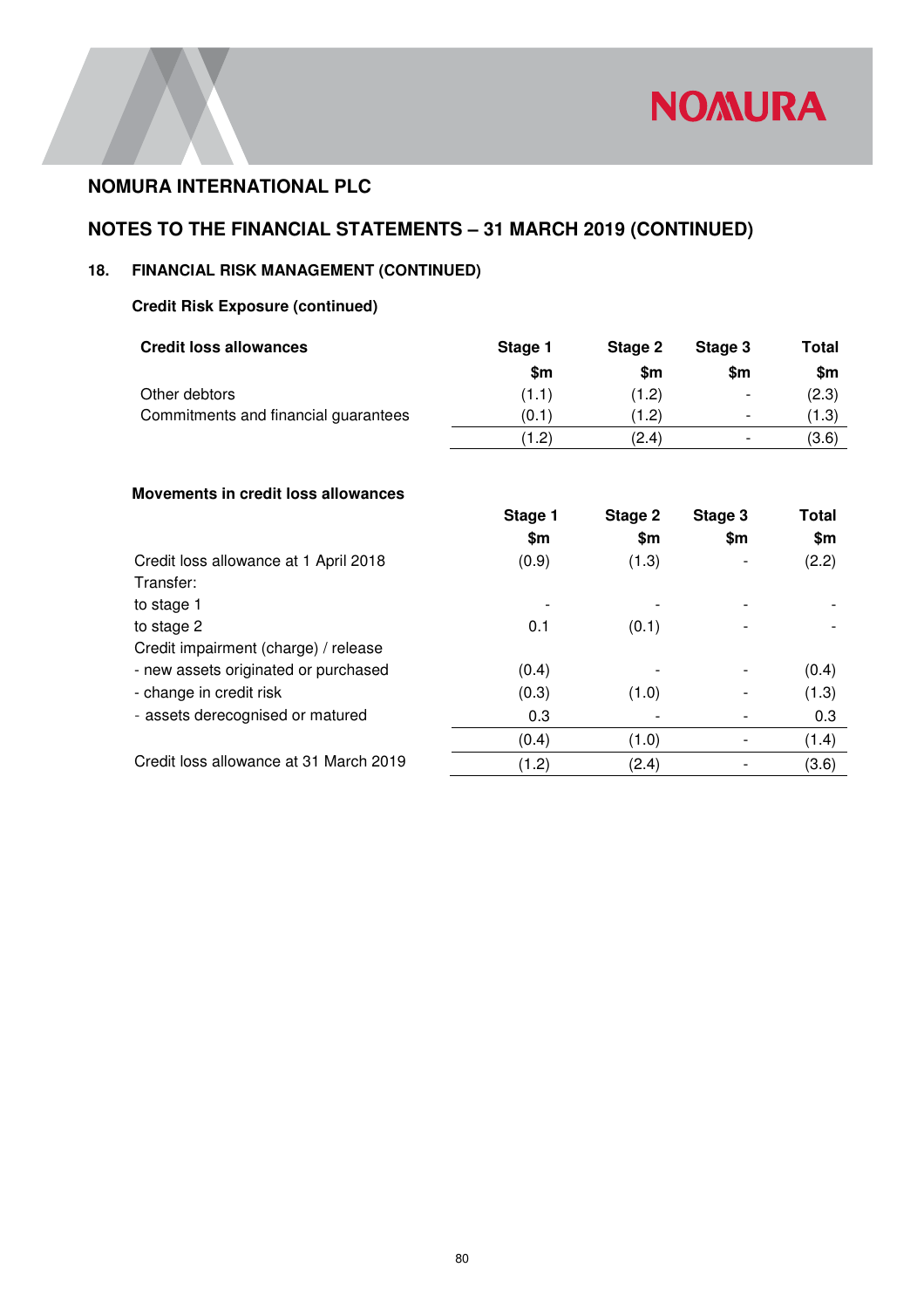

### **NOTES TO THE FINANCIAL STATEMENTS – 31 MARCH 2019 (CONTINUED)**

### **18. FINANCIAL RISK MANAGEMENT (CONTINUED)**

### **Credit Risk Exposure (continued)**

The credit quality of financial assets and off balance sheet commitments which are subject to credit risk is summarised below. The credit ratings are determined by the Company's internally determined public rating agency equivalents.

|                                                | <b>Maximum Exposure</b><br>to Credit Risk | <b>Maximum Exposure</b><br>to Credit Risk |
|------------------------------------------------|-------------------------------------------|-------------------------------------------|
|                                                | 2019                                      | 2018                                      |
|                                                | \$m                                       | \$m                                       |
| <b>Credit Rating</b>                           |                                           |                                           |
| AAA                                            | 7,932                                     | 9,124                                     |
| AA                                             | 49,533                                    | 55,493                                    |
| A                                              | 137,233                                   | 133,449                                   |
| <b>BBB</b>                                     | 28,353                                    | 26,826                                    |
| Non-Investment grade                           | 29,892                                    | 39,403                                    |
| Unrated                                        | 2,839                                     | 3,338                                     |
| Off balance sheet Commitments and financial    |                                           |                                           |
| guarantee contracts                            |                                           |                                           |
| AA                                             | 85                                        | 1,671                                     |
| A                                              | 473                                       | 1,649                                     |
| <b>BBB</b>                                     | 1,390                                     | 773                                       |
| Non-Investment grade                           | 1,117                                     | 1,065                                     |
| Unrated                                        | 158                                       | 403                                       |
|                                                |                                           |                                           |
| Total exposure to credit risk by credit rating | 259,005                                   | 273,193                                   |

The unrated balance represents the pool of counterparties which individually do not generate material credit risk for the Company and which do not require rating under the Company's credit management policies. This pool is highly diversified, subject to limits, and monitored on a regular basis.

### *Concentrations of Credit Risk*

Concentrations of credit risk may arise from the Company's normal operation in derivative instruments, securities financing transactions and underwriting activities, and from exposures to central counterparty clearing houses, and may be impacted by changes in political or economic factors. The Company's significant single concentrations of credit risk are typically with strongly rated credit institutions in the US and Europe and benefit from credit risk mitigation such as bilateral collateral agreements.

The Company is exposed to significant counterparty credit risk from other Nomura Group undertakings. The maximum credit exposure to other Nomura Group undertakings is \$95 billion (2018: \$97 billion) and is rated using the Nomura Group's credit rating of A (2018: 'A').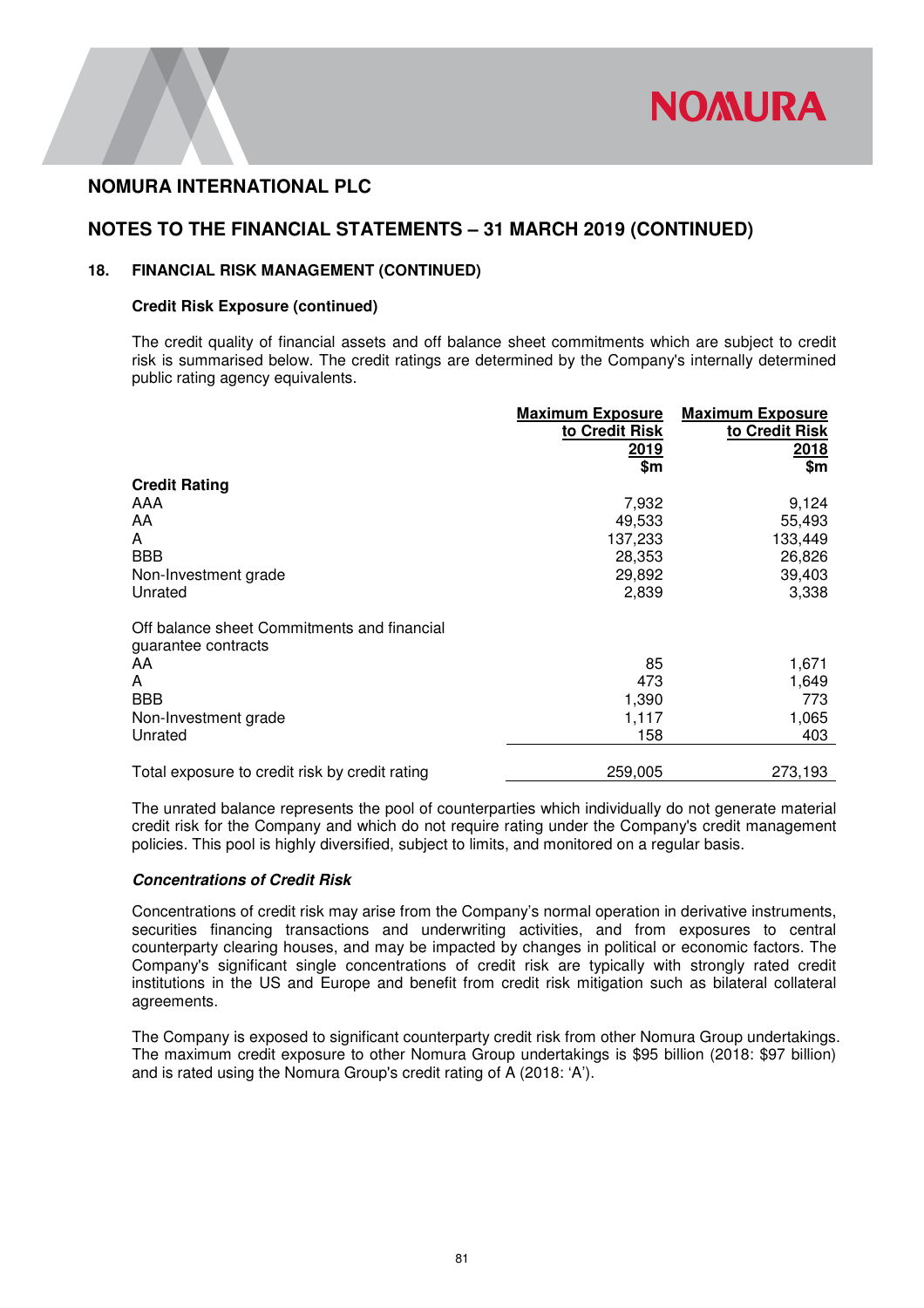

### **NOTES TO THE FINANCIAL STATEMENTS – 31 MARCH 2019 (CONTINUED)**

### **18. FINANCIAL RISK MANAGEMENT (CONTINUED)**

#### **Liquidity Risk**

### *Liquidity Risk Management*

The Company's approach to liquidity risk management is founded on the 3 lines of defence principle, ensuring a clear ownership and strong connection between the business (1st line), Treasury (2nd line) and Internal Audit / governance committees (3rd line) both globally and locally.

The Company's primary Liquidity Risk Management objective is to ensure continuous liquidity across market cycles and periods of market and idiosyncratic stress, ensuring that all contractual and modelled funding requirements and unsecured debt obligations that fall due within Board-established survival horizons and risk appetite, can be met without any reliance on sourcing additional unsecured funding or forced liquidation of assets.

The MCO (Maximum Cumulative Outflow model) is the Company's primary tool to measure and monitor liquidity risk on a daily basis, defining the level of liquid assets required to meet contractual and contingent liquidity needs in the event of a stress. The MCO incorporates consistent assumptions at an entity, regional and global level, modelling stressed liquidity outflows over three scenarios of increasing severity, ranging from normal business conditions to a combination of both a market-wide and Nomura-specific liquidity stress.

The Company as a U.K. regulated entity is fully compliant with the PRA prescribed liquidity requirements.

### *Contractual Maturity Table*

The table below shows the Company's financial liabilities by contractual maturity remaining, taking into account early redemption features. Derivative contracts and other financial instruments contained within the Company's trading portfolio and other instruments containing embedded derivatives (including structured note issuances and other financial liabilities designated at fair value) are presented at their fair values. All other amounts represent undiscounted cash flows payable by the Company arising from its financial liabilities. Perpetual cash flows are shown for a period of ten years. Derivatives are disclosed at fair value on demand with the exception of gross settled derivatives, which are shown by contractual maturity remaining. Financial liabilities designated at fair value are disclosed based on their earliest redemption date. This presentation is considered to reflect the liquidity risk arising from the Company's financial liabilities and is consistent with how this risk is managed by the Company.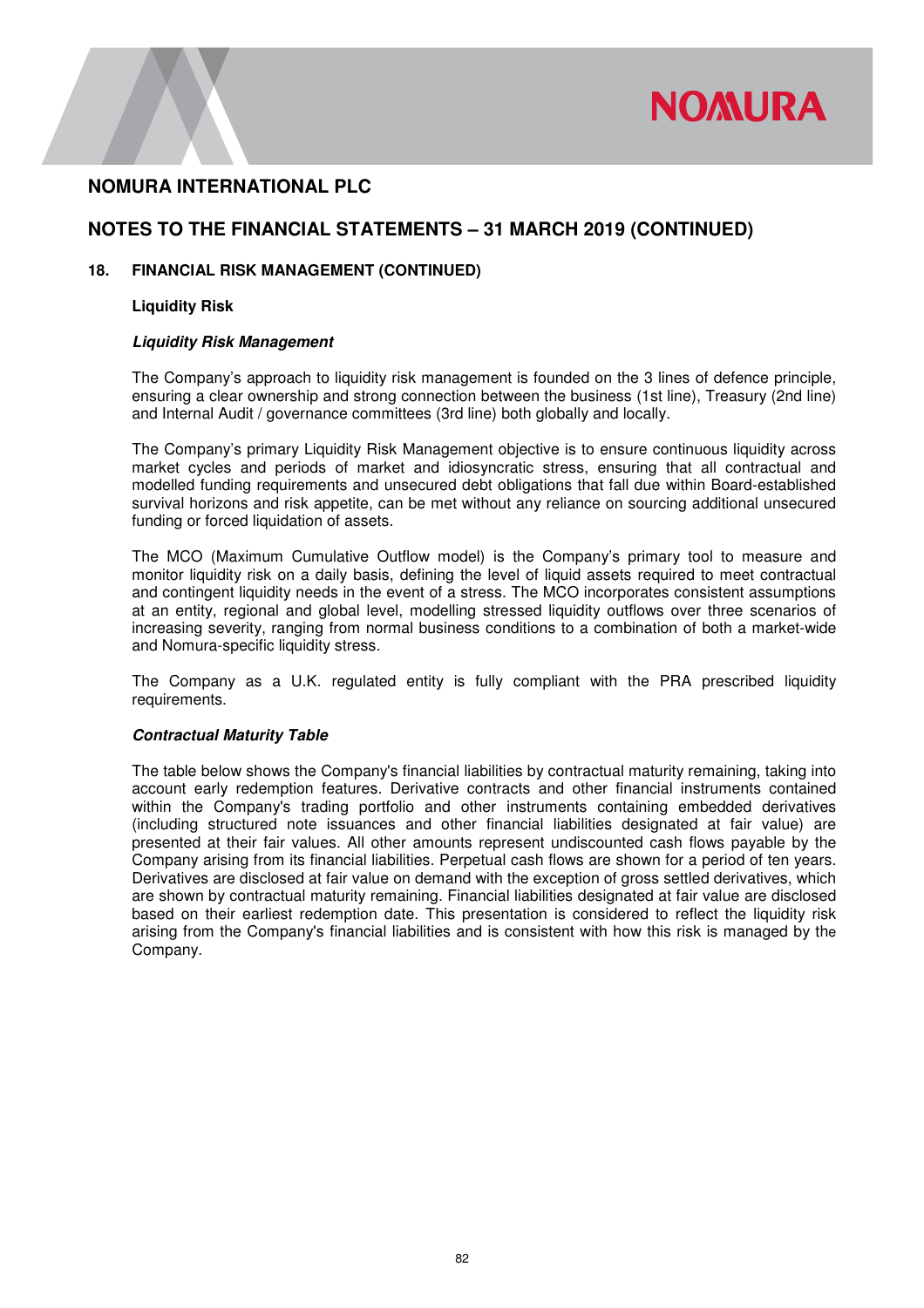

## **NOTES TO THE FINANCIAL STATEMENTS – 31 MARCH 2019 (CONTINUED)**

## **18. FINANCIAL RISK MANAGEMENT (CONTINUED)**

### **Liquidity Risk (continued)**

### *Contractual Maturity Table*

|                                                                                          | On<br>demand | Less<br>than 30<br><u>days</u> | 31-90<br><u>days</u> | 91 days<br>$-1$ year | $1 - 5$<br><b>years</b> | Later<br>than 5<br>years     | <b>Total</b>     |
|------------------------------------------------------------------------------------------|--------------|--------------------------------|----------------------|----------------------|-------------------------|------------------------------|------------------|
| 2019                                                                                     | \$m          | \$m                            | \$m                  | \$m                  | \$m                     | \$m\$                        | \$m              |
| Financial liabilities held for<br>$trading$ – derivatives                                | 112,023      | 2,182                          | 2,721                | 3,372                | 1,151                   | 123                          | 121,572          |
| Financial liabilities held for<br>trading $-$ non derivatives<br>Collateral received for | 30,284       |                                |                      |                      |                         |                              | 30,284           |
| securities sold under<br>agreements to repurchase                                        | 14,499       | 34,370                         | 2,654                | 4,414                | 1,146                   |                              | 57,083           |
| Collateral received for<br>securities loaned                                             | 3,932        |                                | 80                   |                      |                         |                              | 4,012            |
| <b>Other Creditors</b>                                                                   | 36,602       |                                |                      |                      |                         |                              | 36,602           |
| Creditors: amounts falling due<br>after more than one year                               |              |                                |                      |                      | 89                      | 1,260                        | 1,349            |
| Other commitments                                                                        | 197,340      | 36,552<br>542                  | 5,455                | 7,786                | 2,386<br>1,242          | $\overline{1}$ ,383<br>1,439 | 250,902<br>3,223 |
| Total exposure to liquidity risk                                                         | 197,340      | 37,094                         | 5,455                | 7,786                | 3,628                   | 2,822                        | 254,125          |
| 2018<br>Financial liabilities held for                                                   |              |                                |                      |                      |                         |                              |                  |
| $trading$ – derivatives<br>Financial liabilities held for                                | 108,333      | 3,910                          | 3,953                | 5,480                | 1,485                   | 102                          | 123,263          |
| trading $-$ non derivatives<br>Collateral received for                                   | 28,480       |                                |                      |                      |                         |                              | 28,480           |
| securities sold under<br>agreements to repurchase                                        | 21,540       | 31,529                         | 2,368                | 5,577                | 2,184                   |                              | 63,198           |
| Collateral received for<br>securities loaned                                             | 4,839        | 272                            | 190                  | 399                  | 470                     | 424                          | 6,594            |
| Other creditors                                                                          | 38,410       |                                |                      |                      |                         |                              | 38,410           |
| Creditors: amounts falling due<br>after more than one year                               |              |                                |                      |                      | 1,115                   | 1,260                        | 2,375            |
|                                                                                          | 201,602      | 35,711                         | 6,511                | 11,456               | 5,254                   | 1,786                        | 262,320          |
| Other commitments                                                                        |              | 2,125                          | 310                  | 12                   | 1,346                   | 1,767                        | 5,560            |
| Total exposure to liquidity risk                                                         | 201,602      | 37,836                         | 6,821                | 11,468               | 6,600                   | 3,553                        | 267,880          |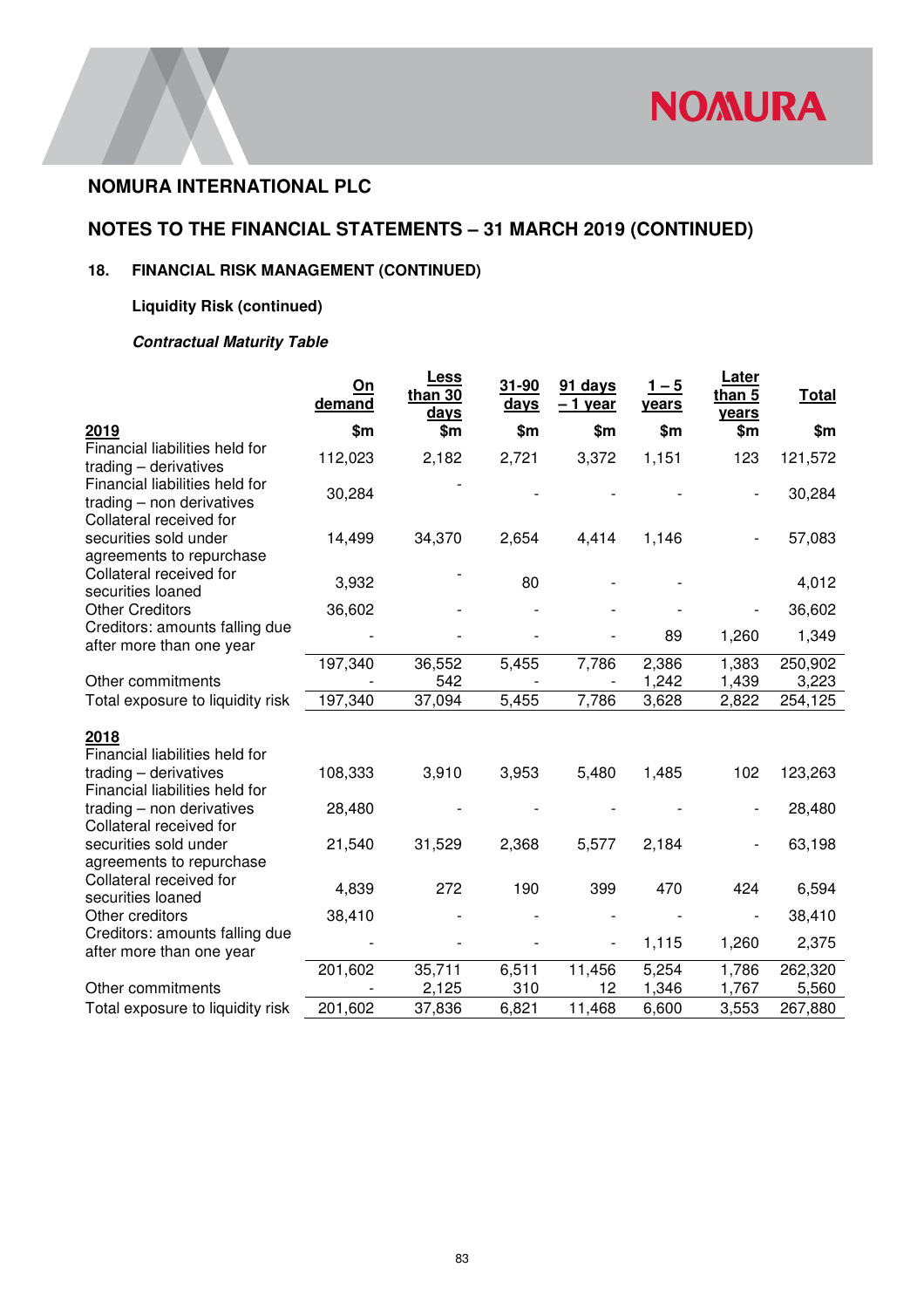

# **NOTES TO THE FINANCIAL STATEMENTS – 31 MARCH 2019 (CONTINUED)**

### **18. FINANCIAL RISK MANAGEMENT (CONTINUED)**

### **Liquidity Risk (continued)**

### *Contractual Maturity Table*

The table below shows the maturity profile of the Company's financial assets. The analysis into maturity groupings is based on the remaining period to the contractual maturity date or, if earlier, the expected date the assets will be realised.

|                                  |           | <b>Less</b> |             |               |               | Later  |         |
|----------------------------------|-----------|-------------|-------------|---------------|---------------|--------|---------|
|                                  | <u>On</u> | than 30     | $31 - 90$   | $91$ days $-$ | <u> 1 – 5</u> | than 5 |         |
|                                  | demand    | days        | <u>days</u> | 1 year        | years         | years  | Total   |
| 2019                             | \$m       | \$m         | \$m         | \$m           | \$m           | \$m    | \$m     |
| Cash and cash equivalent         | 2,981     |             |             |               |               |        | 2,981   |
| <b>Financial investments</b>     | 18        |             |             |               |               |        | 18      |
| Financial assets held for        | 100,824   | 3,830       | 3,773       | 6,473         | 4,641         | 715    | 120,256 |
| trading - derivatives            |           |             |             |               |               |        |         |
| Financial assets held for        | 36,293    |             |             |               |               |        | 36,293  |
| trading $-$ non derivatives      |           |             |             |               |               |        |         |
| Collateral posted for securities |           |             |             |               |               |        |         |
| purchased under agreement to     | 8,035     | 42,587      | 10,400      | 3,869         | 2,163         | 275    | 67,329  |
| resell                           |           |             |             |               |               |        |         |
| Collateral posted for securities | 4,016     | 5,151       | 187         |               |               |        | 9,354   |
| borrowed                         |           |             |             |               |               |        |         |
| Other debtors                    | 19,376    |             |             |               |               |        | 19,376  |
| Investment time deposits         | 173       |             |             |               |               |        | 173     |
| Total exposure to liquidity risk | 171,716   | 51,568      | 14,360      | 10,342        | 6,804         | 990    | 255,780 |
|                                  |           |             |             |               |               |        |         |
| 2018                             |           |             |             |               |               |        |         |
| Cash and cash equivalent         | 3,943     |             |             |               |               |        | 3,943   |
| <b>Financial investments</b>     | 16        |             |             |               |               |        | 16      |
| Financial assets held for        |           |             |             |               |               |        |         |
| trading - derivatives            | 108,116   | 3,758       | 4,120       | 5,534         | 1,552         | 101    | 123,181 |
| Financial assets held for        |           |             |             |               |               |        |         |
| trading $-$ non derivatives      | 35,780    |             |             |               |               |        | 35,780  |
| Collateral posted for securities |           |             |             |               |               |        |         |
| purchased under agreement to     | 10,967    | 46,204      | 8,207       | 5,374         | 2,479         | 88     | 73,319  |
| resell                           |           |             |             |               |               |        |         |
| Collateral posted for securities |           |             |             |               |               |        |         |
| borrowed                         | 7,923     | 455         | 266         |               |               |        | 8,644   |
| Other debtors                    | 23,150    |             |             |               |               |        | 23,150  |
| Investment time deposits         | 413       |             |             |               |               |        | 413     |
| Total exposure to liquidity risk | 190,308   | 50,417      | 12,593      | 10,908        | 4,031         | 189    | 268,446 |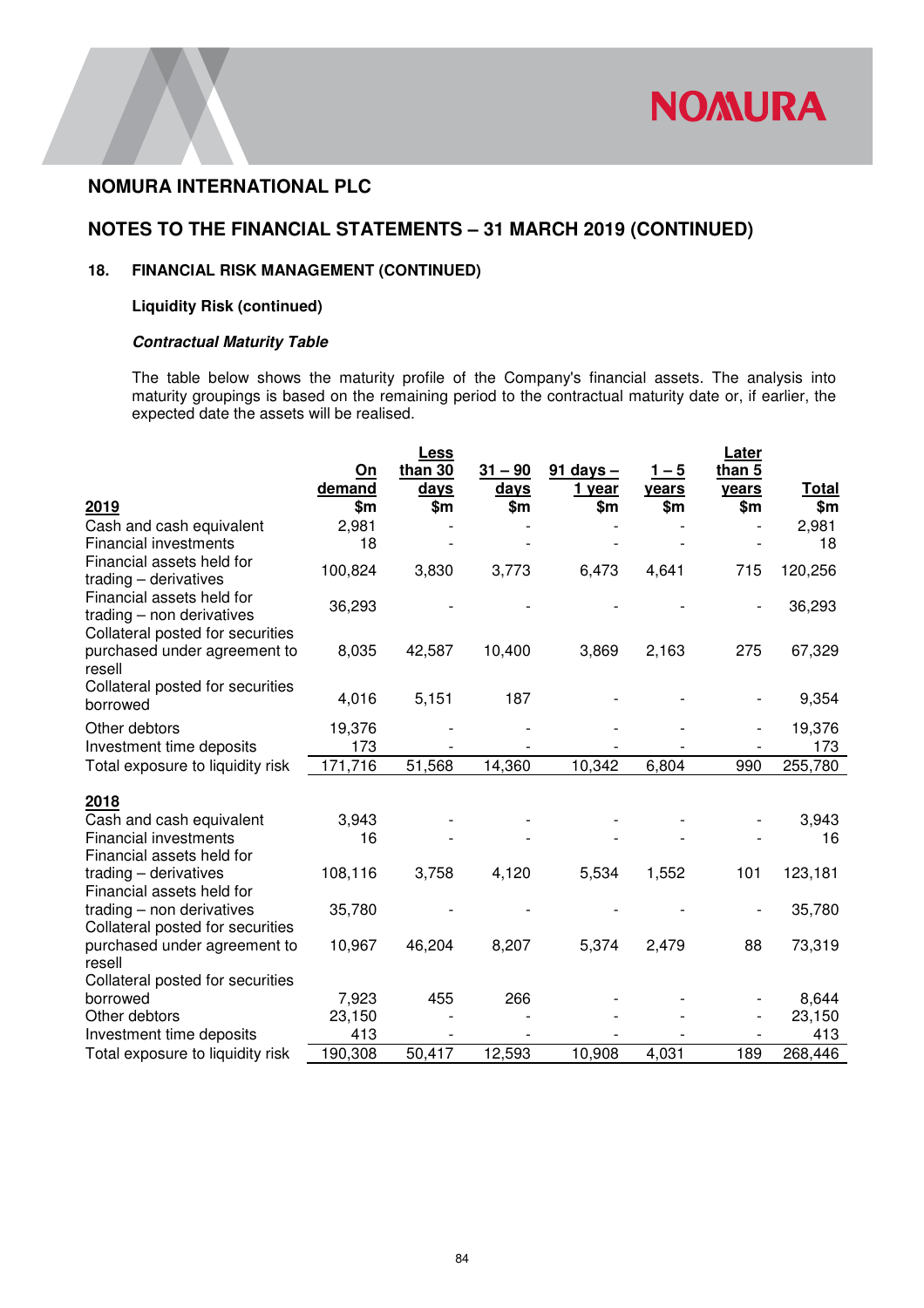

## **NOTES TO THE FINANCIAL STATEMENTS – 31 MARCH 2019 (CONTINUED)**

## **18. FINANCIAL RISK MANAGEMENT (CONTINUED)**

### **Liquidity Risk (continued)**

### **Maturity analysis of assets and liabilities**

The table below shows an analysis of assets and liabilities analysed according to when they are expected to be recovered or settled.

|                                                                             | Within 12<br>months | After 12<br>months | <b>Total</b>                   | Within 12<br>months | After 12<br>months | <b>Total</b>  |
|-----------------------------------------------------------------------------|---------------------|--------------------|--------------------------------|---------------------|--------------------|---------------|
|                                                                             | 2019<br>\$m\$       | 2019<br>\$m        | 2019<br>\$m                    | 2018<br>\$m         | 2018<br>\$m        | 2018<br>\$m\$ |
| Cash and cash equivalent                                                    | 2,981               |                    | 2,981                          | 3,943               |                    | 3,943         |
| Financial assets held for<br>trading                                        | 151,194             | 5,355              | 156,549                        | 157,307             | 1,653              | 158,960       |
| Investment time deposits<br>Current tax receivable<br>Collateral posted for | 173<br>4            |                    | 173<br>$\overline{\mathbf{4}}$ | 413<br>38           |                    | 413<br>38     |
| securities purchased under<br>agreements to resell                          | 64,891              | 2,437              | 67,328                         | 69,236              | 2,634              | 71,870        |
| Collateral posted for<br>securities borrowed                                | 9,354               |                    | 9,354                          | 8,644               |                    | 8,644         |
| Other debtors<br><b>Financial investments</b>                               | 19,583<br>18        |                    | 19,583<br>18                   | 23,748<br>16        |                    | 23,748<br>16  |
| Tangible fixed assets                                                       |                     | 12                 | 12                             |                     | 15                 | 15            |
| Intangible fixed assets                                                     |                     | 2                  | $\overline{c}$                 |                     | 4                  | 4             |
| Investment in subsidiaries<br>Investment in group                           |                     |                    |                                |                     |                    |               |
| companies                                                                   |                     | 13                 | 13                             |                     |                    |               |
| <b>Total Assets</b>                                                         | 248,198             | 7,819              | 256,017                        | 263,345             | 4,306              | 267,651       |
| Financial liabilities held for<br>trading<br>Collateral received for        | 150,582             | 1,274              | 151,856                        | 150,155             | 1,587              | 151,742       |
| securities sold under<br>agreements to repurchase                           | 55,851              | 1,232              | 57,083                         | 60,680              | 2,184              | 62,864        |
| Collateral received for<br>securities loaned                                | 1,270               | 2,742              | 4,012                          | 5,701               | 894                | 6,595         |
| Other creditors                                                             | 36,833              |                    | 36,833                         | 38,978              |                    | 38,978        |
| Provisions                                                                  | 111                 |                    | 111                            |                     |                    |               |
| Creditors (amounts falling<br>due after more than one<br>year)              |                     | 1,349              | 1,349                          |                     | 2,373              | 2,373         |
| <b>Total Liabilities</b>                                                    | 244,647             | 6,597              | 251,244                        | 255,514             | 7,038              | 262,552       |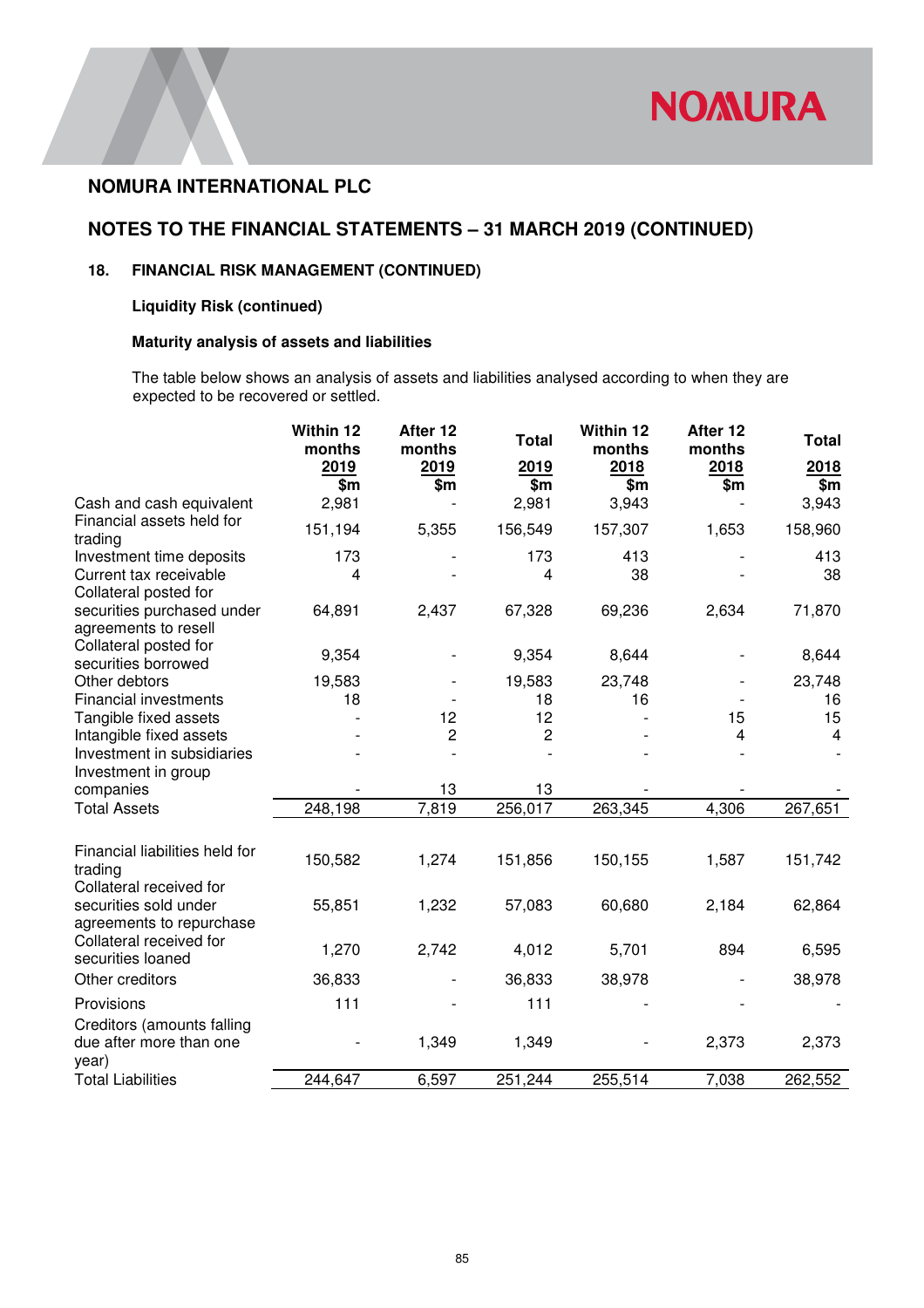

## **NOTES TO THE FINANCIAL STATEMENTS – 31 MARCH 2019 (CONTINUED)**

### **18. FINANCIAL RISK MANAGEMENT (CONTINUED)**

#### **Operational Risk**

Operational risk is the risk of loss arising from inadequate or failed internal processes, people, and systems or from external events. It excludes strategic risk (the risk of loss as a result of poor strategic business decisions), but includes the risk of breach of legal and regulatory requirements, and the risk of damage to Nomura Group's reputation if caused by an operational risk. The Company uses the Nomura Group's Operational Risk Management ("ORM") framework for managing operational risk.

#### The Three Lines of Defence

The Nomura Group adopts the industry standard "Three Lines of Defence" for the management of operational risk, comprising:

- 1) 1st Line of Defence: The business which owns and manages its risks,
- 2) 2nd Line of Defence: The ORM function, which defines and co-ordinates the Nomura Group's operational risk framework and its implementation, and provides challenge to the 1st Line of Defence,
- 3) 3rd Line of Defence: Internal Audit, who provides independent assurance.

The Nomura Group's ORM framework is set out below:

### Infrastructure of the framework

- Policy framework: sets standards for managing operational risk and details how to monitor adherence to these standards.
- Training and awareness: action taken by ORM to improve business understanding of operational risk.

### Products and Services

- Event Reporting: This process is used to identify and report any event which resulted in or had the potential to result in a loss or gain or other impact associated with inadequate or failed internal processes, people and systems, or from external events.
- Risk and Control Self-assessment ("RCSA"): This process is used to identify the inherent risks the business faces, the key controls associated with those risks and relevant actions to mitigate the residual risks. Global ORM are responsible for developing the RCSA process and supporting the business in its implementation.
- Key Risk Indicators ("KRI"): KRIs are metrics used to monitor the business' exposure to operational risk and trigger appropriate responses as thresholds are breached.
- Scenario Analysis: This process is used to assess and quantify potential high impact, low likelihood operational risk events. During the process, actions may be identified to enhance the control environment, which are then tracked via the Operational Risk Management framework.

### **Outputs**

- Analysis and reporting: A key aspect of ORM's role is to analyse, report, and challenge operational risk information provided by business units, and work with business units to develop action plans to mitigate risks.
- Operational risk capital calculation: Calculate operational risk capital as required under applicable Basel standards and local regulatory requirements.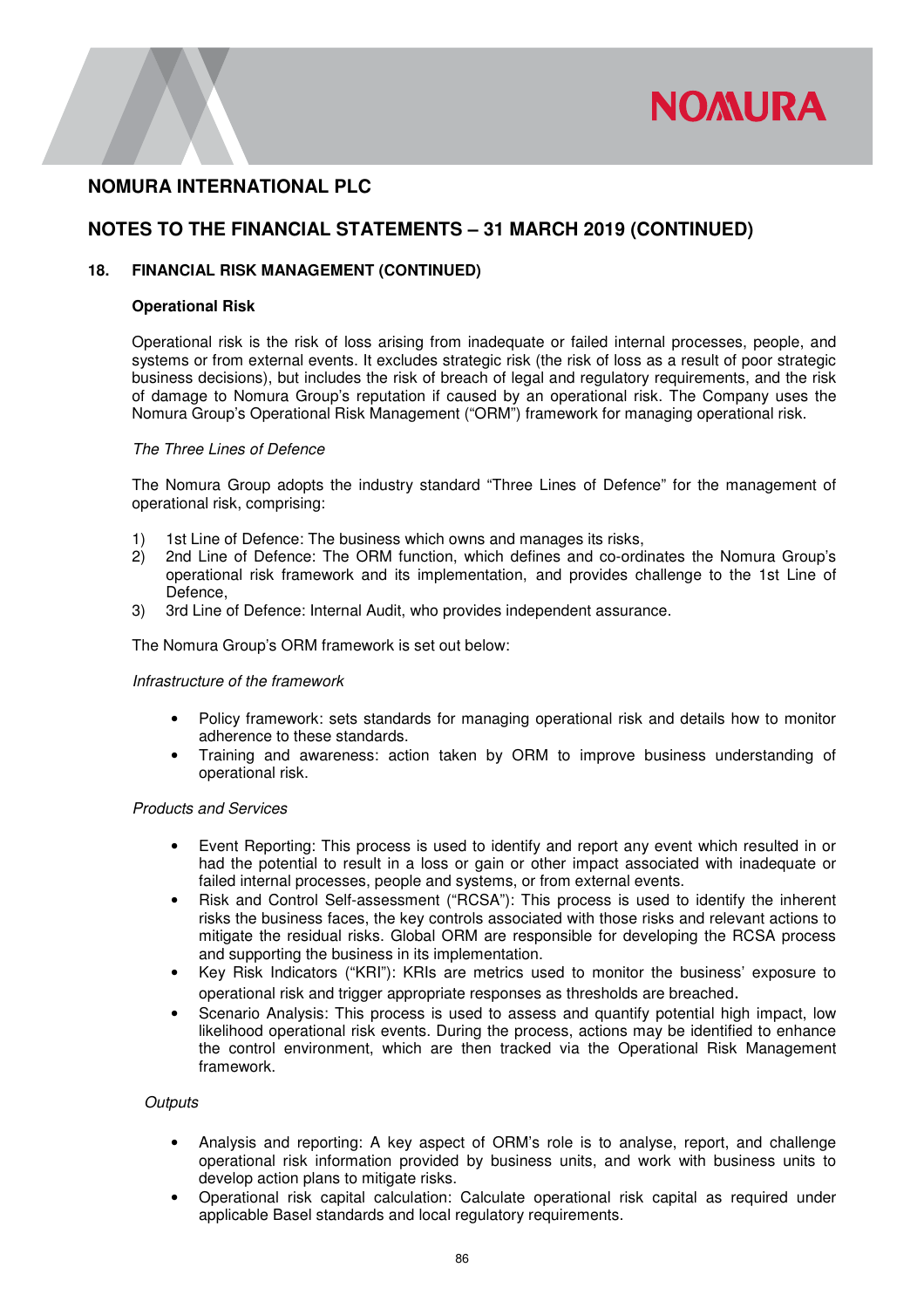

### **NOTES TO THE FINANCIAL STATEMENTS – 31 MARCH 2019 (CONTINUED)**

### **18. FINANCIAL RISK MANAGEMENT (CONTINUED)**

#### **Model Risk**

Model Risk is the risk of loss arising from Model errors or incorrect or inappropriate Model application with regard to Valuation Models and Risk Models.

Errors can occur at any point from model assumptions through to implementation. In addition, the quality of model outputs depends on the quality of model parameters and any input data. Even a fundamentally sound model producing accurate outputs consistent with the design objective of the model may exhibit high model risk if it is misapplied or misused.

The Nomura Group has documented policies and procedures in place, approved by Group Integrated Risk Management Committee and/or Global Risk Strategic Committee, which define the process and validation requirements for implementing changes to valuation and risk models. In addition, a Model Performance Monitoring process has been established to identify and assess specific events, that can indicate that a model is not performing as it should or is potentially unsuitable and to determine what actions (for example, additional validation work) might be necessary. For changes with an impact above certain materiality thresholds, model approval is required. MVG defines these materiality thresholds in a formal procedure and operates a control process to identify where the procedure is not followed. For certain material changes to risk models, backtesting of the new model, parallel running of both models and stress-testing of the new model are required prior to the model being approved.

#### **Business Risk**

Business risk is the risk of failure of revenues to cover costs due to a deterioration of the earnings environment or a deterioration of the efficiency or effectiveness of the Company's business operations. Business risk is managed by the senior management of the Company, including the Board of Directors.

### **Fair values of financial assets and financial liabilities**

All financial instruments held or issued for trading purposes are carried in the financial statements at fair value which is determined using market values, option pricing models or by discounting expected future cash flows at prevailing interest rates.

The carrying value of financial instruments not measured at fair value is a reasonable approximation of fair value for the majority of these holdings due to the short-term nature of these financial assets and liabilities.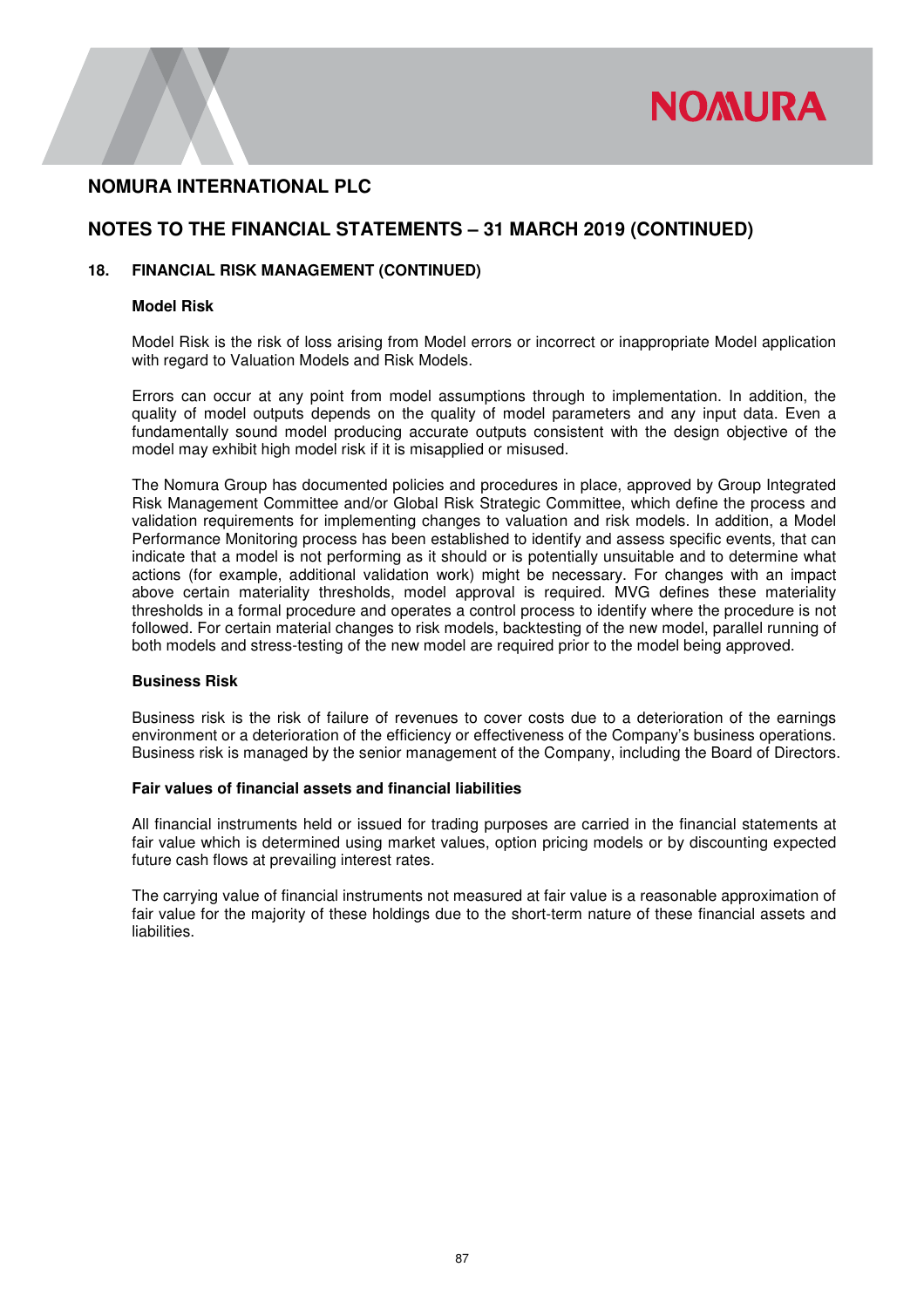

## **NOTES TO THE FINANCIAL STATEMENTS – 31 MARCH 2019 (CONTINUED)**

### **18. FINANCIAL RISK MANAGEMENT (CONTINUED)**

#### **Financial instruments valued using unobservable market data**

Certain financial assets and liabilities are valued using valuation techniques which rely on parameters which are not observable in the market due to an absence of equivalent, current, market transactions or observable market data.

These valuation techniques are based on assumptions. As a result, the fair value calculated using these valuation techniques will change if the underlying assumptions change. The potential impact of using reasonably possible alternative assumptions to value these financial instruments at the Statement of Financial Position date is of plus and/or minus of \$8,007,511 (2018: \$41,902,786) which is 10% of fair value of Level 3 Equity and Debt securities.

Where the use of valuation techniques with significant unobservable parameters generates a gain or loss at inception, this is deferred over the life of the contract, until the parameters become observable or the instrument is terminated. Changes in fair value after inception are recognised in the income statement. The total fair value change recognised in profit or loss attributable to these financial instruments at Statement of Financial Position date is a loss of \$15,952,390 (2018: loss of \$9,639,225).

The amounts not recognised during the year relating to the difference between the transaction price and the fair value determined using a valuation technique with unobservable parameters is shown in the table below:

|                                                                   | 2019<br>\$'000           | 2018<br>\$'000              |
|-------------------------------------------------------------------|--------------------------|-----------------------------|
| As at 1 April<br>New transactions<br>Redemptions and terminations | 47,536<br>548<br>(6,651) | 44,160<br>12,813<br>(9,437) |
| As at 31 March                                                    | 41,433                   | 47,536                      |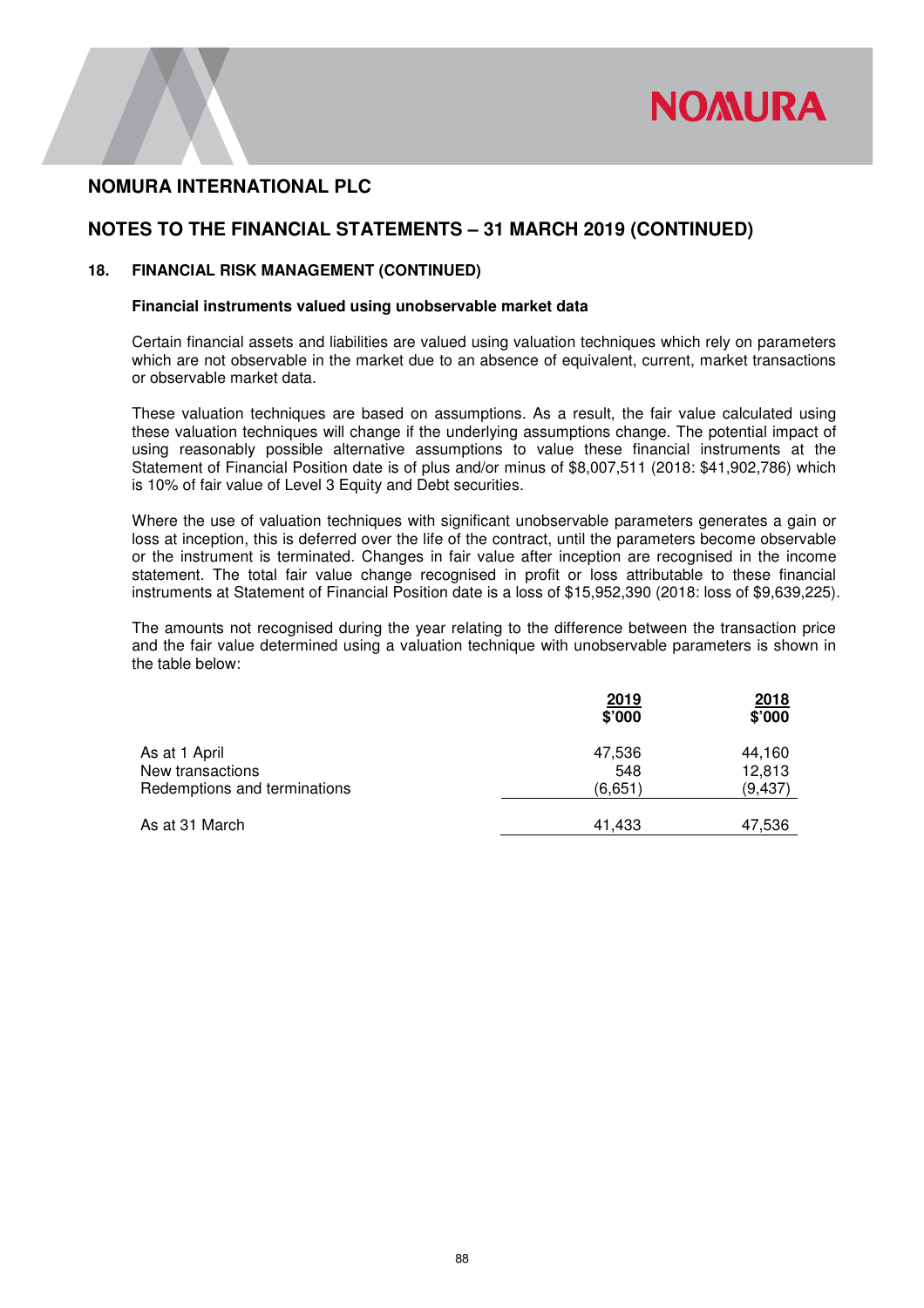

### **NOTES TO THE FINANCIAL STATEMENTS – 31 MARCH 2019 (CONTINUED)**

### **19. FAIR VALUE OF FINANCIAL INSTRUMENTS**

The following methods and assumptions have been applied in determining the fair values of financial instruments:

- a) The fair value of financial assets and liabilities at amortised cost due within 12 months are assumed to approximate to their carrying values.
- b) Financial assets classified as fair value through other comprehensive income are measured at fair value by reference to quoted market prices when available. If quoted market prices are not available, then fair values are estimated using a valuation model.
- c) Financial assets mandatorily at fair value through profit and loss, financial liabilities designated at fair value through profit and loss and derivatives are measured at fair value by reference to quoted market prices when available. Valuations models are based wherever possible on assumptions supported by observable market prices or rates. These valuation techniques are based on assumptions. As a result, the fair value calculated using these valuation techniques will change if the underlying assumptions change.

### **Fair value hierarchy**

- **Level 1** quoted prices in active markets for the same instrument (i.e. without modification or repackaging).
- **Level 2** quoted prices in active markets for similar assets or liabilities or other valuation techniques for which all significant inputs are based on observable market data.
- Level 3 valuation techniques for which any significant input is not based on observable market data.

The following table presents information about the Company's financial assets and financial liabilities measured at fair value within the fair value hierarchy, based on the transparency of inputs into the valuation techniques used by the Company to determine such fair values. Financial assets and financial liabilities are classified in their entirety based on the lowest level of input that is significant to the fair value measurement of the financial instrument.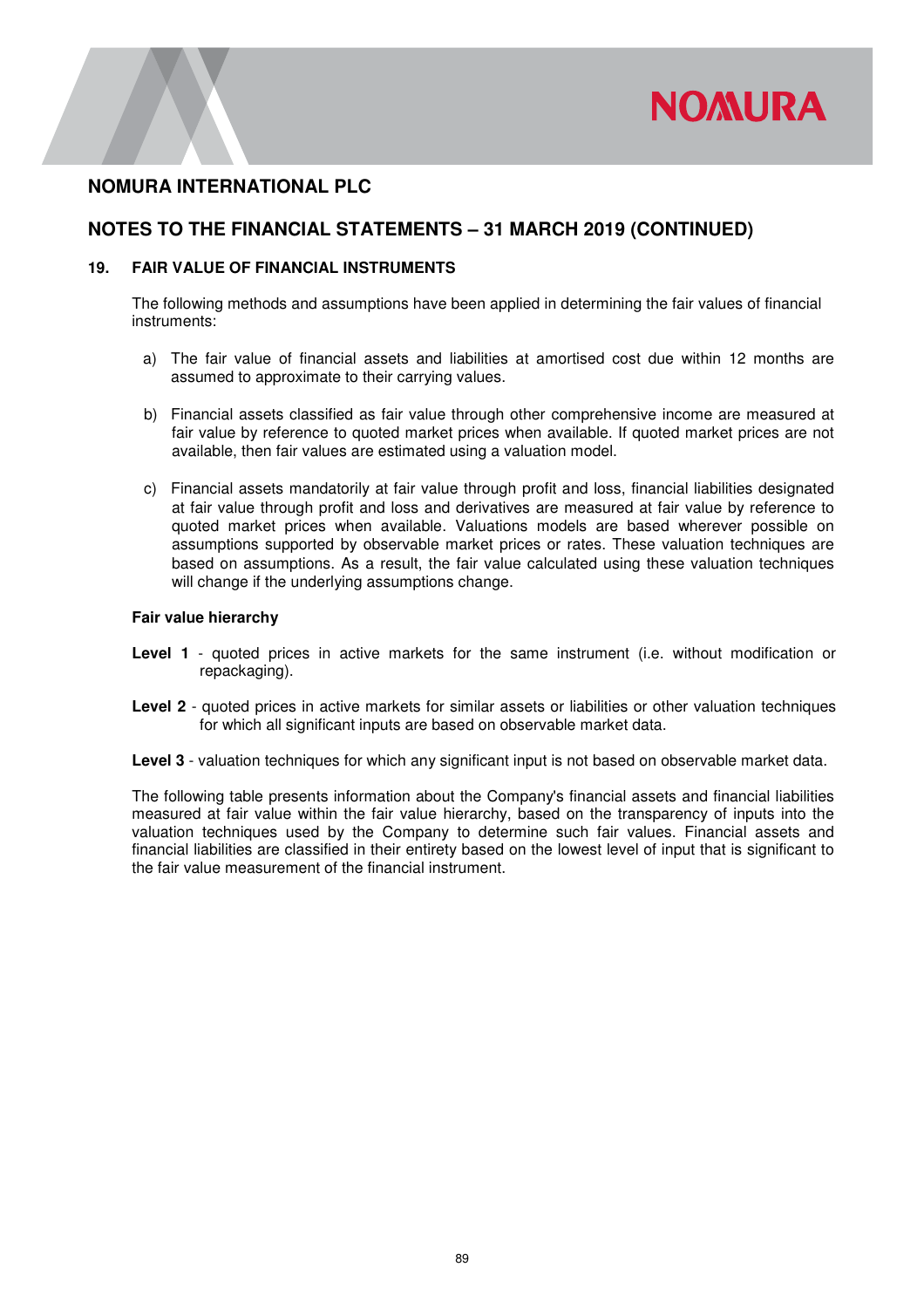

### **NOTES TO THE FINANCIAL STATEMENTS – 31 MARCH 2019 (CONTINUED)**

### **19. FAIR VALUE OF FINANCIAL INSTRUMENTS (CONTINUED)**

#### **Valuation techniques by major class of financial instrument**

The valuation techniques used by Nomura to estimate fair value for major classes of financial instruments, together with the significant inputs which determine classification in the fair value hierarchy, are as follows.

#### **Equities**

Equities include direct holdings of both listed and unlisted equity securities, and fund investments. The fair value of listed equity securities is determined using quoted prices for identical securities from active markets where available. These valuations should be in line with market practice and therefore can be based on bid prices or mid-market prices. Nomura determines whether the market is active depending on the sufficiency and frequency of trading activity. Where these securities are classified in level 1 of the fair value hierarchy, no valuation adjustments are made to fair value. Listed equity securities traded in inactive markets are also generally valued using the exchange price and are classified in level 2. The fair value of unlisted equity securities requires significant management judgment because unlisted equity securities, by their nature, have little or no price transparency. Unlisted equity securities are initially carried at cost as an approximation of fair value. Adjustments to carrying value are made if there is third-party evidence of a change in value. Adjustments are also made, in the absence of third-party transactions, if it is determined that the expected exit price of the investment is different from carrying value. Unlisted equity securities are usually classified in level 3 because significant valuation inputs are unobservable.

### **Government, agency and municipal securities**

The fair value of Japanese and other G7 government securities is primarily determined using quoted market prices, executable broker or dealer quotations, or alternative pricing sources. These securities are traded in active markets and therefore are classified within level 1 of the fair value hierarchy. Non-G7 government securities, agency securities and municipal securities are valued using similar pricing sources but are generally classified in level 2 as they are traded in inactive markets. Certain non-G7 securities may be classified in level 1 because they are traded in active markets. Certain securities may be classified in level 3 because they are traded infrequently and there is not sufficient information from comparable securities to classify them in level 2. These are valued using DCF valuation techniques which include significant unobservable inputs such as credit spreads of the issuer.

#### **Bank and corporate debt securities and loans carried at fair value**

The fair value of bank and corporate debt securities and loans carried at fair value either as trading assets or through election of the fair value option is primarily determined using DCF valuation techniques but also using broker or dealer quotations and recent market transactions of identical or similar debt securities, if available. Consideration is given to the nature of the broker and dealer quotations, namely whether these are indicative or executable, the number of available quotations and how these quotations compare to any available recent market activity or alternative pricing sources. The significant valuation inputs used for DCF valuations are yield curves, asset swap spreads, recovery rates and credit spreads of the issuer. Bank and corporate debt securities are generally classified in level 2 of the fair value hierarchy because these valuation inputs are usually observable or market-corroborated. Certain bank and corporate debt securities will be classified in level 3 because they are traded infrequently and there is insufficient information from comparable securities to classify them in level 2, or credit spreads or recovery rates of the issuer used in DCF valuations are unobservable.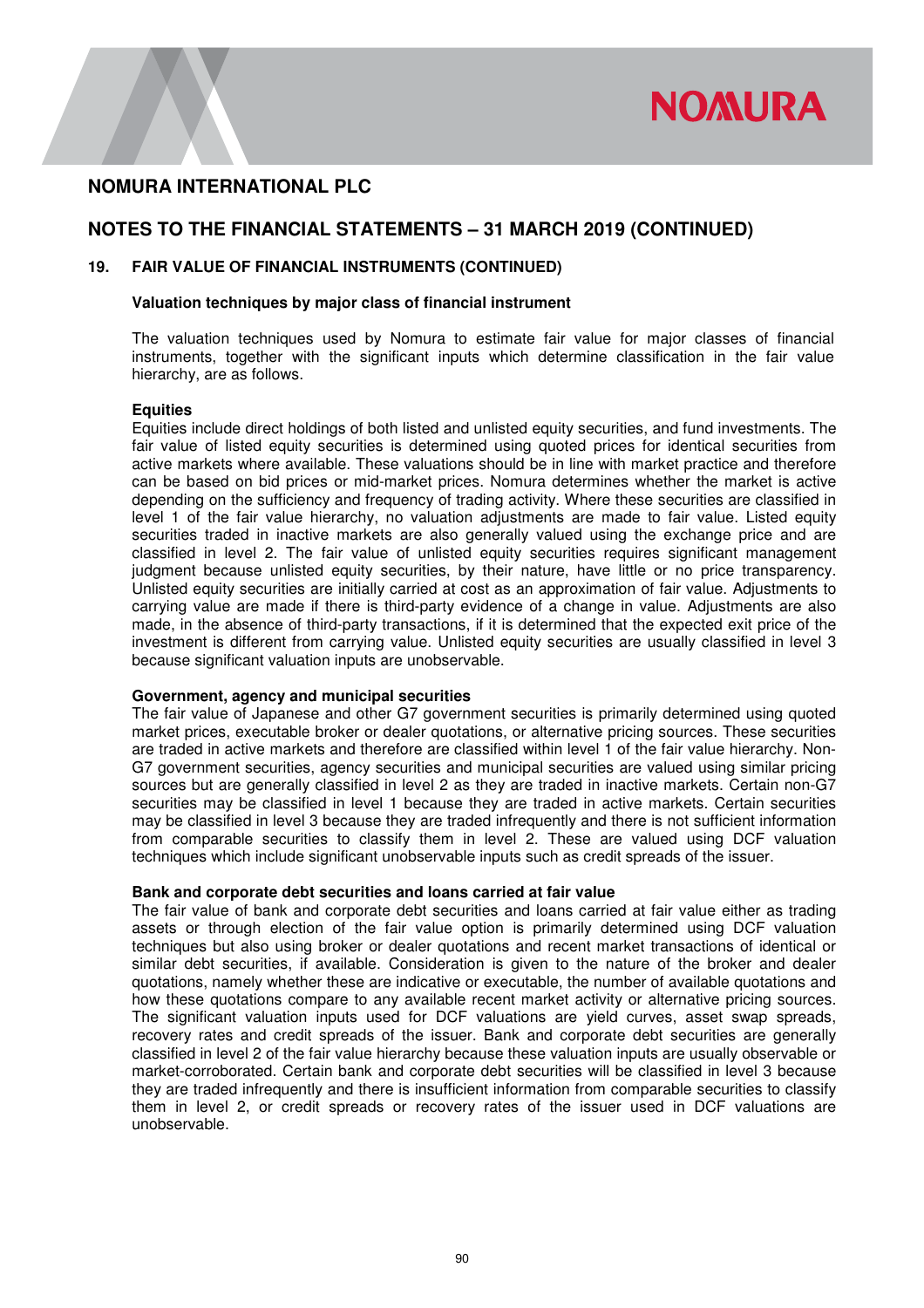

## **NOTES TO THE FINANCIAL STATEMENTS – 31 MARCH 2019 (CONTINUED)**

### **19. FAIR VALUE OF FINANCIAL INSTRUMENTS (CONTINUED)**

#### **Valuation techniques by major class of financial instrument (Continued)**

#### **Funds**

The fair value of funds is primarily determined using NAV per share as this is a tradeable level and/or the fund uses accepted valuation methods. Where the NAV per share is used as the basis of valuation, the information and valuation provided by the fund manager, including assumptions used, are reviewed for reasonableness. Publicly traded funds which are valued using a daily tradeable NAV per share are classified in level 1 of the fair value hierarchy. For funds that are not publicly traded but Nomura has the ability to redeem its investment with the investee at NAV per share on the balance sheet date or within the near term, the investments are classified in level 2. Investments where Nomura does not have the ability to redeem in the near term or does not know when it can redeem are classified in level 3. The fair value of certain other funds is determined using DCF valuation techniques. These funds are classified in level 3 as the valuation includes significant unobservable valuation inputs such as liquidity discounts.

#### **Derivatives**

Nomura enters into both exchange-traded and OTC equity, interest rate, credit and foreign exchange derivative transactions. Where these derivatives are traded in active markets and the exchange price is representative of fair value, the fair value of exchange-traded derivatives is determined using an unadjusted exchange price and classified in level 1 of the fair value hierarchy. The fair value of exchange-traded equity derivatives which are traded in inactive markets or where the exchange price is not representative of fair value is determined using a model price and are classified in level 2. The fair value of OTC equity derivatives is determined through option models such as Black-Scholes and Monte Carlo simulation. The significant valuation inputs used include equity prices, dividend yields, volatilities correlations, interest rates, credit spreads, recovery rates and foreign exchange rates. Valuation adjustments are also made to model valuations in order to reflect counterparty credit risk on derivative assets and Nomura's own creditworthiness on derivative liabilities. OTC derivatives are generally classified in Level 2 because all significant valuation inputs and adjustments are observable or market-corroborated. Certain less liquid vanilla or more complex equity derivatives are classified in Level 3 where dividend yield, interest rate, credit spread, recovery rate, volatility or correlation valuation inputs are significant and unobservable.

Nomura includes valuation adjustments in its estimation of fair value of certain OTC derivatives relating to funding costs associated with these transactions to be consistent with how market participants in the principal market for these derivatives would determine fair value.

#### **Collateralised agreements and collateralised financing**

The primary types of collateralised agreement and financing transactions carried at fair value are reverse repurchase and repurchase agreements elected for the fair value option. The fair value of these financial instruments is primarily determined using DCF valuation techniques. The significant valuation inputs used include interest rates and collateral funding spreads such as general collateral or special rates. Reverse repurchase and repurchase agreements are generally classified in Level 2 of the fair value hierarchy because these valuation inputs are usually observable.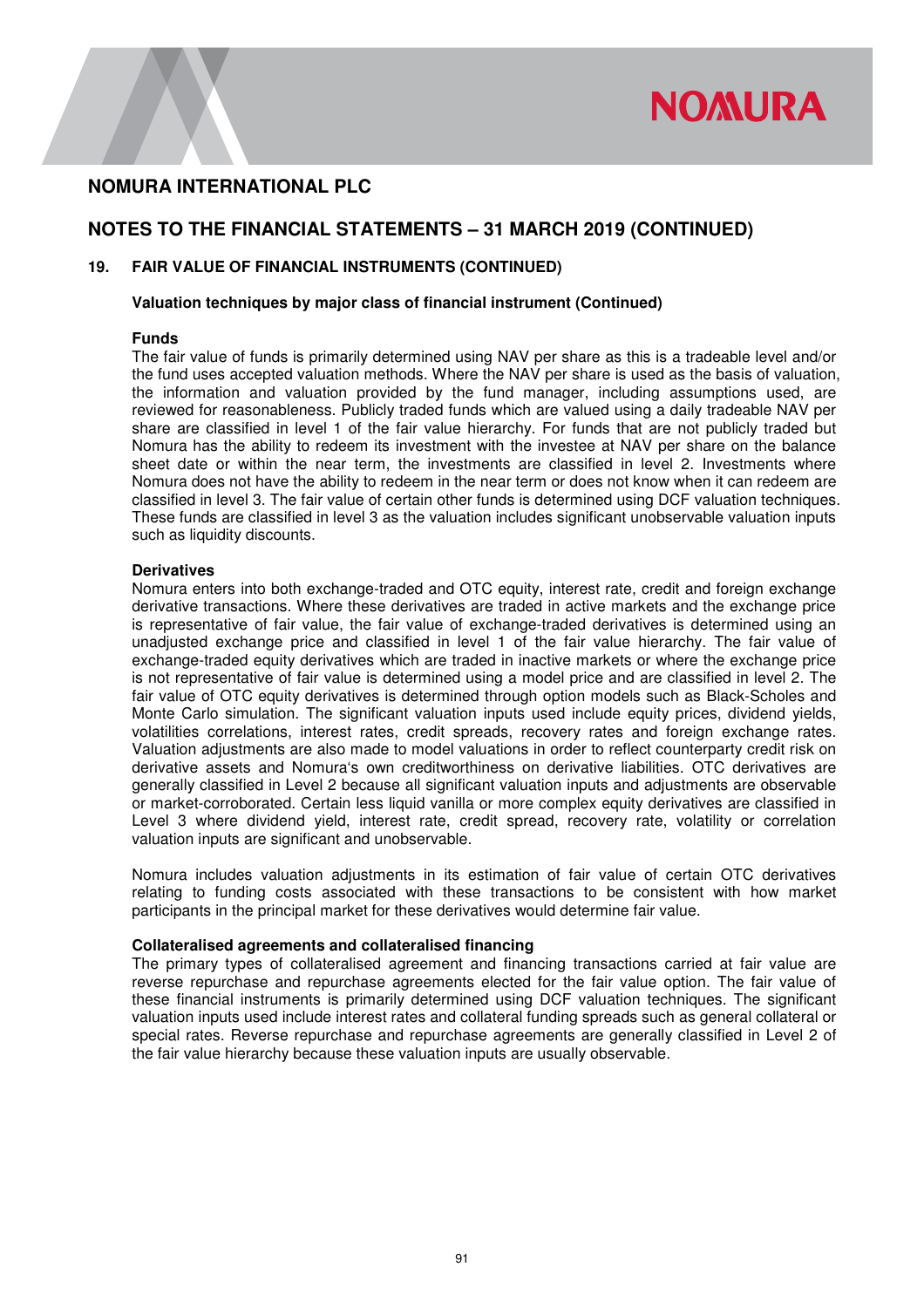

## **NOTES TO THE FINANCIAL STATEMENTS – 31 MARCH 2019 (CONTINUED)**

### **19. FAIR VALUE OF FINANCIAL INSTRUMENTS (CONTINUED)**

#### **Valuation techniques by major class of financial instrument (Continued)**

### **Bonds and medium-term notes ("Structured notes")**

Structured notes are debt securities issued by Nomura which contain embedded features that alter the return to the investor from simply receiving a fixed or floating rate of interest to a return that depends upon some other variables, such as an equity or equity index, commodity price, foreign exchange rate, credit rating of a third party or a more complex interest rate (i.e., an embedded derivative).

The fair value of structured notes is determined using a quoted price in an active market for the identical liability if available, and where not available, using a mixture of valuation techniques that use the quoted price of the identical liability when traded as an asset, quoted prices for similar liabilities, similar liabilities when traded as assets, or an internal model which combines DCF valuation techniques and option pricing models, depending on the nature of the embedded features within the structured note. Where an internal model is used, Nomura estimates the fair value of both the underlying debt instrument and the embedded derivative components. The significant valuation inputs used to estimate the fair value of the debt instrument component include yield curves, prepayment rates, default probabilities and loss severities. The significant valuation inputs used to estimate the fair value of the embedded derivative component are the same as those used for the relevant type of freestanding OTC derivative discussed above. A valuation adjustment is also made to the entire structured note in order to reflect Nomura's own creditworthiness. This adjustment is determined based on recent observable secondary market transactions and executable broker quotes involving Nomura debt instruments and is therefore typically treated as a Level 2 valuation input. Structured notes are generally classified in Level 2 of the fair value hierarchy as all significant valuation inputs and adjustments are observable.

#### **Long-term borrowings ("secured financing transactions")**

Secured financing transactions are liabilities recognised when a transfer of a financial asset does not meet the criteria for sales accounting under IAS 39 and therefore the transaction is accounted for as a secured borrowing. These liabilities are valued using the same valuation techniques that are applied to the transferred financial assets which remain on the balance sheet and are therefore classified in the same level in the fair value hierarchy as the transferred financial assets. These liabilities do not provide general recourse to Nomura and therefore no adjustment is made to reflect Nomura's own creditworthiness.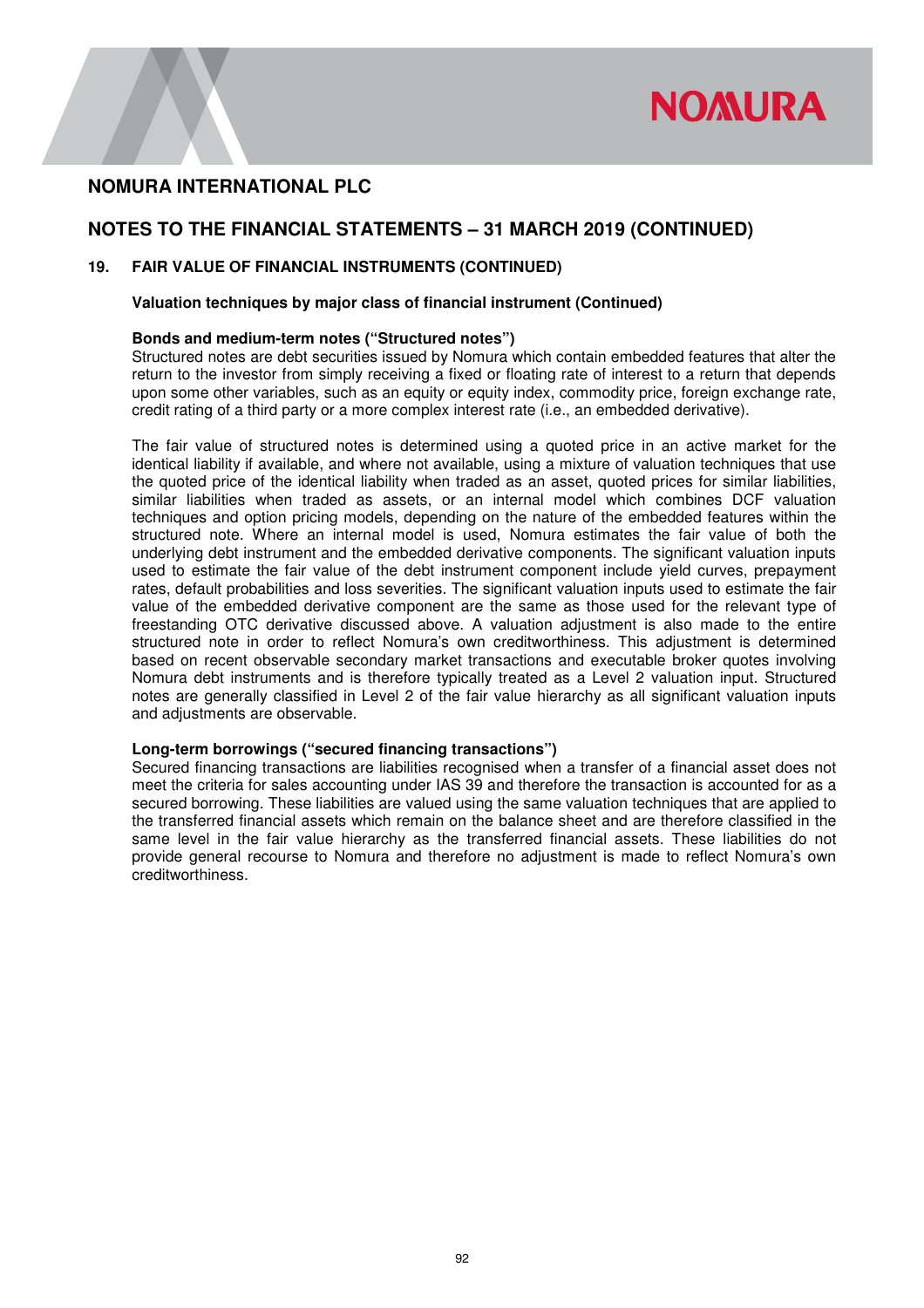

# **NOTES TO THE FINANCIAL STATEMENTS – 31 MARCH 2019 (CONTINUED)**

## **19. FAIR VALUE OF FINANCIAL INSTRUMENTS (CONTINUED)**

|                                                                | Level 1        | Level <sub>2</sub> | Level 3           | <b>Counterparty</b><br>and cash<br>collateral | <u>Total</u>        |
|----------------------------------------------------------------|----------------|--------------------|-------------------|-----------------------------------------------|---------------------|
| 2019<br>Financial assets held for                              | \$'000         | \$'000             | \$'000            | netting<br>\$'000                             | \$'000              |
| trading<br>Equities securities<br>Debt securities              | 7,036,386      | 567,593            | 13,742            |                                               | 7,617,721           |
| and loans                                                      | 16,132,202     | 12,477,149         | 66,333            |                                               | 28,675,684          |
| <b>Derivatives</b><br>Collateral posted for                    | 32,171         | 117,827,562        | 2,396,203         |                                               | 120,255,936         |
| securities purchased<br>under agreements to resell             |                | 187,103,699        |                   | (119, 775, 570)                               | 67,328,129          |
| Collateral paid for<br>securities borrowed                     |                | 9,353,591          |                   |                                               | 9,353,591           |
| Other debtors<br><b>Financial investments</b>                  |                | 1,985,956          | 304,110<br>17,595 |                                               | 2,290,066<br>17,595 |
| Investment time deposits                                       |                | 172,270            | 257               |                                               | 172,527             |
|                                                                | 23,200,759     | 329,487,820        | 2,798,240         | (119, 775, 570)                               | 235,711,249         |
| Financial liabilities held for<br>trading                      |                |                    |                   |                                               |                     |
| <b>Equities securities</b><br>Debt securities                  | (5,859,330)    | (46, 642)          | (7,961)           |                                               | (5,913,933)         |
| and loans                                                      | (14, 919, 341) | (9,429,723)        | (21, 408)         |                                               | (24, 370, 472)      |
| <b>Derivatives</b><br>Collateral received for                  | (31, 951)      | (118, 951, 989)    | (2,587,532)       |                                               | (121, 571, 472)     |
| securities sold under<br>agreements to repurchase              |                | (176, 858, 808)    |                   | 119,775,570                                   | (57,083,238)        |
| Collateral received for<br>securities loaned                   |                | (4,011,916)        |                   |                                               | (4,011,916)         |
| Other creditors                                                |                | (1, 106, 400)      | (110, 794)        |                                               | (1, 217, 195)       |
| Creditors (amounts falling<br>due after more than one<br>year) |                | (89, 179)          |                   |                                               | (89, 179)           |
|                                                                | (20, 810, 622) | (310, 494, 997)    | (2,727,695)       | 119,775,570                                   | (214, 257, 744)     |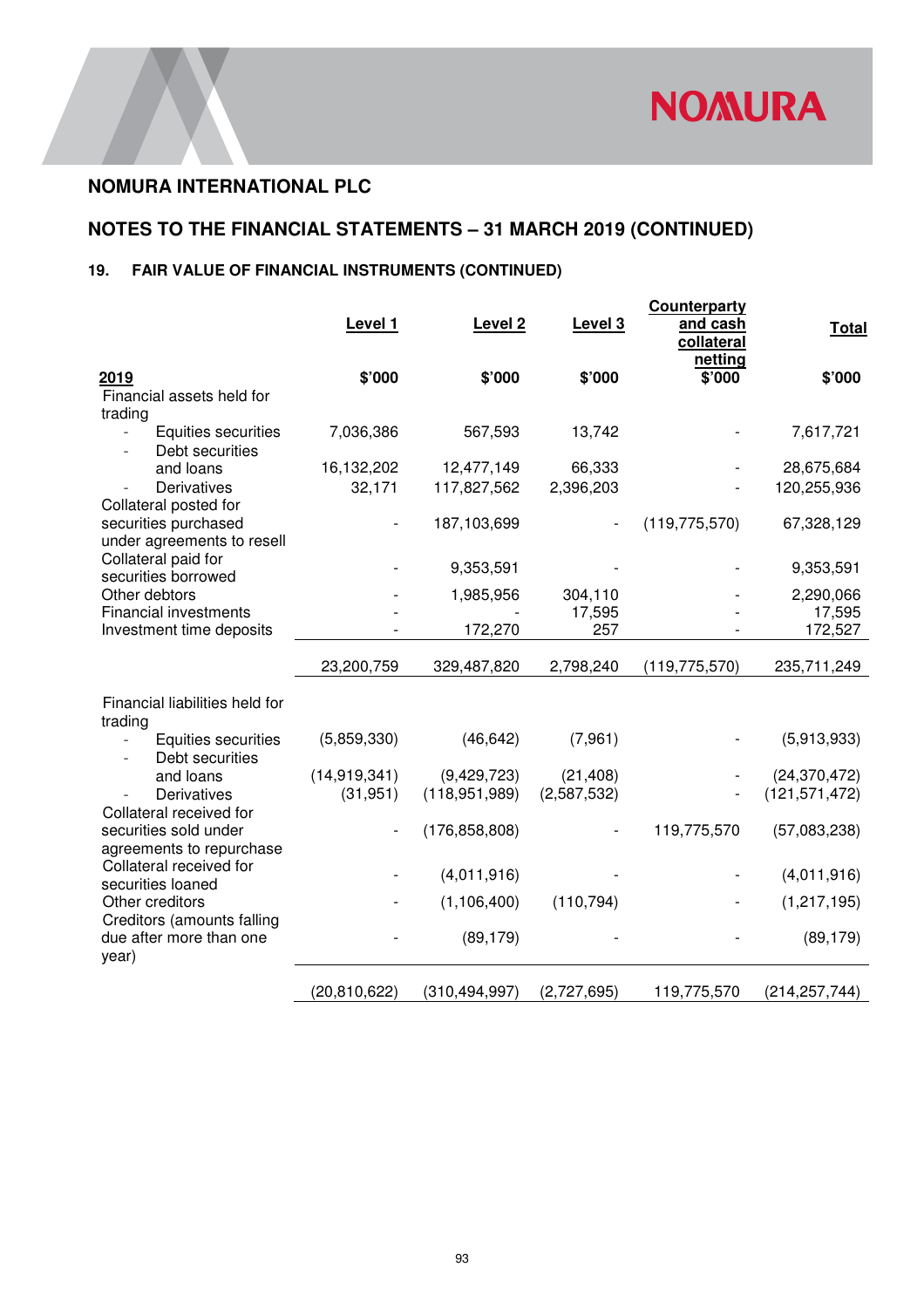

# **NOTES TO THE FINANCIAL STATEMENTS – 31 MARCH 2019 (CONTINUED)**

# **19. FAIR VALUE OF FINANCIAL INSTRUMENTS (CONTINUED)**

|                                                          |                   |                              |                   | Counterparty<br>and cash<br>collateral |                        |
|----------------------------------------------------------|-------------------|------------------------------|-------------------|----------------------------------------|------------------------|
| 2018                                                     | Level 1<br>\$'000 | Level <sub>2</sub><br>\$'000 | Level 3<br>\$'000 | netting<br>\$'000                      | <b>Total</b><br>\$'000 |
| Financial assets held for                                |                   |                              |                   |                                        |                        |
| trading<br>Equities<br>Debt securities and               | 7,350,575         | 621,298                      | 38,647            |                                        | 8,010,520              |
| loans                                                    | 16,616,659        | 10,776,836                   | 380,381           |                                        | 27,773,876             |
| Derivatives<br>Collateral posted for                     | 212,411           | 120, 197, 595                | 2,772,034         |                                        | 123,182,040            |
| securities purchased under<br>agreements to resell       |                   | 10,600,004                   |                   |                                        | 10,600,004             |
| Other debtors                                            |                   | 1,088,857                    | 266,109           |                                        | 1,354,966              |
| <b>Financial investments</b><br>Investment time deposits |                   | 10,045<br>196,438            | 5,655             |                                        | 15,700<br>196,438      |
|                                                          |                   |                              |                   |                                        |                        |
|                                                          | 24,179,645        | 143,491,073                  | 3,462,826         |                                        | 171,133,544            |
| Financial liabilities held for<br>trading                |                   |                              |                   |                                        |                        |
| Equities<br>Debt securities and                          | (5,224,745)       | (185, 539)                   | (8, 246)          |                                        | (5,418,530)            |
| loans                                                    | (16, 223, 595)    | (6,837,672)                  | (232)             |                                        | (23,061,499)           |
| <b>Derivatives</b><br>Collateral received for            | (216, 838)        | (120, 156, 671)              | (2,888,627)       |                                        | (123, 262, 136)        |
| securities sold under<br>agreements to repurchase        |                   | (4, 455, 171)                |                   |                                        | (4, 455, 171)          |
| Collateral received for<br>securities loaned             |                   | (1,256,006)                  |                   |                                        | (1,256,006)            |
| Other creditors<br>Creditors (amounts falling            |                   | (801, 488)                   | (29, 364)         |                                        | (830, 852)             |
| due after more than one<br>year)                         |                   | (122, 585)                   |                   |                                        | (122, 585)             |
|                                                          | (21,665,178)      | (133, 815, 132)              | (2,926,469)       |                                        | (158, 406, 779)        |
|                                                          |                   |                              |                   |                                        |                        |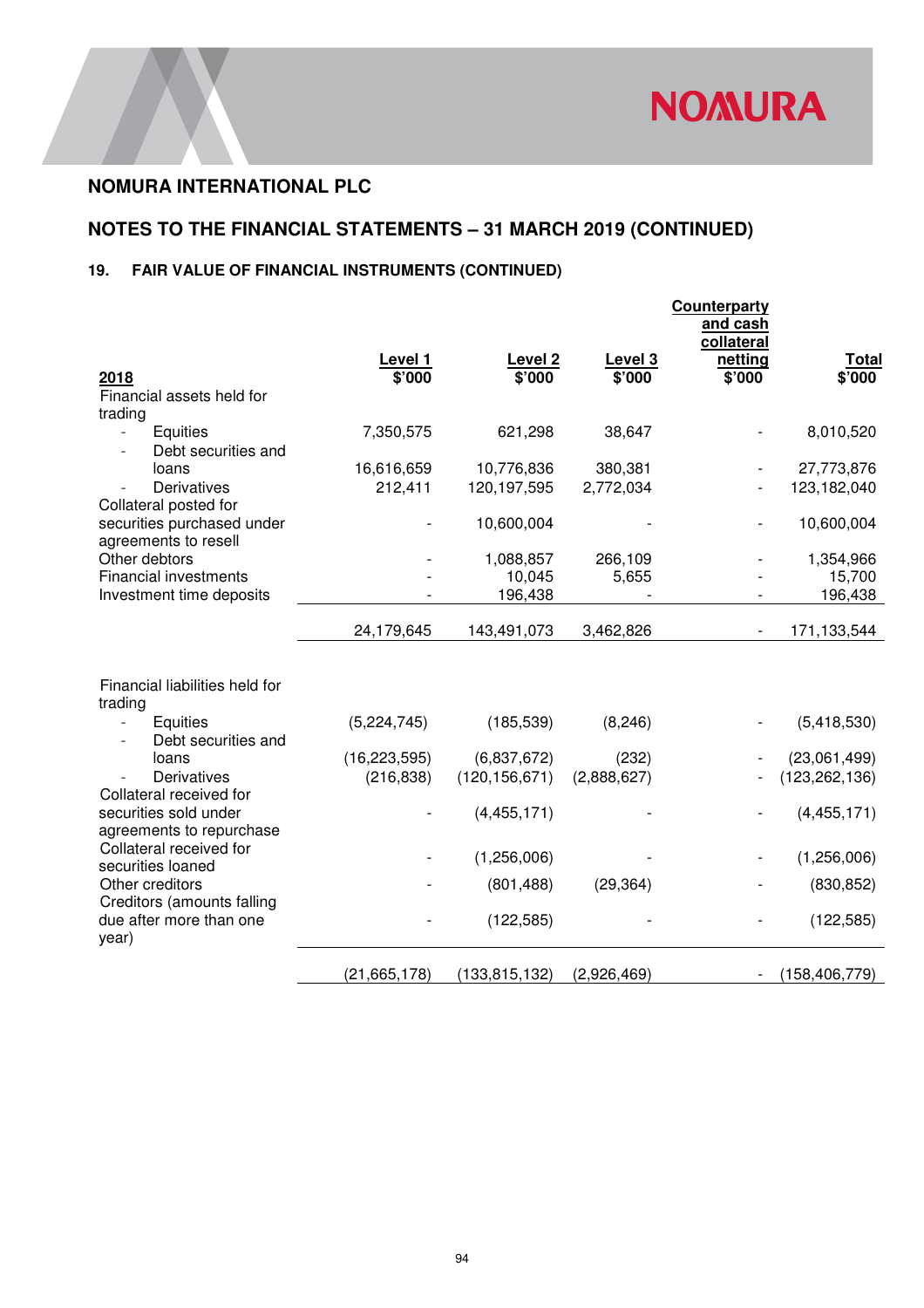

### **NOTES TO THE FINANCIAL STATEMENTS – 31 MARCH 2019 (CONTINUED)**

### **19. FAIR VALUE OF FINANCIAL INSTRUMENTS (CONTINUED)**

#### **Level 3 financial assets and financial liabilities**

Level 3 financial assets and financial liabilities include instruments whose valuations are significantly dependent on parameters which are unobservable in the market. Financial instruments are categorised in accordance with their lowest level significant input. As a result, a derivative valued using a combination of level 1, level 2 and level 3 parameters would be classified in level 3 in its entirety, if its value is significantly affected by at least one significant unobservable parameter.

These financial instruments are often hedged with instruments within level 1 or level 2 of the fair value hierarchy and the gains or losses below do not reflect the offsetting gains or losses for these hedging instruments. Level 3 instruments are also measured using both observable and unobservable inputs. Fair value changes presented in the table on the next page, therefore, reflect realised and unrealised gains and losses resulting from movements in both observable and unobservable parameters.

The following table presents information about financial assets and liabilities measured at fair value on a recurring basis for which the Company has utilised level 3 inputs to determine fair value.

|                                                                                  | At 1 April<br>2018 | <b>Total</b><br>gains<br><u>(losses)</u><br>in P&L | <b>Purchase</b> | <b>Sales</b> | <b>Settlement</b> | <b>Transfers in</b><br>level 3 | Transfers<br><u>out of</u><br>level 3 | At 31 March<br>2019 | <b>Unrealised</b><br>Total gains<br>(losses) in<br><b>P&amp;L</b> |
|----------------------------------------------------------------------------------|--------------------|----------------------------------------------------|-----------------|--------------|-------------------|--------------------------------|---------------------------------------|---------------------|-------------------------------------------------------------------|
|                                                                                  | \$'000             | \$'000                                             | \$'000          | \$'000       | \$'000            | \$'000                         | \$'000                                | \$'000              | \$'000                                                            |
| <b>Financial assets</b>                                                          |                    |                                                    |                 |              |                   |                                |                                       |                     |                                                                   |
| Financial assets held<br>for trading                                             |                    |                                                    |                 |              |                   |                                |                                       |                     |                                                                   |
| - Equities                                                                       | 32,992             | 7,844                                              | 11,471          | (44, 584)    |                   | 9,172                          | (3, 153)                              | 13,742              | 11,988                                                            |
| - Debt securities and                                                            |                    |                                                    |                 |              |                   |                                |                                       |                     |                                                                   |
| loans                                                                            | 380,381            | 8,109                                              | 39,749          | (356, 990)   |                   | 12,627                         | (17, 543)                             | 66,333              | 5,891                                                             |
| - Derivatives                                                                    | 2,772,034          | 399,468                                            |                 |              | (13,063)          | 47,603                         | (809, 839)                            | 2,396,203           | 715,060                                                           |
| Other debtors                                                                    | 266,109            | 4,484                                              | 300,904         | (233, 288)   |                   | 3,033                          | (37, 132)                             | 304,110             | (132)                                                             |
| <b>Equity Investments</b>                                                        | 5,655              | 2,442                                              |                 | (537)        |                   | 10,035                         |                                       | 17,595              | (2, 442)                                                          |
| Investments time<br>deposits                                                     |                    |                                                    | 257             |              |                   |                                |                                       | 257                 |                                                                   |
|                                                                                  | 3,457,171          | 422,347                                            | 352,381         | (635, 399)   | (13,063)          | 82,470                         | (867, 667)                            | 2,798,240           | 730,365                                                           |
| <b>Financial liabilities</b><br><b>Financial liabilities</b><br>held for trading |                    |                                                    |                 |              |                   |                                |                                       |                     |                                                                   |
| - Equities<br>- Debt securities and                                              | (8, 246)           | 3,460                                              | (4,898)         | 914          |                   | 543                            | 266                                   | (7, 961)            | (255)                                                             |
| loans                                                                            | (232)              | 194                                                | (21, 389)       | 19           |                   |                                |                                       | (21, 408)           | 194                                                               |
| - Derivatives                                                                    | (2,888,627)        | (478, 592)                                         |                 |              | (5,803)           | (42, 156)                      | 827,646                               | (2,587,532)         | (872, 480)                                                        |
| Other creditors                                                                  | (29, 364)          | (1,969)                                            | (114, 447)      | 29,364       |                   | 5,622                          |                                       | (110, 794)          | (533)                                                             |
|                                                                                  | (2,926,469)        | (476, 907)                                         | (140, 734)      | 30,297       | (5,803)           | (35, 991)                      | 827,912                               | (2,727,695)         | (873, 074)                                                        |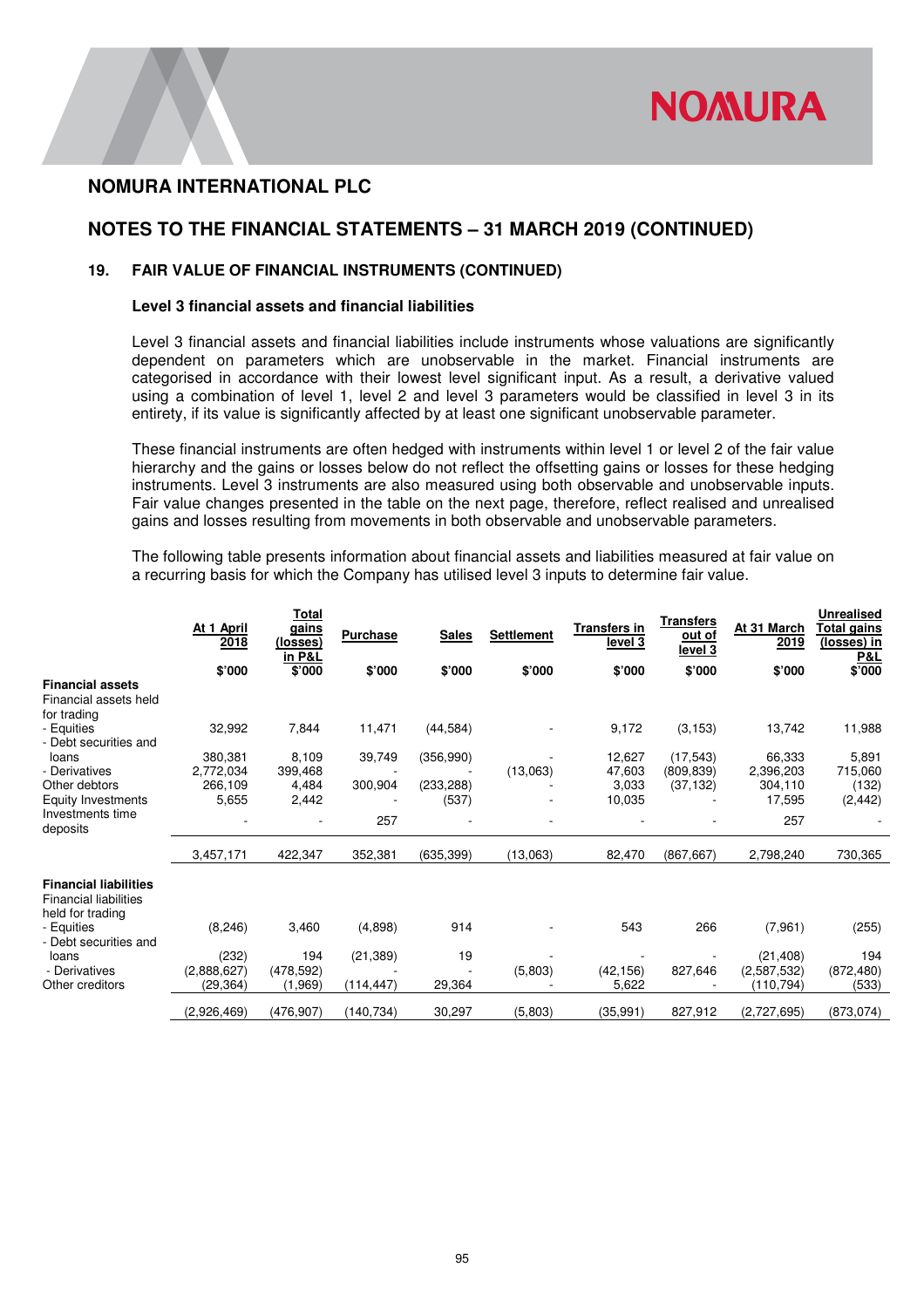

### **NOTES TO THE FINANCIAL STATEMENTS – 31 MARCH 2019 (CONTINUED)**

### **19. FAIR VALUE OF FINANCIAL INSTRUMENTS (CONTINUED)**

Total gains and losses on financial assets included in the above table are included in 'Trading profit' in the statement of comprehensive income.

The Company assumes that all transfers of financial instruments from one level to another level within the fair value hierarchy occur at the beginning of the relevant quarter in which the transfer takes place.

Instruments transferred out of level 3 due to valuation inputs became observable and Transfer into level 3, due to valuation inputs became unobservable.

### **Transfers between level 1 and 2**

The following table shows transfers between level 1 and level 2 of the fair value hierarchy for financial assets and liabilities which are recorded at fair value:

### **As at 31 March 2019**

|                                                                        | <b>Transfers from</b><br>level 1 to level 2<br>\$'000 | <b>Transfers from</b><br>level 2 to level 1<br>\$'000 |
|------------------------------------------------------------------------|-------------------------------------------------------|-------------------------------------------------------|
| <b>Financial Assets</b>                                                |                                                       |                                                       |
| Financial assets held for trading                                      |                                                       |                                                       |
| - Equities                                                             | 171,855                                               | 164,881                                               |
| <b>Financial Liabilities</b>                                           |                                                       |                                                       |
| Financial liabilities held for trading                                 |                                                       |                                                       |
| - Equities                                                             | (40,925)                                              | (148,184)                                             |
| As at 31 March 2018                                                    |                                                       |                                                       |
|                                                                        | <b>Transfers from</b><br>level 1 to level 2           | <b>Transfers from</b><br>level 2 to level 1           |
| <b>Financial Assets</b>                                                | \$'000                                                | \$'000                                                |
| Financial assets held for trading                                      |                                                       |                                                       |
| - Equities                                                             | 179,567                                               | 862,536                                               |
| <b>Financial Liabilities</b><br>Financial liabilities held for trading |                                                       |                                                       |
| - Equities                                                             | (72,967)                                              | (926,831)                                             |
|                                                                        |                                                       |                                                       |

 Instruments were transferred from level 1 to level 2 due to observable parameters became less active and transfer from level 2 to level 1 because the valuation parameters became more active.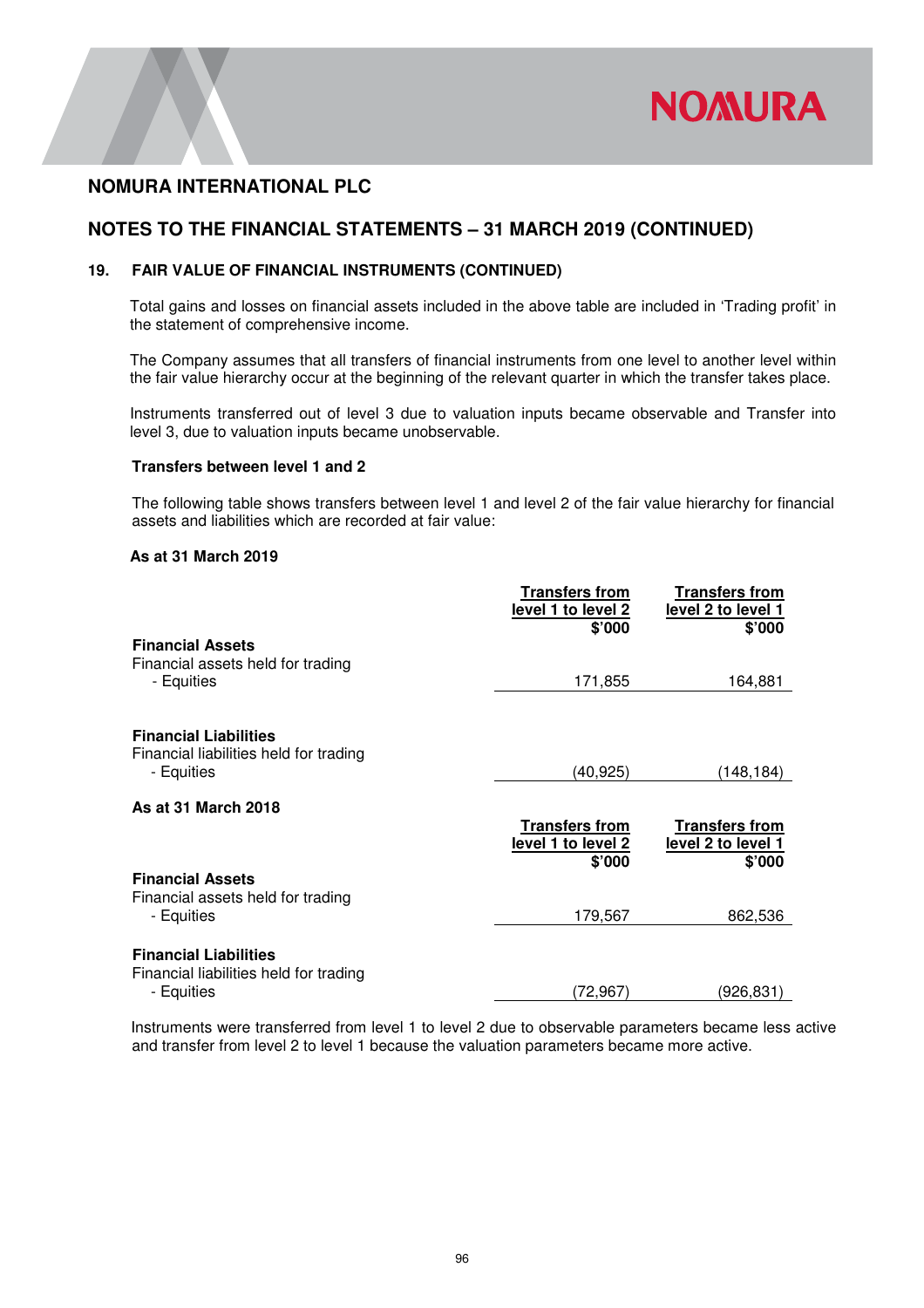

## **NOTES TO THE FINANCIAL STATEMENTS – 31 MARCH 2019 (CONTINUED)**

### **19. FAIR VALUE OF FINANCIAL INSTRUMENTS (CONTINUED)**

### **A. Level 3 quantitative disclosures on significant unobservable inputs**

The following table presents quantitative information about the significant unobservable inputs and assumptions used by the Company for Level 3 financial instruments as of 31 March 2019 and 2018.

| <b>Class of financial</b><br>instrument                                                    | <b>Fair value</b><br>\$'000           | Valuation<br>techniques | <b>Unobservable</b><br>inputs                                                                                   | Range                                                                                      | Weighted<br>average |
|--------------------------------------------------------------------------------------------|---------------------------------------|-------------------------|-----------------------------------------------------------------------------------------------------------------|--------------------------------------------------------------------------------------------|---------------------|
| 2019<br>Financial assets held for<br>trading                                               |                                       |                         |                                                                                                                 |                                                                                            |                     |
| -Equity securities<br>-Debt securities and                                                 | 13,742                                | <b>DCF</b>              | Liquidity discount                                                                                              | 75% - 75%                                                                                  | 75.00%              |
| loans                                                                                      | 66,333                                | <b>DCF</b>              | <b>Credit Spreads</b><br><b>Recovery Rates</b>                                                                  | 2% - 12.3%<br>25% - 52.3%                                                                  | 3.90%<br>37.30%     |
| -Derivatives                                                                               | 2,396,203                             | DCF/Option<br>Models    | <b>Interest Rates</b>                                                                                           | $0\% - 2.4\%$                                                                              |                     |
|                                                                                            |                                       |                         | <b>Credit Spread</b><br><b>Recovery Rates</b><br>Dividend Yield<br>Volatilities<br>Volatilities<br>Correlations | $0\% - 7.6\%$<br>20% - 90%<br>$0\% - 8\%$<br>$2\% - 59\%$<br>26bp - 67bp<br>$(1) - 0.98$   |                     |
| Other debtors<br><b>Financial investments</b><br>Investment time deposits<br>Total Level 3 | 304,110<br>17,595<br>257<br>2,798,240 | <b>DCF</b>              | <b>Credit Spreads</b>                                                                                           | $1.9\% - 6.5\%$                                                                            | 6.20%               |
| 2018<br>Financial assets held for<br>trading                                               |                                       |                         |                                                                                                                 |                                                                                            |                     |
| -Equity securities<br>-Debt securities and                                                 | 32,992                                | <b>DCF</b>              | Liquidity discount                                                                                              | 28% - 75%                                                                                  | 68.3%               |
| loans                                                                                      | 380,381                               | <b>DCF</b>              | <b>Credit Spreads</b><br><b>Recovery Rates</b>                                                                  | $0\% - 8.6\%$<br>$5\% - 80\%$                                                              | 4.3%<br>67.3%       |
| -Derivatives                                                                               | 2,772,034                             | DCF/Option<br>Models    | <b>Interest Rates</b>                                                                                           | $0.2\% - 3.0\%$                                                                            |                     |
|                                                                                            |                                       |                         | <b>Credit Spread</b><br><b>Recovery Rate</b><br>Dividend Yield<br>Volatilities<br>Volatilities<br>Correlations  | $0\% - 7.6\%$<br>20% - 90%<br>$0\% - 11.5\%$<br>2% - 83%<br>0.29%-0.71%<br>$(0.79) - 0.95$ |                     |
| Other debtors<br><b>Financial investments</b><br>Investment time deposits                  | 266,109<br>5,655                      | <b>DCF</b>              | <b>Credit Spreads</b>                                                                                           | $2.9\% - 9.8\%$                                                                            | 4.1%                |
| <b>Total Level 3</b>                                                                       | 3,457,171                             |                         |                                                                                                                 |                                                                                            |                     |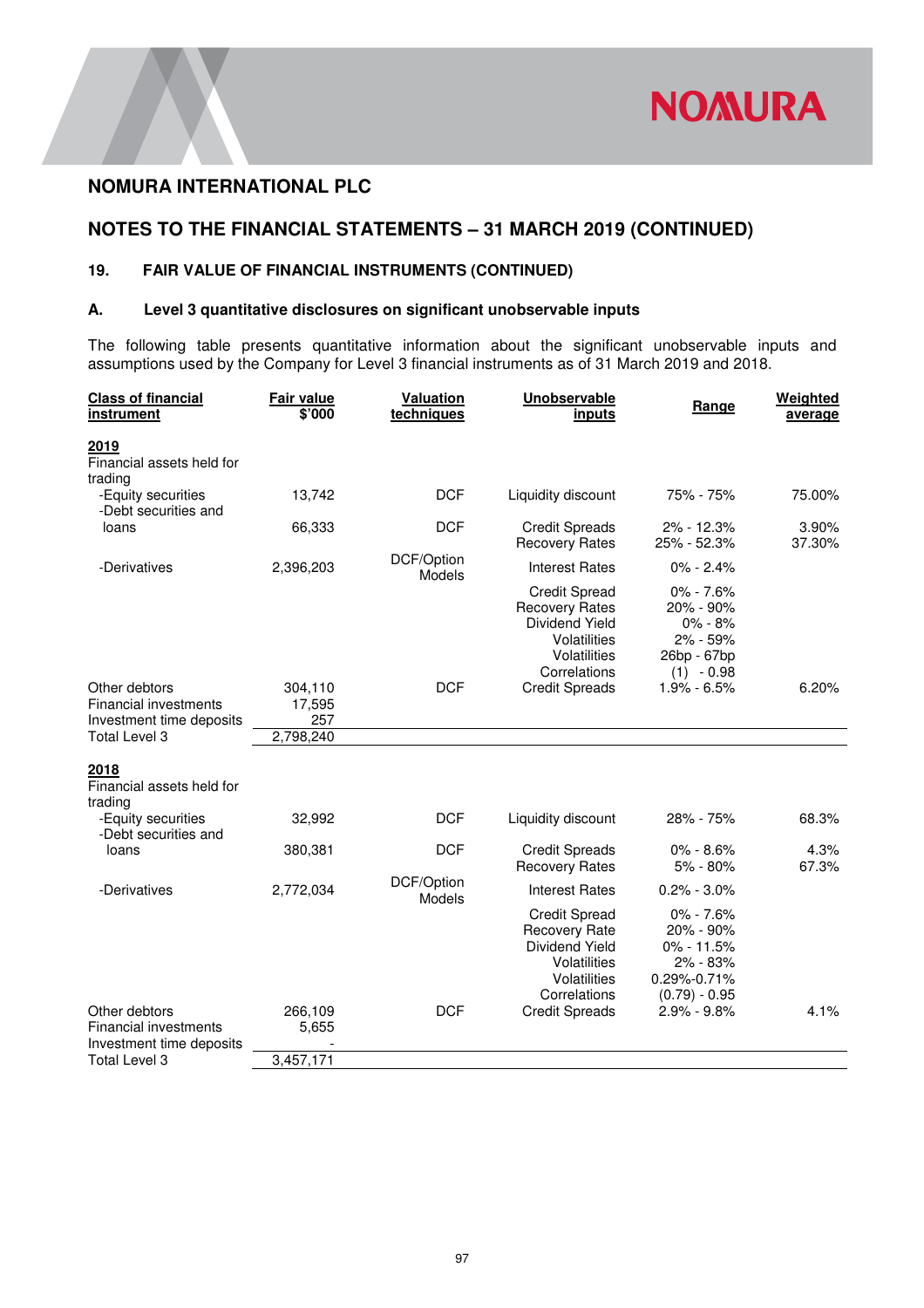

## **NOTES TO THE FINANCIAL STATEMENTS – 31 MARCH 2019 (CONTINUED)**

### **19. FAIR VALUE OF FINANCIAL INSTRUMENTS (CONTINUED)**

### **A. Level 3 quantitative disclosures on significant unobservable inputs (continued)**

| <b>Class of financial</b><br><i>instrument</i>    | <b>Fair value</b><br>\$'000 | Valuation<br>techniques  | <b>Unobservable</b><br><i>inputs</i>                                                                                                     | Range                                                                                                     | <b>Weighted</b><br>average |
|---------------------------------------------------|-----------------------------|--------------------------|------------------------------------------------------------------------------------------------------------------------------------------|-----------------------------------------------------------------------------------------------------------|----------------------------|
| 2019<br>Financial liabilities held<br>for trading |                             |                          |                                                                                                                                          |                                                                                                           |                            |
| -Equity securities<br>-Debt securities and        | (7,961)                     | <b>DCF</b>               | Liquidity discount                                                                                                                       | 75% - 75%                                                                                                 | 75.00%                     |
| loans                                             | (21, 408)                   | <b>DCF</b>               | <b>Credit Spreads</b><br><b>Recovery Rates</b>                                                                                           | 2% - 12.3%<br>25% - 52.3%                                                                                 | 3.90%<br>37.30%            |
| -Derivatives                                      | (2,587,532)                 | <b>DCF/Option Models</b> | <b>Interest Rates</b><br><b>Credit Spread</b><br><b>Recovery Rates</b><br>Dividend Yield<br>Volatilities<br>Volatilities<br>Correlations | $0\% - 2.4\%$<br>$0\% - 7.6\%$<br>20% - 90%<br>$0\% - 8\%$<br>$2\% - 59\%$<br>26bp - 67bp<br>$(1) - 0.98$ |                            |
| Other creditors                                   | (110,794)                   |                          |                                                                                                                                          |                                                                                                           |                            |
| Total Level 3                                     | (2,727,695)                 |                          |                                                                                                                                          |                                                                                                           |                            |
| 2018<br>Financial liabilities held<br>for trading |                             |                          |                                                                                                                                          |                                                                                                           |                            |
| -Equity securities<br>-Debt securities and        | (8, 246)                    | <b>DCF</b>               | Liquidity discount                                                                                                                       | 28% - 75%                                                                                                 | 68.3%                      |
| loans                                             | (232)                       | <b>DCF</b>               | <b>Credit Spreads</b><br><b>Recovery Rates</b>                                                                                           | $0\% - 8.6\%$<br>$80\% - 80\%$                                                                            | 4.3%<br>80%                |
| -Derivatives                                      | (2,888,627)                 | <b>DCF/Option Models</b> | <b>Interest Rates</b><br><b>Credit Spread</b><br><b>Recovery Rate</b><br>Dividend Yield<br>Volatilities<br>Correlations                  | $0.2\% - 3.0\%$<br>$0.0\% - 7.6\%$<br>$20\% - 90\%$<br>$0\% - 11.5\%$<br>$2\% - 83\%$<br>$(0.79) - 0.95$  |                            |
| Other creditors                                   | (29,364)                    | <b>DCF</b>               | Yield                                                                                                                                    | $8.1\% - 8.1\%$                                                                                           | 8.1%                       |
| Total Level 3                                     | (2.926.469)                 |                          |                                                                                                                                          |                                                                                                           |                            |

### **B. Estimated fair value of financial instruments not carried at fair value**

Certain financial instruments are not carried at fair value on a recurring basis in the Statement of Financial Position since they are neither held for trading purposes nor are elected for the fair value option. These are typically carried at contractual amounts due or amortised cost.

The carrying value of the majority of the financial instruments detailed below will approximate fair value since they are short-term in nature and contain minimal credit risk. These financial instruments include financial assets reported within loans, debtors, cash and cash equivalent, borrowings from fellow subsidiary undertakings, cash collateral and other liabilities.

Cash and cash equivalent, other debtors, borrowings from fellow subsidiary undertakings and cash collateral, in the Statement of Financial Position would generally be classified in either level 1 or level 2 within the fair value hierarchy.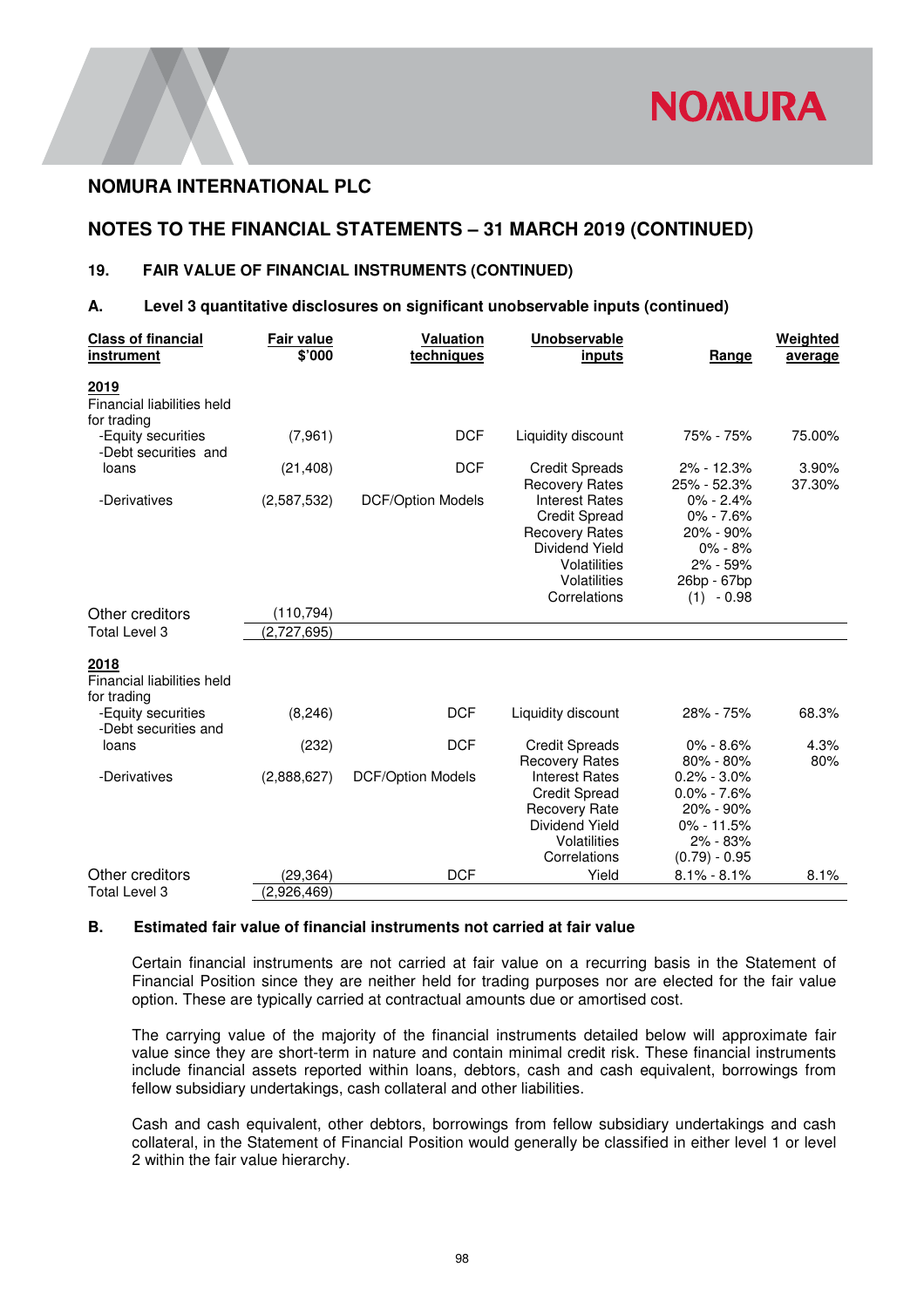

# **NOTES TO THE FINANCIAL STATEMENTS – 31 MARCH 2019 (CONTINUED)**

### **19. FAIR VALUE OF FINANCIAL INSTRUMENTS (CONTINUED)**

### **B. Estimated fair value of financial instruments not carried at fair value (continued)**

The following tables present carrying values, fair values and classification within the fair value hierarchy for certain classes of financial instruments of which a portion of the ending balance was carried at fair value as of 31 March 2019 and 2018.

|                                                                                                                 |                 |                   | Fair value by level      |                    |         |
|-----------------------------------------------------------------------------------------------------------------|-----------------|-------------------|--------------------------|--------------------|---------|
|                                                                                                                 | Carrying        |                   |                          |                    |         |
|                                                                                                                 | amount          | <b>Fair value</b> | Level 1                  | Level <sub>2</sub> | Level 3 |
| 2019                                                                                                            | \$'000          | \$'000            | $\bar{\$}$ '000          | \$'000             | \$'000  |
| <b>Financial Assets:</b>                                                                                        |                 |                   |                          |                    |         |
| Other debtors                                                                                                   | 17,086,274      | 17,086,274        | 233,030                  | 16,853,244         |         |
| Investment time deposits                                                                                        | 632             | 632               |                          | 632                |         |
| Cash and cash equivalent                                                                                        | 2,981,407       | 2,981,407         | 2,036,975                | 944,432            |         |
|                                                                                                                 | 20,068,313      | 20,068,313        | 2,270,005                | 17,798,308         |         |
| <b>Financial Liabilities:</b>                                                                                   |                 |                   |                          |                    |         |
| Other creditors                                                                                                 | (35, 384, 692)  | (35, 384, 692)    |                          | (35, 384, 692)     |         |
| Creditors: amounts falling due<br>after more than one year                                                      | (1,260,000)     | (1,260,000)       |                          | (1,260,000)        |         |
|                                                                                                                 | (36, 644, 692)  | (36, 644, 692)    | $\overline{\phantom{a}}$ | (36, 644, 692)     |         |
| 2018<br><b>Financial Assets:</b><br>Collateral posted for securities<br>purchased under agreements<br>to resell | 61,269,925      | 61,269,925        |                          | 61,269,925         |         |
| Collateral posted for securities<br>borrowed                                                                    | 8,644,494       | 8,644,494         |                          | 8,644,494          |         |
| Other debtors                                                                                                   | 21,794,419      | 21,794,419        |                          | 21,794,419         |         |
| Investment time deposits                                                                                        | 216,412         | 216,412           |                          | 216,412            |         |
| Cash and cash equivalent                                                                                        | 3,943,487       | 3,943,487         | 3,190,744                | 752,743            |         |
|                                                                                                                 | 95,868,737      | 95,868,737        | 3,190,744                | 92,677,993         |         |
| <b>Financial Liabilities:</b><br>Collateral received for<br>securities sold under                               | (58, 408, 848)  | (58, 408, 848)    |                          | (58, 408, 848)     |         |
| agreements to repurchase<br>Collateral received for<br>securities loaned                                        | (5,338,666)     | (5,338,666)       |                          | (5,338,666)        |         |
| Other creditors                                                                                                 | (37, 547, 110)  | (37, 547, 110)    |                          | (37, 547, 110)     |         |
| Creditors: amounts falling due<br>after more than one year                                                      | (2,250,069)     | (2,250,069)       |                          | (2,250,068)        |         |
|                                                                                                                 | (103, 544, 693) | (103, 544, 693)   |                          | (103, 544, 692)    |         |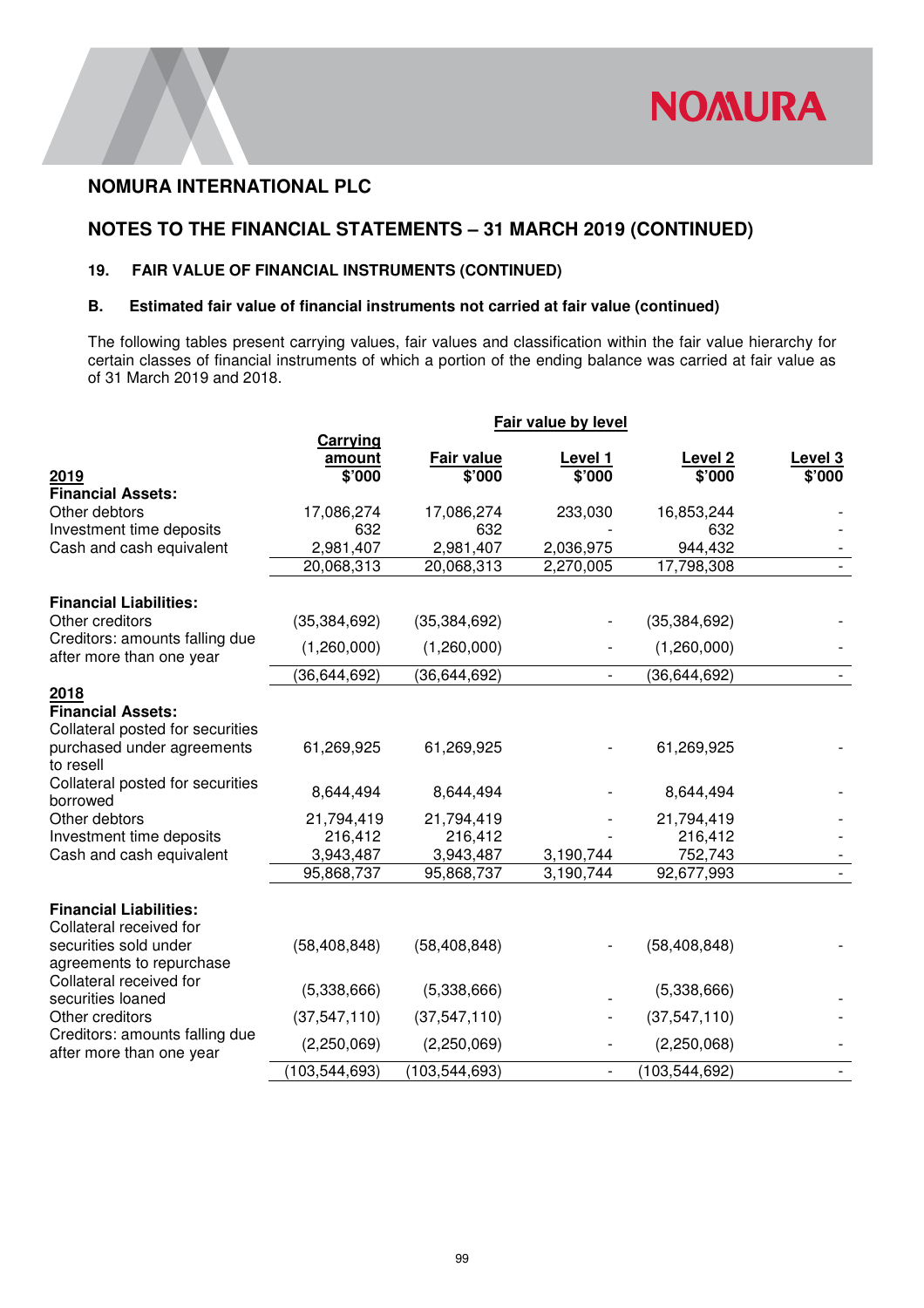

## **NOTES TO THE FINANCIAL STATEMENTS – 31 MARCH 2019 (CONTINUED)**

### **20. OFFSETTING DISCLOSURES**

The following tables provide a summary of financial assets and liabilities that are Statement of Financial Position netted and which are subject to enforceable master netting arrangements and similar agreements.

|                                                                                               | <b>Collateral posted for</b><br>securities<br>purchased under<br>agreements | <b>Collateral posted</b><br>for securities<br>borrowed | <b>Derivatives</b> |
|-----------------------------------------------------------------------------------------------|-----------------------------------------------------------------------------|--------------------------------------------------------|--------------------|
| 2019                                                                                          | to resell<br>\$'000s                                                        | \$'000s                                                | <b>\$'000s</b>     |
| <b>Assets:</b>                                                                                |                                                                             |                                                        |                    |
| Total gross balance (1)                                                                       | 187,103,698                                                                 | 9,353,591                                              | 120,255,936        |
| Less: Amounts offset in the<br><b>Statement of Financial Position</b>                         | (119, 775, 570)                                                             |                                                        |                    |
| Total net amounts of reported on<br>the face of the Statement of<br><b>Financial Position</b> | 67,328,128                                                                  | 9,353,591                                              | 120,255,936        |
| Less: Additional amounts not offset<br>in the Statement of Financial<br>Position (2)          | (9,832,550)                                                                 | (1,848,475)                                            | (107, 951, 278)    |
| Financial instruments and non-cash<br>collateral                                              | (56, 561, 242)                                                              | (6,033,767)                                            | (802, 315)         |
| Cash collateral                                                                               | (164, 266)                                                                  |                                                        | (9, 147, 815)      |
| Net amount                                                                                    | 770,070                                                                     | 1,471,349                                              | 2,354,528          |
| 2018<br><b>Assets:</b>                                                                        |                                                                             |                                                        |                    |
| Total gross balance (1)                                                                       | 213,332,115                                                                 | 8,644,494                                              | 123,182,040        |
| Less: amounts offset in the<br><b>Statement of Financial Position</b>                         | (141, 462, 186)                                                             |                                                        |                    |
| Total net amounts of reported on<br>the face of the Statement of<br><b>Financial Position</b> | 71,869,929                                                                  | 8,644,494                                              | 123,182,040        |
| Less: additional amounts not offset<br>in the Statement of Financial<br>Position (2)          | (11,338,658)                                                                | (2,742,282)                                            | (107, 760, 314)    |
| Financial instruments and non-cash<br>collateral                                              | (55,055,504)                                                                | (4,982,160)                                            | (1,208,575)        |
| Cash collateral                                                                               | (1,032,397)                                                                 |                                                        | (10,686,417)       |
| Net amount                                                                                    | 4,443,370                                                                   | 920,052                                                | 3,526,734          |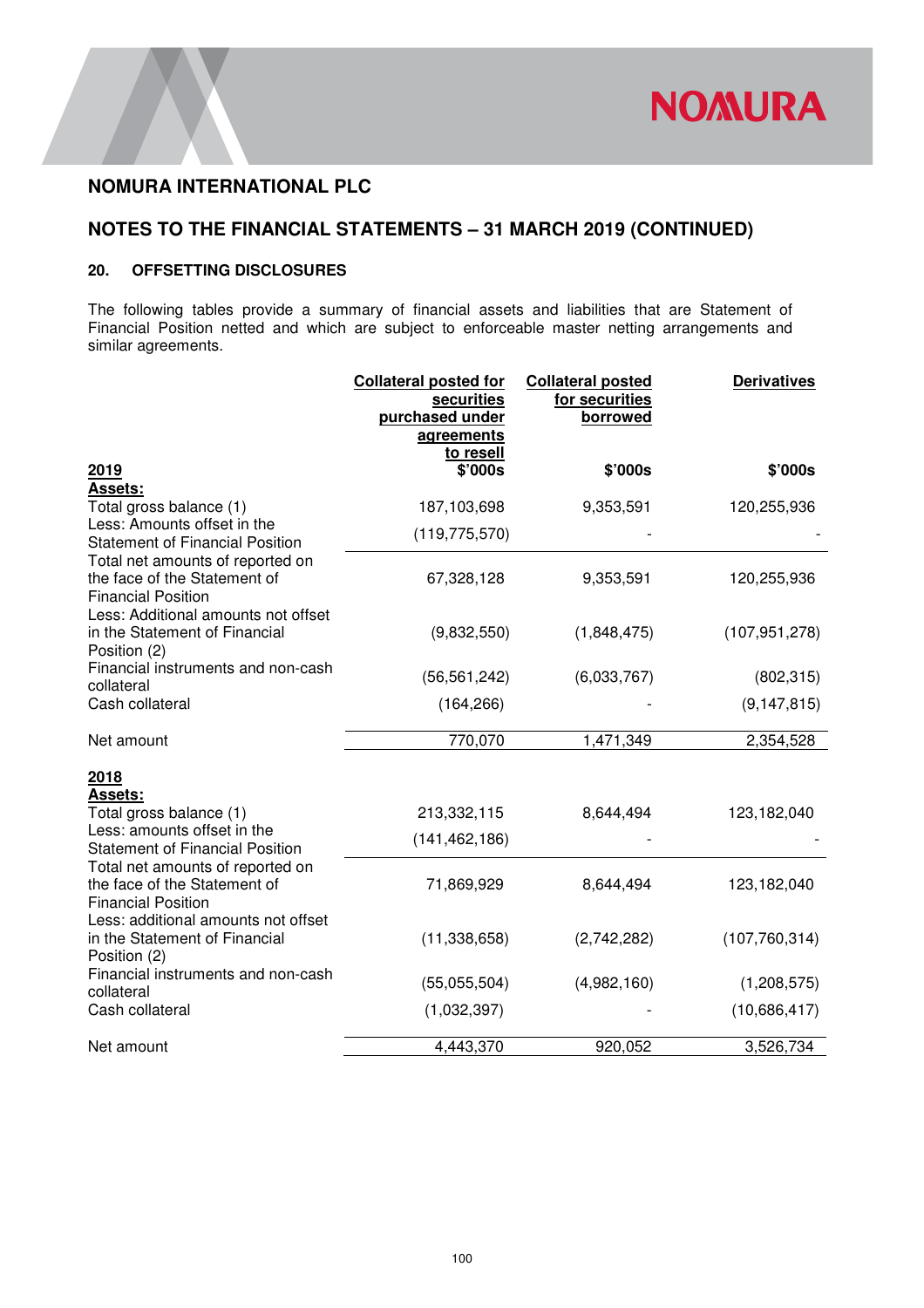

## **NOTES TO THE FINANCIAL STATEMENTS – 31 MARCH 2019 (CONTINUED)**

### **20. OFFSETTING DISCLOSURES (CONTINUED)**

|                                                                       | <b>Collateral received for</b><br>securities sold under | <b>Collateral received for</b><br>securities loaned | <b>Derivatives</b> |
|-----------------------------------------------------------------------|---------------------------------------------------------|-----------------------------------------------------|--------------------|
|                                                                       | agreements to                                           |                                                     |                    |
|                                                                       | <b>repurchase</b>                                       |                                                     |                    |
| 2019                                                                  | \$'000s                                                 | \$'000s                                             | \$'000s            |
| <b>Liabilities:</b>                                                   |                                                         |                                                     |                    |
| Total gross balance (1)                                               | (176, 858, 808)                                         | (4,011,916)                                         | (121, 571, 472)    |
| Less: amounts offset in the                                           |                                                         |                                                     |                    |
| <b>Statement of Financial Position</b>                                | 119,775,570                                             |                                                     |                    |
| Total net amounts of reported on the                                  |                                                         |                                                     |                    |
| face of the Statement of Financial<br>Position                        | (57,083,238)                                            | (4,011,916)                                         | (121, 571, 472)    |
| Less: additional amounts not offset                                   |                                                         |                                                     |                    |
| in the Statement of Financial<br>Position (2)                         | 9,832,550                                               | 1,848,475                                           | 107,951,278        |
| Financial instruments and non-cash                                    |                                                         |                                                     |                    |
| collateral                                                            | 45,503,302                                              | 562,664                                             | 484,298            |
| Cash collateral                                                       | 2,074                                                   |                                                     | 10,341,696         |
| Net amount                                                            | (1,745,312)                                             | (1,600,777)                                         | (2,794,200)        |
| 2018                                                                  |                                                         |                                                     |                    |
| <b>Liabilities:</b>                                                   |                                                         |                                                     |                    |
| Total gross balance (1)                                               | (204, 326, 205)                                         | (6,594,672)                                         | (123, 262, 136)    |
| Less: amounts offset in the<br><b>Statement of Financial Position</b> | 141,462,186                                             |                                                     |                    |
| Total net amounts of reported on the                                  |                                                         |                                                     |                    |
| face of the Statement of Financial<br>Position                        | (62, 864, 019)                                          | (6,594,672)                                         | (123, 262, 136)    |
| Less: additional amounts not offset                                   |                                                         |                                                     |                    |
| in the Statement of Financial                                         | 11,338,658                                              | 2,742,282                                           | 107,760,314        |
| Position (2)<br>Financial instruments and non-cash                    |                                                         |                                                     |                    |
| collateral                                                            | 48,191,824                                              | 2,015,513                                           | 173,564            |
| Cash collateral                                                       | 727,037                                                 |                                                     | 11,985,385         |
|                                                                       |                                                         |                                                     |                    |
| Net amount                                                            | (2,606,500)                                             | (1,836,877)                                         | (3,342,873)        |

- 1) Includes all recognised balances irrespective of whether they are transacted under legally enforceable master netting agreements. Amounts include transactions carried at fair value through election of the fair value option and amounts carried at amortised cost.
- 2) Represents amounts which are not permitted to be offset on the face of the Statement of Financial Position but which provide the Company with the right of offset in the event of counterparty default. Amounts relating to agreements where the Company does not have a legal right of offset or has not yet determined with sufficient certainty whether the right of offset is legally enforceable are excluded. The amount disclosed has been capped per the relevant netting agreement so as not to exceed the net amount of financial assets presented on the Statement of Financial Position. Thus, overcollateralization is not reflected in the table.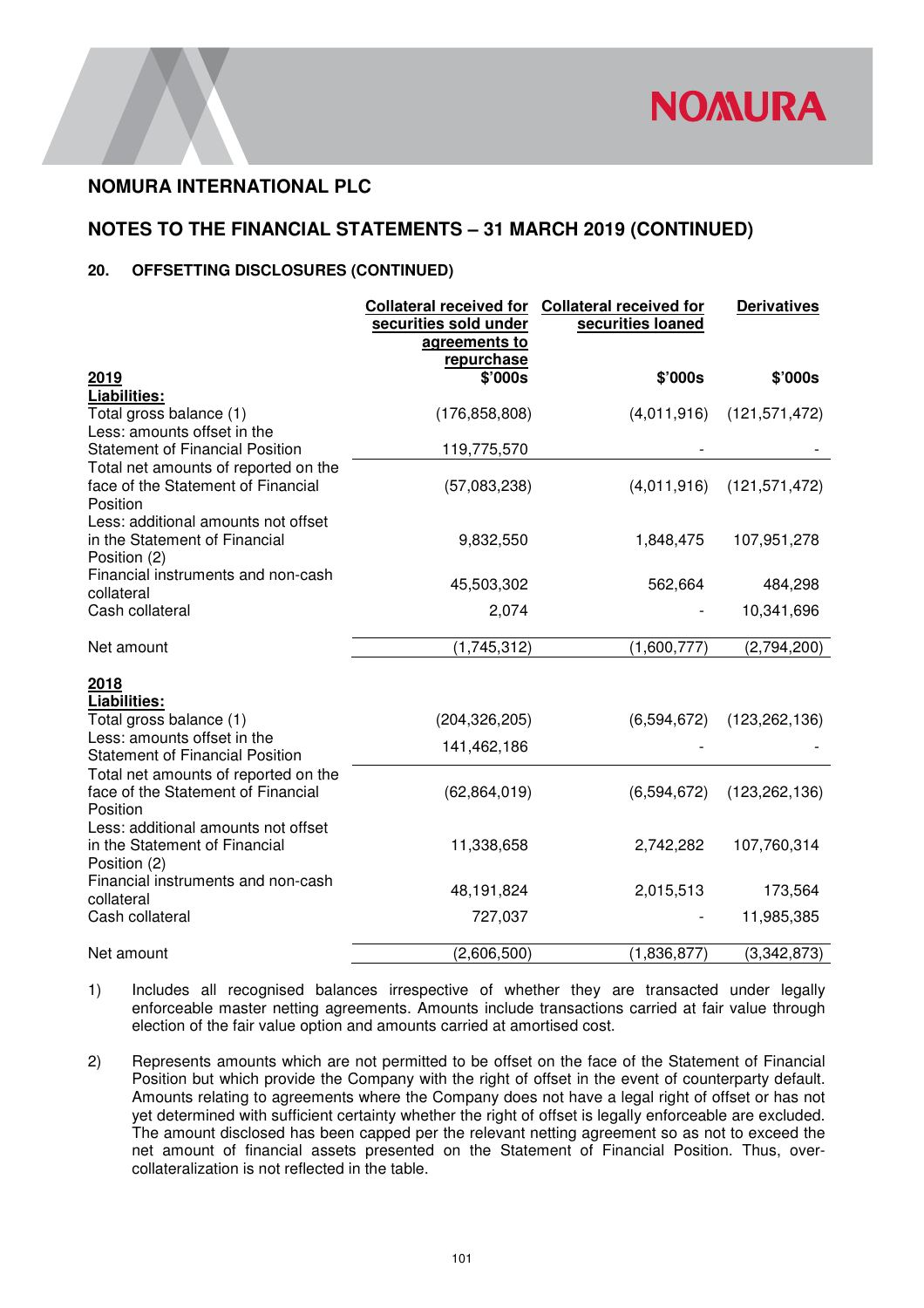

## **NOTES TO THE FINANCIAL STATEMENTS – 31 MARCH 2019 (CONTINUED)**

### **21. CAPITAL MANAGEMENT POLICY**

The objectives of the Company's capital management policies are to ensure that the Company complies with externally imposed capital requirements and to seek to enhance shareholder value by capturing business opportunities as they develop. To achieve these goals, sufficient capital is maintained to support the Company's business and to withstand losses due to extreme market movements.

The Company reviews the appropriate level of capital sufficiency, with senior management responsible for implementing and enforcing capital policies. The determination of Statement of Financial Position size and level of capital take into consideration regulatory requirements, economic risks inherent in its business and maintenance of a debt rating appropriate to a global financial institution. The allocation of available capital resource across the business is then based upon factors such as return on capital and regulatory requirements.

The Company is subject to and has complied with the regulatory requirements imposed by the PRA under the CRD IV framework.

No changes were made in the objectives, policies or processes for managing capital during the year.

### Regulatory Capital

Regulatory guidelines developed by the Basel Committee and European Union Regulation and Directives, as implemented by the PRA for supervisory purposes define two 'Tiers' of capital resources. Tier 1 capital is the highest tier and consists of, inter alia, ordinary share capital, reserves and retained earnings. Tier 2 consists of long-term subordinated debt. Tiers 1 and 2 capital can be used to support both trading and non-trading activity and all market and counterparty risks.

|                      | 2019<br>\$'000 | <u>2018</u><br>\$'000 |
|----------------------|----------------|-----------------------|
| Common Equity Tier 1 | 4,772,714      | 5,099,808             |
| Adjustments to CET 1 | (158, 297)     | (162, 603)            |
| Tier 1 Capital       | 4,614,417      | 4,937,205             |
| Tier 2 Capital       | 1,260,000      | 1,260,000             |
| Own Funds            | 5,874,417      | 6,197,205             |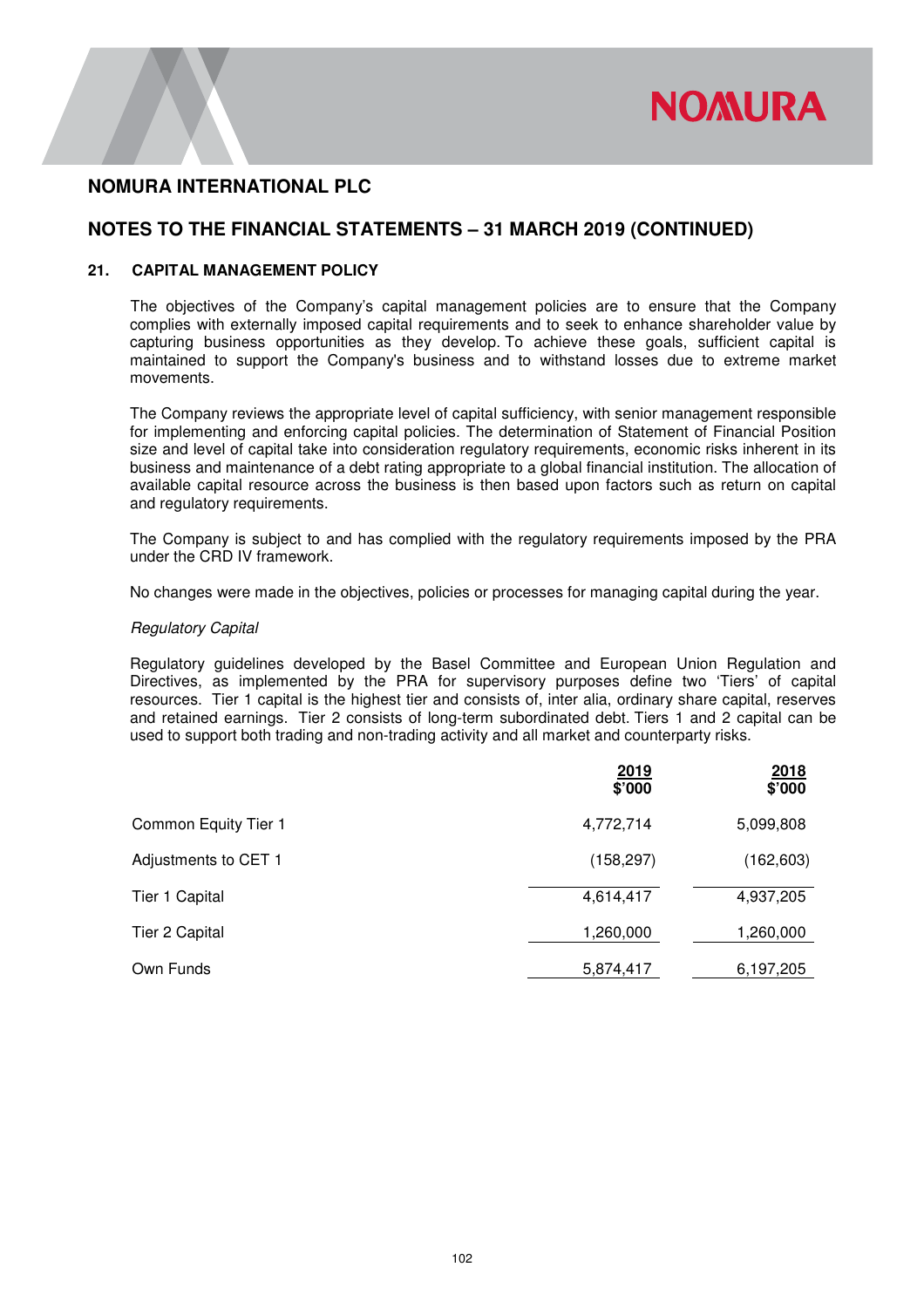

## **NOTES TO THE FINANCIAL STATEMENTS – 31 MARCH 2019 (CONTINUED)**

### **22. UNCONSOLIDATED STRUCTURED ENTITIES**

The Company has an involvement with various structured entities which are designed to achieve a specific business purpose. Structured entities have been designed so that voting or similar rights are not the dominant factor in deciding who controls the entity, such as when any voting rights relate only to administrative tasks and the relevant activities are directed by means of contractual arrangements. Such entities generally have restricted activities as well as narrow and well-defined objectives.

As the Company has taken the exemption from preparing consolidated financial statements under section 401 of Companies Act 2006, disclosures are in relation to the Companies involvement with all structured entities, irrespective of whether they are consolidated or not.

Below is a description of the Company's involvements in structured entities by type:

### **Securitisation Vehicles:**

The Company establishes securitisation vehicles to meet clients' investment needs through the combination of securities and derivatives, including fixed income and equities products. The vehicles fund these investments by issuing structured notes, the repayment of which is linked to the performance of the assets in the vehicles. The Company often transfers assets and enters into derivatives with these securitisation vehicles.

The Company also invests in third party securitisation vehicles in the form of asset backed securities.

#### **Investment Funds:**

The Company holds investments in third party investment funds such as Mutual Funds and Hedge Funds in the normal course of trading activity. In addition, the Company holds seed investments in Undertakings for the Collective Investment of Transferable Securities ("UCITS") and other Funds sponsored by fellow subsidiaries within the Nomura Group.

#### **Other:**

These are investments in third party structured entities that do not fall into any criteria above.

The following table shows the carrying amounts of Company's interests' recognised in the Statement of Financial Position as well as the maximum exposure to loss resulting from their interests in structured entities. It also provides an indication of the size of the structured entities.

The maximum exposure to loss is determined by considering the nature of the interest in the structured entity. The maximum exposure for loans and trading instruments is reflected by the carrying amounts. The maximum exposure for derivatives and off Statement of Financial Position commitments is reflected by the notional amounts. Maximum exposure to loss does not reflect the Company's estimate of the actual losses that could result from adverse changes, nor does it reflect the economic hedges Company enters into to reduce its exposure. The risks associated with structured entities in which the Company is involved are limited to the amounts recorded in the Statement of Financial Position and the amount of commitments.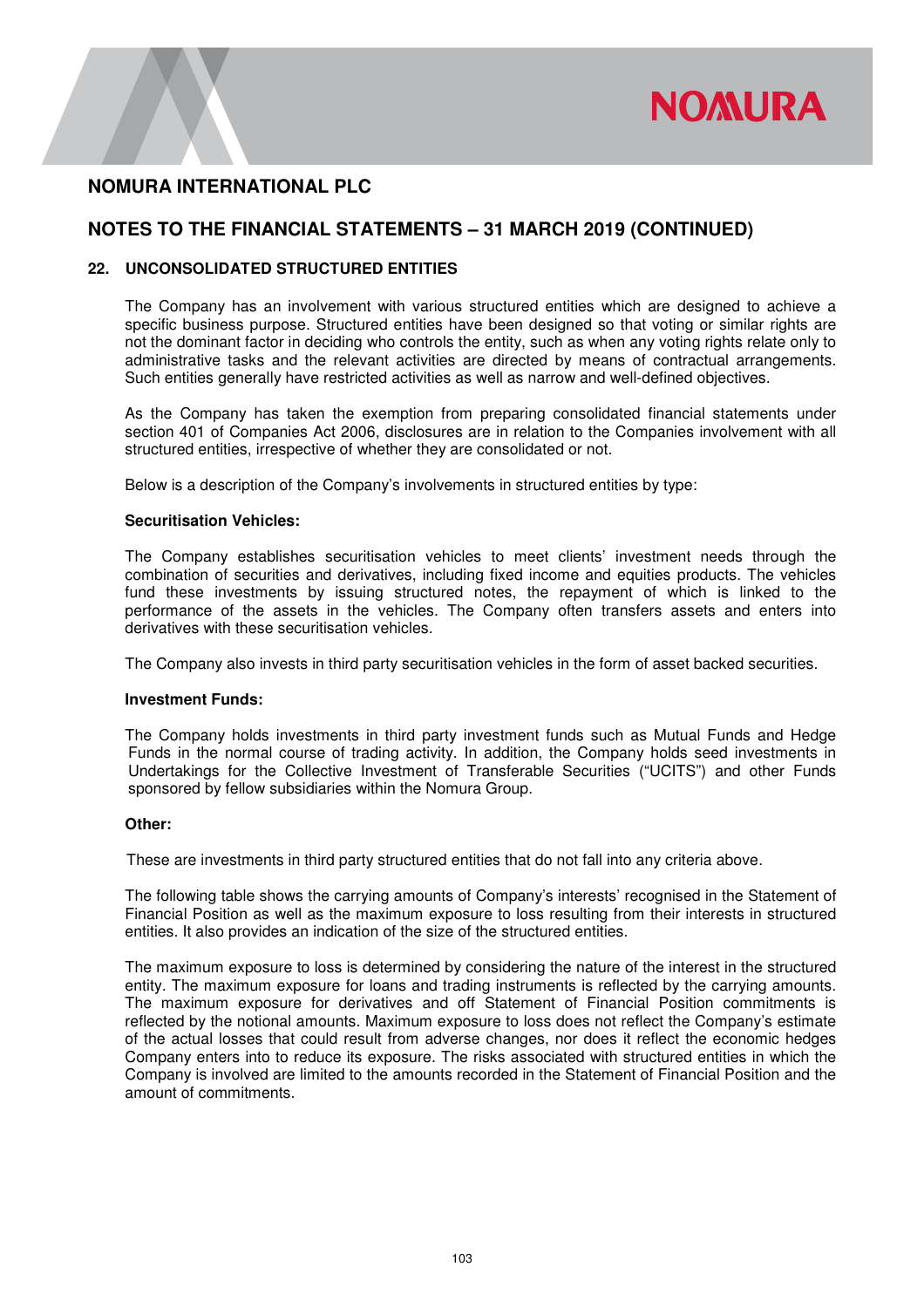

## **NOTES TO THE FINANCIAL STATEMENTS – 31 MARCH 2019 (CONTINUED)**

## **22. UNCONSOLIDATED STRUCTURED ENTITIES (CONTINUED)**

|                                                                                                                   | Carrying<br>amount of<br>variable<br>interests<br><u>asset</u> | <b>Carrying</b><br>amount of<br>variable<br><i>interests</i><br><b>liabilities</b> | <b>Maximum</b><br>exposure to loss<br>to unconsolidated<br>structured entities | <b>Total size of</b><br>structured<br>entities |
|-------------------------------------------------------------------------------------------------------------------|----------------------------------------------------------------|------------------------------------------------------------------------------------|--------------------------------------------------------------------------------|------------------------------------------------|
| 2019                                                                                                              | \$m                                                            | \$m                                                                                | \$m                                                                            | \$m                                            |
| Financial assets held for trading                                                                                 | 1,451                                                          |                                                                                    | 3,636                                                                          |                                                |
| Financial liabilities held for<br>trading                                                                         |                                                                | (164)                                                                              | 6,974                                                                          |                                                |
| Collateral posted for securities<br>purchased under agreements to<br>resell<br>Collateral received for securities | 399                                                            |                                                                                    | 399                                                                            |                                                |
| sold under agreements to<br>repurchase                                                                            |                                                                | (1,083)                                                                            |                                                                                |                                                |
|                                                                                                                   | 1,850                                                          | (1, 247)                                                                           | 11,009                                                                         | 769,291                                        |
| <u>2018</u>                                                                                                       |                                                                |                                                                                    |                                                                                |                                                |
| Financial assets held for trading                                                                                 | 1,561                                                          |                                                                                    | 4,181                                                                          |                                                |
| Financial liabilities held for<br>trading                                                                         |                                                                | (155)                                                                              | 7,694                                                                          |                                                |
| Collateral posted for securities<br>purchased under agreements to<br>resell                                       | 478                                                            |                                                                                    | 478                                                                            |                                                |
| Collateral received for securities<br>sold under agreements to<br>repurchase                                      |                                                                | (1, 414)                                                                           |                                                                                |                                                |
|                                                                                                                   | 2,039                                                          | (1, 569)                                                                           | 12,353                                                                         | 520,655                                        |

The Company did not provide non-contractual support during the year to unconsolidated structured entities.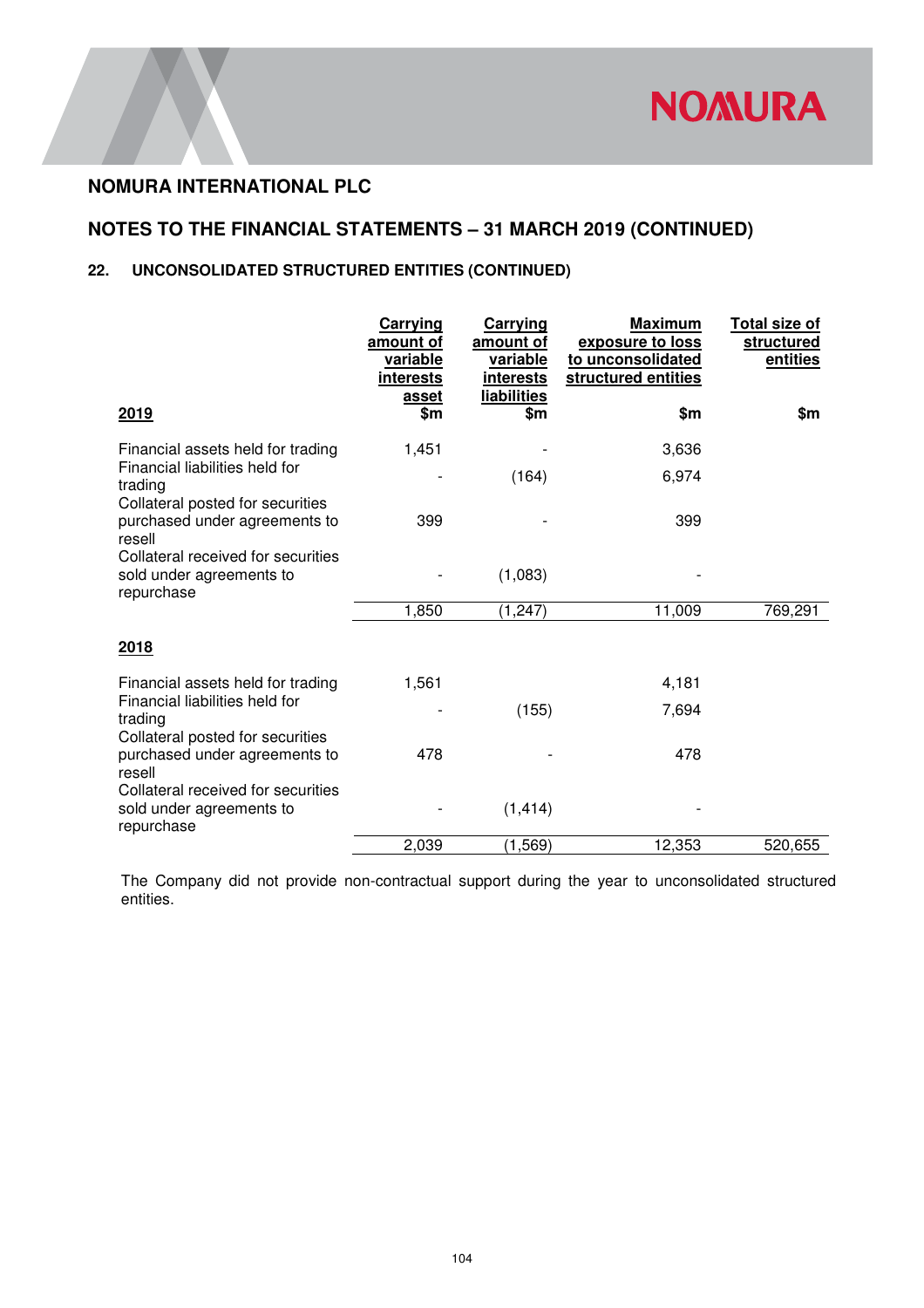

## **NOTES TO THE FINANCIAL STATEMENTS – 31 MARCH 2019 (CONTINUED)**

### **23. OPERATING LEASE COMMITMENTS**

The Company's obligations from operating leases relate to long-term leases of real estate, equipment and vehicle leases. Some of these leases contain extension options at rentals based on market prices.

The Company was committed to making the following payments during the following periods in respect of operating leases:

|                          | 2019<br><b>Buildings</b><br>\$'000 | 2019<br><b>Other</b><br>\$'000 | 2018<br><b>Buildings</b><br>\$'000 | 2018<br><b>Other</b><br>\$'000 |
|--------------------------|------------------------------------|--------------------------------|------------------------------------|--------------------------------|
| Within one year          | 44.071                             | 20                             | 66,312                             | 16                             |
| Within two to five years | 81,788                             | 18                             | 225,643                            | 3                              |
| After five years         | 27,236                             | $\overline{\phantom{a}}$       | 357,219                            | $\overline{\phantom{0}}$       |
|                          | 153,095                            | 38                             | 649,174                            | 19                             |

The future minimum sublease payments expected to be received under sublease agreements as at 31 March 2020 is \$4,001,565 (\$15,291,234 as at 31 March 2019).

The total lease and sublease payments recognised in profit and loss were as follows:

|                                | 2019<br>\$'000 | <u>2018</u><br>\$'000 |
|--------------------------------|----------------|-----------------------|
| Minimum lease payments         | 61.112         | 62.216                |
| Sublease payments              | 15.291         | 14.467                |
| Total operating lease payments | 45.821         | 47.749                |

### **24. EMPLOYEES**

The average monthly number of persons employed by the Company during the year and their location were as follows:

|                        | Year ended<br>31 March 2019<br><b>Number</b> | Year ended<br>31 March 2018<br><b>Number</b> |
|------------------------|----------------------------------------------|----------------------------------------------|
| United Kingdom         | 2,017                                        | 2,089                                        |
| Other Europe           | 126                                          | 113                                          |
| Middle East and Africa | 38                                           | 34                                           |
|                        | 2,181                                        | 2,236                                        |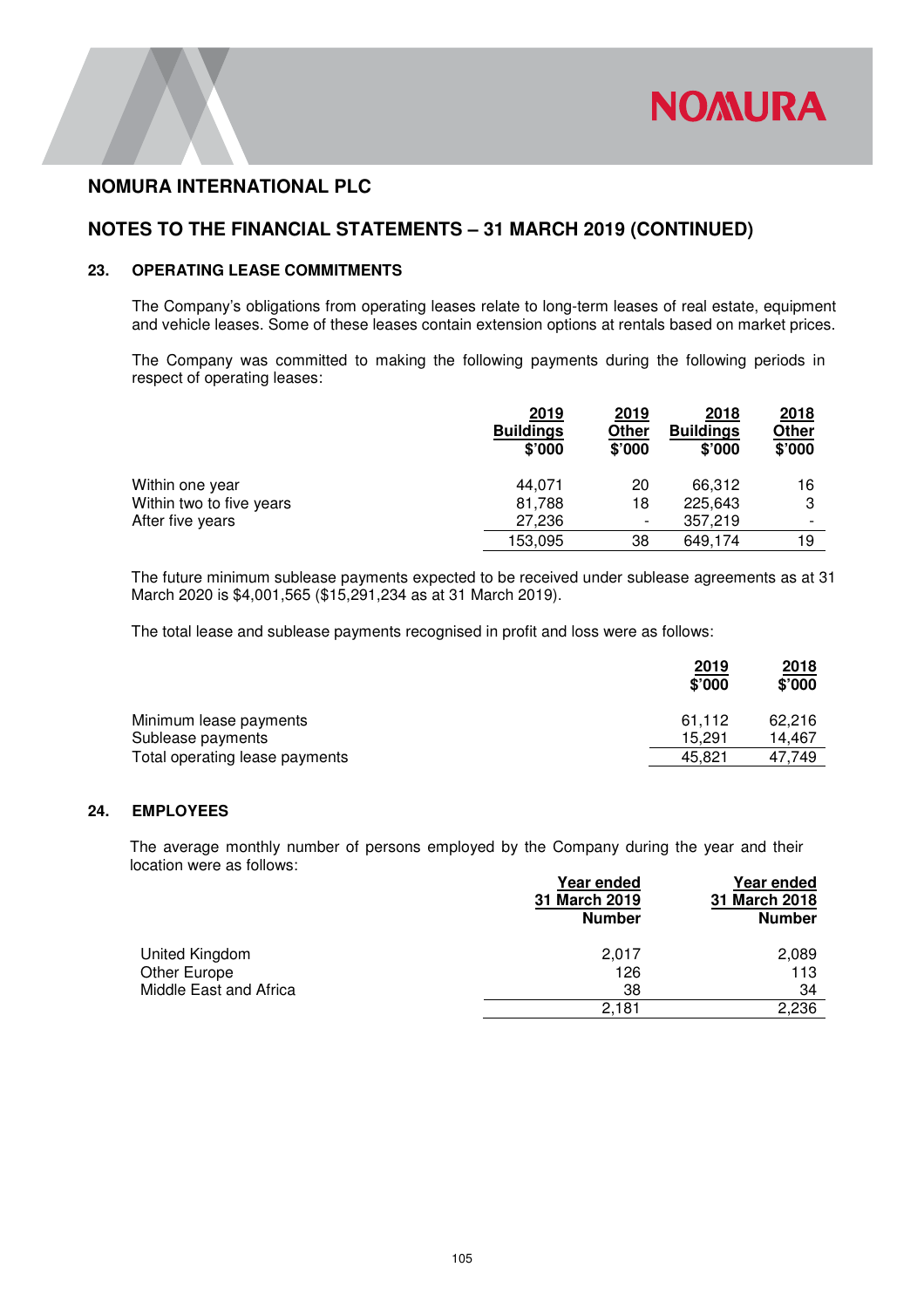## **NOTES TO THE FINANCIAL STATEMENTS – 31 MARCH 2019 (CONTINUED)**

### **25. DIRECTORS' REMUNERATION**

|                                           | Year ended    | Year ended    |
|-------------------------------------------|---------------|---------------|
|                                           | 31 March 2019 | 31 March 2018 |
|                                           | \$'000        | \$'000        |
| Salaries, allowances and taxable benefits | 4,630         | 4,636         |
| Company contributions to pension          | 30            | 68            |
| <b>Bonuses</b>                            | 954           | 2.943         |
|                                           | 5.614         | 7.647         |

The number of Directors who exercised share options during the year was 2 (2018:3).

The number of Directors who were entitled to receive shares under long-term incentive plans during the year was nil (2018:2).

The number of Directors accruing retirement benefits under money purchase pension schemes during the year was 2 (2018:3).

The highest paid Director received emoluments of \$2,171,052 (2018: \$1,650,576) and the Company made no contribution to pension in 2019 (2018: \$32,876). The highest paid Director exercised share options during 2018 and was not entitled to receive shares under long-term incentive plans.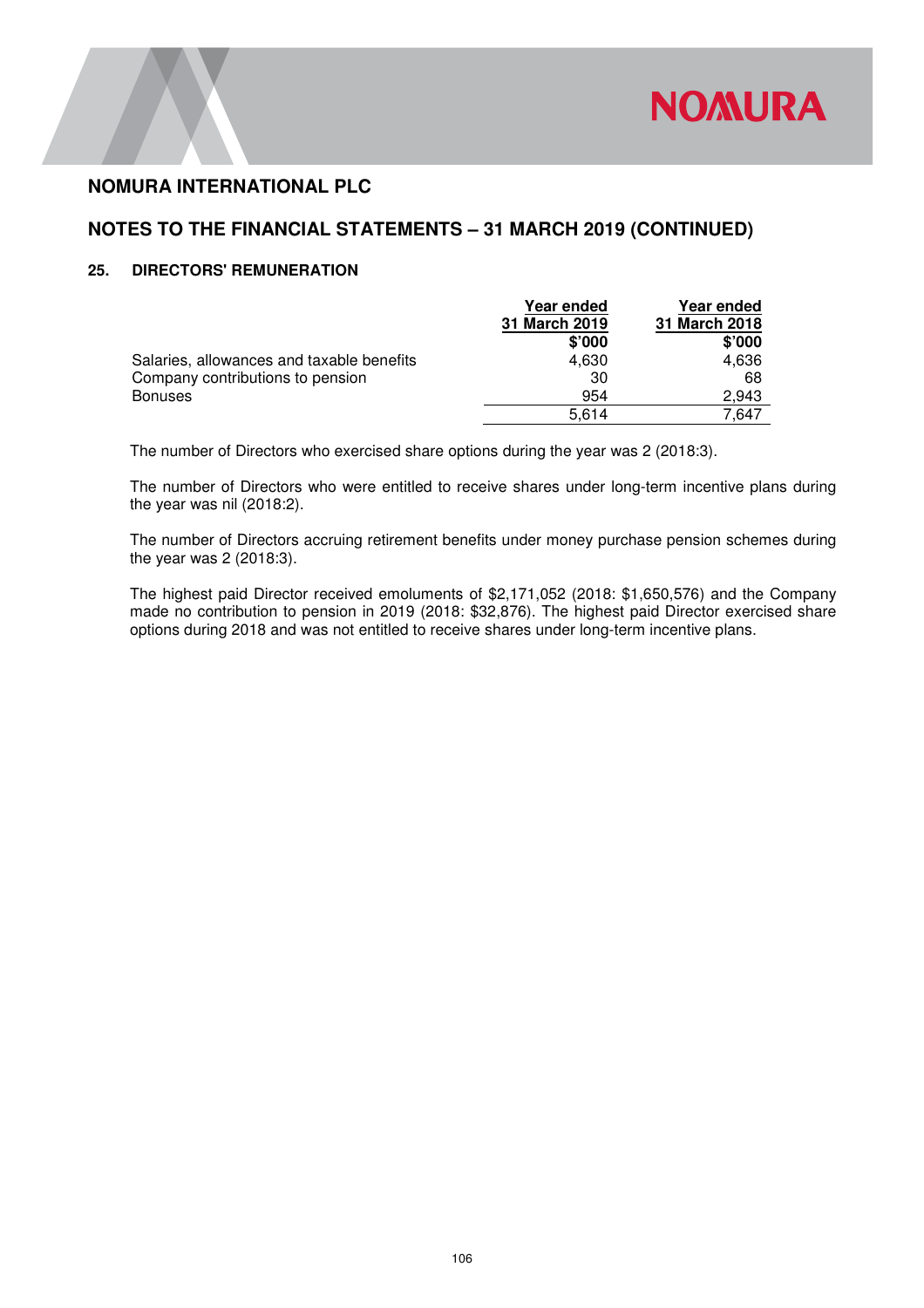

## **NOTES TO THE FINANCIAL STATEMENTS – 31 MARCH 2019 (CONTINUED)**

### **26. SHARE-BASED PAYMENTS AND SIMILAR DEFERRED COMPENSATION AWARDS**

#### **SAR Awards**

 The Company and NHI, the ultimate holding company in the Nomura Group, provide various types of share-based payment and similar deferred compensation awards to the Directors and employees of the company. The following table summarises the main types of award currently granted to Directors and employees for services provided to the company.

 Unless otherwise indicated below, all awards have graded vesting over three years and extended vesting periods of up to seven year for certain Directors and employees in order to meet regulatory requirements based on the role they perform for the Company. All awards are generally reduced, forfeited or clawed back in the event of voluntary termination of employment, material conduct issues, and material downturns in performance of the Nomura group and/or a material failure of risk management. However, all awards include "Full Career Retirement" ("FCR") provisions which permit recipients of the awards to continue to vest in the awards in the event of voluntary termination of employment if certain criteria based on corporate title and length of service within Nomura are met.

| Type of award                                                                                                                                                                                                                                | <b>Key features</b>                                                                                                                                                                                                                                                                                                                                                                                                                                                                 | Key accounting considerations                                                                                                                                                                                                                                                                                                                                                                                                                                                   |
|----------------------------------------------------------------------------------------------------------------------------------------------------------------------------------------------------------------------------------------------|-------------------------------------------------------------------------------------------------------------------------------------------------------------------------------------------------------------------------------------------------------------------------------------------------------------------------------------------------------------------------------------------------------------------------------------------------------------------------------------|---------------------------------------------------------------------------------------------------------------------------------------------------------------------------------------------------------------------------------------------------------------------------------------------------------------------------------------------------------------------------------------------------------------------------------------------------------------------------------|
| <b>Restricted Stock Unit</b><br>("RSU") awards<br>Restricted stock units<br>linked to the price of NHI<br>common shares designed<br>to replace certain core<br>deferral awards and all<br>supplemental awards.                               | • Granted and settled by NHI.<br>• Graded vesting period generally over<br>three years.<br>• Extended vesting period of up to seven<br>years for certain senior management<br>and employees in order to meet local<br>regulatory requirements based on the<br>role they perform in Nomura Group.<br>• New type of award introduced in 2018<br>as the primary type of deferred<br>compensation award in Nomura Group.<br>Granted in May 2018 in respect of the<br>prior fiscal year. | Classified as equity awards as settled in NHI<br>common shares.<br>Grant date fair value based on listed price of<br>NHI common shares as adjusted for future<br>estimated dividends.<br>Total compensation cost measured based<br>$\bullet$<br>on grant date fair value, net of estimated<br>and actual forfeitures.<br>Total compensation expense recognised by<br>the Company in connection with RSU<br>awards was \$43,094,093.                                             |
| <b>Stock Acquisition Right</b><br>("SAR") Plan B awards<br>Restricted stock units<br>linked to the price of NHI<br>common shares designed<br>to replicate traditional<br>restricted stock awards<br>used in the United States<br>and Europe. | • Granted and settled by NHI.<br>• Granted in May in respect of the prior<br>fiscal year.<br>• Settled in common shares of NHI.<br>• Exercise price of ¥1 per share.<br>• No dividend equivalent amounts paid or<br>accrue during vesting period.<br>• Options exercisable for up to 5 years<br>after vesting date.                                                                                                                                                                 | Classified as equity awards as settled in NHI<br>common shares.<br>Grant date fair value based on listed price of<br>$\bullet$<br>NHI common shares as adjusted for future<br>estimated dividends.<br>Total compensation cost measured based<br>on grant date fair value, net of estimated<br>and actual forfeitures.<br>Total compensation expense recognised by<br>$\bullet$<br>the Company in connection with SAR Plan B<br>awards was \$28,009,232 (2018:<br>\$52,257,674). |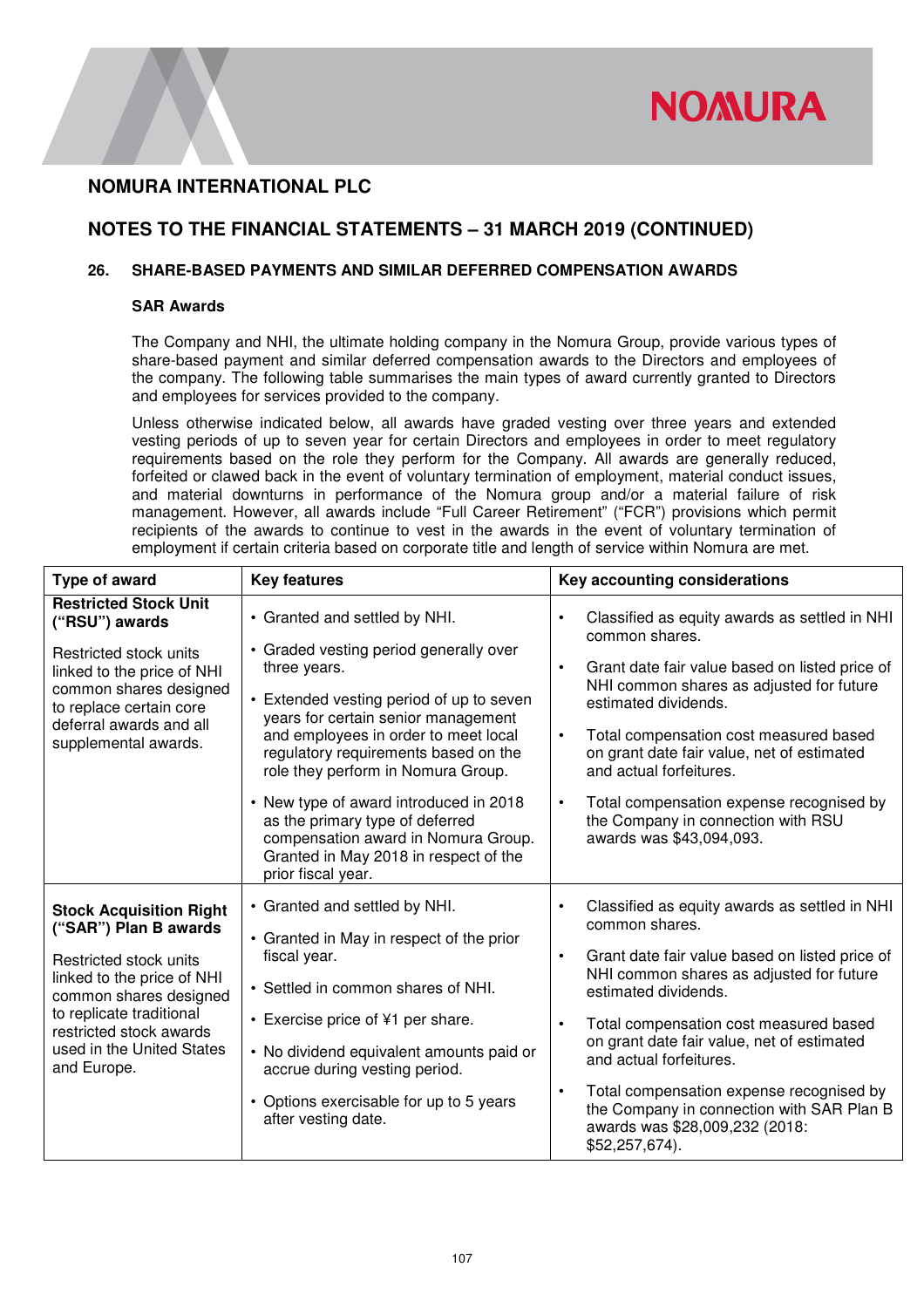

# **NOTES TO THE FINANCIAL STATEMENTS – 31 March 2019 (CONTINUED)**

# **26. SHARE-BASED PAYMENTS (Continued)**

### **SAR Awards (Continued)**

| Type of award                                                                                                                                                                                                                   | <b>Key features</b>                                                                                                                                                                                                                                                                                                                                                                                                                                                      | Key accounting considerations                                                                                                                                                                                                                                                                                                                                                                                                                                     |  |  |
|---------------------------------------------------------------------------------------------------------------------------------------------------------------------------------------------------------------------------------|--------------------------------------------------------------------------------------------------------------------------------------------------------------------------------------------------------------------------------------------------------------------------------------------------------------------------------------------------------------------------------------------------------------------------------------------------------------------------|-------------------------------------------------------------------------------------------------------------------------------------------------------------------------------------------------------------------------------------------------------------------------------------------------------------------------------------------------------------------------------------------------------------------------------------------------------------------|--|--|
| <b>Notional Stock Unit</b><br>("NSU") awards<br>Phantom plan linked to<br>the price of NHI common<br>shares designed to<br>replicate the key features<br>of RSU awards (and SAR<br>Plan B awards used in<br>prior fiscal years) | • Granted and settled by the Company.<br>• Used in countries where equity-settled<br>RSU awards are less favorably treated<br>from a tax or other perspective.<br>• Granted in May each year in respect of<br>the prior fiscal year and also quarterly to<br>new employees as a recruitment<br>incentive to replace awards forfeited<br>from prior employers.<br>• Following the introduction of RSU<br>awards, NSU awards are less<br>commonly used.<br>• Cash-settled. | Classified as liability awards as settled in<br>cash.<br>Grant date fair value based on listed price of<br>$\bullet$<br>NHI common shares.<br>Total compensation cost remeasured at<br>each balance sheet date to reflect the<br>expected settlement amount, net of<br>estimated and actual forfeitures.<br>Total compensation expense recognised by<br>the Company in connection with NSU<br>awards was \$39,086,516 (2018:<br>\$50,395,146).                    |  |  |
| <b>Collared Notional Stock</b><br>Unit ("CSU") awards<br>Phantom plan linked to<br>the price of NHI common<br>shares<br>with<br>exposure<br>subject to a cap and floor                                                          | • Granted and settled by the Company.<br>• Granted in May in respect of the prior<br>fiscal year.<br>• Cash-settled.<br>• Exposure of the employee to NHI share<br>price is subject to a cap and a floor.                                                                                                                                                                                                                                                                | Classified as liability awards as settled in<br>cash.<br>Grant date fair value based on option pricing<br>model.<br>Total compensation cost remeasured at<br>each balance sheet date to reflect the<br>expected settlement amount, net of<br>estimated and actual forfeitures.<br>Total compensation expense recognised by<br>$\bullet$<br>the Company in connection with CSU<br>awards was \$24,890,867 (2018:<br>\$34,633,833).                                 |  |  |
| <b>Notional Index Unit</b><br>("NIU") awards<br>Phantom plan linked to a<br>world stock index quoted<br>by Morgan Stanley<br>Capital International.                                                                             | • Granted and settled by the Company.<br>• Granted in May in respect of the prior<br>fiscal year.<br>• Cash-settled.                                                                                                                                                                                                                                                                                                                                                     | Classified as liability awards as settled in<br>cash.<br>Grant date fair value based on the closing<br>price of the index on such date.<br>Total compensation cost remeasured at<br>$\bullet$<br>each balance sheet date to reflect the<br>expected settlement amount, net of<br>estimated and actual forfeitures.<br>Total compensation expense recognised by<br>$\bullet$<br>the Company in connection with NIU awards<br>was \$8,541,344 (2018: \$45,713,870). |  |  |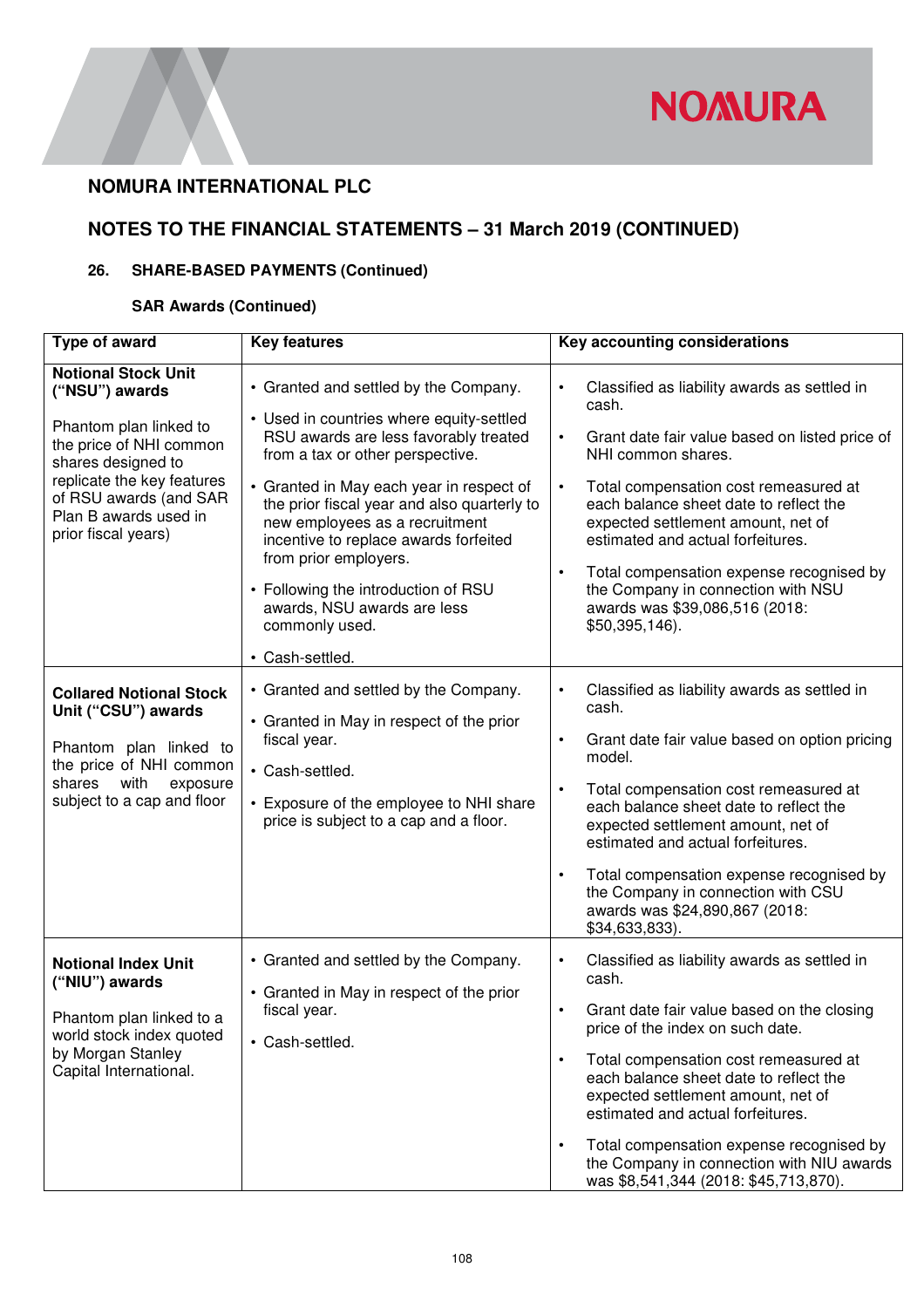### **NOTES TO THE FINANCIAL STATEMENTS – 31 MARCH 2019 (CONTINUED)**

#### **26. SHARE-BASED PAYMENTS (CONTINUED)**

The following table presents a roll-forward of activity in each of the key types of deferred compensation award during the years ended 31 March 2019 and 2018.

|                                                         | <b>RSU</b>     | <b>SAR Plan B</b> | <b>NSU</b>     | <b>CSU</b>   | <b>NIU</b>    |
|---------------------------------------------------------|----------------|-------------------|----------------|--------------|---------------|
|                                                         | awards         | awards            | awards         | awards       | <b>Awards</b> |
| Outstanding at 31<br>March 2018                         |                | 271,510           | 4,336,321      | 10,562,131   | 3,756,359     |
| Granted                                                 | 12,865,100     |                   | 11,657,300     |              |               |
| Forfeited                                               | (470,000)      | (4, 810)          | (26, 294)      | (389, 651)   | (95, 416)     |
| Exercised or settled                                    | (581,600)      | (90, 019)         | (3,789,856)    | (4,849,696)  | (1,924,132)   |
| Expired                                                 |                | (4,870)           |                |              |               |
| Outstanding at 31<br>March 2019                         | 11,813,500     | 171,811           | 12,177,471     | 5,322,784    | 1,736,811     |
| Weighted average fair<br>value at 31 March 2019         | ¥615.00        | Not Applicable    | ¥521.21        | ¥525.13      | \$5.88        |
| Outstanding liability<br>recognised at 31 March<br>2019 | Not Applicable | Not Applicable    | (30, 157, 414) | (23,044,698) | (9,789,828)   |

None of the 171,811 SAR Plan B awards which are outstanding at 31 March 2019 are exercisable at such date.

SAR Plan B awards were exercised or settled during the year ended 31 March 2019 at a weighted average price of NHI common shares of ¥508.77 (2018: ¥667.21). NSU and CSU awards were exercised or settled during the year ended 31 March 2019 at a weighted average price of NHI common shares of ¥496.64 (2018: ¥668.78) and ¥525.32 (2018: ¥642.81) respectively. NIU awards were settled during the year ended 31 March 2018 at a weighted average index level of \$5.88 (2018: \$5.48).

The weighted average remaining contractual life of all awards outstanding as at 31 March 2019 was 4.55 years (2018: 5.14 years). On 14 May 2018, NHI passed a resolution to grant a new type of deferred compensation award, namely Restricted Stock Unit (RSU) awards to senior management and employees within the Nomura Group, including to Directors and employees of the Company. RSU awards are the primary type of deferred compensation award in the Nomura Group. Certain core deferral awards and all supplemental awards are no longer used. However, existing unvested SAR Plan B, CSU and NIU awards continue to vest in accordance with their original contractual terms.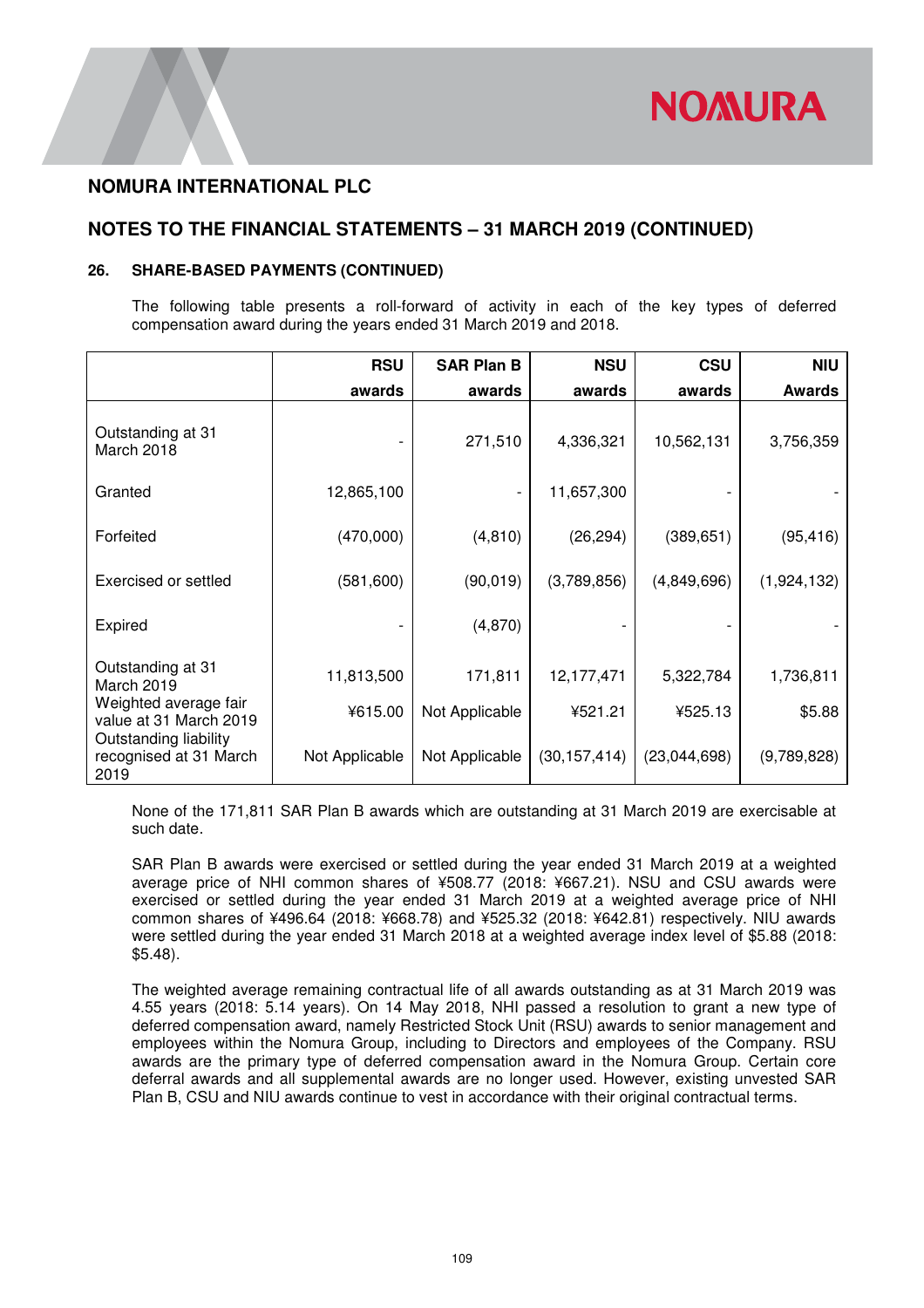

### **NOTES TO THE FINANCIAL STATEMENTS – 31 MARCH 2019 (CONTINUED)**

#### **27. CAPITAL COMMITMENTS**

 As at 31 March 2019 there were no capital commitments relating to assets in the course of construction (2018: nil).

#### **28. RELATED PARTY TRANSACTIONS**

#### **Statement of comprehensive income**

The Company has taken advantage of the exemption under FRS 101 from the requirement in IAS 24 for disclosing related party transactions with other entities included in the consolidated financial statements of NHI.

 As part of the Company's Merchant Banking operations, financial arrangements were made with certain companies for the purpose of holding investments. As a result of these arrangements, these companies become related parties. As at 31 March 2019 and 31 March 2018, aggregate amounts due from such related parties are nil and \$423,103 respectively, had been fully provided for.

#### **29. CONTINGENT LIABILITIES AND COMMITMENTS**

#### **Investigations, disputes and other litigation matters**

The most significant investigations, disputes and other litigation matters currently faced by the Company are summarised below. The Company believes that, based on current information available as of the date of these financial statements, the ultimate resolution of these actions and proceedings will not be material to the Company's financial condition. However, an adverse outcome in certain of these matters could have a material adverse effect on the statements of income or cash flows in a particular quarter or annual period.

For each of the significant actions and proceedings described below, where possible, the Company has estimated the amount of reasonably possible maximum loss in excess of amounts recognised as a provision (if any) against such matters. These estimates are based on current information available as of the date of these financial statements and include, but are not limited to, the specific amount of damages or claims against Nomura in each matter.

As of 31 March 2019, for those cases where an estimate of the range of reasonably possible losses can be made, the Company estimates that the total aggregate reasonably possible maximum loss in excess of amounts recognised as a provision (if any) against these cases is approximately US\$220 million. For certain other significant actions and proceedings, the Company is unable to provide an estimate of the reasonably possible loss or range of reasonably possible losses because, among other reasons, (i) the proceedings are at such an early stage there is not enough information available to assess whether the stated grounds for the claim are viable; (ii) damages have not been identified by the claimant; (iii) damages are unsupported and/or exaggerated; (iv) there is uncertainty as to the outcome of pending appeals or motions; (v) there are significant legal issues to be resolved that may be dispositive, such as the applicability of statutes of limitations; and/or (vi) there are novel or unsettled legal theories underlying the claims.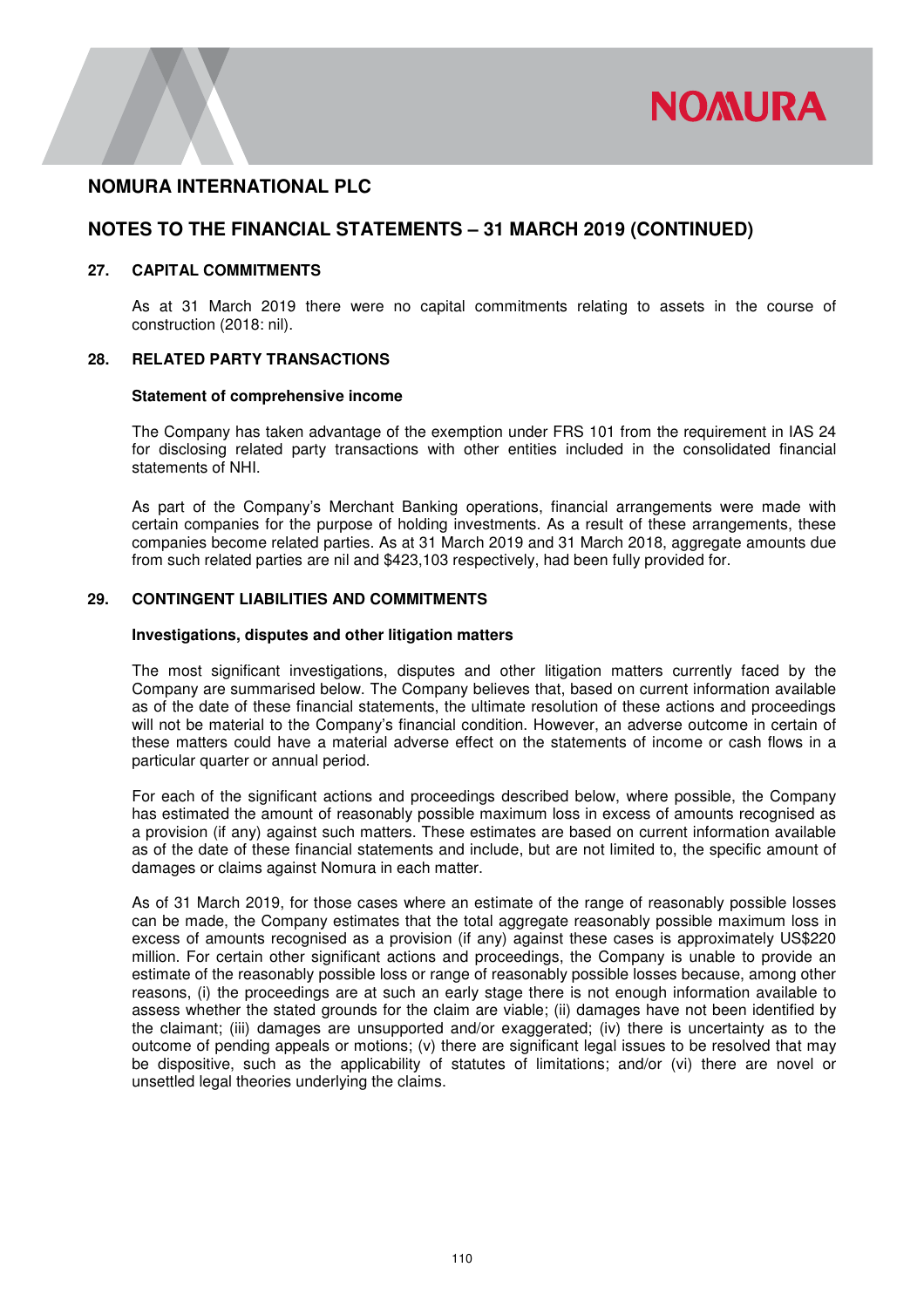

### **NOTES TO THE FINANCIAL STATEMENTS – 31 MARCH 2019 (CONTINUED)**

#### **29. CONTINGENT LIABILITIES AND COMMITMENTS (CONTINUED)**

#### **Italian Tax Dispute**

 In January 2008, the Company was served with a tax notice issued by the tax authorities in Pescara, Italy, alleging breaches by the Company of the UK – Italy Double Taxation Treaty of 1998. The alleged breaches relate to payments to the Company of tax credits on dividends on Italian shares. The tax notice not only denies certain payments to which the Company claims to be entitled but is also seeking reimbursement of approximately EUR 33.8 million, plus interest, already refunded. In March 2008, the Company lodged an appeal against the tax notice rejecting the Italian tax authorities' demands for reimbursement and advancing the Company's claim for further refunds.

 The matter went to a hearing in March 2009 and in November 2009 a decision was issued by the First Instance Pescara Tax Court in favour of the Italian tax authorities. The Company lodged an appeal of this decision, and in March 2012 a second decision was issued by the Second Instance Pescara Tax Court in favour of the Italian tax authorities. As is allowed under Italian tax procedure, in September 2012 the Company received a demand for payment from the Italian tax authorities in the amount of EUR 37.5 million which comprised the original refunded amount, interest and collection fees. Payment of this amount was made in October 2012. Payment does not undermine the Company's arguments in the dispute. The Company intends to continue to vigorously challenge the second decision and a further appeal to the Supreme Court in Rome was filed in July 2013 in order to seek full reimbursement of this amount plus further interest. A hearing date has yet to be scheduled.

#### **Fairfield litigation**

 The Company is a defendant in two actions seeking recovery of payments allegedly made to the Company by Fairfield Sentry Ltd. and Fairfield Sigma Ltd. (collectively, the "Fairfield Funds"). The Fairfield Funds, now in liquidation, were feeder funds to Bernard L. Madoff Investment Securities LLC ("BLMIS"). BLMIS is itself now in liquidation in the United States pursuant to the Securities Investor Protection Act. The first claim was brought by the liquidators of the Fairfield Funds. It was filed in October 2010 in the Supreme Court of the State of New York, but was subsequently removed to the United States Bankruptcy Court for the Southern District of New York. The Bankruptcy Court dismissed some but not all of the claims asserted against the Company and the dismissal of those claims has been appealed to the United States District Court. The claim is one of many similar claims that have been brought against a number of investors. The second claim was brought by the Trustee for the liquidation of BLMIS (the "Madoff Trustee"). The Company was added as a defendant in June 2012 when the Madoff Trustee filed an amended complaint in the United States Bankruptcy Court for the Southern District of New York. Again, this claim is one of many claims being brought against a range of investors. In November 2016, the United States Bankruptcy Court for the Southern District of New York granted a motion to dismiss the Madoff Trustee's claim. The Madoff Trustee successfully appealed that decision to the United States Court of Appeals for the Second Circuit and the Company is seeking to further appeal to the Supreme Court of the United States. The amount claimed is approximately USD 35 million plus interest. The Company intends to vigorously contest the proceedings. The Company does not believe that it will face the prospect of double recovery of the sums in question.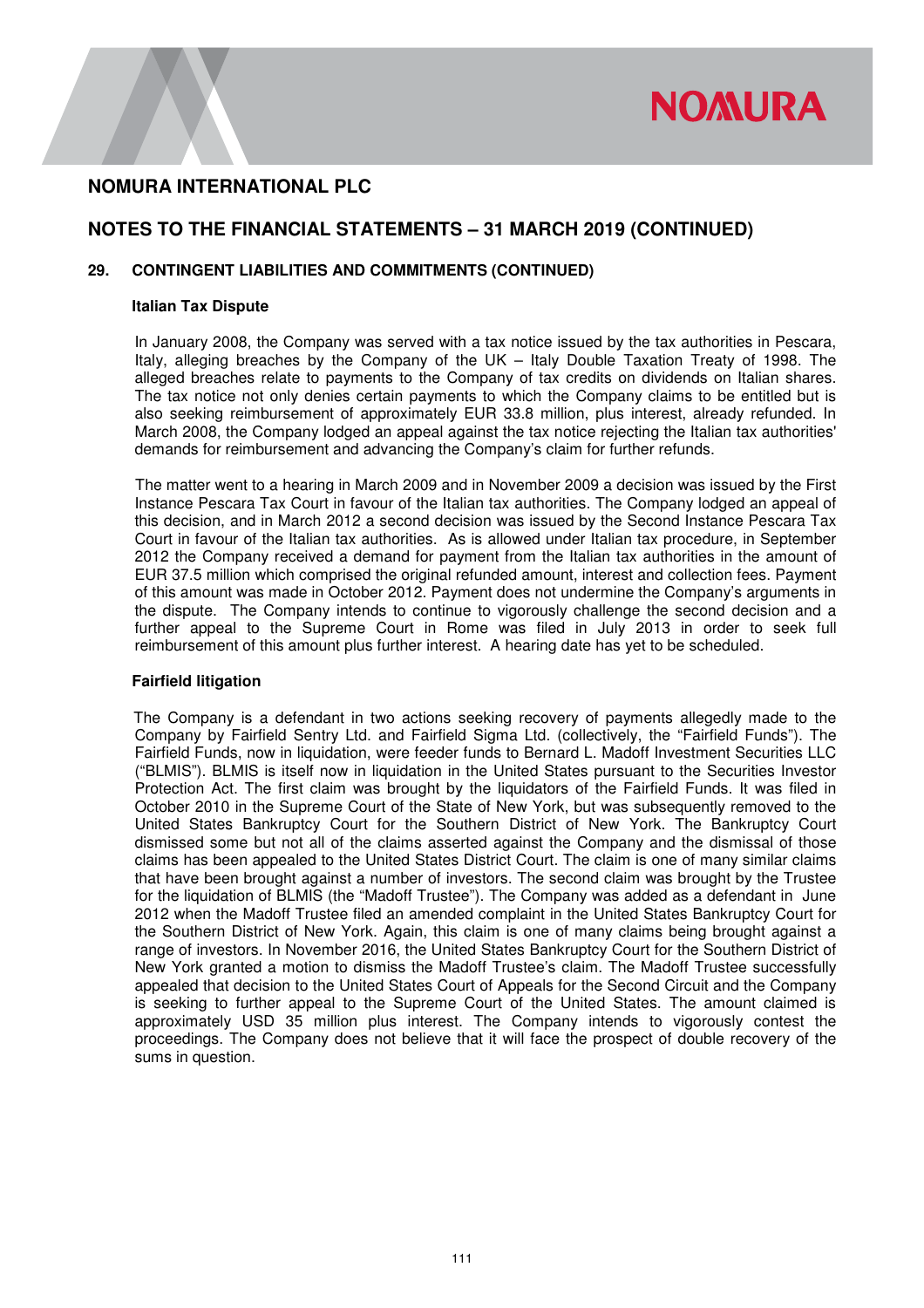

### **NOTES TO THE FINANCIAL STATEMENTS – 31 MARCH 2019 (CONTINUED)**

#### **29. CONTINGENT LIABILITIES AND COMMITMENTS (CONTINUED)**

#### **Harley litigation**

In October 2011, the Madoff Trustee filed an adversary proceeding against the Company in the United States Bankruptcy Court for the Southern District of New York for the recovery of redemption payments allegedly made by Harley International (Cayman) Ltd. (the "Harley Fund") to the Company. The basis of the claim is that the redemptions in question were and continue to be "Customer Property" within the meaning of the Securities Investor Protection Act and are therefore avoidable and recoverable under the United States Bankruptcy Code and New York Debtor and Creditor law. The Harley Fund, now in liquidation, was a feeder fund to BLMIS. The claim is one of many similar claims that have been brought against a number of investors. In November 2016, the United States Bankruptcy Court granted a motion to dismiss the Madoff Trustee's claim. The Madoff Trustee successfully appealed the decision to the United States Court of Appeals for the Second Circuit and the Company is seeking to further appeal to the Supreme Court of the United States. The claim is for approximately USD 21.5 million plus interest. The Company intends to vigorously contest the proceedings.

#### **Legal proceedings relating to Banca Monte dei Paschi di Siena SpA "MPS"**

In March 2013, Banca Monte dei Paschi di Siena SpA ("MPS") issued a claim in the Italian Courts against (1) two former directors of MPS and (2) the Company. MPS alleged that the former directors improperly caused MPS to enter into certain structured financial transactions with the Company in 2009 ("Transactions") and that the Company acted fraudulently and was jointly liable for the unlawful conduct of MPS's former directors. MPS claimed damages of not less than EUR 1.142 billion.

In March 2013, the Company commenced a claim against MPS in the English Courts. The claim was for declaratory relief confirming that the Transactions remained valid and contractually binding. MPS filed and served its defence and counterclaim to these proceedings in March 2014. MPS alleged in its counterclaim that the Company was liable to make restitution of a net amount of approximately EUR 1.5 billion, and sought declarations regarding the illegality and invalidity of the transactions.

In September 2015, the Company entered into a settlement agreement with MPS to terminate the Transactions. The Company believes that the Transactions were conducted legally and appropriately, and does not accept the allegations made against it or admit any wrongdoing. Taking into account the views of relevant European financial authorities and the advice provided by external experts, the Company considered it to be in its best interests to reach a settlement in relation to this matter. As part of the agreement, the Transactions were unwound at a discount of EUR 440 million in favour of MPS and the civil proceedings between MPS and the Company in Italy and England, respectively, will no longer be pursued. Pursuant to the settlement agreement MPS and the Company applied to the Italian Courts to discontinue the proceedings brought by MPS against the Company. These proceedings have now been discontinued.

In July 2013, a claim was also issued against the same former directors of MPS, and the Company, by the shareholder group Fondazione Monte dei Paschi di Siena ("FMPS"). The grounds of the FMPS claim are similar to those on which the MPS claim was founded. The level of damages originally sought by FMPS was not less than EUR 315.2 million. A final decision is expected in the first half of 2020.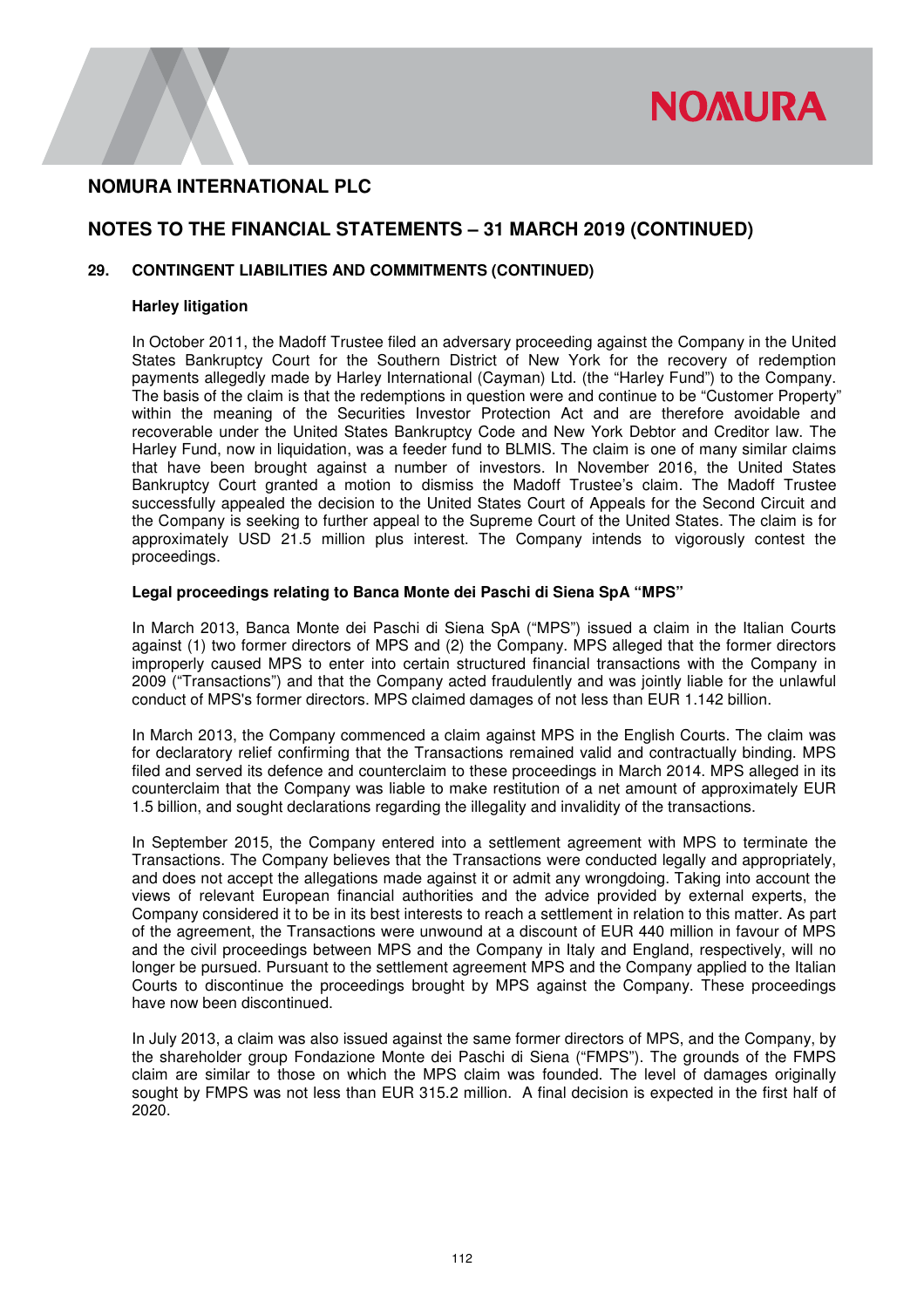

### **NOTES TO THE FINANCIAL STATEMENTS – 31 MARCH 2019 (CONTINUED)**

#### **29. CONTINGENT LIABILITIES AND COMMITMENTS (CONTINUED)**

#### **Legal proceedings relating to Banca Monte dei Paschi di Siena SpA "MPS" (Continued)**

In April 2013, an investigation was commenced by the Public Prosecutor's office in Siena, Italy, into various allegations against MPS and certain of its former directors, including in relation to the Transactions. The investigation was subsequently transferred to the Public Prosecutor of Milan. In April 2015, the Public Prosecutor's office in Milan issued a notice concluding its preliminary investigation, which was re-served on the Company in January 2016. Under that notice the Public Prosecutor sought to indict, amongst others, MPS, three individuals from MPS's former management, the Company and two Company individuals for the offences of false accounting and market manipulation in relation to MPS's previous accounts for 2009, 2010, 2011, and the interim and quarterly statements for 2012. The Public Prosecutor also sought to indict the two Company individuals, as well as MPS and three individuals from MPS's former management, for the offence of obstructing the supervisory activities of CONSOB. The preliminary hearing at which the court considered whether or not to grant the indictment concluded in October 2016, the Judge ordering the trial of all individuals and banks involved except for MPS (which entered into a plea bargaining agreement with the Public Prosecutor).

The trial (which also involves three other sets of allegations in relation to MPS and its counterparties in other transactions unrelated to the Company) commenced in December 2016. As part of these proceedings, a number of civil claimants have been permitted to bring damages claims against a number of entities and individuals, including the Company.

Additionally, in January 2017, the Company was served by CONSOB (the Italian financial regulatory authority) with a notice commencing administrative sanction proceedings for market manipulation in connection with the Transactions. In relation to the Transactions, the notice named MPS, three individuals from MPS's former management and two former employees of the Company as defendants, whereas the Company was named only in its capacity as vicariously liable to pay any fines imposed on its former employees. The Company filed its first defensive brief in these proceedings in March 2017. In May 2018 CONSOB issued its decision in which it levied EUR 100,000 fines in relation to each of the Company's two former employees as well as revocations of the Italian law integrity requirement to perform certain corporate functions of three and six months respectively. The Company was vicariously liable to pay the fines imposed on its former employees, and paid those fines in July 2018. The Company has appealed the CONSOB decision to the Milan Court of Appeal.

In January 2018, a claim before the Italian Courts by two Luxembourg investment funds and their management company (collectively referred to as Alken) was served on the Company. The claim is made against the Company, MPS, four MPS former directors and a member of MPS's internal audit board, and seeks monetary damages of approximately EUR 434 million on the basis of allegations similar to those made in the MPS and FMPS claims, as well as non-monetary damages in an amount left to be quantified by the Judge.

In May 2019, a claim before the Italian Courts brought by York Global Finance Offshore BDH (Luxembourg) Sàrl and a number of seemingly related funds was served on the Company. The claim is made against the Company, MPS, two MPS former directors and a member of MPS's internal audit board, and seeks monetary damages of approximately EUR 186.7 million on grounds similar to those in the MPS and FMPS claims, as well as non-monetary damages in an amount left to be quantified by the Judge.

The Company will continue to vigorously defend its position in all the ongoing proceedings.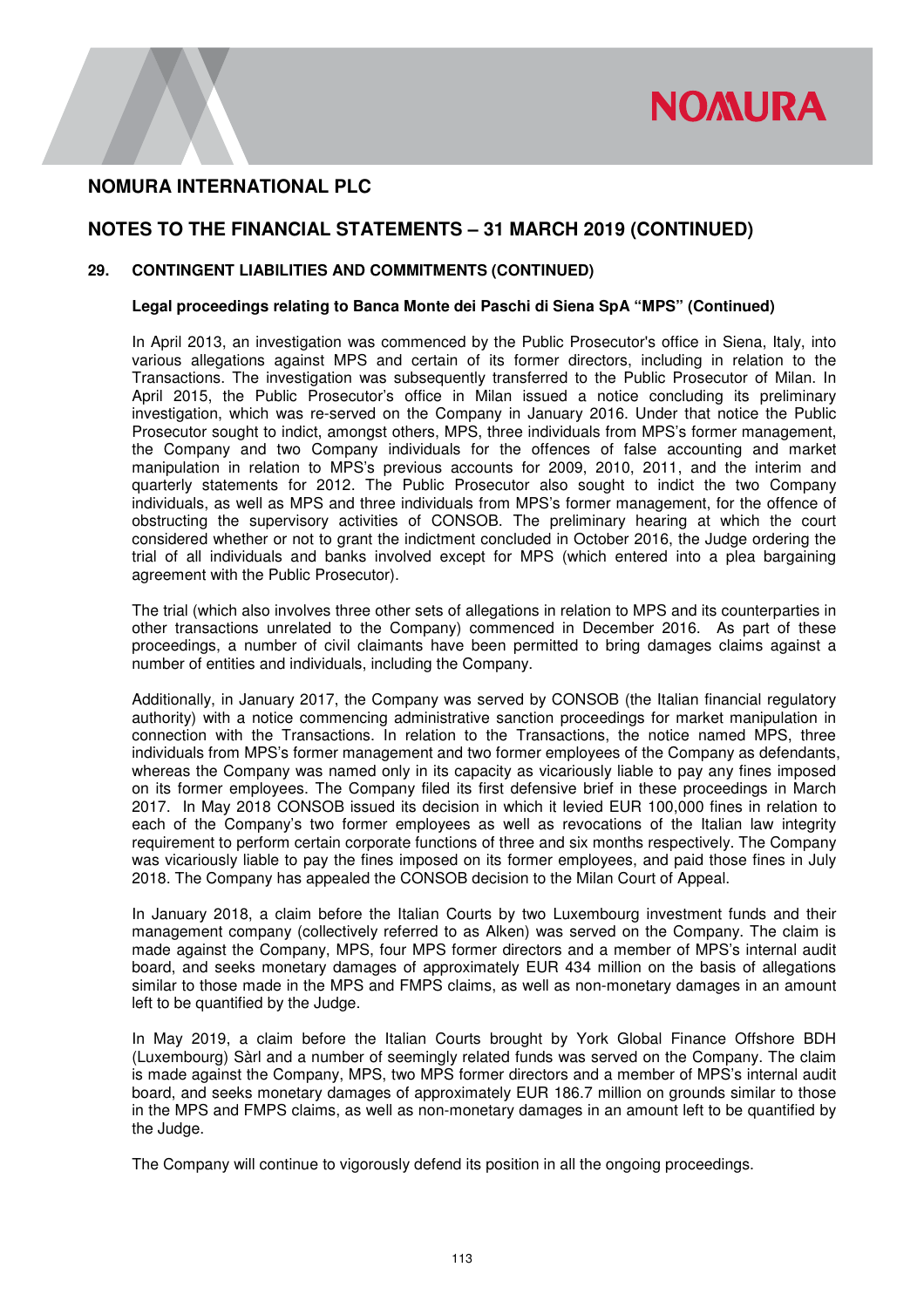

### **NOTES TO THE FINANCIAL STATEMENTS – 31 MARCH 2019 (CONTINUED)**

#### **29. CONTINGENT LIABILITIES AND COMMITMENTS (CONTINUED)**

#### **Civitavecchia litigation**

In January 2016, the Municipality of Civitavecchia in Italy ("Municipality") commenced civil proceedings against the Company in the local courts in Civitavecchia. The Municipality's claim related to derivatives transactions entered into by the Municipality between 2003 and 2005. The Municipality alleged that the Company failed to comply with its duties under an advisory agreement and sought to recover approximately €35 million in damages. In December 2017, the Company entered into a settlement agreement with the Municipality pursuant to which the Municipality agreed to withdraw its proceedings against the Company. The proceedings have since been formally discontinued. The Company does not expect any further proceedings.

#### **Employee litigation**

In March 2016, the Company was served with proceedings by a former employee. The claim has been brought in the English High Court and alleges breaches of contract and duty. The amount claimed has yet to be quantified, but could amount to approximately £65 million. The Company filed and served a Defence and Counterclaim to these proceedings in May 2016 and the employee filed a Reply and Defence to Counterclaim in July 2017. The next procedural step is for the Company to file a Rejoinder and Reply to Defence to Counterclaim. The proceedings are currently stayed. The Company will continue to vigorously defend its position in the ongoing proceedings.

#### **Bond investigations and related class actions**

Various authorities continue to conduct investigations concerning the activities of the Company, other Nomura Group entities and other third parties in respect of government, supranational, sub-sovereign and agency bond trading. These investigations relate to various matters including certain activities of the Company in Europe for which the Company and NHI have received a Statement of Objections from the European Commission ("Commission") which reflects the Commission's initial views around certain historical conduct. The Company and another entity in the Nomura Group are also defendants to class action complaints filed in the United States District Court for the Southern District of New York alleging violations of U.S. antitrust law relating to the alleged manipulation of the secondary trading market for supranational, sub-sovereign and agency bonds The Company and other entities in the Nomura Group have been served with a similar class action complaint filed in the Toronto Registry Office of the Federal Court of Canada alleging violations of Canadian competition law. Additionally, the Company and another entity in the Nomura Group have been served with a separate class action filed in the United States Court for the Southern District of New York in relation to the alleged manipulation of the primary and secondary markets for European government bonds. The Company intends to vigorously defend the proceedings.

#### **German tax investigation**

In August 2017, the Cologne public prosecutor in Germany notified the Company that it is investigating possible tax fraud by individuals who worked for the Nomura Group in relation to the historic planning and execution of cum-ex trades. The Company and another entity in the Nomura Group are cooperating with the investigation. The Company intends to vigorously defend its position.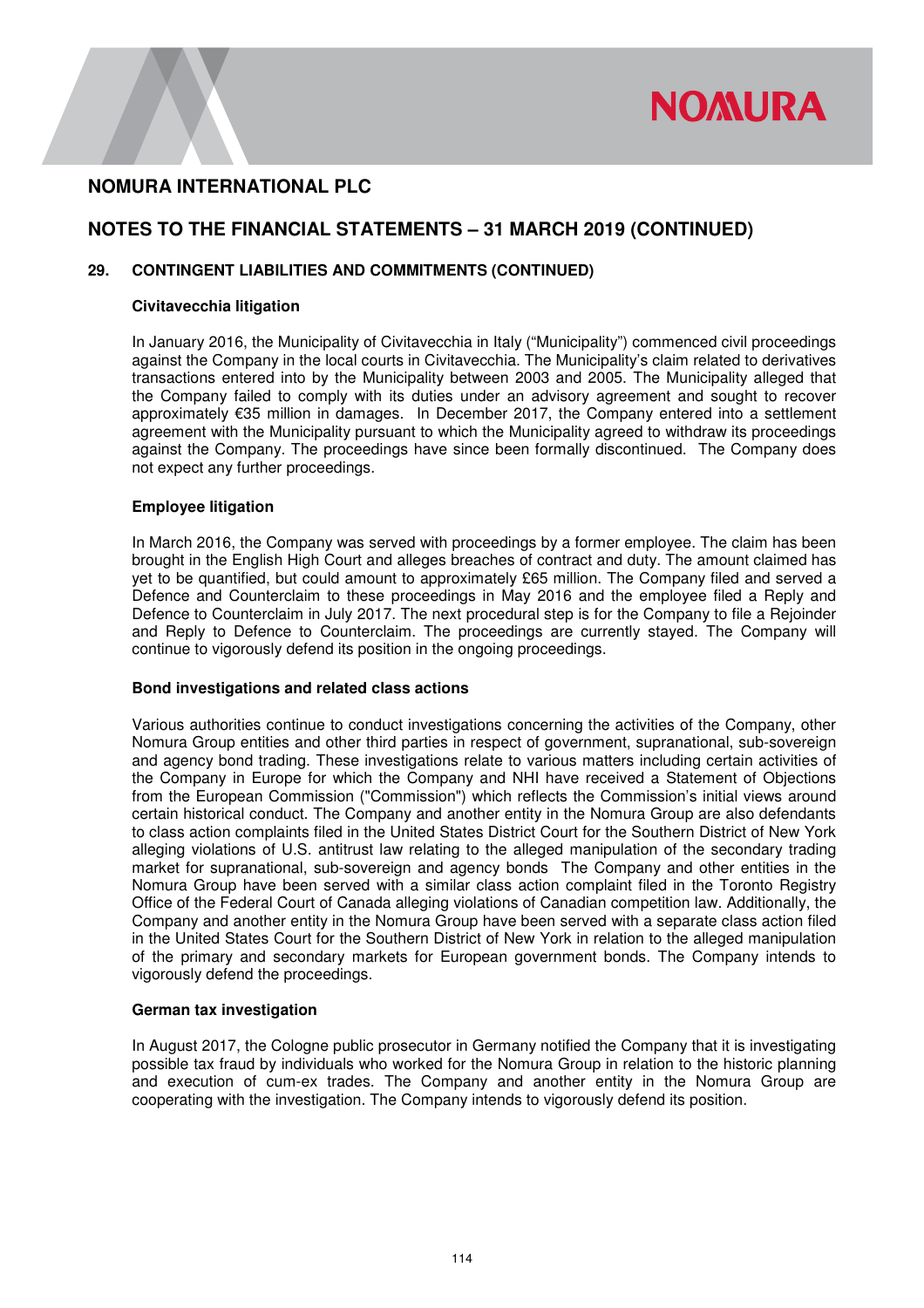

### **NOTES TO THE FINANCIAL STATEMENTS – 31 MARCH 2019 (CONTINUED)**

#### **29. CONTINGENT LIABILITIES AND COMMITMENTS (CONTINUED)**

#### **Italian derivative litigation**

In July 2018, a former Italian counterparty filed a claim against the Company in the Civil Court of Rome relating to a derivative transaction entered into by the parties in 2006, and terminated in 2009. The claim alleges that payments by the counterparty to the Company of approximately €165m were made in breach of Italian insolvency law, and seeks reimbursement of those payments. The matter is at an early stage. The Company intends to vigorously defend the proceedings.

#### **Commitments**

The Company had commitments as at 31 March 2019 amounting to \$3,222,853,000 (2018: \$5,560,000,000) in respect of undrawn loan facilities.

#### **30. EVENTS SINCE THE STATEMENT OF FINANCIAL POSITION DATE**

On 4 April 2019, the Nomura Group announced plans to restructure its global wholesale business platform with aims to simplify the operating model, transform business portfolio and pivot towards client businesses and growth areas. The Company, a key entity within the Nomura Group, was also impacted due to this restructuring within Global Markets, Investment Banking and Corporate.

#### **31. ULTIMATE PARENT UNDERTAKING**

The Company's ultimate parent undertaking and controlling party, and the parent that heads the largest group of undertakings for which consolidated financial statements are prepared, is NHI, incorporated in Japan. Copies of the group financial statements of Nomura Holdings, Inc. may be obtained from 9-1, Nihonbashi 1-Chome, Chuo-ku, Tokyo 103-8645, Japan. The parent that heads the smallest group of undertakings is NEHS, a company registered at 1 Angel Lane, London, EC4R 3AB, United Kingdom.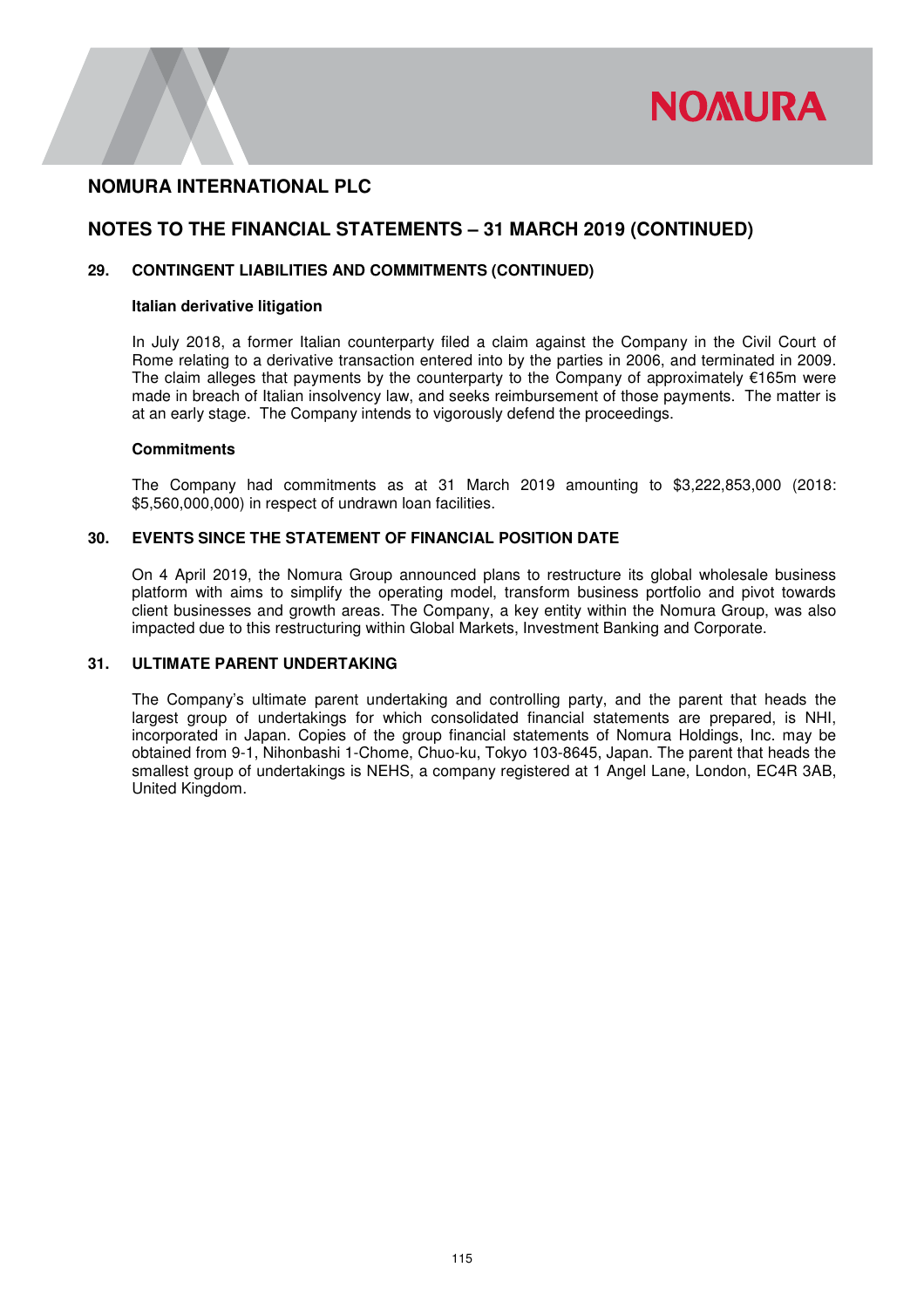

# **NOTES TO THE FINANCIAL STATEMENTS – 31 MARCH 2019 (CONTINUED)**

# **32. TRANSITIONAL IMPACT UPON ADOPTION OF IFRS9 (CONTINUED)**

| \$'000                                                      | <b>IAS 39</b><br>classification | IFRS <sub>9</sub><br><b>Classification</b> | As at 31 March<br>2018<br>IAS 39 carrying<br>amount | IFRS <sub>9</sub><br>classification | <b>IFRS 9</b><br>measurement | As at 1 April<br>2019<br><b>IFRS 9 carrying</b><br><u>amount</u> |
|-------------------------------------------------------------|---------------------------------|--------------------------------------------|-----------------------------------------------------|-------------------------------------|------------------------------|------------------------------------------------------------------|
| <b>Assets</b><br>Cash and cash equivalent                   | AC                              | AC                                         | 3,943,487                                           |                                     |                              | 3,943,487                                                        |
| Financial assets held for                                   | <b>HFT</b>                      | <b>HFT</b>                                 | 158,960,781                                         | 225,580                             |                              | 159,186,361                                                      |
| trading                                                     | <b>AC (L&amp;R)</b>             | AC                                         |                                                     |                                     |                              |                                                                  |
| Investment time deposits                                    | <b>FVPL</b>                     | <b>FVPL</b>                                | 412,850                                             |                                     |                              | 412,850                                                          |
| Current tax receivable                                      | (designated)<br>N/A             | (mandatorily)<br>N/A                       | 37,516                                              |                                     |                              | 37,516                                                           |
| Collateral posted for securities                            | AC                              | <b>FVPL</b><br>(mandatorily)               |                                                     |                                     |                              |                                                                  |
| purchased under agreements<br>to resell (a)                 | <b>FVPL</b>                     | <b>FVPL</b>                                | 71,869,929                                          |                                     | (9,062)                      | 71,860,867                                                       |
| Collateral posted for securities                            | (designated)                    | (mandatorily)<br><b>FVPL</b>               |                                                     |                                     |                              |                                                                  |
| borrowed (b)                                                | <b>AC</b>                       | (mandatorily)                              | 8,644,494                                           |                                     |                              | 8,644,494                                                        |
|                                                             | AC<br><b>FVPL</b>               | AC<br><b>FVPL</b>                          | 21,794,419                                          | (225, 580)                          | (1,648)                      | 21,567,191                                                       |
| Other debtors                                               | (designated)                    | (designated)                               | 1,354,966                                           |                                     |                              | 1,354,966                                                        |
|                                                             | N/A                             | N/A                                        | 599,080                                             |                                     |                              | 599,080                                                          |
|                                                             | <b>AFS</b>                      | <b>FVPL</b><br>(mandatorily)               | 5.655                                               | (5,655)                             |                              |                                                                  |
| Financial investments (c)                                   | <b>FVPL</b><br>(designated)     | <b>FVPL</b><br>(mandatorily)               | 10,045                                              | 5,655                               |                              | 15,700                                                           |
| Tangible fixed assets                                       | N/A                             | N/A                                        | 14,670                                              |                                     |                              | 14,670                                                           |
| Intangible fixed assets<br>Investment in group              | N/A                             | N/A                                        | 3,510                                               |                                     |                              | 3,510                                                            |
| companies                                                   | N/A                             | N/A                                        | 10                                                  |                                     |                              | 10                                                               |
| Investment in subsidiaries                                  | N/A                             | N/A                                        | 22                                                  |                                     |                              | 22<br>267,640,724                                                |
| <b>Total assets</b>                                         |                                 |                                            | 267,651,434                                         |                                     | (10, 710)                    |                                                                  |
| <b>Liabilities</b>                                          |                                 |                                            |                                                     |                                     |                              |                                                                  |
| Financial liabilities held for<br>trading                   | <b>HFT</b>                      | <b>HFT</b>                                 | 151,742,166                                         | 114,914                             |                              | 151,857,080                                                      |
|                                                             | AC                              | AC                                         | 37,547,110                                          | (114, 914)                          |                              | 37,432,196                                                       |
| Other creditors                                             | <b>FVPL</b><br>(designated)     | <b>FVPL</b><br>(designated)                | 830,852                                             |                                     |                              | 830,852                                                          |
|                                                             | N/A                             | N/A                                        | 600,153                                             |                                     |                              | 600,153                                                          |
| Collateral received for                                     | AC                              | <b>FVPI</b><br>(designated)                |                                                     |                                     |                              |                                                                  |
| securities sold under<br>agreements to repurchase           | <b>FVPL</b>                     | <b>FVPL</b>                                | 62,864,019                                          |                                     | (11, 238)                    | 62,852,781                                                       |
|                                                             | (designated)                    | (designated)<br><b>FVPL</b>                |                                                     |                                     |                              |                                                                  |
| Collateral received for                                     | AC                              | (designated)                               | 6,594,672                                           |                                     |                              | 6,594,672                                                        |
| securities loaned                                           | <b>FVPL</b><br>(designated)     | <b>FVPL</b><br>(designated)                |                                                     |                                     |                              |                                                                  |
| Provisions                                                  | N/A                             | N/A                                        |                                                     |                                     | 95                           | 95                                                               |
| Creditors (amounts falling due<br>after more than one year) | N/A                             | N/A                                        | 2,372,654                                           |                                     |                              | 2,372,654                                                        |
| <b>Total liabilities</b>                                    |                                 |                                            | 262,551,626                                         | -                                   | (11, 143)                    | 262,540,483                                                      |